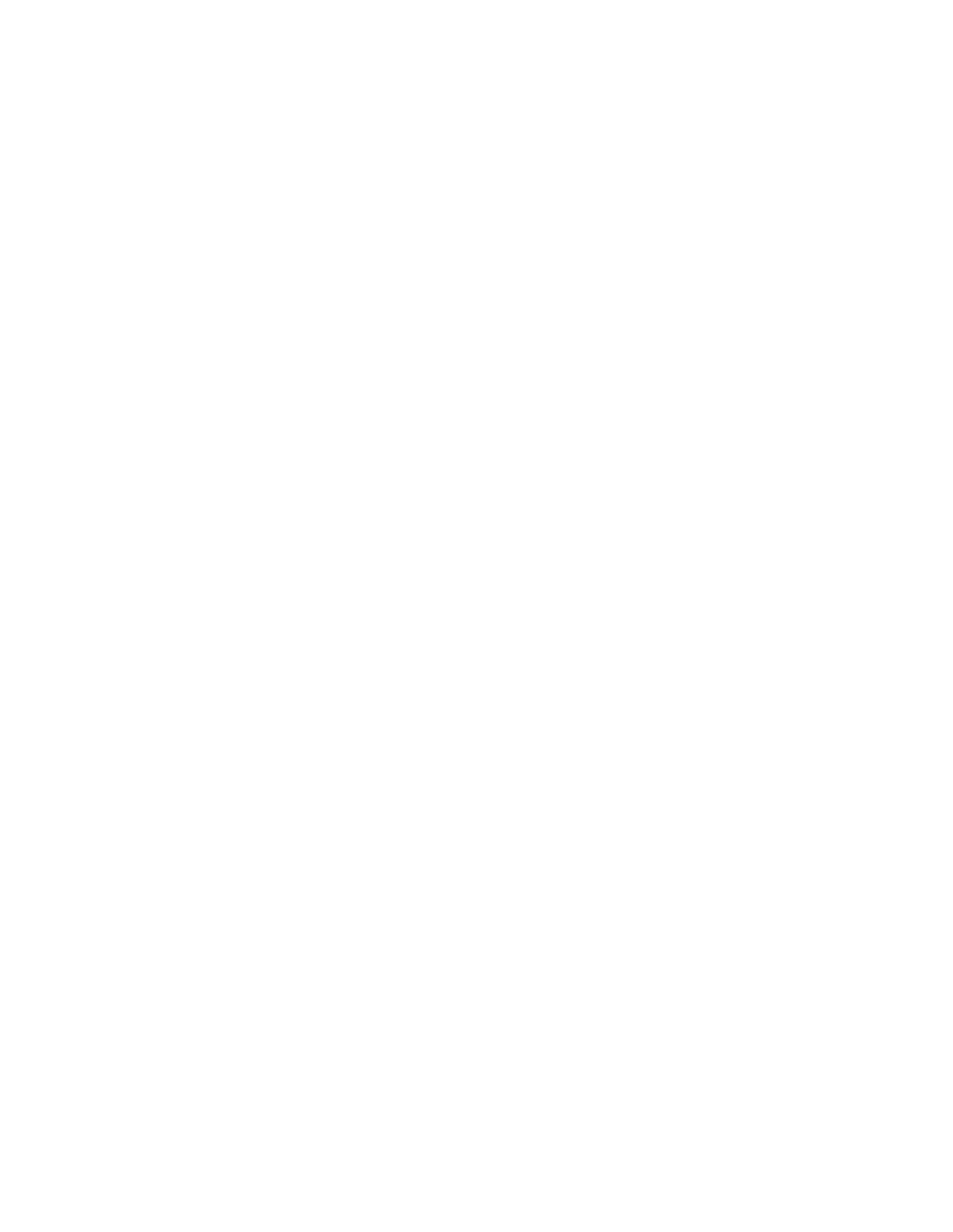# **Table of Contents**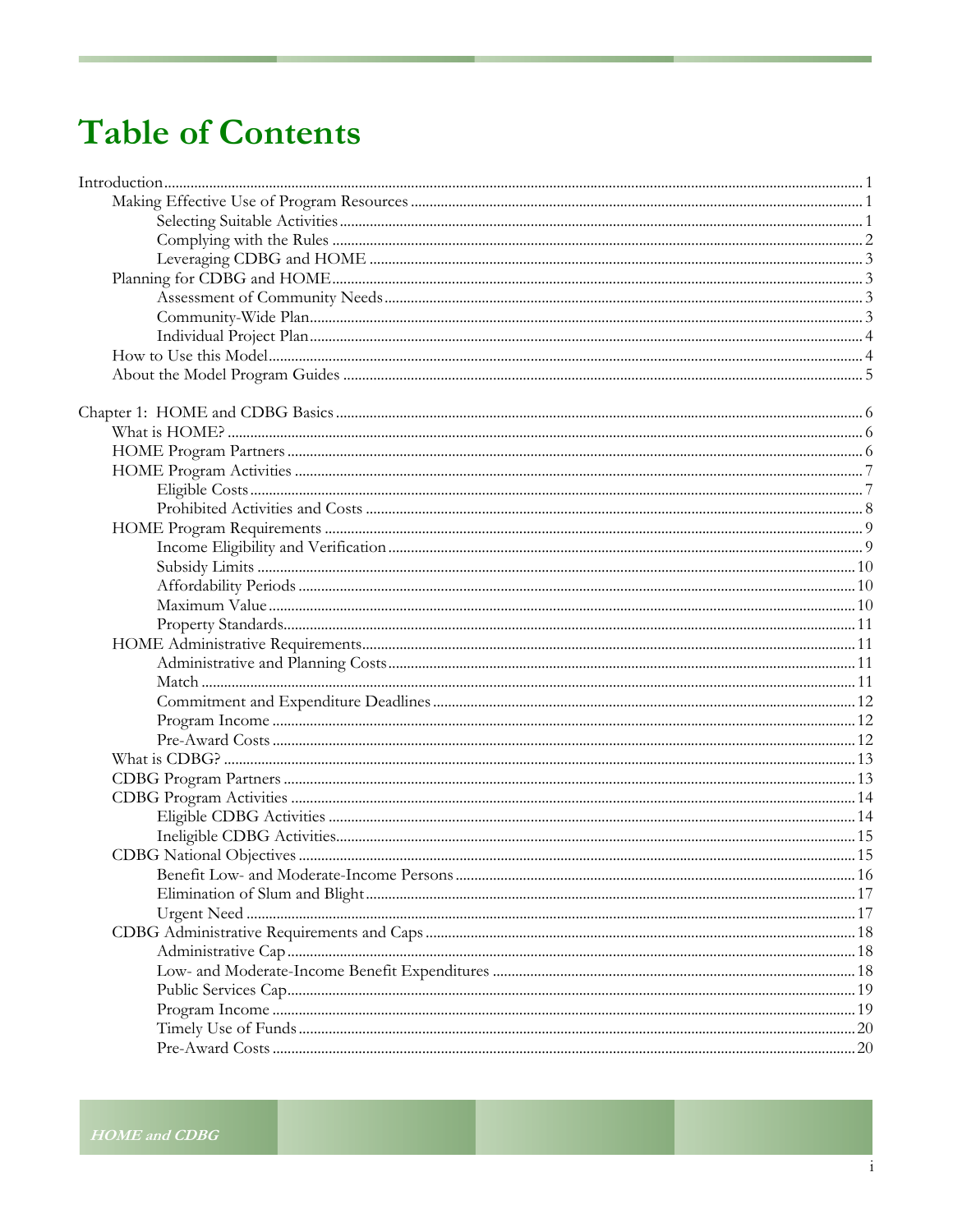| 3-1: American Dream Downpayment Initiative (ADDI)-Side-By-Side Comparison of Downpayment Assistance |  |
|-----------------------------------------------------------------------------------------------------|--|
|                                                                                                     |  |
|                                                                                                     |  |
|                                                                                                     |  |
|                                                                                                     |  |
|                                                                                                     |  |
|                                                                                                     |  |
|                                                                                                     |  |
|                                                                                                     |  |
|                                                                                                     |  |
|                                                                                                     |  |
|                                                                                                     |  |
|                                                                                                     |  |
|                                                                                                     |  |
|                                                                                                     |  |
|                                                                                                     |  |
|                                                                                                     |  |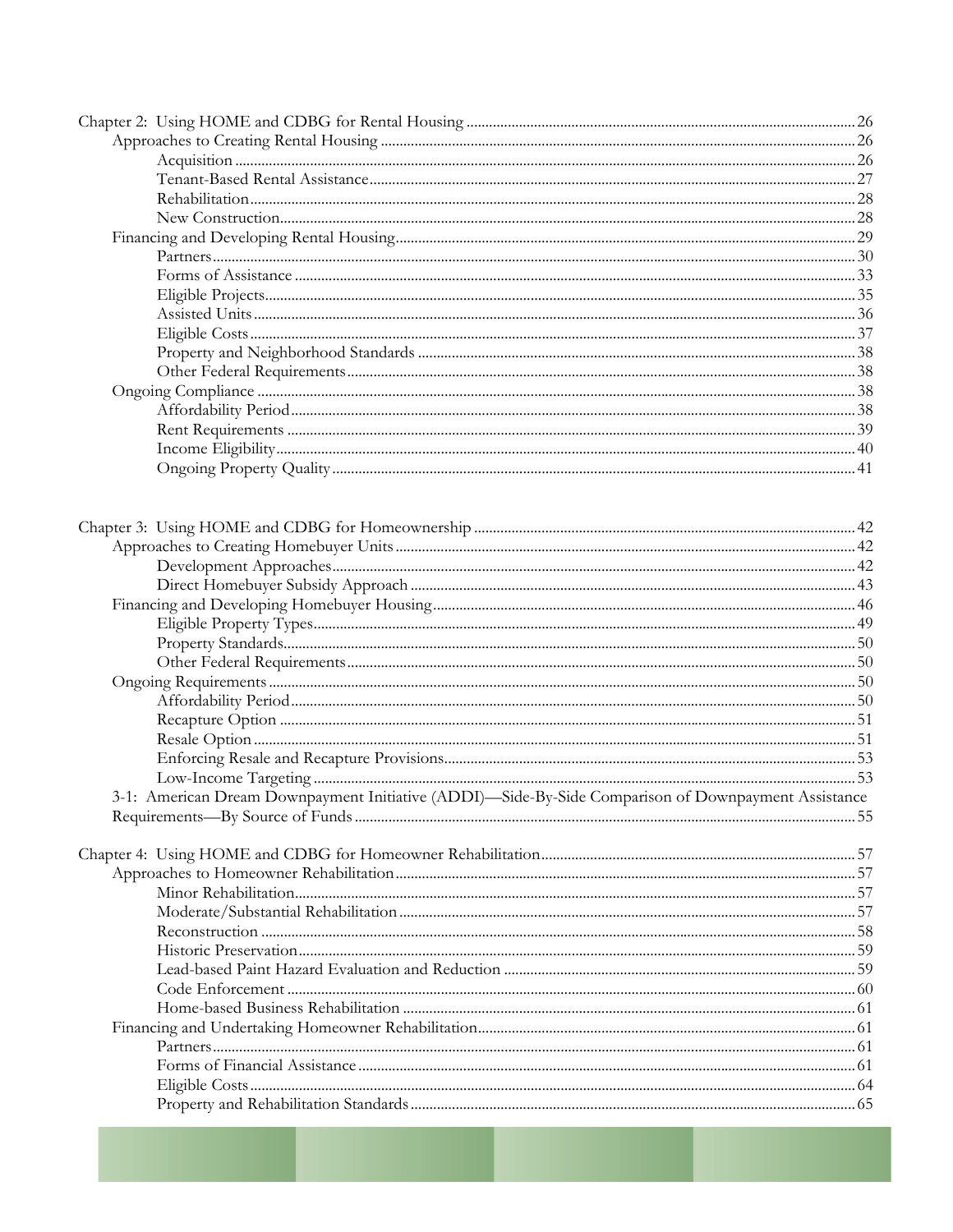| Endnotes <b>Endnotes</b> | 90 |
|--------------------------|----|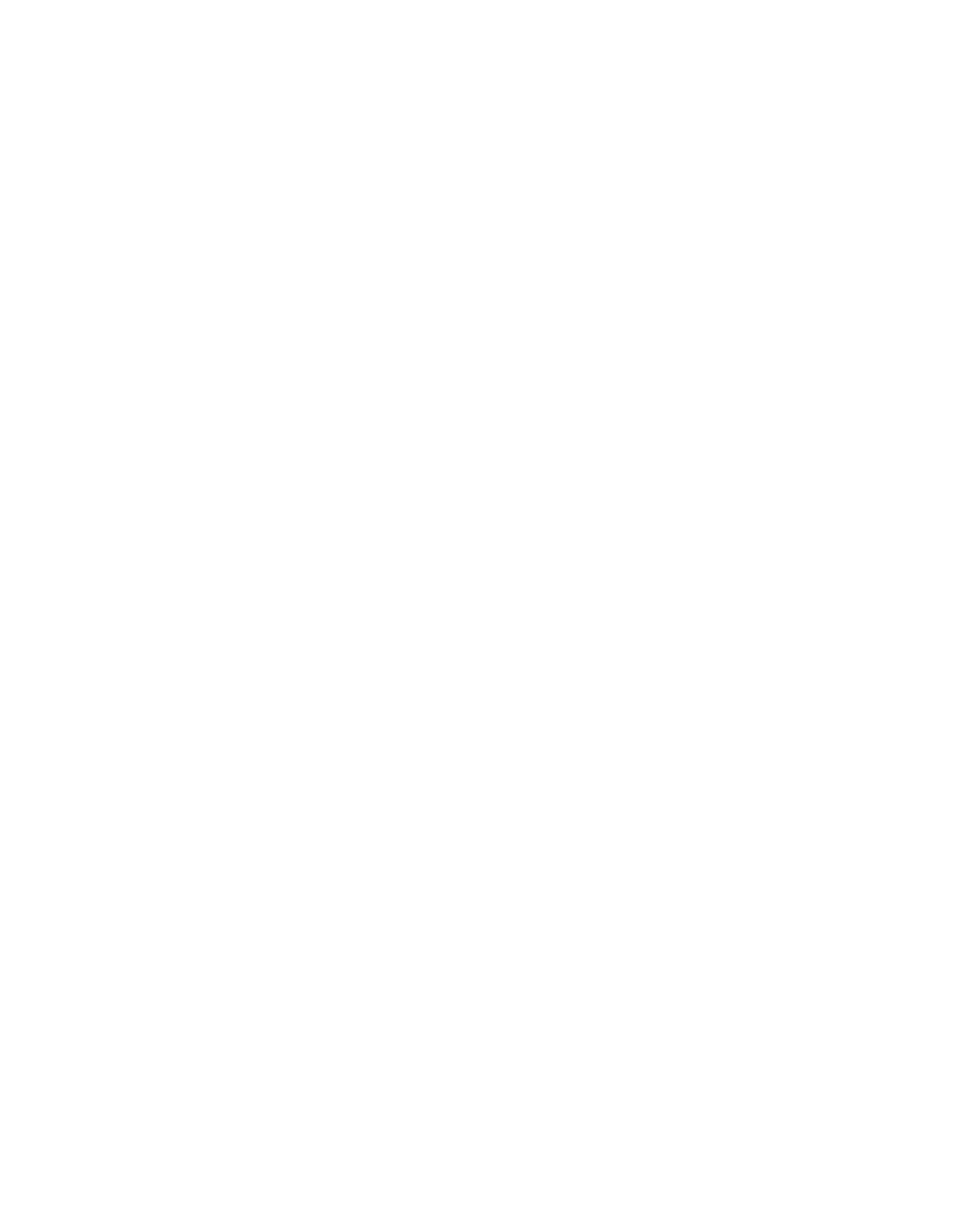# <span id="page-6-0"></span>**Introduction**

Two programs form the cornerstone of the U.S. Department of Housing and Urban Development's (HUD's) community development efforts—the HOME Investment Partnerships Program and the Community Development Block Grant (CDBG). Across the country, HOME and CDBG funds are helping communities develop new affordable housing for both renters and homebuyers, rehabilitate existing homes, and turn around troubled neighborhoods.

While HOME and CDBG share the same goals—the growth and improvement of America's communities the programs differ in important ways. For example, HOME and CDBG have different eligible activities, different approaches to meeting the needs of low- and moderate-income families, and different rules regarding matching funds.

By using HOME and CDBG funds strategically, communities can optimize their use of both funding sources, while working within the limitations and regulations of both programs.

*HOME and CDBG: Working Together to Create Affordable Housing* is the community development professional's guide to using HOME and CDBG funds for affordable housing activities as strategically as possible. This model program guide begins by outlining how HOME and CDBG work and by identifying critical differences between the two programs. Next, the guide provides a detailed consideration of how to use HOME and CDBG to support rental housing, homeownership, rehabilitation, and comprehensive neighborhood revitalization projects, giving special attention to how to coordinate the two funding sources. The guide concludes with some final considerations for making strategic investment decisions using HOME and CDBG.

Throughout the guide, the discussion will focus on the importance of using program resources effectively, and how this can be done to meet local housing and community development needs, and to stay in compliance with Federal program rules.

## **Making Effective Use of Program Resources**

Community development is a broad term that encompasses a wide range of activities, including housing, economic development, health, employment and educational services, infrastructure, and many other activities designed to improve the welfare of neighborhoods and families. In towns, counties, and states across America, community development remains a primary concern for local leaders, the staffs of nonprofit and public agencies, and citizens alike.

Yet, Federal resources for community development are limited and are not sufficient to address all of the needs in most jurisdictions. While HOME and CDBG can play an important part in addressing community development needs, they must be used wisely in order to obtain the maximum benefit from each resource. It is important that jurisdictions use these programs strategically because:

- Some types of activities are better suited to be undertaken under one program than the other;
- When combining these resources within projects, it is important that the rules for each program be followed; and
- Effective leveraging of CDBG and HOME resources can mean a generating a greater "bang for the buck" than when each program is used alone.

### **Selecting Suitable Activities**

When Congress enacted the CDBG and HOME Programs, it had differing objectives in mind. CDBG was created to consolidate a number of previous categorical grant programs that had addressed a range of community needs, including water and sewer, urban renewal, model cities, historic preservation, and neighborhood development. CDBG's eligible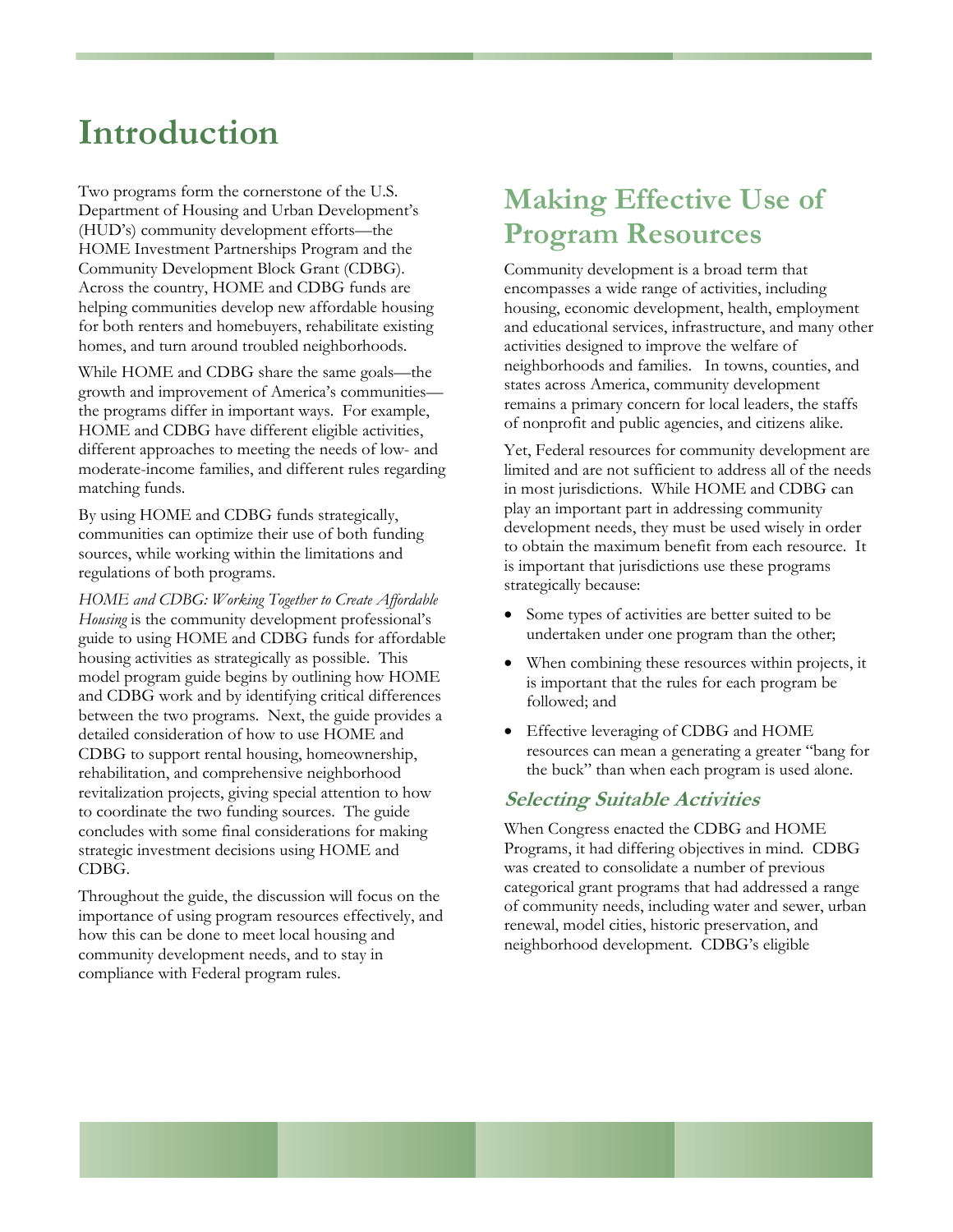<span id="page-7-0"></span>activities, therefore, are diverse and range from residential rehabilitation to infrastructure to public services. While it has a strong focus on meeting the needs of low-income persons, it is also designed to be flexible in order to address other concerns.

The HOME Program was created nearly two decades later, to address the growing affordable housing crisis in America. Its purpose is to increase the supply of affordable housing for low-and very low-income households. There are four eligible activities under HOME and all relate directly to affordable housing. In addition, HOME has a secondary purpose of supporting the development and sustainability of nonprofit housing providers. To achieve this, it mandates that a percentage of each annual allocation be used by community housing development organizations (CHDOs) to own, develop, or sponsor housing.

Given these differing legislative histories and program purposes, it is no wonder that each program has its relative strengths and limitations. For example, CDBG cannot generally be used to construct new housing. However, it can be used to develop the infrastructure in a low-income neighborhood that might support a new affordable housing development. HOME, on the other hand, can be a very good resource for building new units but cannot be used to create off-site infrastructure. So, making strategic choices about how the HOME and CDBG programs are used can help a jurisdiction address a wide range of needs within its available resources.

In addition to these programmatic constraints, there are also strategic elements in deciding which program to use for which purpose.

*Assume, for example, that the goal of a jurisdiction's program is to improve and preserve its supply of affordable homebuyer units. Both CDBG and HOME can be used to assist with homeownership. However, only HOME mandates that units remain affordable for a specific period of time. HOME might be the preferred resource to use in this situation.* 

*Now assume a different a jurisdiction wishes to spur neighborhood revitalization by rehabilitating rental units. Its objective is not necessarily to create long-term affordability, but rather to address the blight in the area so that other businesses and homeowners will locate in the neighborhood. In this instance, both HOME and* 

*CDBG can be used for rental rehabilitation. However, CDBG might be the preferred resource because it does not mandate long-term affordability restrictions and allows for undertaking projects where the focus is not necessarily on addressing the needs of low- and moderate-income households but rather on cleaning up a blighted neighborhood.* 

Jurisdictions that are familiar with the rules and flexibilities of both HOME and CDBG will be able to make strategic choices about investing their program resources.

### **Complying with the Rules**

In addition to thinking strategically about how and when to use HOME and CDBG, jurisdictions need to ensure that both sets of program rules are met. When the programs are operated separately and are not combined in projects, jurisdictions must make sure that they carefully document compliance for each program according to the rules established by the CDBG and HOME regulations.

However, CDBG and HOME are sometimes combined in a single project. When this is done, the jurisdiction must ensure that both sets of rules are met simultaneously. Since both HOME and CDBG are Federal programs with implementing statutes and regulations, neither program overrules the other. In other words, the most stringent applicable requirement from each program must always be met.

*For example, when a PJ invests HOME funds in a multifamily rental project, it can elect to invest its resources in selected HOME units. That is, if the jurisdiction wishes to partially rehabilitate a 10-unit rental building, it can fund two HOME units and leverage other funds to rehabilitate the remaining eight units. However, if CDBG is also invested in that same 10-unit project, the entire structure is considered to be assisted. Therefore, if the housing national objective is used it would mandate that at least 51 percent of the units be occupied by low- and moderate-income households, regardless of the amount of CDBG assistance in the project. Under HOME rules, only the two assisted units would need to be occupied by income-eligible families, but CDBG mandates that low- or moderateincome families occupy at least six units.* 

So, it is important for the jurisdiction to understand the rules of both programs in order to be sure that all activities are compliant.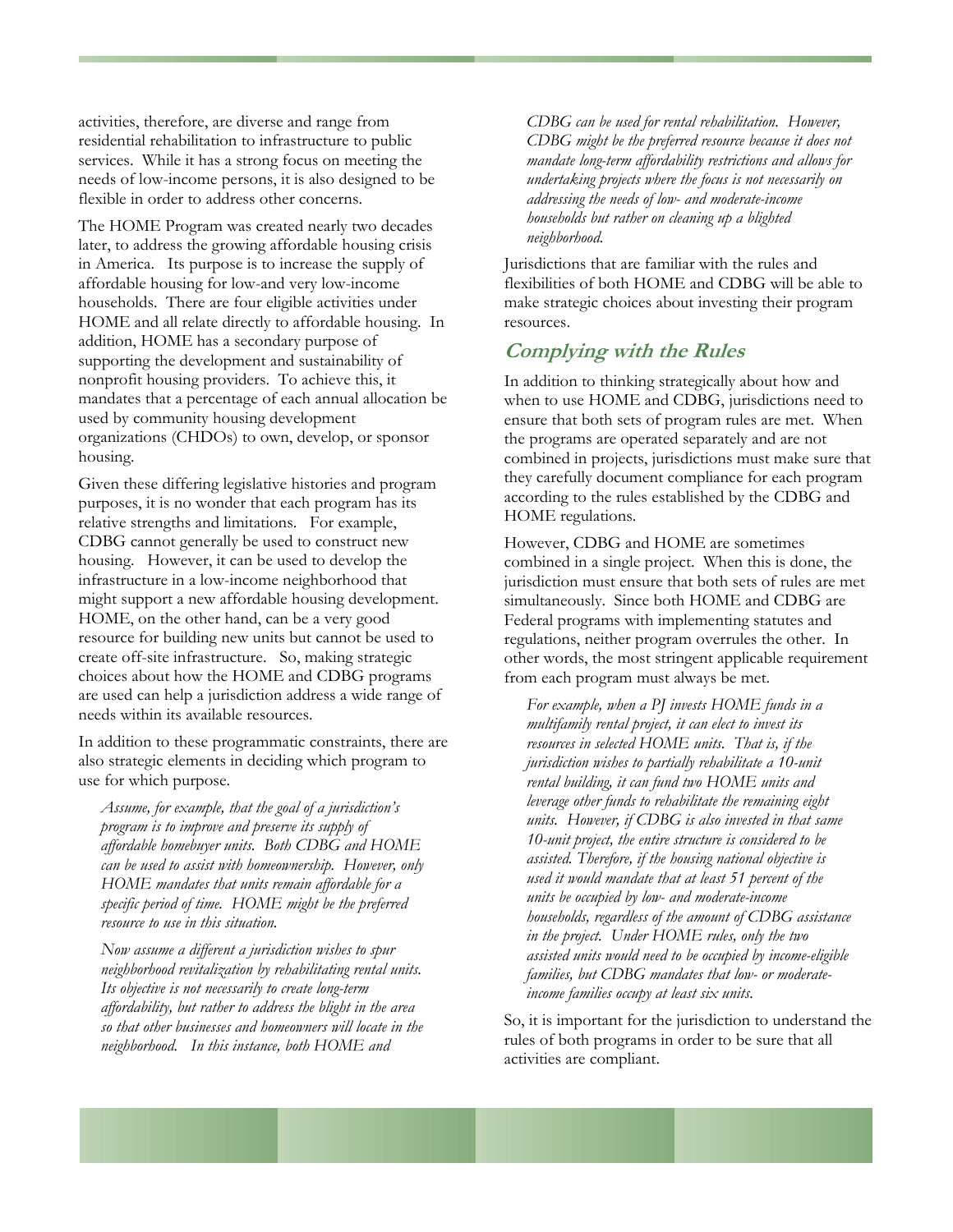### <span id="page-8-0"></span>**Leveraging CDBG and HOME**

Jurisdictions need to be familiar with how CDBG and HOME work together so that they can get the greatest impact for their investments. As noted above, there are differing instances when either CDBG or HOME is the most appropriate tool for a particular task at hand. However, sometimes when those tools are used together, the impact is greater than either could achieve alone.

*For example, assume that HOME funds are used to support homeownership in a given neighborhood. HOME or CDBG can provide downpayment assistance to help low-income families to finance the purchase of new homes in a targeted neighborhood. However, if the families move into the neighborhood and find that the community lacks community facilities and local retail shops to meet their needs, it might make sense for the jurisdiction to invest its CDBG funds in the non-housing needs of the neighborhood, and its HOME funds in the homeownership program. This way, it can stretch its resources to undertake a broader range of activities to meet the diverse needs of the neighborhood residents. This results in a more vibrant, successful community.* 

It is important for jurisdictions to consider how CDBG and HOME can work together so that they are able to get the greatest return for their programs.

## **Planning for CDBG and HOME**

There are numerous ways that CDBG and HOME can be combined. Jurisdictions need to evaluate these options and then make decisions about how to effectively use these programs given the needs of their community. The section below provides a brief summary of how jurisdictions can consider these options as a part of their planning processes. For more detail on the key steps in making strategic decisions regarding CDBG and HOME funding, see Chapter 6 of this guidebook.

To tackle these complex program decisions, jurisdictions may wish to consider developing:

- An assessment of community needs;
- A community-wide plan for addressing needs through an array of different community development projects; and

• A clearly-defined approach to each individual community development project.

#### **Assessment of Community Needs**

Although many American communities share similar challenges, such as a lack of affordable housing, no two communities are exactly alike. A needs assessment helps each community identify and define its individual needs as well as its strengths and assets.

The needs assessment should be conducted by the local or state government and should be the first step in determining how to effectively use HOME and CDBG resources. Often this assessment is done as a part of the Consolidated Planning process and includes:

- A description of the assets and resources present in the community (such as a community college or existing infrastructure);
- Current data and projections concerning demographics (e.g., households, income levels, etc.) as well as housing supply and demand;
- Data on rents and housing prices in specific neighborhoods within the jurisdiction;
- An analysis of the health of the local economy;
- An assessment of the state of the jurisdiction's infrastructure;
- An analysis of which neighborhoods have the most acute community development needs; and
- A general review of the feasibility and need for certain types of community development projects (such as infill housing versus multifamily rental housing) in specific neighborhoods.

### **Community-Wide Plan**

After conducting a community needs assessment, community development staff should develop a plan for tackling the challenges faced by the community. Typically, the plan will involve a number of different community development activities in different neighborhoods within the jurisdiction. The plan strives to coordinate different types of housing, economic development, infrastructure, and related activities to maximize the impact of public funds.

States and localities can use the Consolidated Planning process—a requirement for direct grantees receiving HOME or CDBG funds—as an opportunity to undertake community-wide planning. Note that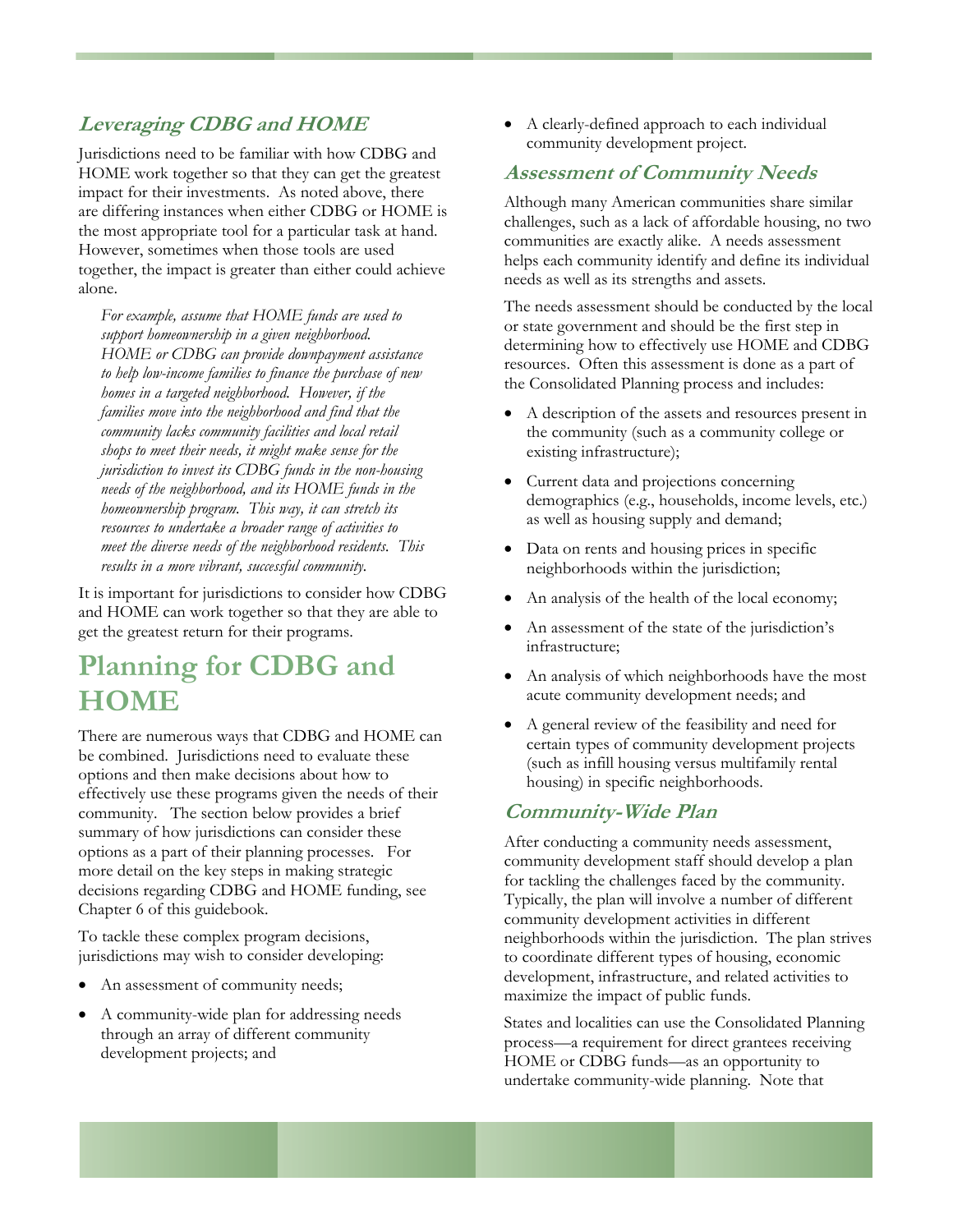<span id="page-9-0"></span>subrecipients and units of general local government who receive funds from a direct HUD grantee do not need to do their own consolidated plan. They are covered by the grantee's plan. This planning process ensures that there is input from nonprofit partners, local businesses, and most importantly, residents that will be affected by community development projects. Wide community participation in the planning process is invaluable because it ensures that community development projects truly reflect what the community wants and needs.

When preparing the Consolidated Plan and Annual Action Plan, jurisdictions determine the appropriate level and nature of a variety of housing activities, such as the development of local rental, homebuyer, rehabilitation, special needs, or other types of affordable housing programs to address community needs. The process should also address how HOME and CDBG can be used strategically to address the needs identified for the community.

### **Individual Project Approach**

With a consolidated plan in hand, jurisdictions are ready to evaluate the feasibility, implementation and benefits of program resources for each individual project.

**Feasibility Research**. Often, communities will need additional research to establish the feasibility of a given project. For housing projects, a market study is a focused assessment of whether a specific housing product, on a specific site, will be able to attract residents with the ability to pay—and how quickly. This type of study will explicitly conclude whether the proposed rents or housing prices for the specific project are achievable. For neighborhood revitalization projects, a broader market study that examines both housing and economic data may be necessary to assess the feasibility of a larger, multifaceted initiative.

**Implementation Planning**. As early as possible, community development staff should identify the potential costs and existing concerns related to the implementation of the project. Even an apparently straightforward housing development project can involve a diverse array of costs: administrative expenses, infrastructure modifications, services for residents, basic construction costs, and more. As this model will explain in detail, the availability of HOME and CDBG funds (as well as other sources of financial

support) depends on whether the specific use of funds qualifies as an eligible activity under their respective program rules. Strategic use of program funds can maximize the impact of subsidies while meeting the eligibility requirements of all relevant programs.

**Costs and Benefits of Funding Sources**. Subsidies from HOME and CDBG programs enable communities to undertake projects that may not otherwise be feasible. However, it is important to consider the additional responsibilities and restrictions that come with using these funds for particular projects. Some possible responsibilities and restrictions include, depending on the funding source:

- Rent limits for subsidized units;
- Restrictions on the purchase and resale of subsidized homes;
- Reporting and monitoring responsibilities to ensure ongoing compliance with program rules and regulations; and
- Rules regarding the targeting of subsidies toward a program's intended beneficiaries.

Communities should consider carefully how the requirements of different funding sources will impact a given project.

### **How to Use this Model**

This model program guide is intended for PJ staff to help communities use their HOME and CDBG funds strategically. The guide is designed to be a useful "crash course" in the programs and it highlights the differences that help practitioners invest these resources wisely. Each chapter describes the applicable program rules for each specific type of housing development—rental housing, homeownership, and rehabilitation—and includes a side-by-side comparison of the key requirements of the HOME and CDBG programs. This format should assist the community development practitioner in need of specific programmatic information for quick-reference.

This guide is organized in the following six chapters:

**Chapter 1: HOME and CDBG Basics** introduces each program and provides general information on the eligible activities, program restrictions, and administrative requirements for each program. The chapter includes a chart that summarizes the key program requirements to facilitate comparison.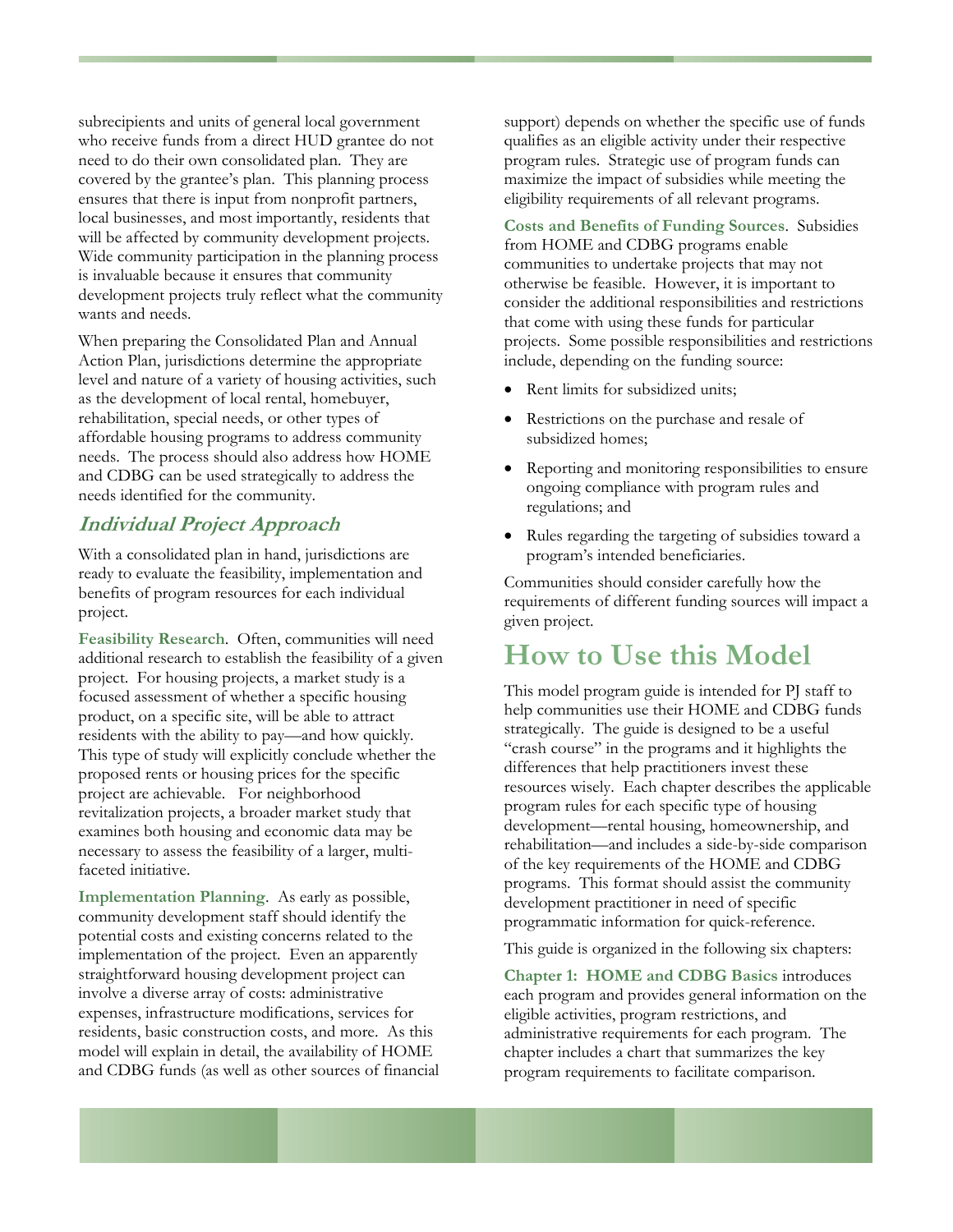#### <span id="page-10-0"></span>**Chapter 2: Using HOME and CDBG for Rental**

**Housing** describes rental housing requirements and illustrates how HOME and CDBG can be combined to support the development of affordable rental housing.

#### **Chapter 3: Using HOME and CDBG for**

**Homeownership Programs** explores ways to assist homebuyers and considers the most effective ways that communities combine the two programs to develop housing units for purchase.

#### **Chapter 4: Using HOME and CDBG for**

**Homeowner Rehabilitation** provides an analysis of using HOME and CDBG for homeowner rehabilitation.

#### **Chapter 5: Using HOME and CDBG for Comprehensive Neighborhood Revitalization**

considers the use of HOME and CDBG funds for targeted community development within a specific neighborhood. Strategic use of HOME and CDBG along with other resources can allow communities a chance to breathe new life into a deteriorating neighborhood.

#### **Chapter 6: Making Strategic Investment**

**Decisions** focuses on how communities can make the most of every subsidy dollar. Careful allocation of program funds, effective program design, and program performance review are all part of an effective use of HOME and CDBG.

Under the HOME Program, the recipient of HUD funds is known as a "participating jurisdiction" or "PJ." Under the CDBG program, the recipient is known as a "grantee." Throughout this guidebook, the general term "jurisdiction" will be used to mean the local or

state government that receives HOME or CDBG funds. When specifically referring solely to the recipient of HOME funds, "PJ" will be used and when specifically referring solely to the recipient of CDBG funds, "grantee" will be used. Under the State CDBG Program, units of general local government that receive CDBG money from a state are sometimes known as "state grant recipients". Under this guide they will be called units of general local government.

In addition, the guide uses the expression "low- and moderate-income" or "LMI" to refer to income-eligible persons or households under both HOME and CDBG. This is because persons or households who are at or below 80 percent of area median income, as determined and adjusted by HUD on an annual basis, are called "LMI" under the CDBG program, and "lowincome" under the HOME Program. When the guide discusses the CDBG or HOME requirements of one of the programs specifically, it uses the terminology of that particular program.

### **About the Model Program Guides**

*HOME and CDBG: Working Together to Create Affordable Housing* is one of a series of model program guides published by the Office of Affordable Housing Programs of the U.S. Department of Housing and Urban Development. The model program guide series provides technical assistance and guidance on HOME Program implementation to participating jurisdictions. Model program guides are available to the public at no cost. For more information about the model program guides, see the Office of Affordable Housing Programs' online library at

*http://www.hud.gov/offices/cpd/affordablehousing/ library/modelguides/index.cfm.*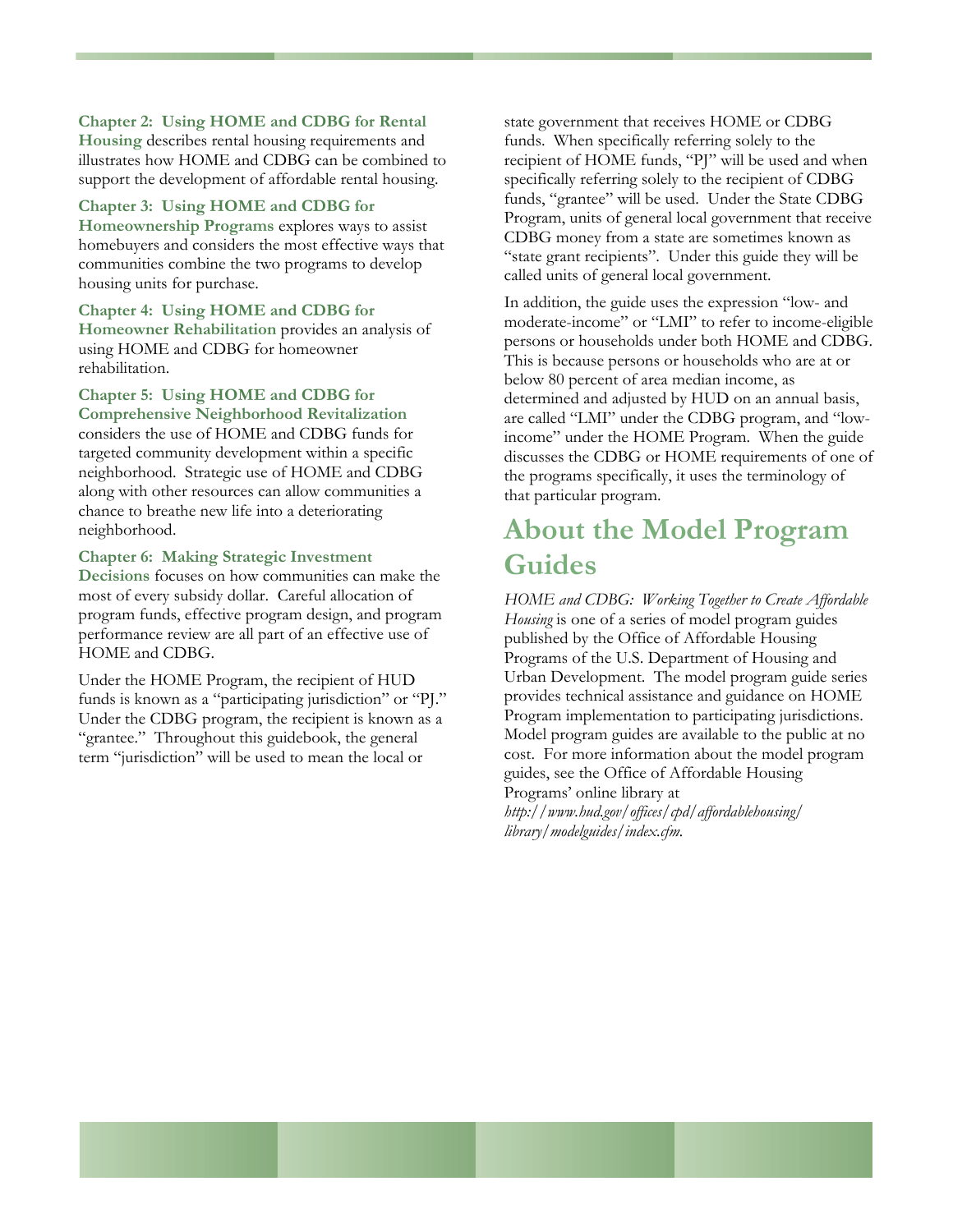# <span id="page-11-0"></span>**Chapter 1: HOME and CDBG Basics**

*This chapter is a basic primer for housing practitioners who are new to the HOME or CDBG programs. It provides a general overview of the two programs, including their statutory intents and key program partners. For each program, the chapter describes basic eligible activities and highlights important administrative requirements. The subsequent chapters provide more detail on each of the eligible affordable housing activities. This chapter concludes with a detailed chart that compares the key requirements of the two programs.* 

# **Part 1: HOME Investment Partnerships (HOME) Program**

### **What is HOME?**

Created by the National Affordable Housing Act of 1990 (NAHA), HOME is the largest Federal block grant available to communities to create affordable housing. The intent of the HOME Program is to:

- Increase the supply of decent, affordable housing to low- and very low-income households;
- Expand the capacity of nonprofit housing providers;
- Strengthen the ability of state and local governments to provide housing; and
- Leverage private sector participation.

Every year, the U.S. Department of Housing and Urban Development (HUD) determines the amount of HOME funds that states and local governments—also known as Participating Jurisdictions (PJs)—are eligible to receive using a formula designed to reflect relative housing need. After money has been set aside for America's insular areas[i](#page-96-0) and for nationwide HUD technical assistance, the remaining funds are divided between states (40 percent) and units of general local government (60 percent).

The HOME Program regulations are found at 24 CFR Part 92. The Final Rule was published on September 16, 1996 and was amended on March 30, 2004 to include ADDI. The HOME regulations may be found on HUD's Office of Affordable Housing Programs website at: **[http://www.hud.gov/offices/cpd/affordablehousing/](http://www.hud.gov/offices/cpd/affordablehousing/%20lawsandregs/regs/home/index.cfm)  [lawsandregs/regs/home/index.cfm](http://www.hud.gov/offices/cpd/affordablehousing/%20lawsandregs/regs/home/index.cfm)**

## **HOME Program Partners**

To ensure success in providing affordable housing opportunities, the HOME Program requires PJs to establish new partnerships and maintain existing partnerships. Partners play different roles at different times, depending upon the project or activity being undertaken with HOME funds. Key program partners include:

- **PJs**. A PJ is any state, local government, or consortium that has been designated by HUD to administer a HOME program.
	- ¾ *State governments*: States are given broad discretion in administering HOME funds. They may allocate funds to units of local government directly, evaluate and fund projects themselves, or combine the two approaches. States may also fund projects jointly with local PJs. They may use HOME funds anywhere within the state, including within the boundaries of local PJs.
	- ¾ *Local governments and consortia*: Units of general local government, including cities, towns, townships, and parishes, may receive PJ designation or they may be allocated funds by the state. Contiguous units of local government may form a consortium for the purpose of qualifying for a direct allocation of HOME funds. The local government or consortium then administers the funds for eligible HOME uses.
- **Community Housing Development Organizations (CHDOs)**. A CHDO is a private, nonprofit organization that meets a series of qualifications prescribed in the HOME regulations. Each PJ must use a minimum of 15 percent of its annual allocation for housing that is owned, developed, or sponsored by CHDOs. PJs evaluate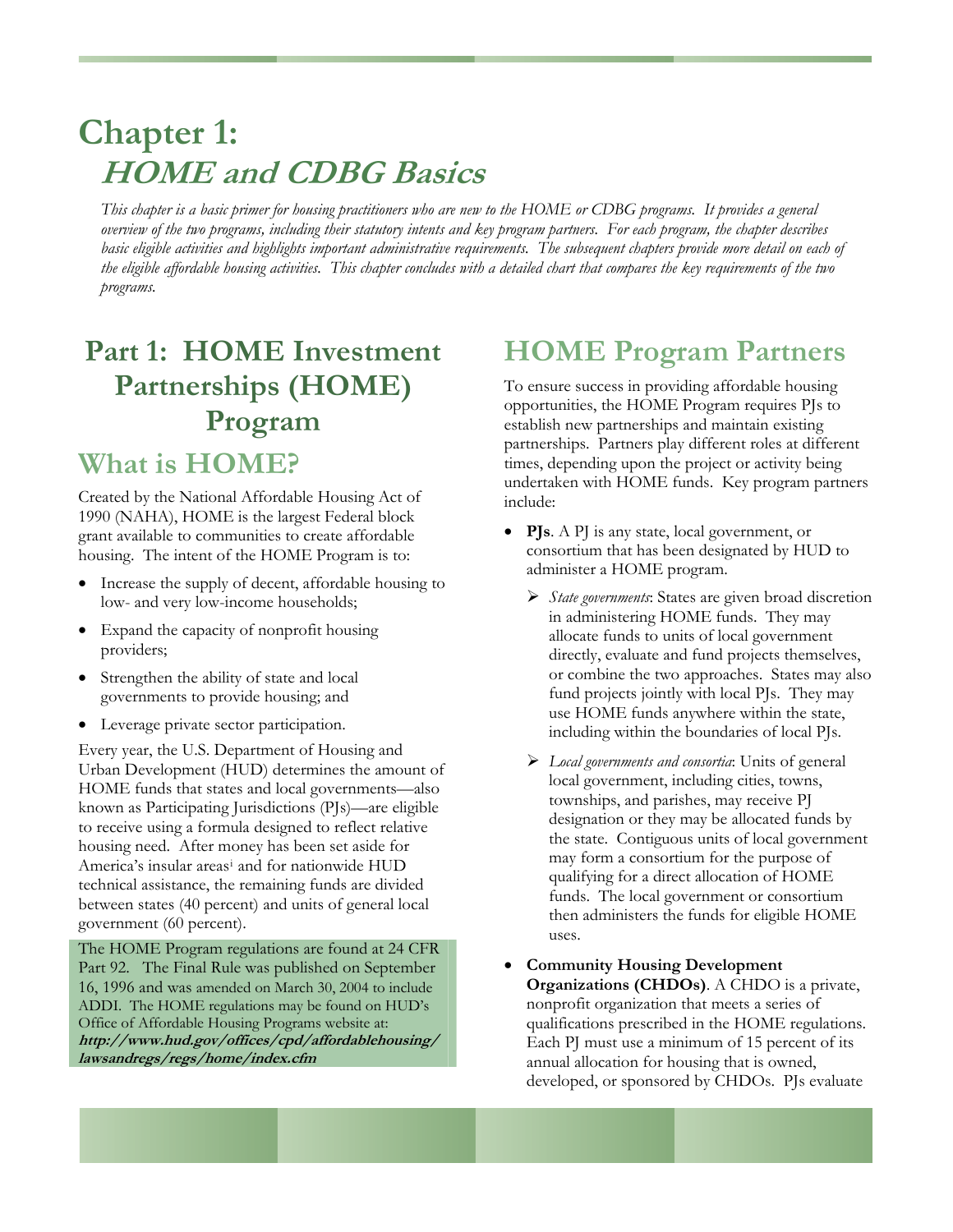<span id="page-12-0"></span>organizations' qualifications and designate them as CHDOs. CHDOs also may be involved in the program as subrecipients, but the use of HOME funds in this capacity is not counted towards the 15 percent set-aside.

**Subrecipients**. A subrecipient is a public agency or nonprofit organization selected by a PJ to administer all or a portion of its HOME program. It may or may not also qualify as a CHDO. A public agency or nonprofit organization that receives HOME funds solely as a developer or owner of housing in not considered a subrecipient.

Other important partners in the HOME Program include:

- **Developers, owners and sponsors.** Developers, owners, and sponsors of housing developed with HOME funds may be for-profit or nonprofit entities. Developers are the entities responsible for the putting the housing deal together. Owners are the entities that hold title to the property after rehabilitation, construction, or acquisition. Sponsors work with other organizations—such as other nonprofits—to assist them to develop and own housing. At project completion, they turn over title to the property to the other organization.
- Private lenders. Most HOME projects leverage or involve other financing, from for-profit lenders or other entities such as foundations or community groups.
- **Third-party contractors.** There is a range of other entities that might work on the HOME Program, such as architects, planners, construction managers, real estate agents, or consultants. These third-party contractors are responsible for specific, well-defined tasks that contribute to the PJ's overall affordable housing activity, such as consolidated planning.

## **HOME Program Activities**

HOME funds can be used to support four general affordable housing activities:

• **Homeowner rehabilitation**. HOME funds may be used to assist existing owner-occupants with the repair, rehabilitation, or reconstruction of their homes.

- **Homebuyer activities**. PJs may finance the acquisition and/or rehabilitation, or new construction of homes for homebuyers.
- **Rental housing**. Affordable rental housing may be acquired and/or rehabilitated, or constructed.
- **Tenant-based rental assistance (TBRA).** Financial assistance for rent, security deposits and, under certain conditions, utility deposits may be provided to tenants. Assistance for utility deposits may only be provided in conjunction with a TBRA security deposit or monthly rental assistance program.

### **Eligible Costs**

Eligible costs under the HOME Program depend on the nature of the program activity. Generally, HOME funds can be used for the following activities:

- **New construction**. HOME funds may be used for new construction of both rental and ownership housing. Any project that includes the addition of dwelling units outside the existing walls of a structure is considered new construction.
- **Rehabilitation**. This includes the alteration, improvement, or modification of an existing structure. It also includes moving an existing structure to a foundation constructed with HOME funds. Rehabilitation may include adding rooms outside the existing walls of a structure, but adding a housing unit is considered new construction.
- **Reconstruction**. This refers to rebuilding a structure on the same lot where housing is standing at the time of project commitment. HOME funds may be used to build a new foundation or repair an existing foundation. Reconstruction also includes replacing a substandard manufactured house with a new manufactured house. During reconstruction, the number of rooms per unit may change, but the number of units may not.
- **Conversion**. Conversion of an existing structure from another use to affordable residential housing is usually classified as rehabilitation. If conversion involves additional units beyond the walls of an existing structure, the entire project is new construction. Conversion of a structure to commercial use is not eligible under HOME.
- **Site improvements**. Site improvements must be in keeping with improvements to surrounding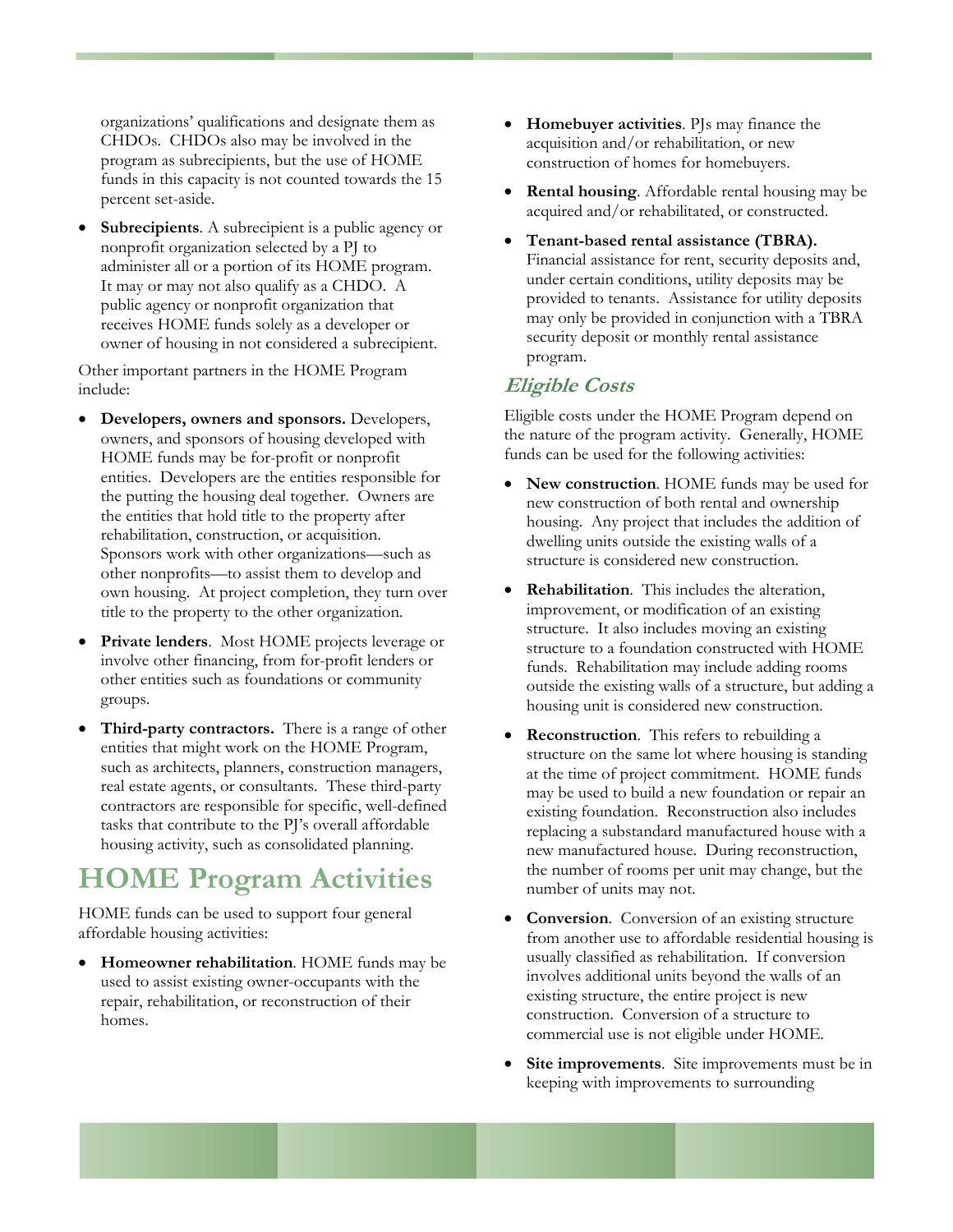<span id="page-13-0"></span>standard projects. They include new, on-site improvements where none are present or the repair of existing infrastructure when it is essential to the development. Building new, off-site utility connections to an adjacent street is also eligible. Otherwise, off-site infrastructure is not eligible as a HOME expense, but may be eligible for match credit.

- **Acquisition of property**. Acquisition of existing standard property, or substandard property in need of rehabilitation, is eligible as part of either a homebuyer program or a rental housing project. After acquisition, rental units must meet HOME rental occupancy, affordability, and lease requirements.
- **Acquisition of vacant land**. HOME funds may be used for acquisition of vacant land only if construction will begin on a HOME project within 12 months of purchase. Land banking is prohibited.
- **Demolition**. Demolition of an existing structure may be funded through HOME only if construction will begin on the HOME project within 12 months.
- **Relocation costs**. The Uniform Relocation Assistance and Real Property Acquisition Policies Act of 1970 (known as the "Uniform Relocation Act" or "URA") and Section 104(d) of the Housing and Community Development Act of 1974, as amended (known as "Section 104(d)") apply to HOME-assisted properties. Both permanent and temporary relocation assistance are eligible costs, for all those relocated, regardless of income. Staff and overhead costs associated with relocation assistance are also eligible. Note that homeownership undertaken with FY04 –FY07 American Dream Downpayment Initiative (ADDI) funds is not subject to the URA.
- **Refinancing**. HOME funds may be used to refinance existing debt on single family, owneroccupied properties in connection with HOMEfunded rehabilitation. The refinancing must be necessary to reduce the owner's overall housing costs and make the housing more affordable. Refinancing for the purpose of taking out equity is not permitted. HOME may be used to refinance existing debt on multifamily projects being rehabilitated with HOME funds, if refinancing is necessary to permit or continue long-term

affordability, and is consistent with PJ-established refinancing guidelines, as outlined in the PJ's consolidated plan.

- **Capitalization of project reserves**. HOME funds may be used to fund an operating deficit reserve for rental new construction and rehabilitation projects for the initial rent-up period. The reserve may be used to pay for project operating expenses, scheduled payments to a replacement reserve, and debt service for a period of up to 18 months.
- **Project-related soft costs**. These must be reasonable and necessary. Examples of eligible project soft costs include:
	- $\triangleright$  Finance-related costs;
	- ¾ Architectural, engineering, and related professional services;
	- ¾ Tenant and homebuyer counseling, provided the recipient of counseling ultimately becomes the tenant or owner of a HOME-assisted unit;
	- ¾ Project audit costs;
	- ¾ Affirmative marketing and fair housing services to prospective tenants or owners of an assisted project; and
	- ¾ PJ staff costs directly related to projects (not including TBRA).

### **Prohibited Activities and Costs**

HOME funds may not be used to support the following activities and costs:

- **Project reserve accounts.** HOME funds may not be used to provide project reserve accounts (except for initial operating deficit reserves) or to pay for operating subsidies.
- **Tenant-based rental assistance for certain purposes**. HOME funds may not be used for certain mandated existing Housing Choice Voucher Program (formerly known as Section 8) uses, such as Housing Choice Voucher rent subsidies for troubled HUD-insured projects.
- **Match for other Federal programs**. HOME Program funds may not be used as the "nonfederal" match for other Federal programs except to match McKinney Act funds.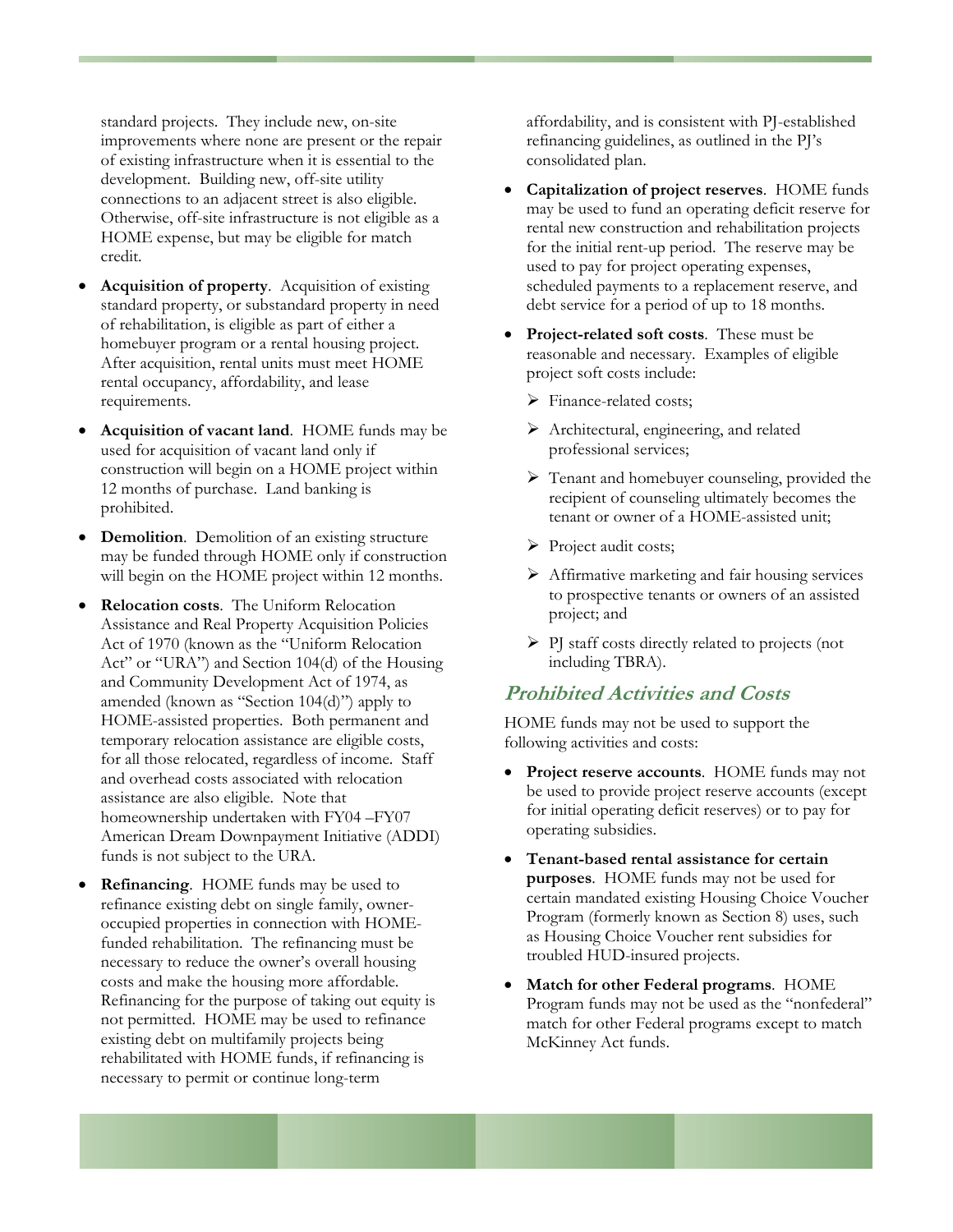- <span id="page-14-0"></span>• **Development, operations, or modernization of public housing**:
	- ¾ HOME funds cannot be used alone or in conjunction with HUD-funded public housing program funds (e.g., Public Housing capital programs such as Development, Comprehensive Improvements Assistance Program (CIAP) or Comprehensive Grant Program (CGP)) to acquire, rehabilitate, or construct public housing units.
	- $\triangleright$  HOME funds cannot be used to operate public housing units under any circumstances.
- **Properties receiving assistance under 24 CFR Part 248 (Prepayment of Low-Income Housing Mortgages)**. Properties receiving assistance through the Low-Income Housing Preservation and Resident Homeownership Act (LIHPRHA) or the Emergency Low-Income Preservation Act (ELIHPA) are not eligible for HOME assistance except if the HOME assistance is provided to priority purchasers. Note: these programs are no longer funded by HUD.
- **Double-dipping**. During the first year after project completion, the PJ may commit additional funds to a project. After the first year, no additional HOME funds may be provided to a HOMEassisted project during the relevant period of affordability, except that:
	- ¾ Tenant based rental assistance to families may be renewed.
	- ¾ Tenant based rental assistance may be provided to families that will occupy housing previously assisted with HOME funds.
	- ¾ A homebuyer may be assisted with HOME funds to acquire a unit that was previously assisted with HOME funds.
- **Acquisition of PJ-owned property**. A PJ may not use HOME Program funds to reimburse itself for property in its inventory or property purchased for another purpose. However, in anticipation of a HOME project, a PJ may use HOME funds to:
	- ¾ Acquire property; and
	- ¾ Reimburse itself for property acquired with other funds, specifically for a HOME project.
- **Project-based rental assistance**. HOME funds may not be used for rental assistance if receipt of funds is tied to occupancy in a particular project. Funds from another source, such as Housing Choice Voucher, may be used for this type of project-based assistance in a HOME-assisted unit. Further, HOME funds may be used for other eligible costs, such as rehabilitation, in units receiving project-based assistance from another source—for example, Housing Choice Voucher or state-funded project-based assistance.
- **Pay for delinquent taxes, fees, or charges**. HOME funds may not be used to pay delinquent taxes, fees, or charges on properties to be assisted with HOME funds.

## **HOME Program Requirements**

The HOME Program is designed to provide affordable housing to low-income and very low-income families and individuals. Therefore, the program has some key restrictions that are designed to foster HUD's commitment to long-term affordable housing, quality units and reasonable costs. These key restrictions are discussed below.

### **Income Eligibility and Verification**

Beneficiaries of HOME funds—homebuyers, homeowners or tenants—must be low-income or very low-income. "Low-income" is defined as an annual income that does not exceed 80 percent of area median income, as adjusted by household size. "Very lowincome" is defined as having an annual income that does not exceed 50 percent of area median income, as adjusted by household size. A household's income eligibility is determined based on its annual income. Annual income is the gross amount of income anticipated by all adults in the household during the 12 months following the effective date of the determination. To calculate annual income, the PJ may choose among three definitions of income:

• **Section 8 annual (gross) income**. Annual income determinations are based on the Part 5 definition of annual income. Note that this definition is now known as Part 5.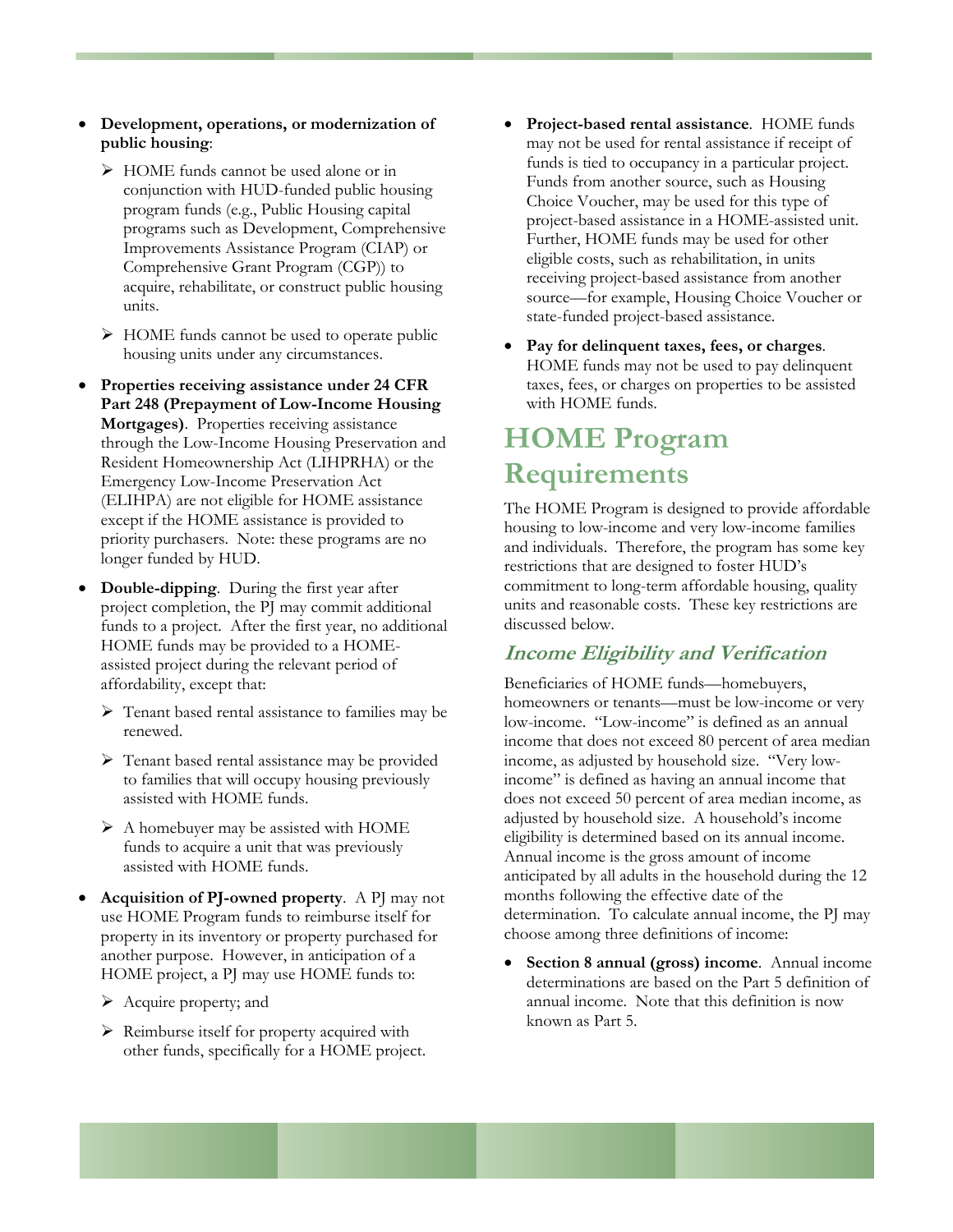- <span id="page-15-0"></span>• **IRS adjusted gross income**. The calculation for "adjusted gross income" outlined in the Federal income tax IRS Form 1040.
- **Census long form annual income**. Annual income is defined as annual income used for the Census long form, for the most recent decennial Census.

Having the flexibility to choose the definition of income facilitates the combination of HOME with other funds, from sources that use differing definitions of income. The PJ's choice of definition may depend on the other sources of funds in a project. For example:

- The Community Development Block Grant (CDBG) Program allows the same three definitions of income; therefore, projects with both sources should use the same definition.
- The Low Income Housing Tax Credit (LIHTC) Program requires the use of the Part 5 definition of income; therefore, projects that use both HOME and LIHTCs can use the Part 5 definition and comply with the requirements of both programs.

### **Subsidy Limits**

HOME establishes minimum and maximum amounts of HOME funds that may be invested in any project. The minimum amount of HOME funds is \$1,000 multiplied by the number of HOME-assisted units in the project. The minimum **only** relates to the HOME funds, and **not** to any other funds that might be used for project costs. The minimum HOME investment does not apply to TBRA.

The maximum per-unit HOME subsidy limit varies by PJ. HUD determines the maximum amounts, which are based on the PJ's Section  $221(d)(3)$  program limits for the metropolitan area, each year. As above, those limits apply only to HOME funds and not other funds that may be invested in the project. These limits are available from the HUD Field Office, or information can be found online at

*<http://www.hud.gov/offices/cpd/affordablehousing/programs/> home/limits/subsidylimits.cfm*.

The maximum per-unit subsidy limit is:

• 100 percent of the dollar limits for a Section 221(d)(3) nonprofit sponsor, elevator-type development, indexed for base city high cost areas, and adjusted for the number of bedrooms.

• For some PJs, the  $221(d)(3)$  limit has already been increased to 210 percent of the base limit. For these PJs, HUD will allow, **upon request**, an increase in the per-unit subsidy amount on a program-wide basis. However, the absolute maximum subsidy limit that HUD will allow is 240 percent of the base  $221(d)(3)$  limits.

### **Affordability Periods**

To ensure that HOME investments yield affordable housing over the long term, HOME imposes rent and occupancy requirements over the length of an affordability period. For homebuyer and rental projects, the length of the affordability period depends on the amount of HOME assistance to the project or buyer, and the nature of the activity funded. Table 1-1 provides the affordability periods.

#### **Table 1-1: Determining the HOME Period of Affordability**

| <b>HOME</b> Assistance per | Length of the               |
|----------------------------|-----------------------------|
| <b>Unit or Buyer</b>       | <b>Affordability Period</b> |
| Less than \$15,000         | 5 years                     |
| $$15,000 - $40,000$        | 10 years                    |
| More than \$40,000         | 15 years                    |
| New construction of rental | 20 years                    |
| housing                    |                             |
| Refinancing of rental      | 15 years                    |
| housing                    |                             |

Throughout the affordability period, income-eligible households must occupy the HOME-assisted housing.

- **Rental housing**. When units become vacant during the affordability period, subsequent tenants must be income eligible and must be charged the applicable HOME rent.
- **Homebuyer assistance**. If a home purchased with HOME assistance is sold during the affordability period, resale or recapture provisions apply to ensure the continued provision of affordable homeownership.

### **Maximum Value**

HOME investments are for modest housing. Thus, HOME imposes maximum value limits on owner occupied and homebuyer units. The maximum purchase price may not exceed 95 percent of the median purchase price of homes purchased in the area. In the case of a purchase-rehabilitation project, the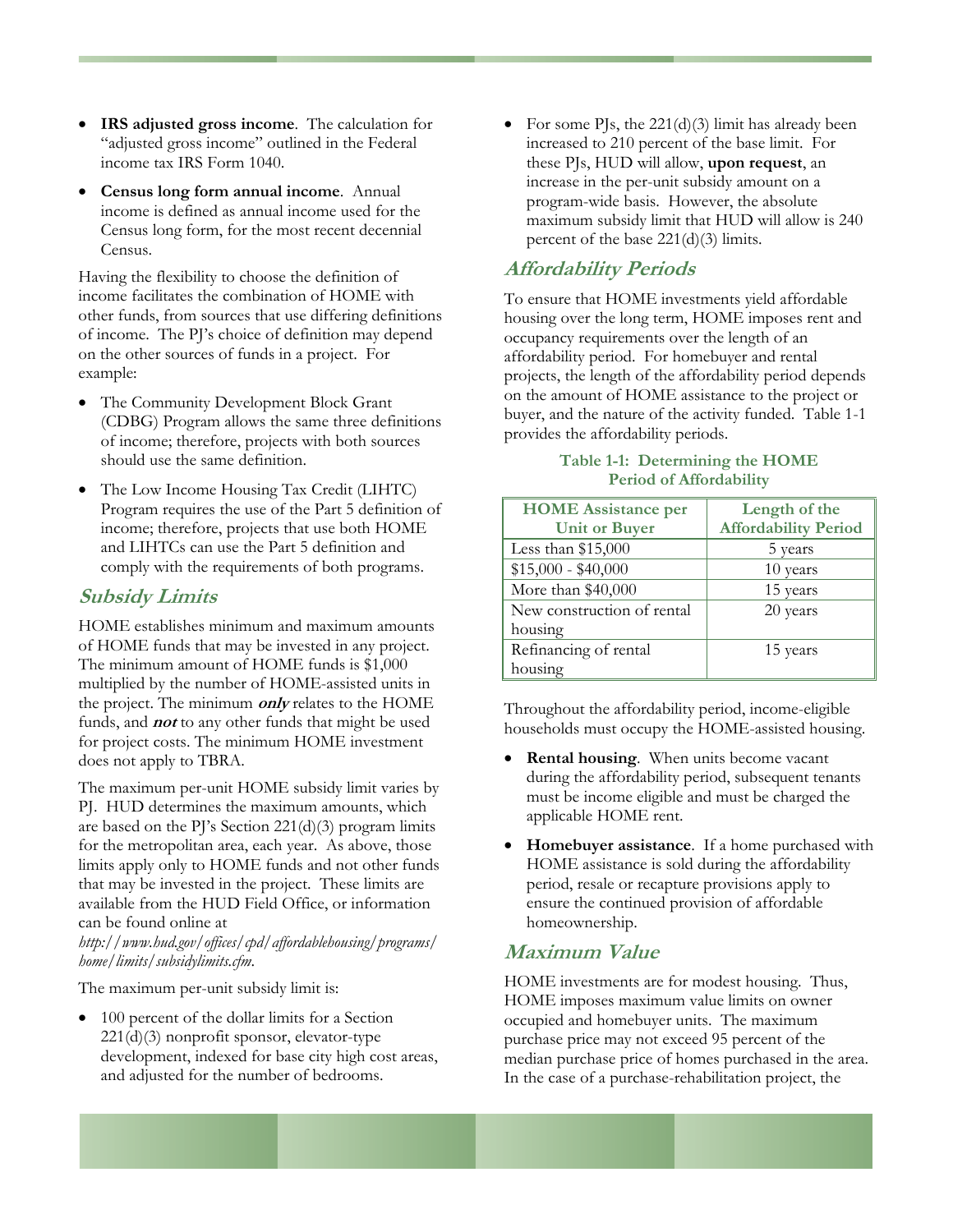<span id="page-16-0"></span>value of the property after rehabilitation may not exceed 95 percent of the area median purchase price for that type of housing. The after-rehabilitation value estimate should be completed prior to investment of HOME funds.

There are two options that PJs have for determining the 95 percent of the median purchase price. Most PJs opt to use the FHA Section 203(b) Mortgage Limits. These limits are available online at *<http://www.hud.gov/offices/cpd/affordablehousing/programs/> home/limits/maxprice.cfm*.

PJs also have the option of conducting a specialized market analysis that meets certain requirements established by HUD. (These can be found in the HOME Final Rule at 24 CFR 92.254 (a)(2)(iii).)

### **Property Standards**

HOME-funded properties must meet certain minimum property standards.

- **State and local standards**. State and local codes and ordinances apply to any HOME-funded project regardless of whether the project involves acquisition, rehabilitation, or new construction.
- **Model codes**. For rehabilitation or new construction projects where there are not state or local building codes, the PJ must use one of three national model codes.<sup>[ii](#page-96-1)</sup>
- **Housing quality standards**. For acquisition-only projects, if there are no state or local codes or standards, the PJ must enforce Housing Choice Voucher Housing Quality Standards (previously Section 8 HQS).
- **Rehabilitation standards**. Each PJ must develop written rehabilitation standards to apply to all HOME-funded rehabilitation work. These standards are similar to work specifications, and generally describe the methods and materials to be used when performing rehabilitation activities.

## **HOME Administrative Requirements**

### **Administrative and Planning Costs**

Each PJ may use up to 10 percent of each year's HOME allocation for reasonable administrative and planning costs. In addition, up to 10 percent of program income deposited in a PJ's local HOME account during a program year may be used for administrative and planning costs. PJs, state recipients and subrecipients may incur administrative and planning costs.

Eligible administrative and planning costs include expenditures for salaries, wages, and related costs of PJ staff persons responsible for HOME Program administration. In addition to staff salaries and related costs, other planning and administrative costs could include:

- Goods and services necessary for administration (for example, utilities, office supplies, etc.);
- Administrative services under third party agreements (for example, legal services);
- Administering a tenant-based rental assistance (TBRA) program;
- Providing public information;
- Fair housing activities;
- Indirect costs under a cost allocation plan prepared in accordance with applicable Office of Management and Budget (OMB) Circular requirements;
- Preparation of the Consolidated Plan; and
- Complying with other Federal requirements.

### **Match**

The HOME Program requires that PJs contribute an amount equal to no less than 25 percent of the total HOME funds drawn down for project costs as a permanent contribution to affordable housing. PJs incur a match obligation only for project funds, not for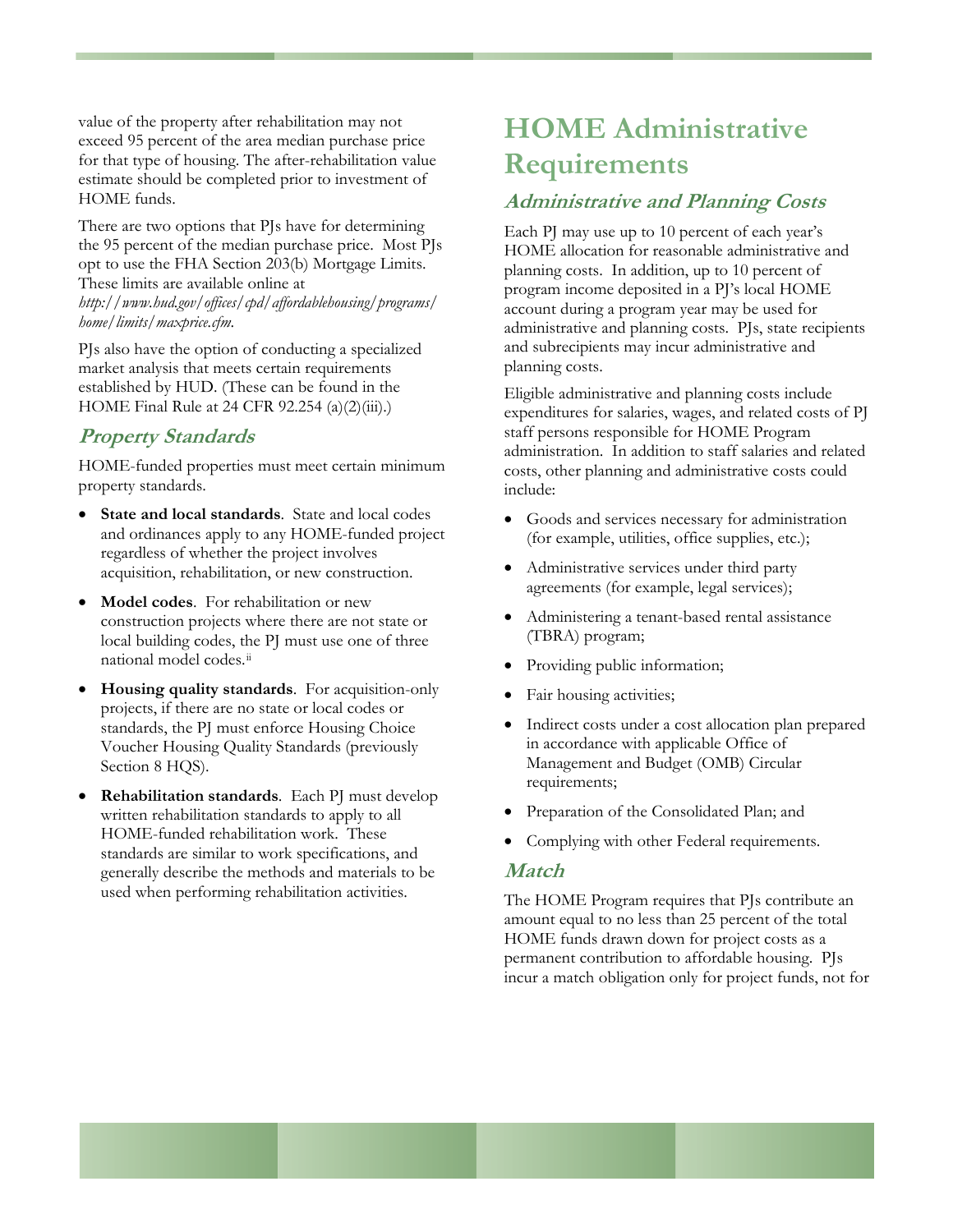<span id="page-17-0"></span>administrative, operating, or capacity building expenditures. Although the obligation is incurred based on per dollar expended in project, match credit can be invested in any HOME-eligible project, whether the project receives HOME funds or not. Match can be contributed in many different forms, including cash; value of waived taxes or fees; value of donated land or property; donated goods, services, materials or equipment.

### **Commitment and Expenditure Deadlines**

The HOME Program encourages PJs to expend their affordable housing funds expeditiously by imposing two deadlines. HOME funds for a given program year must be committed to a HOME project within two years of signing the HOME Investment Partnerships Agreement. For the CHDO set-aside funds, PJs must reserve funds for use by CHDOs within that 24-month period. In addition, HOME funds must be expended within five years of receipt of funds. The Integrated Disbursement and Information System (IDIS) tracks each PJ's progress toward meeting these deadlines. Failure to meet these deadlines may result in a return of HOME funds to HUD.

### **Program Income**

Program income is the income received by a PJ, state recipient, or subrecipient directly generated from the use of HOME funds or matching contributions. Program income must follow all of the HOME rules and must be used before drawing down new HOME funds. Program income includes, but is not limited to:

- Proceeds from the sale or long-term lease of real property acquired, rehabilitated, or constructed with HOME funds or matching contributions;
- Income from the use or rental of real property owned by a PJ, state recipient or subrecipient that was acquired, rehabilitated, or constructed with HOME funds or matching contributions, minus the costs incidental to generating that income;
- Payments of principal and interest on loans made with HOME or matching funds, and proceeds from the sale of loans or obligations secured by loans made with HOME or matching contributions;
- Interest on program income; and
- Any other interest or return on the investment of HOME and matching funds.

All HOME program income must be used in accordance with the HOME Program rules. Where program income is concerned, there is an important distinction between subrecipients/state recipients and CHDOs. Specifically:

- Program income received by subrecipients or state recipients, such as rental income, repayment of loans, interest on loans, fees, and payments for services, is considered program income subject to HOME regulations.
- However, project proceeds received and retained by CHDOs are not considered program income. PJs have the option of permitting project proceeds to be retained by CHDOs or they may require CHDOs to return these proceeds to the PJ. If the project proceeds are returned to the PJ, they are program income. Use of funds must be specified in the CHDO written agreement and limited to either HOME-eligible activities or other housing activities that benefit low-income families.

#### **Pre-Award Costs**

PJs may incur eligible costs prior to the effective date of their annual HOME Investment Partnerships Agreement, subject to certain conditions. Both administrative and project costs may be incurred. Only costs eligible under the HOME Program rules in effect at the time the costs are incurred are included. Expenditures must meet all regulatory requirements, including environmental review regulations.

Pre-award project costs may not exceed 25 percent of the current HOME grant without written approval from HUD. PJs may authorize subrecipients and state recipients to incur pre-award costs, but authorization must be in writing. Citizen participation and all other applicable HOME requirements must be met.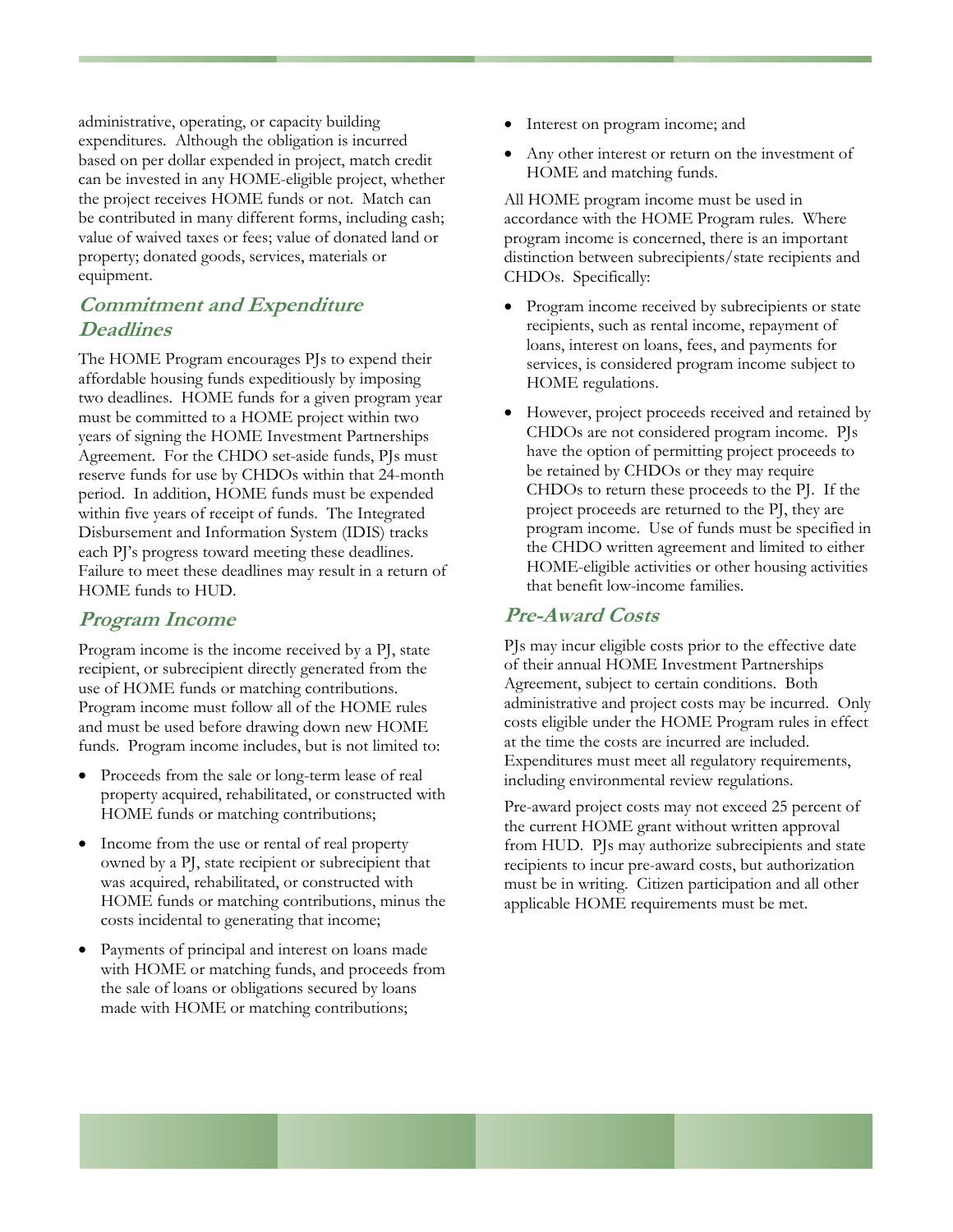# <span id="page-18-0"></span>**Part 2: Community Development Block Grant (CDBG Program)**

### **What is CDBG?**

Authorized under Title I of the Housing and Community Development Act of 1974 (HCDA), as amended, the Community Development Block Grant (CDBG) is an annual grant to localities and states to assist in the development of viable communities. These viable communities are achieved by providing the following, principally for persons of low- and moderate-income:

- Decent housing;
- A suitable living environment; and
- Expanded economic opportunities.

"Principally" means that, at a minimum, 70 percent of the CDBG funds expended by a state or entitlement grantee should be used to benefit low- and moderateincome people. This 70 percent can be measured over the course of a one-, two- or three-year time period, selected by the grantee.

Every year, each city in a metropolitan area with at least 50,000 people, principal cities (designated by OMB) of metropolitan areas, and each county with more than 200,000 in population (excluding metropolitan cities therein) receive CDBG funds. These cities and urban counties are called "entitlement grantees"—they are entitled to CDBG by virtue of their size. Each state also receives a CDBG grant. The CDBG grant amounts are determined by the higher of two formulas:

- U.S. Census data based on overcrowded housing, population, and poverty; or
- U.S. Census data based on age of housing, population growth lag, and poverty.

Entitlement communities receive the largest portion of CDBG funding (70 percent) and states receive the other 30 percent. Each state receives CDBG to pass along to its smaller towns and rural counties (nonentitlement communities), which usually compete with one another for the funds. Every state has its own procedures for operating the CDBG Program.

The CDBG regulations can be found at 24 CFR Part 570. Information about the Entitlement Program and its regulations are found at:

#### **[http://www.hud.gov/offices/cpd/](http://www.hud.gov/offices/cpd/communitydevelopment/programs/entitlement/index.cfm)  [communitydevelopment/](http://www.hud.gov/offices/cpd/communitydevelopment/programs/entitlement/index.cfm)  [programs/entitlement/index.cfm](http://www.hud.gov/offices/cpd/communitydevelopment/programs/entitlement/index.cfm)**.

Under the State CDBG Program, states follow the HCDA as supplemented by the State CDBG regulations, as applicable. In exercising its obligation to review a state's performance under the program, HUD gives maximum feasible deference to the state's interpretation of these statutory and regulatory requirements. HUD will accept the state's interpretations, provided these are not clearly inconsistent with the Act or the regulation.

Information about the State CDBG Program and its regulations can be found at the following website: **[http://www.hud.gov/offices/cpd/](http://www.hud.gov/offices/cpd/%20communitydevelopment/%20programs/stateadmin/index.cfm)  [communitydevelopment/](http://www.hud.gov/offices/cpd/%20communitydevelopment/%20programs/stateadmin/index.cfm)  [programs/stateadmin/index.cfm](http://www.hud.gov/offices/cpd/%20communitydevelopment/%20programs/stateadmin/index.cfm)***.*

## **CDBG Program Partners**

The CDBG Program relies primarily on several key partners to plan and implement eligible program activities. These partners include:

- **CDBG Grantee.** In the Entitlement Program, local governments are known as grantees. In the State CDBG Program, the state is the grantee.
- **Unit of General Local Government (UGLG)**. In the State CDBG program, a unit of general local government is the community funded by the state to undertake CDBG activities. It is always a local government such as a town, county, or village. In the State CDBG Program, these are often referred to as state grant recipients.
- **Subrecipient**. A subrecipient is a nonprofit or public entity that assists the grantee to implement and administer all or part of its CDBG Program. Subrecipients are generally public or private nonprofit organizations that assist the grantee to undertake a series of activities, such as administering a home rehabilitation loan pool. Public agencies that are not a part of the grantee's legal government entity can also be subrecipients, such as a water and sewer authority.
- **Community-Based Development Organization (CBDO)**. CBDOs are organizations that undertake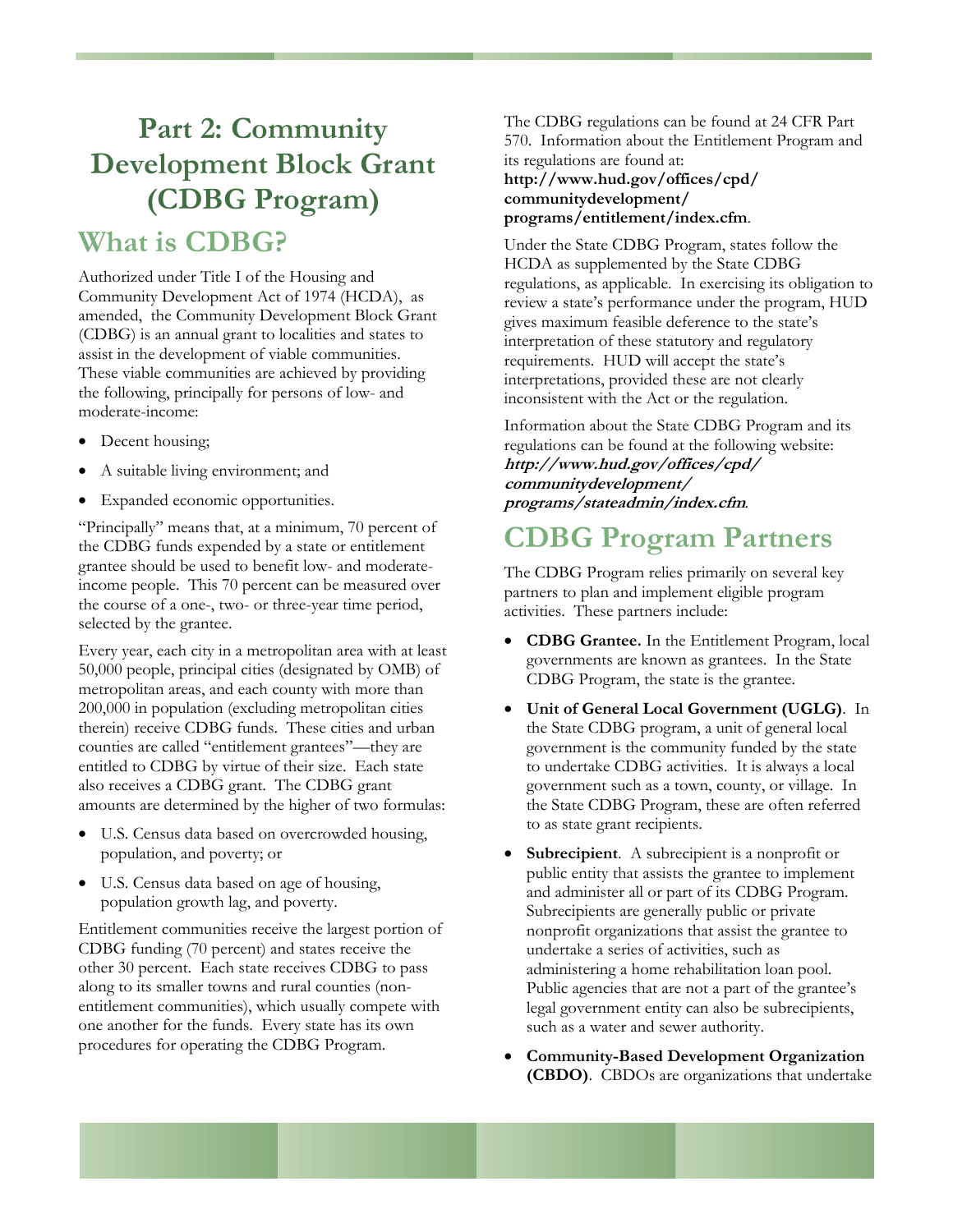<span id="page-19-0"></span>CDBG-funded activities as part of a neighborhood revitalization, energy conservation, or community economic development project. CBDOs can be nonprofit or some for-profit organizations, but cannot be government entities. Note that the State CDBG Program has a somewhat more broad definition of the organizations that may qualify to do these activities and it generally calls these organizations "nonprofit development organizations working under Section 105(a)(15) of the statute". This guide will generally call these types of organizations CBDOs but states are encouraged to review the *Guide to National Objectives and Eligible Activities for State CDBG Programs* for additional information. This guide is available on the HUD website at

*[http://www.HUD.gov/offices/cpd/communitydevelopment/](http://www.hud.gov/offices/cpd/communitydevelopment/%20library/stateguide/index.cfm)  [library/stateguide/index.cfm](http://www.hud.gov/offices/cpd/communitydevelopment/%20library/stateguide/index.cfm)*.

**Contractor**. A contractor is an entity paid with CDBG funds in return for a specific service (for example, construction). Contractors must be selected through a competitive procurement process.

## **CDBG Program Activities**

There is a wide range of more than twenty activities that are eligible under the CDBG Program. Grantees are free to select those activities that best meet the needs of their communities. However, in order to ensure that the primary objective of the CDBG Program is met—the benefit to low- and moderateincome persons—grantees must ensure that all activities meet a national objective. It is important for grantees to remember that activities must meet this "two-prong test"—activities must be both eligible **and**  meet a national objective.

Described below are the types of eligible and ineligible CDBG activities. These activities have been very loosely grouped into general categories since this guidebook focuses specifically on eligible and ineligible *housing-related* activities.

### **Eligible CDBG Activities**

This section lists basic eligible activities under the CDBG Program. Generally, CDBG funds can be used for the following types of activities:

• **Activities related to housing**, including but not limited to:

- $\triangleright$  Homeownership assistance;
- $\triangleright$  Rental rehabilitation activities;
- ¾ Homeowner rehabilitation activities;
- $\triangleright$  Housing services in connection with the HOME Program; and
- $\triangleright$  Lead-based paint testing and abatement.
- **Other real property activities** such as:
	- $\triangleright$  Acquisition;
	- $\triangleright$  Disposition;
	- $\triangleright$  Clearance and demolition;
	- ¾ Code enforcement; and
	- $\triangleright$  Historic preservation.
- **Public facilities**, including infrastructure, special needs facilities, or community facilities.
- **Activities related to economic development**, including microenterprise assistance, commercial rehabilitation, and special economic development activities.
- **Activities related to public services**, including but not limited to:
	- $\triangleright$  Job training and employment services;
	- $\triangleright$  Health care and substance abuse services;
	- $\triangleright$  Child care:
	- $\triangleright$  Crime prevention; and
	- $\triangleright$  Fair housing counseling.
- **Assistance to CBDOs**—CDBG grantees may provide grants or loans to CBDOs to carry out CDBG-assisted activities as part of the following types of projects:
	- $\triangleright$  Neighborhood revitalization;
	- $\triangleright$  Community economic development; and
	- $\triangleright$  Energy conservation.
- **Other Types of Activities**—Certain other types of activities are also eligible under CDBG, including:
	- ¾ Payment of non-Federal share of Federal grantin-aid programs for activities that are CDBGeligible activities;
	- $\triangleright$  Relocation assistance;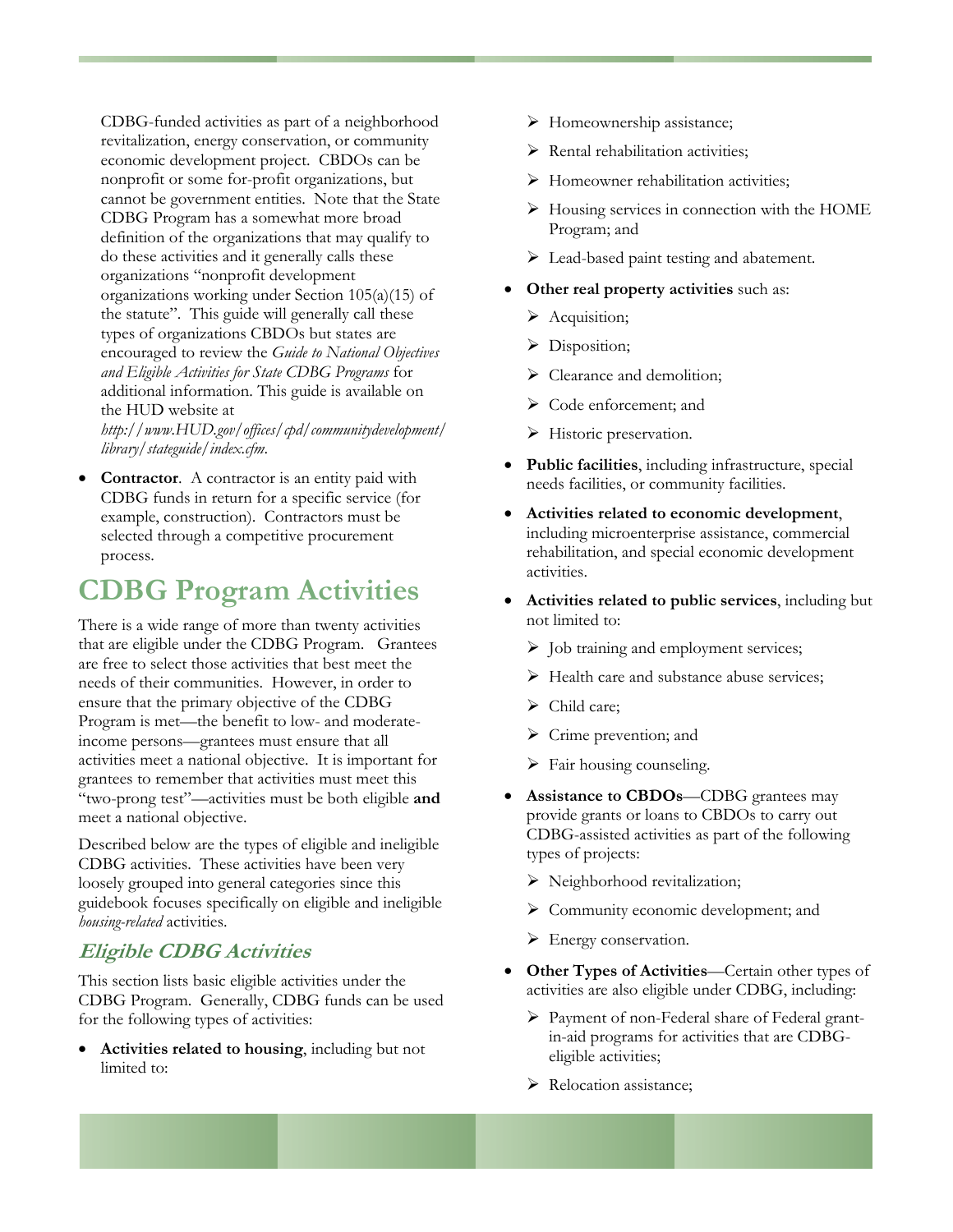- <span id="page-20-0"></span> $\triangleright$  Loss of rental income (related to relocation);
- $\triangleright$  Technical assistance to public or private nonprofit entities to increase the capacity of such entities to carry out eligible neighborhood revitalization, or economic development activities; and
- $\triangleright$  Assistance to institutions of higher education with the capacity to carry out CDBG-eligible activities.

### **Ineligible CDBG Activities**

In general, any activity that is not specifically authorized under the CDBG regulations and statute is ineligible. In addition, the regulations stipulate that the following activities may not be assisted with CDBG funds:

- Buildings for the general conduct of government  $(e.g., city hall);$
- General government expenses; and
- Political activities.

The following activities may not be assisted with CDBG funds unless authorized as a special economic development activity or when carried out by a CBDO:

• Purchase of construction equipment or furnishings and personal property;

- Operating and maintenance expenses (of public facilities, improvements, and services), except for operating and maintenance expenses associated with public service activities, interim assistance, and office space for program staff employed in carrying out the CDBG Program;
- New housing construction, except under certain conditions or when carried out by a CBDO; and
- Income payments.

## **CDBG National Objectives**

CDBG grantees are responsible for ensuring that each eligible activity meets one of three national objectives:

- Benefit low- and moderate-income persons;
- Aid in the prevention or elimination of slums or blight; and
- Meet a need having a particular urgency (referred to as urgent need) that the grantee is unable to finance on its own.

Grantees must be able to show that every CDBGfunded activity fits into one of these categories. The chart below graphically demonstrates the CDBG national objectives.

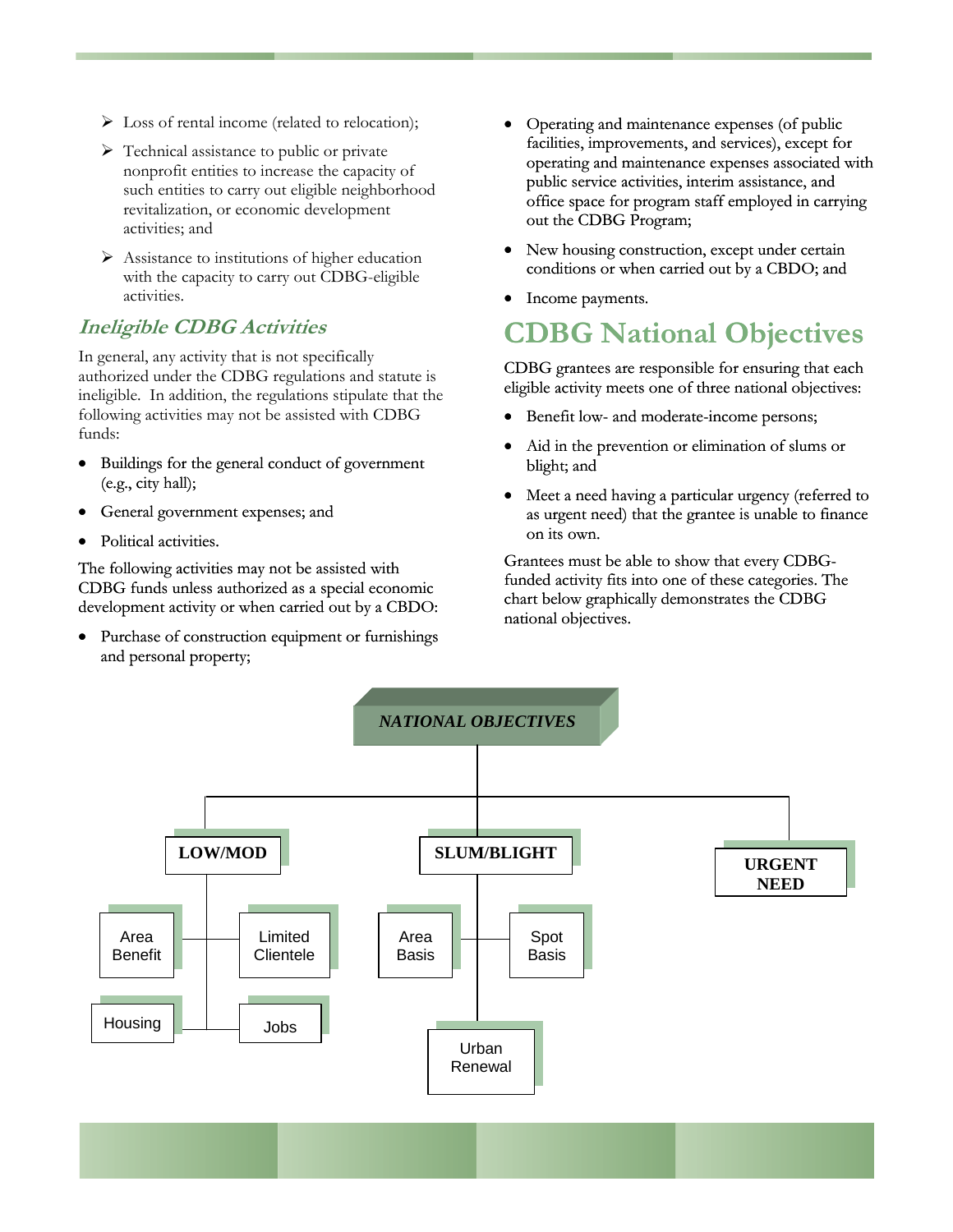### <span id="page-21-0"></span>**Benefit Low- and Moderate-Income Persons**

Under this national objective, CDBG-assisted activities must benefit low- and moderate-income persons using one of the following categories:

- Area benefit activities;
- Limited clientele activities:
- Housing activities; or
- Job creation or retention activities.

A moderate-income person is one whose gross annual income is at or below 80 percent of the area median income, as determined by HUD. A low-income person is one whose income is at or below 50 percent of the area median income.

**Area Benefit**. Area benefit is the most commonly used category for community-wide activities. To qualify under area benefit, an activity must benefit all residents in a particular area (i.e., the service area) where at least 51 percent of the residents are low- and moderate-income persons. The service area must be primarily residential and the activity must meet the identified needs of low- and moderate-income persons.

Street improvements, water and sewer lines, neighborhood facilities, and façade improvements in a commercial district that serves a low- and moderateincome neighborhood are all examples of activities that have an area benefit.

**Limited Clientele**. Limited clientele activities benefit a limited number of people and are eligible, as long as at least 51 percent of those served are low- and moderate-income persons. The grantee must do one of the following to demonstrate a benefit to a limited clientele:

- Be designed to exclusively serve one or more groups of clientele that are presumed to be principally low- and moderate-income:
	- ¾ Abused children;
	- ¾ Battered spouses;
	- $\blacktriangleright$  Elderly persons;
	- $\triangleright$  Adults meeting the U.S. Census definition of severely disabled;
	- ¾ Homeless persons;
- $\triangleright$  Illiterate adults;
- $\triangleright$  Persons living with AIDS; and
- $\triangleright$  Migrant farm workers.
- Require documentation on household size and income in order to show that at least 51 percent of the clientele are low- and moderate-income.
- Have income eligibility requirements limiting the activity to low- and moderate-income persons only.
- Provide the benefit that is of such a nature and in such a location that it can be concluded that clients are primarily low- and moderate-income.

In addition, the following activities may qualify under the limited clientele national objective:

- Removal of architectural barriers to mobility for elderly persons or severely disabled adults;
- Microenterprise activities carried out in accordance with the HUD regulations when the person owning or developing the microenterprise is low- or moderate-income; or
- Activities that provide training and other employment support services when the percentage of persons assisted is less than 51 percent low- and moderate-income:
	- $\triangleright$  If the proportion of total cost borne by CDBG is no greater than the proportion of low- and moderate-income persons assisted; and
	- $\triangleright$  When the service assists businesses, CDBG is only used in the project to pay for the job training and/or supportive services.

Examples of limited clientele activities include construction of a senior center; public services for the homeless; meals on wheels for the elderly; and construction of job training facilities for the disabled.

**Housing Activities**. This is an eligible activity undertaken for the purpose of providing or improving permanent residential structures that, upon completion, will be occupied by low- and moderate-income households. Structures with one unit must be occupied by a low- and moderate-income household. Two-unit structures must have at least one unit occupied by a low- and moderate-income household. In structures with three or more units, low- and moderate-income households must occupy at least 51 percent of the units.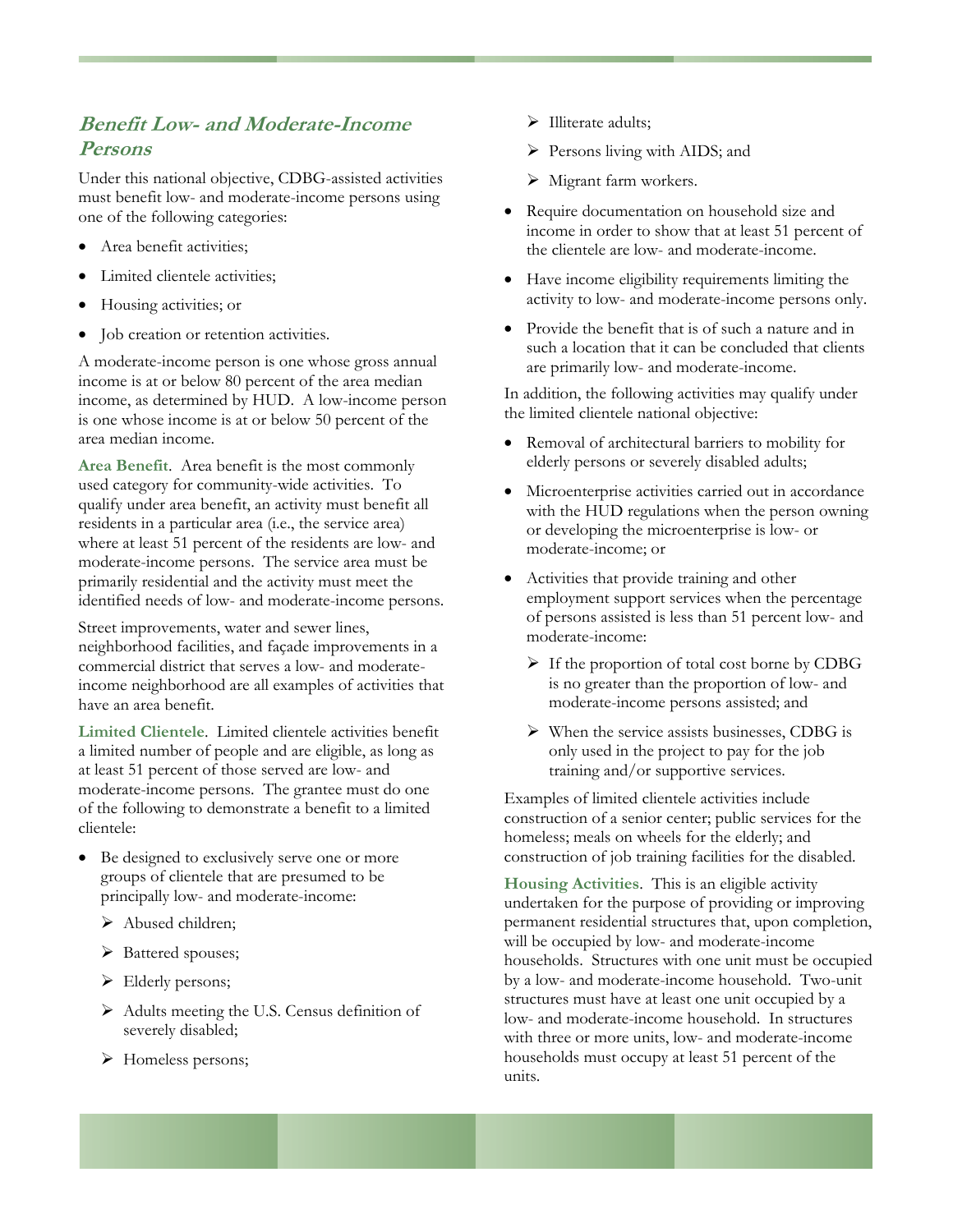<span id="page-22-0"></span>Under the following limited circumstances, structures with less than 51 percent low- and moderate-income households may be assisted:

- Assistance is for an eligible activity that reduces the development cost of new construction of nonelderly, multifamily rental housing project; and
- At least 20 percent of the units will be occupied by low- and moderate-income households at an affordable rent; and
- The proportion of cost borne by CDBG funds is no greater than the proportion to be occupied by lowand moderate-income households.

Examples of housing activities include acquisition; downpayment assistance to a homebuyer; and assistance to owners to rehabilitate their homes. Note that housing assistance activities (such as rehabilitation or homebuyer assistance) may not be categorized under any other low- and moderate-income national objective other than the housing national objective. Thus, housing activities cannot be documented under the Area Benefit, Limited Clientele or Job Creation/Retention national objectives.

**Job Creation or Retention Activities**. These are eligible activities designed to create or retain permanent jobs, at least 51 percent of which (computed on a fulltime equivalent basis) will be made available to, or held by, low- and moderate-income persons.

Potentially eligible activities include construction by the grantee of a business incubator; loans to pay for the expansion of a plant or factory; and assistance to a business to prevent closure and a resultant loss of jobs for low- and moderate-income persons.

### **Elimination of Slum and Blight**

These are activities that help to prevent or eliminate slums and blighted conditions. The activities must meet the criteria of one of the three following categories:

- Prevent or eliminate slums and blight on an area basis;
- Prevent or eliminate slum and blight on a spot basis; or
- Be in an urban renewal area (entitlements only).

**Area Slum/Blight**. These activities aid in the prevention or elimination of slums or blight in a designated area. Specifically:

- The delineated area in which the activity occurs must meet a definition of a slum, blighted, deteriorated, or deteriorating area under state or local law;
- In addition, there must be a substantial number of deteriorated or deteriorating buildings or public improvements in the area, and the activity must address one or more of the conditions that contributed to the deterioration of the area; and
- Documentation must be maintained by the grantee on the boundaries of the area and the conditions that qualified the area at the time of its designation.

Examples of area slum/blight activities might include assistance to commercial or industrial businesses, housing rehabilitation for non low and moderate income persons, public facilities or improvements, and code enforcement when these activities are conducted in a blighted area.

**Spot Slum/Blight**. These are activities that eliminate specific conditions of blight or physical decay on a spot basis not located in a designated slum or blighted area. In addition:

- Only acquisition, clearance, relocation, historic preservation, and building rehabilitation activities qualify for this national objective; and
- Rehabilitation is limited to the extent necessary to eliminate specific conditions detrimental to public health and safety.

Examples of spot basis include elimination of faulty wiring, falling plaster or other similar conditions that are detrimental to all potential occupants; historic preservation of a public facility; and demolition of a vacant, deteriorated building.

**Urban Renewal Area**. These are activities located within an Urban Renewal project area or Neighborhood Development Program action area that are necessary to complete an Urban Renewal Plan, pursuant to Title I of the Housing Act of 1949. A copy of the Urban Renewal Plan in effect at the time the CDBG activity is carried out, including maps and supporting documentation, must be maintained for recordkeeping purposes. Note that this national objective is not applicable to the State CDBG Program.

### **Urgent Need**

Use of this category is rare. It is designated only for activities that alleviate emergency conditions. Urgent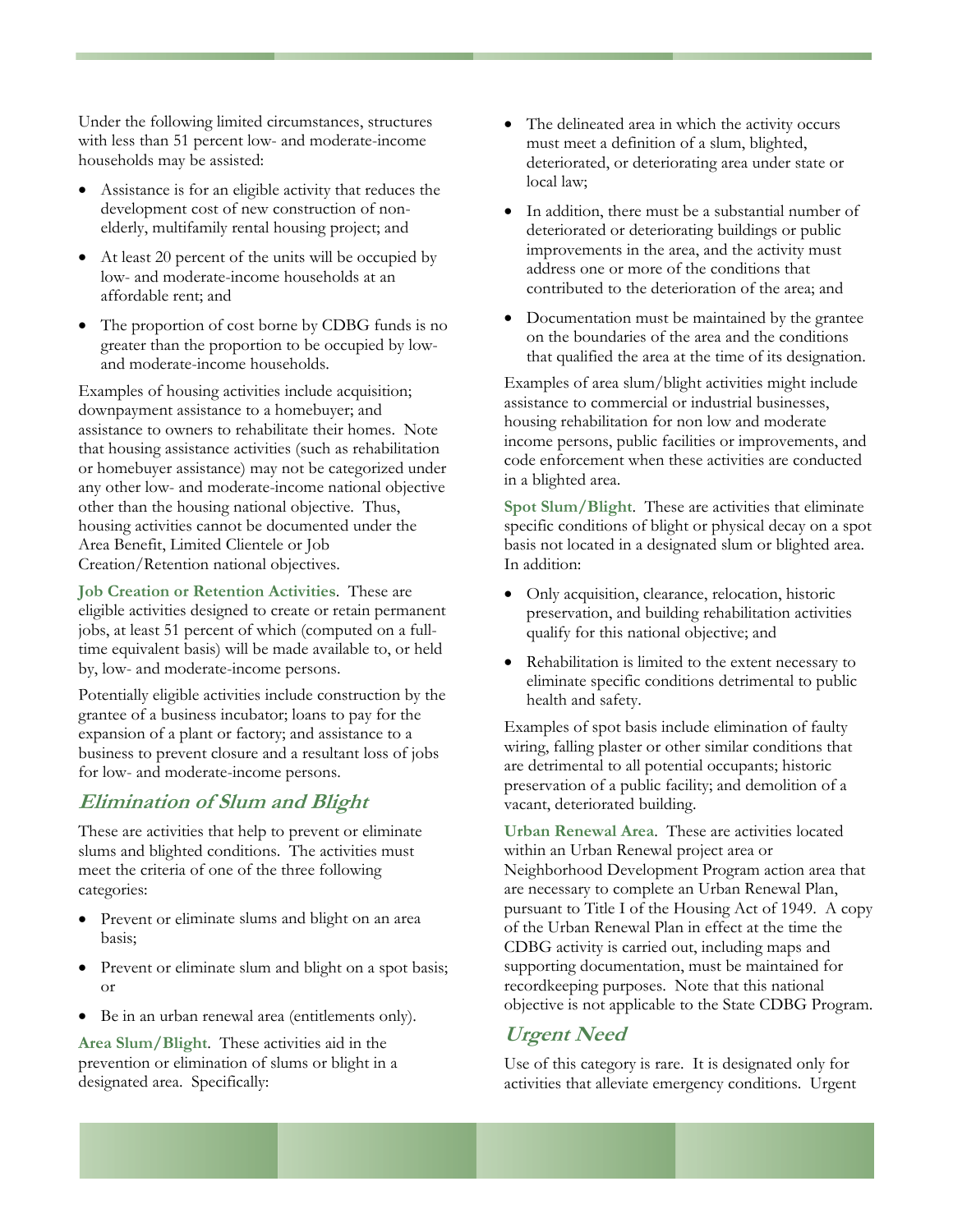<span id="page-23-0"></span>need activities must meet the following qualifying criteria:

- The existing conditions must pose a serious and immediate threat to the health or welfare of the community; and
- The existing conditions must be of recent origin, or must have recently become urgent (generally within the past 18 months); and
- The grantee is unable to finance the activity on its own; and
- Other sources of funding are not available.

An example of urgent need may be when a coastal city is struck by a major hurricane and does not have any other resources to demolish severely damaged structures that pose a danger to occupants of neighboring structures.

#### **For more information on CDBG national objectives and activity eligibility**

Two HUD publications provide excellent guidance on issues of activity eligibility and meeting national objectives.

- **For states**, see *Guide to National Objectives and Eligible Activities for State CDBG Programs*, available online at *[http://www.hud.gov/offices/cpd/communitydevelopment/library/](http://www.hud.gov/offices/cpd/communitydevelopment/library/%20stateguide/index.cfm)  [stateguide/index.cfm](http://www.hud.gov/offices/cpd/communitydevelopment/library/%20stateguide/index.cfm)*
- **For entitlement communities**, see *Community Development Block Grant Program Guide to National Objectives and Eligible Activities for Entitlement Communities*, available online at

*[http://www.hud.gov/offices/cpd/communitydevelopment/library/](http://www.hud.gov/offices/cpd/communitydevelopment/library/%20deskguid.cfm)  [deskguid.cfm](http://www.hud.gov/offices/cpd/communitydevelopment/library/%20deskguid.cfm)*

## **CDBG Administrative Requirements and Caps**

#### **Administrative Cap**

Under the Entitlement Program, up to 20 percent of each year's CDBG grant plus program income can be obligated for planning and administrative costs. Program administration costs are costs related to the overall planning and execution of CDBG-assisted community development activities. Planning and administration costs subject to the cap do not include staff and overhead costs directly related to carrying out eligible activities since these costs are eligible as part of those activities.

The administrative cap is applied differently in the State CDBG Program. Under this program, a state may use \$100,000 plus up to 3 percent of its grant and program income for the state's administrative and technical assistance costs. All costs within the 3 percent that are used for administration must be matched by the state. Note that the CDBG statute was changed on January 23, 2004 to combine the state administrative, planning, and technical assistance caps and allow states to expend up to 3 percent for these costs. States are encouraged to review Section 106(d) of the Housing and Community Development Act of 1974 (42 U.S.C. 5306(d)) as amended for more information on this change.

The state may also allow units of local government to charge administrative and planning costs. Local activity delivery costs can, at the State's option, be classified as administrative or project delivery costs. The sum of the state's administrative expenses and the unit of local government administrative expenses may not exceed 20 percent of the state's grant and program income.

Note that while the Entitlement Program bases its administrative and planning cap on obligations, the State Program bases its cap on expenditures of CDBG funds. Also note that timeframe for the cap is calculated differently for the State CDBG Program than for the Entitlement Program. While the Entitlement Program considers obligations during the 12-month program year, the State CDBG Program considers expenditures as a percentage of each annual grant allocation.

### **Low- and Moderate-Income Benefit Expenditures**

Low- and moderate-income persons are those with incomes below 80 percent of the median income for the entire metropolitan area. Entitlement grantees may use one of the following three definitions of income; state grantees may choose to follow one of these definitions or they can choose their own income definition. HUD will give maximum feasible deference to the state's choice.

- Part 5 annual (gross) income;
- IRS adjusted gross income; or
- Census long form annual income.

As noted above, the primary objective of the CDBG Program is the development of viable communities principally for low- and moderate-income persons. To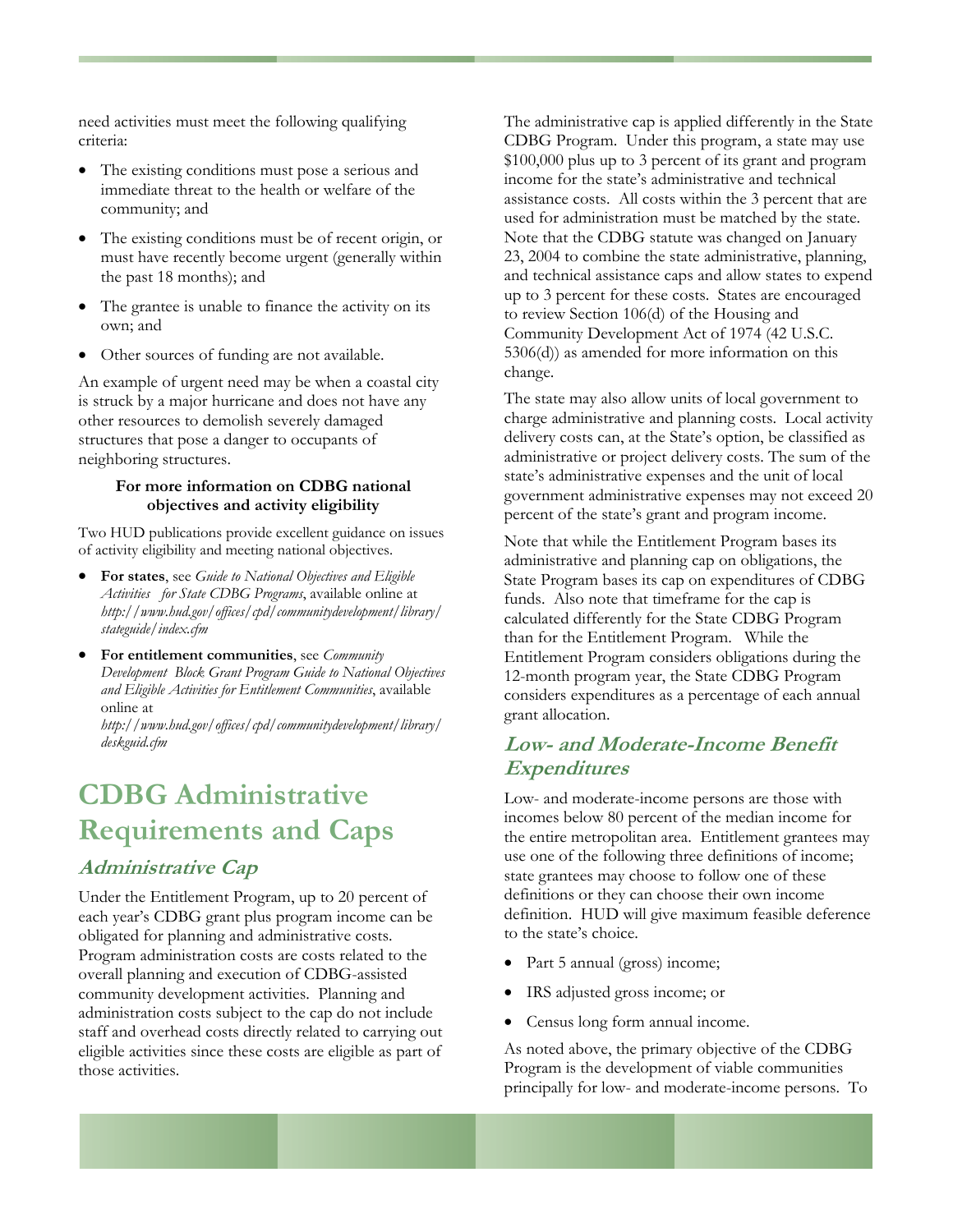<span id="page-24-0"></span>meet the primary objective, the CDBG regulations require that grantees expend not less than 70 percent of CDBG funds for activities that benefit low- and moderate-income persons. In addition:

- Planning and administrative costs are excluded from the low- and moderate-income benefit calculation.
- Activities meeting this requirement are those that qualify under one of the four low- and moderateincome Benefit National Objective categories:
	- > Area basis;
	- $\triangleright$  Limited clientele:
	- $\triangleright$  Housing activities; or
	- $\triangleright$  Job creation and retention.
- The percentage calculation is based on aggregate CDBG expenditures over a period specified by the grantee (up to three years) in a certification to HUD.

### **Public Services Cap**

The CDBG statute and regulations limit the amount of funding that can be used for public service activities. The limit is based on obligations for public services for a given program year and cannot exceed:

- 15 percent of that program year's entitlement grant; plus
- 15 percent of the preceding year's program income.

Under the State CDBG Program, the public services cap is calculated differently. States may not expend more than 15 percent of a given fiscal year's annual allocation plus 15 percent of the program income distributed by the state. Note that the 15 percent cap applies to the state, not to the individual local governments receiving State CDBG funds. A state could make a grant to a town solely for public service activities.

Public services carried out by subrecipients or units of general local government are subject to the grantee's 15 percent cap. However, some public services may qualify in another CDBG eligible activities category. For example, job training for a specific position within a company where jobs are being created may be counted as economic development, rather than public service.

### **Program Income**

Program income is the gross income received by the grantee and its subrecipients directly generated from the use of CDBG funds. In general, program income must be used prior to drawing down additional funds from the line of credit. One exception to this rule is funds in a revolving loan fund. Program income includes:

- Proceeds from the sale or lease of property purchased or improved with CDBG funds;
- Proceeds from the sale or lease of equipment purchased with CDBG funds;
- Gross income from the use or rental of real or personal property acquired, constructed, or improved by the grantee (or a subrecipient), less costs incidental to the generation of income;
- Payments of principal and interest on loans made using CDBG funds;
- Proceeds from the sale of loans or obligations secured by loans made with CDBG funds;
- Interest earned on program income pending its disposition (Note, interest earned on revolving loan funds must be remitted to the U.S. Treasury at least annually); and
- Funds collected through special assessments on properties not owned and occupied by low- and moderate-income households in order to recover the CDBG portion of a public improvement.

Note that program income does not include income earned on grant advances from the U.S. Treasury, except interest on lump sum draw downs. The following types of income earned on grant advances must be remitted to the U.S. Treasury: interest earned from the investment of the initial proceeds of a grant advance; interest earned on activities determined to be ineligible; and interest earned on the investment of amounts reimbursed to the CDBG program account prior to the use of the reimbursed funds for eligible purposes. Also, for the purposes of calculating the program income for the recipient as a whole, payments made by subrecipients of principal and/or interest on CDBG-funded loans received from grantees shall be excluded if such payments are made using program income received by the subrecipient. The amount of program income derived from this calculation shall be used for reporting purposes and in determining the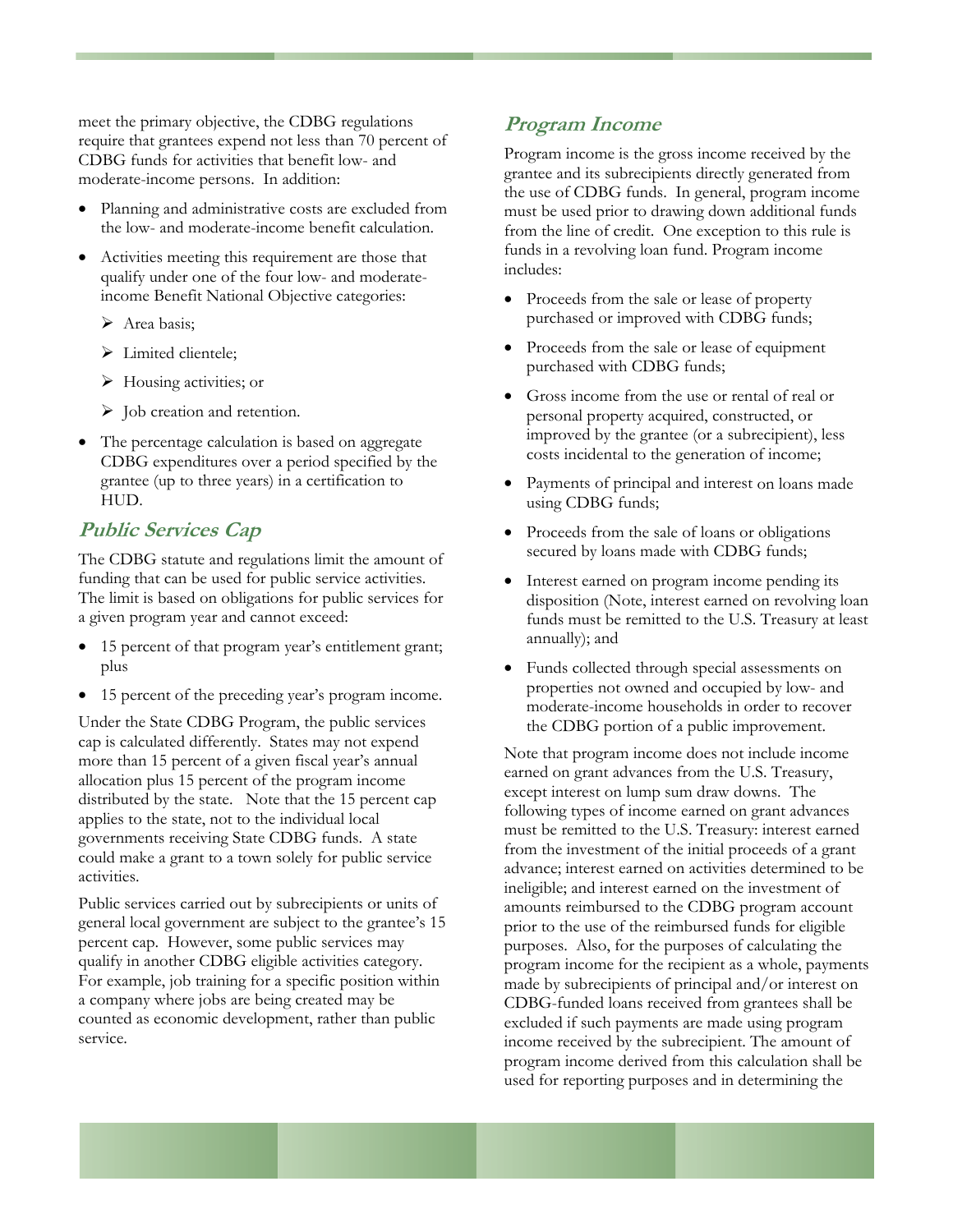<span id="page-25-0"></span>limitations on CDBG planning/administration and public service activities.

Program income also does not include:

- Any income received in a single program year by the grantee and its subrecipients, that does not exceed \$25,000. For the state CDBG program this is based upon whether no more than \$25,000 is retained by a unit of general local government and its subrecipients;
- Income generated by certain Section 108 activities (refer to 24 CFR 570.500(a)(4)(ii) or  $570.489(e)(2(iii));$
- Proceeds from subrecipient fundraising activities;
- Funds collected through special assessments to recover non-CDBG outlays of capital improvements; and
- Proceeds from the disposition of real property that was acquired or improved by a subrecipient with CDBG funds and disposed five years or more after the expiration or closeout of the grantee's agreement with the subrecipient. In the subrecipient agreement, the grantee may choose a longer timeframe during which any CDBG related proceeds to the subrecipient would remain program income. (Certain conditions apply. See 24 CFR 570.503(b)(8) for more information on entitlement programs. See 24 CFR 570.489 for more information on program income for State CDBG Programs.) Unless a grantee closes out its participation in the CDBG program, proceeds to a grantee from the disposition of real property are considered program income in perpetuity. (See 24 CFR 570.505 and 570.489(e)(3)(i) for additional information.) Note that the State CDBG requirements are comparable to the entitlement requirements except that there is no explicit requirement for a subrecipient agreement.

### **Timely Use of Funds**

It has become increasingly important for grantees to spend CDBG funds in a timely manner. Timely use of funds, in times of tight budgets, demonstrates that CDBG funds are being used to address unmet community development needs. Under the provisions of 24 CFR 570.902(a) of the CDBG regulations, an entitlement grantee is considered to be timely, if 60 days prior to the end of the grantee's program year, the balance in its U.S. Treasury Department line-of-credit

does not exceed 1.5 times the annual grant for its current program year. An entitlement grantee that is "newly untimely" (i.e., met the 1.5 standard at its last 60-day test) has 12 months to become timely. If that grantee is not timely at its next 60-day test, there are two possible exceptions:

- It is currently spending at a 12-month rate that, if continued, would bring it into compliance by the following 60-day test, or
- HUD determines that the untimeliness resulted from factors beyond the grantee's reasonable control.

If a grantee does not meet the first possible exception, it will have the opportunity, at an informal consultation, to provide information as to why its lack of timeliness is for reasons beyond its reasonable control. After that consultation, HUD will consider the information provided by the grantee and, if a determination is made that, in fact, conditions were not beyond the grantee's reasonable control, the grantee will be subject to a reduction of the total amount by which it exceeded the 1.5 threshold.

States' timeliness is currently based on its timely distribution of funds to units of general local government. In accordance with 24 CFR 570.494(b)(1), a state is considered timely if it obligates and announces all of its grant within 15 months of the state's execution of its grant agreement.

### **Pre-Award Costs**

Under certain conditions, CDBG grantees and their subrecipients may incur costs prior to the effective date of their CDBG grant agreement with HUD. The effective date of the grant agreement is the program year start date, or the date that HUD receives the Consolidated Plan, whichever is later. Costs may be incurred as of the date that the final Consolidated Plan is made public.

Grantees can incur any eligible cost provided it meets certain conditions:

- The activity for which the costs are being incurred is included in a consolidated plan action plan or an amended consolidated plan action plan prior to the costs being incurred;
- Citizens are advised of the extent to which these pre-award costs will affect future grants;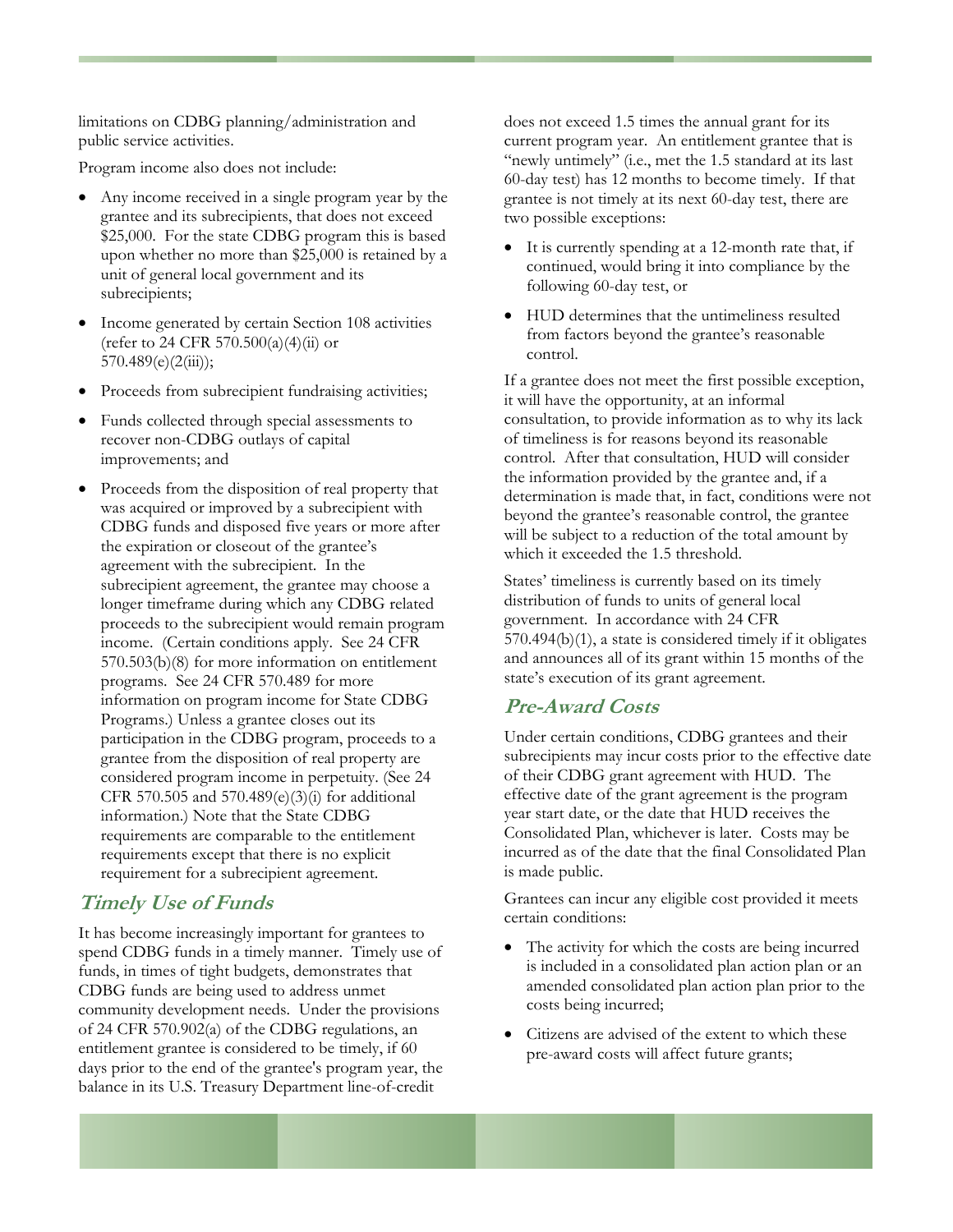- The costs and activities funded are in compliance with the CDBG regulations and the environmental review requirements;
- The activity for which payment is being made complies with the statutory and regulatory provisions in effect at the time the costs are paid for with CDBG funds;
- CDBG payment will be made during a time no longer than the next two program years following the effective date of the grant agreement or amendment in which the activity is first included, unless otherwise excepted by the HUD Field Office; and
- The total amount of pre-award costs to be paid during any program year is no more than 25 percent of grant amount for that year or \$300,000, whichever is greater, unless otherwise excepted by the HUD Field Office.

• The State CDBG Program places no restrictions on pre-award costs. States can authorize pre-award costs for their state grant recipients.

## **Part 3: General Program Comparison—HOME versus CDBG**

Table 1-2 provides a general comparison between the HOME and CDBG programs so that grantees are able to identify the similarities and differences between the two programs. Note that this chart provides a summary of the requirements and jurisdictions should refer to the detailed chapters of the guide and to the program regulations and statutes for more information.

|                                  | <b>HOME</b>                                                                                                                                                                 | <b>CDBG</b>                                                                                                                                                                                                                                                                 |
|----------------------------------|-----------------------------------------------------------------------------------------------------------------------------------------------------------------------------|-----------------------------------------------------------------------------------------------------------------------------------------------------------------------------------------------------------------------------------------------------------------------------|
| <b>Organizational Issues</b>     |                                                                                                                                                                             |                                                                                                                                                                                                                                                                             |
| Recipient                        | PJs (States, counties, localities, consortia).                                                                                                                              | Grantees (States, metropolitan cities,<br>urban counties).                                                                                                                                                                                                                  |
| Key Partners                     | CHDOs, nonprofit and for-profit housing<br>developers, private lenders.                                                                                                     | CBDOs, nonprofit and public<br>organizations, nonprofit and for-profit<br>housing developers, nonprofit<br>organizations serving the development<br>needs of non-entitlement areas, private<br>lenders. (24 CFR 570.204, 570.300,<br>570.420, 570.480, 570.500(c), 570.700) |
| Projects Under State<br>Programs | States can directly undertake projects or they<br>can work through local governments or<br>nonprofits. States can fund projects<br>anywhere in the state, including in PJs. | States must fund projects via units of<br>general local government. States cannot<br>make grants to local governments that are<br>Entitlements.                                                                                                                             |
| Nonprofit Set-Aside              | PJs must spend at least 15% of their annual<br>allocations on development projects<br>undertaken by CHDOs.                                                                  | None.                                                                                                                                                                                                                                                                       |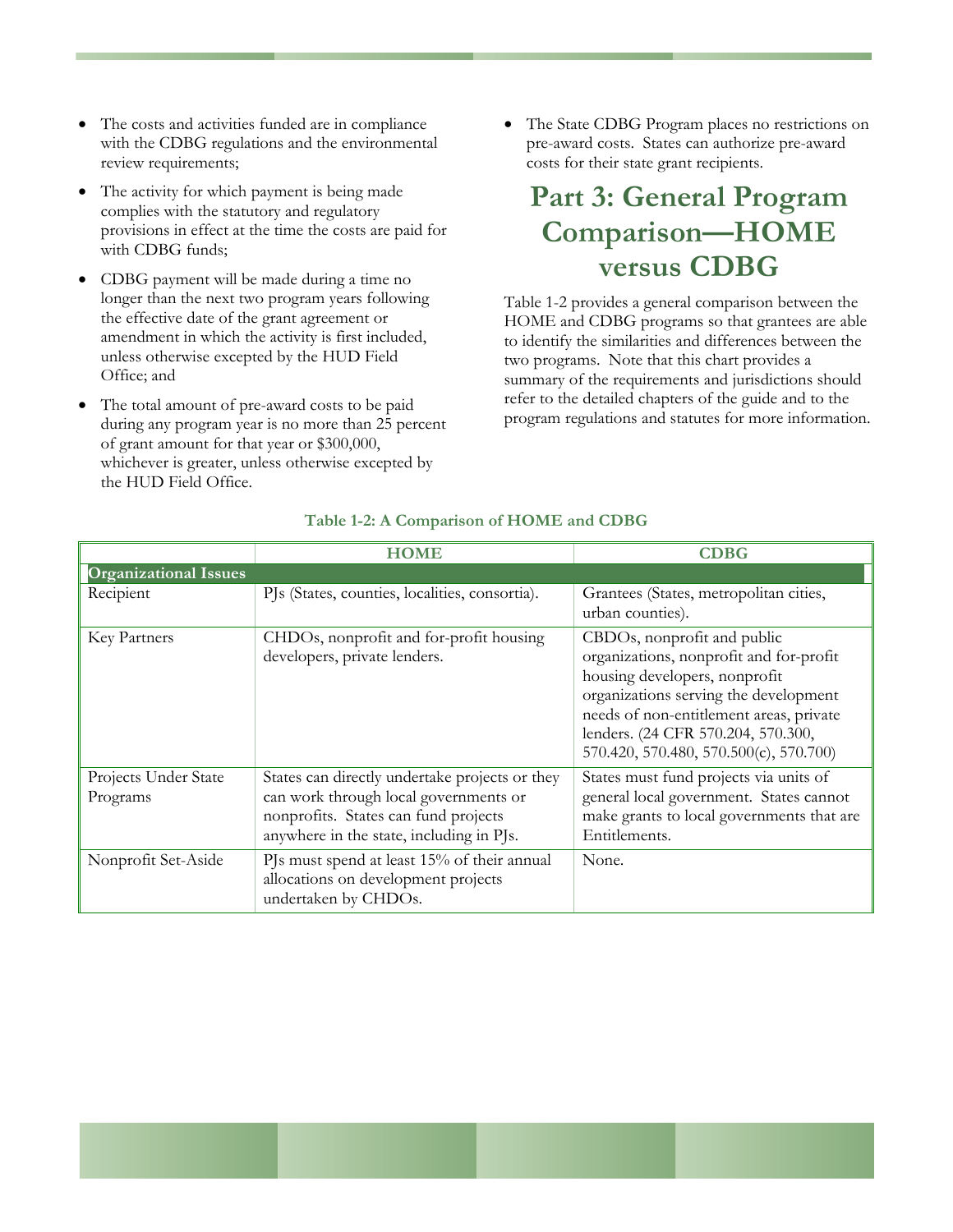|                                                          | <b>HOME</b>                                                                                                                                                                                                                                                                                        | <b>CDBG</b>                                                                                                                                                                                                                                                                                                                                                                                   |
|----------------------------------------------------------|----------------------------------------------------------------------------------------------------------------------------------------------------------------------------------------------------------------------------------------------------------------------------------------------------|-----------------------------------------------------------------------------------------------------------------------------------------------------------------------------------------------------------------------------------------------------------------------------------------------------------------------------------------------------------------------------------------------|
| Special Nonprofits                                       | Community Housing Development<br>Organizations (CHDOs): nonprofit<br>development organizations with a board that<br>is at least $1/3$ representative of low-income<br>residents.                                                                                                                   | Community Based Development<br>Organizations (CBDOs) and nonprofit<br>organizations serving the development<br>needs of non-entitlement areas. These<br>organizations undertake community<br>economic development, neighborhood<br>revitalization, and/or energy conservation.<br>Under the Entitlement Program, the<br>CBDO board is at least 51%<br>representative of low-income residents. |
| Subrecipients                                            | Any nonprofit or outside public entity that<br>administers all or part of a HOME activity<br>on the PJ's behalf.                                                                                                                                                                                   | A public or private nonprofit agency,<br>authority, or organization, not including<br>CBDO <sub>s</sub> .<br>A for-profit entity carrying out<br>microenterprise activities under 24 CFR<br>$570.201$ (o).                                                                                                                                                                                    |
| <b>Funding Issues</b>                                    |                                                                                                                                                                                                                                                                                                    |                                                                                                                                                                                                                                                                                                                                                                                               |
| Timelines                                                | 2-year commitment, 5-year expenditure<br>deadlines. (24 CFR 92.500(d))                                                                                                                                                                                                                             | Entitlement grantee must have no more<br>than 1.5 times the amount of the current<br>year's formula grant 60 days prior to end<br>of program year. (24 CFR 570.902(a)).<br>States should obligate and announce all<br>grant funds within 15 months of the<br>execution of grant agreement                                                                                                     |
| Match                                                    | HOME PJs must contribute at least $25¢$ for<br>every \$1 of HOME funds expended during<br>the federal fiscal year. (24 CFR 92.218-<br>92.222)                                                                                                                                                      | Not required, unless imposed by grantee.<br>(Note: some state impose a match.) States<br>are required to match their administrative<br>costs, capped at 3% (plus \$100,000, which<br>is not required to be matched.)                                                                                                                                                                          |
| <b>Eligible Activities</b>                               |                                                                                                                                                                                                                                                                                                    |                                                                                                                                                                                                                                                                                                                                                                                               |
| <b>Eligible Activities</b>                               | HOME funds can only be used to support<br>affordable housing activities and projects.<br>(24 CFR 92.1 and 92.2)                                                                                                                                                                                    | CDBG funds can be used to support<br>affordable housing activities, along with<br>other community and economic<br>development activities and public services.<br>(24 CFR 570.201-.206, statutory sections<br>105(a)(1)–(a)(25))                                                                                                                                                               |
| Housing-Related<br>Eligible and Ineligible<br>Activities | Acquisition, rehabilitation and new<br>construction of rental and homeownership<br>housing, direct homebuyer assistance (loans,<br>grants, downpayment and closing costs<br>assistance), tenant-based rental assistance.<br>No non-housing related activities. No<br>assistance to public housing. | Acquisition, rehabilitation of rental and<br>homeownership housing, direct<br>homebuyer assistance, new construction<br>of rental or homeownership housing<br>when carried out by a CBDO pursuant to<br>24 CFR 570.204 or 105(a)(15) of the<br>statute. Can assist public or private<br>buildings.                                                                                            |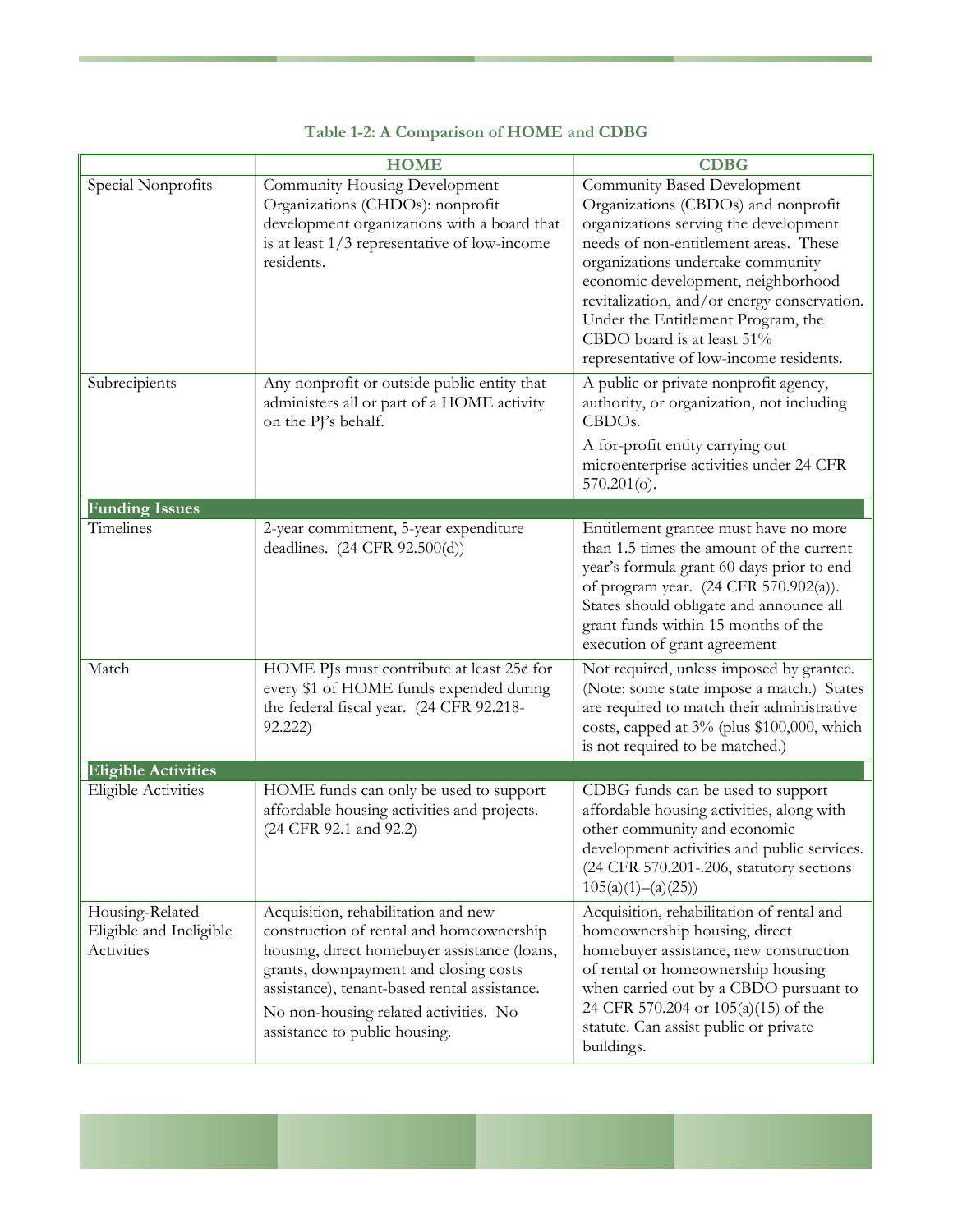|                                        | <b>HOME</b>                                                                                                                                 | <b>CDBG</b>                                                                                                                                                                                                                                                                                                                                                                                                                                                                                                                    |
|----------------------------------------|---------------------------------------------------------------------------------------------------------------------------------------------|--------------------------------------------------------------------------------------------------------------------------------------------------------------------------------------------------------------------------------------------------------------------------------------------------------------------------------------------------------------------------------------------------------------------------------------------------------------------------------------------------------------------------------|
| Refunding of Assisted<br>Projects      | No assistance to projects already funded with<br>HOME during the affordability period after<br>the first year.                              | Can provide assistance to project already<br>assisted with CDBG, as long as new<br>activity is CDBG-eligible.                                                                                                                                                                                                                                                                                                                                                                                                                  |
| Tenant-Based Rental<br>Assistance      | Eligible. TBRA rent subsidy formula caps<br>tenant contribution to 30% of household's<br>monthly adjusted income. (24 CFR<br>$92.209(h)$ ). | Direct rental assistance to families is<br>prohibited, except under limited<br>circumstances. (24 CFR 570.207(b)(4)).                                                                                                                                                                                                                                                                                                                                                                                                          |
| Administrative Costs                   | Eligible under 24 CFR 92.207. Capped at<br>10% of annual allocation plus program<br>income received.                                        | Eligible under 24 CFR 570.205 and 206.<br>Capped at 20%. A state may use \$100,000<br>plus up to 50% the costs it incurs for<br>program administration, up to a maximum<br>of 3 percent of its CDBG allocation. The<br>State may expend up to 3% of its CDBG<br>allocation on technical assistance<br>activities. However, the total the State<br>spends on both administrative and<br>technical assistance expenses may not<br>exceed 3% of the State's allocation. (see<br>570.489(a) and Section 106(d) of the<br>statute.) |
| <b>Low-Income Targeting</b>            |                                                                                                                                             |                                                                                                                                                                                                                                                                                                                                                                                                                                                                                                                                |
| Income Definition                      | Can choose from among three definitions of<br>income: Part 5; IRS; Census long form.                                                        | Can choose from among three definitions<br>of income: Part 5; IRS; Census long form.<br>State CDBG grantees can choose one of<br>these three or their own definition.                                                                                                                                                                                                                                                                                                                                                          |
| Income Targeting-<br>Households Served | HOME funds exclusively serve low-income<br>households (<80% area median income). (24<br>CFR 92.216 and 217)                                 | The primary objective of CDBG is to<br>principally assist low- and moderate-<br>income persons (<80% area median<br>income).<br>All activities must meet one of three<br>national objectives: low/moderate income<br>benefit; elimination of slum and blight; or<br>urgent need.<br>Aggregate benefits across all activities for<br>1-3 year period: at least 70% of funds<br>must assist low- and moderate-income<br>persons. 24 CFR 570.200(a)(3) and<br>570.484(a)                                                          |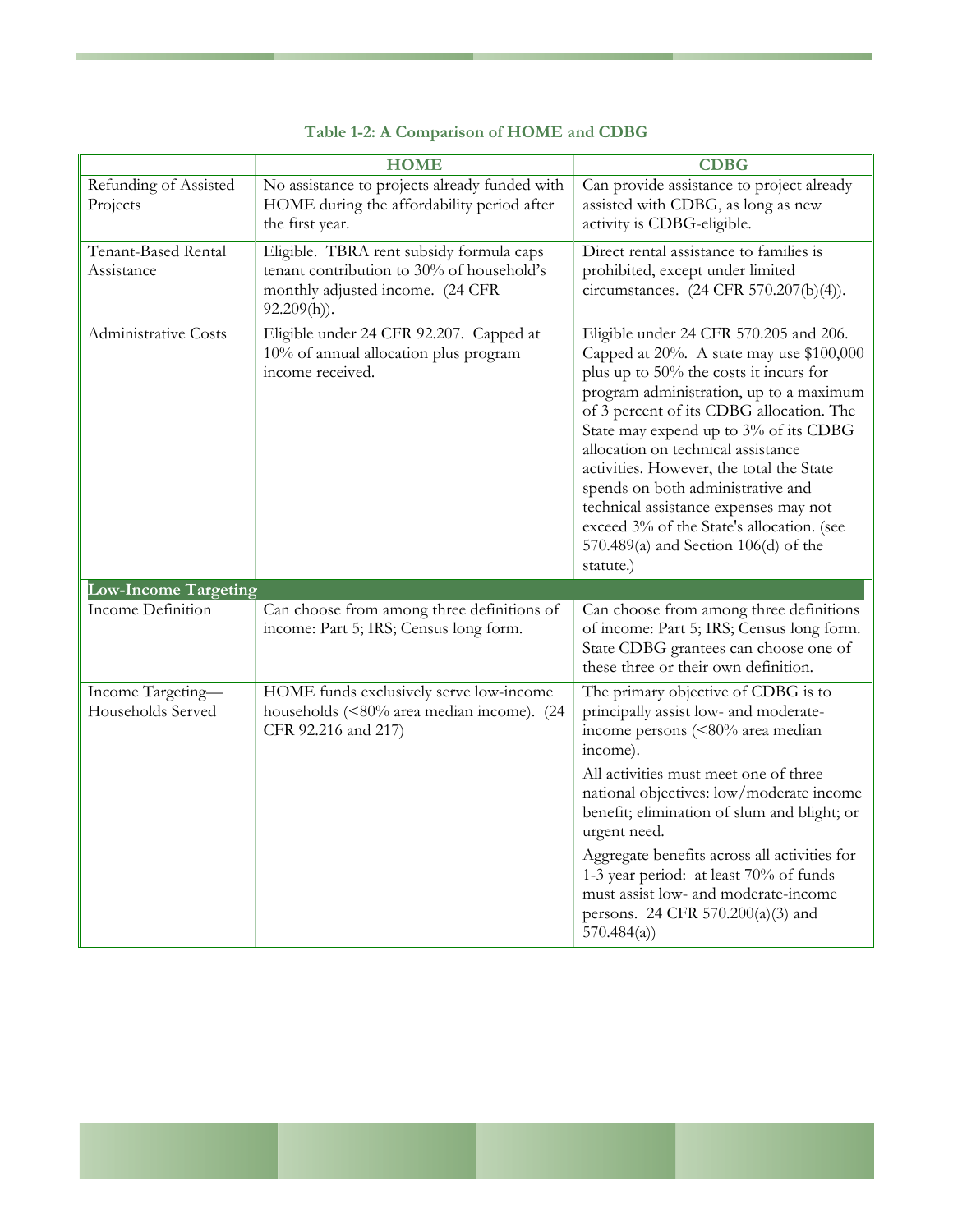|                                     | <b>HOME</b>                                                                                                                                                                                                                                                                                                                                                                                                                                                                                | <b>CDBG</b>                                                                                                                                                                                                                                                                                                                                                                                                                                                                                                                                                                                                                                                                                                                                                                                                                                                                                                                                                                                                                                                                                                             |
|-------------------------------------|--------------------------------------------------------------------------------------------------------------------------------------------------------------------------------------------------------------------------------------------------------------------------------------------------------------------------------------------------------------------------------------------------------------------------------------------------------------------------------------------|-------------------------------------------------------------------------------------------------------------------------------------------------------------------------------------------------------------------------------------------------------------------------------------------------------------------------------------------------------------------------------------------------------------------------------------------------------------------------------------------------------------------------------------------------------------------------------------------------------------------------------------------------------------------------------------------------------------------------------------------------------------------------------------------------------------------------------------------------------------------------------------------------------------------------------------------------------------------------------------------------------------------------------------------------------------------------------------------------------------------------|
| Income Targeting --<br>Rental Units | HOME allows assistance to be targeted<br>toward particular units. Thus the HOME<br>units could be a small percentage of the<br>entire units within a project.<br>Rental projects assisted with HOME have<br>deeper income targeting requirements with<br>specific requirements related to renting units<br>to very low-income households and to<br>ensuring that initially 90% of the households<br>assisted with rental or TBRA funds are at<br>60% of median and below. (24 CFR 92.216). | Unless the project meets the slum/blight<br>national objective criteria, the low and<br>moderate-income housing national<br>objective will be used. For multifamily<br>housing, 51% of the units must be<br>occupied by low- or moderate-income<br>households. For one-unit structures, each<br>household must be low- or moderate-<br>income. For two unit structures, one of<br>the two households must be low- or<br>moderate-income. (24 CFR 570.208(a)(3)<br>and 570.483(b)(3)).<br>CDBG assistance applies to an entire<br>multifamily project regardless of the<br>amount of CDBG assistance. So, 51% of<br>all units within the project must be<br>occupied by low- and moderate-income<br>households unless the project meets a<br>specific exception related to certain<br>activities designed to reduce the cost of<br>new construction. (24 CFR 570.208(a)(3)<br>and 570.483(b)(3)). In general, CDBG<br>does not allow for proportional funding<br>where the number of units is based upon<br>the amount of CDBG funds (unless the<br>51% target is reached or the above-noted<br>exception is triggered). |
| Affordability                       |                                                                                                                                                                                                                                                                                                                                                                                                                                                                                            |                                                                                                                                                                                                                                                                                                                                                                                                                                                                                                                                                                                                                                                                                                                                                                                                                                                                                                                                                                                                                                                                                                                         |
| Affordability Period                | Applies to homebuyer and rental projects.<br>5-20 years depending on activity type and<br>funding amount. (24 CFR 92.252, 92.254)                                                                                                                                                                                                                                                                                                                                                          | Not required. However, some projects<br>are required to meet change of use<br>restrictions. See 24 CFR 570.505 and 24<br>CFR 570.489.                                                                                                                                                                                                                                                                                                                                                                                                                                                                                                                                                                                                                                                                                                                                                                                                                                                                                                                                                                                   |
| Rents                               | High and Low HOME Rents are specified<br>for HOME rental projects. (24 CFR<br>$92.252(a)$ and (b))                                                                                                                                                                                                                                                                                                                                                                                         | If using low- and moderate-income<br>national objective, no direct requirement<br>for specific rent schedule, other than at<br>least 51% of units in multifamily project<br>are affordable to low- and moderate-<br>income tenants. $(24 \text{ CFR } 570.208(a)(3))$<br>and $570.483(b)(3)$ ). Rents must be<br>affordable, as determined by the<br>jurisdiction.                                                                                                                                                                                                                                                                                                                                                                                                                                                                                                                                                                                                                                                                                                                                                      |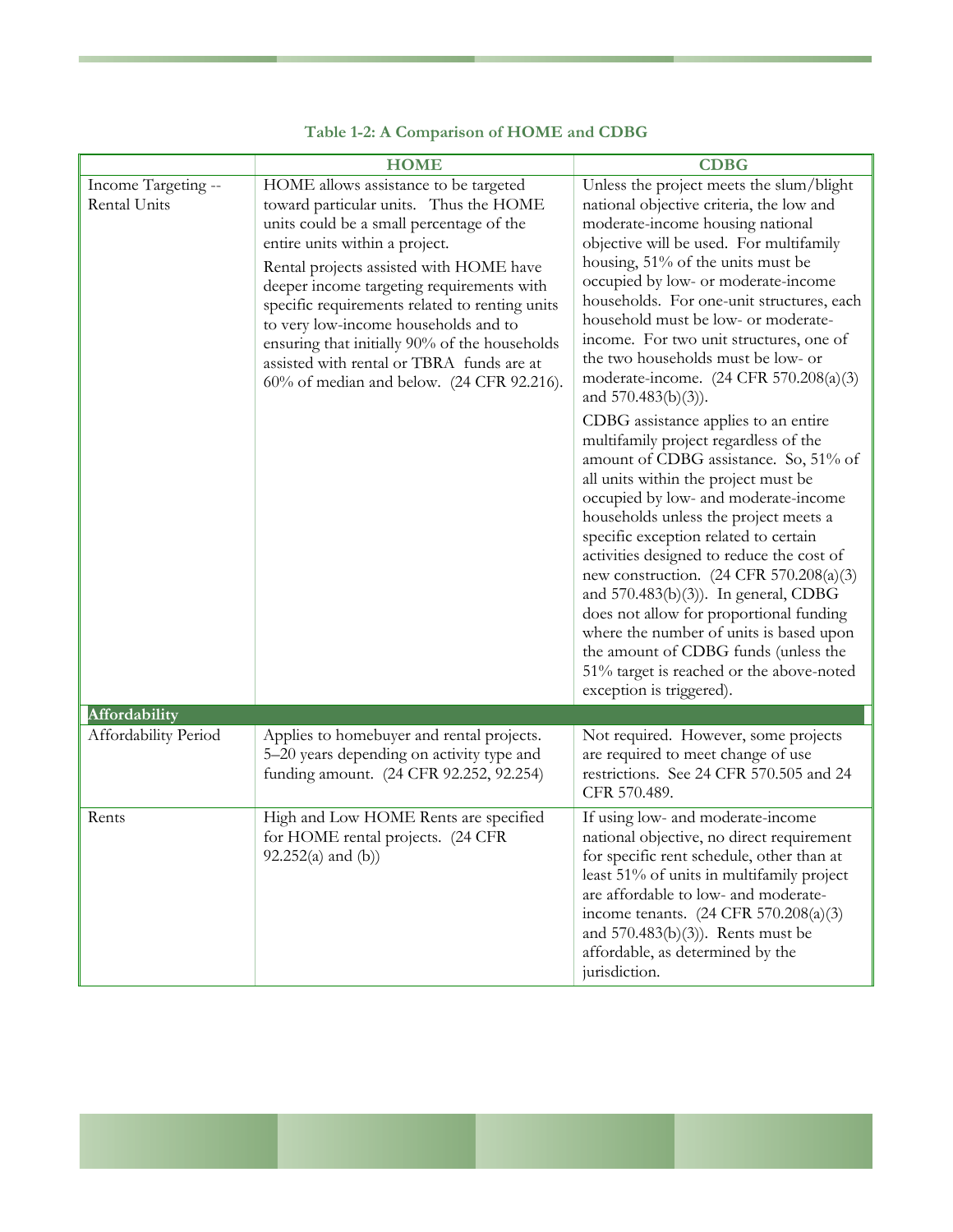|                              | <b>HOME</b>                                                                                                                                                                                                                                                | <b>CDBG</b>                                                                                                                                                                                                                                      |
|------------------------------|------------------------------------------------------------------------------------------------------------------------------------------------------------------------------------------------------------------------------------------------------------|--------------------------------------------------------------------------------------------------------------------------------------------------------------------------------------------------------------------------------------------------|
| <b>Unit Requirements</b>     |                                                                                                                                                                                                                                                            |                                                                                                                                                                                                                                                  |
| Unit Quality                 | HOME property standards:<br>Local rehabilitation standards (for<br>rehabilitation), and<br>State/local codes or standards, or if none<br>exists, one of three national model codes,<br>and<br>Model Energy Code (for new construction).<br>(24 CFR 92.251) | No specific property standards required.                                                                                                                                                                                                         |
| Minimum Investment           | Minimum HOME investment is an average<br>of \$1,000 per unit for project.                                                                                                                                                                                  | No minimum required.                                                                                                                                                                                                                             |
| Subsidy Limit                | Capped at the 221(d)(3) limits. Costs must<br>be reasonable.                                                                                                                                                                                               | Costs must be reasonable. No maximum<br>subsidy.                                                                                                                                                                                                 |
| Maximum Property<br>Value    | Applies to homebuyer homes and is typically<br>based on 203(b) limits.                                                                                                                                                                                     | No maximum property value.                                                                                                                                                                                                                       |
| <b>Ongoing Compliance</b>    |                                                                                                                                                                                                                                                            |                                                                                                                                                                                                                                                  |
| <b>Ongoing Monitoring</b>    | Must monitoring compliance with program<br>rules and terms of written agreement. Must<br>also monitor rental properties during the<br>affordability period. Must ensure that<br>homebuyer properties meet resale or<br>recapture provisions.               | Must document compliance with national<br>objective and terms of written agreement.<br>Otherwise, no ongoing monitoring.<br>However, some projects are required to<br>meet change of use restrictions. See 24<br>CFR 570.505 and 24 CFR 570.489. |
| Re-examinations of<br>Income | Incomes need to be re-examined for<br>HOME-assisted units annually, and re-<br>verified with source documentation every<br>five years-all new tenants in HOME units<br>must be low-income (80 percent or lower of<br>the area median income).              | Not required under CDBG. Income is<br>documented at the time of initial<br>occupancy.                                                                                                                                                            |
| Unit Inspections             | Rental units must be inspected during the<br>affordability period; inspection schedule is<br>based on size of the project. TBRA units<br>must be inspected annually.                                                                                       | None required.                                                                                                                                                                                                                                   |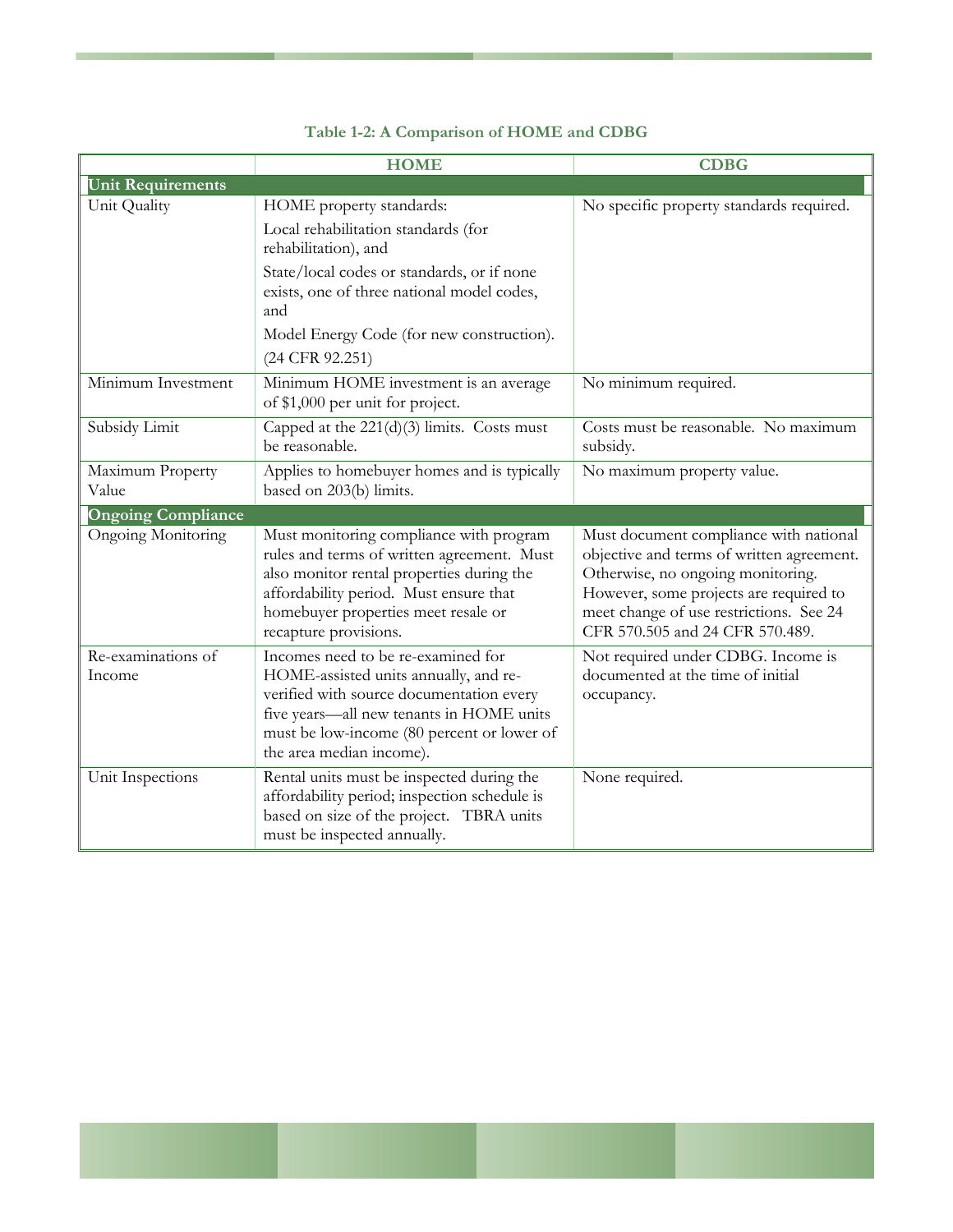# <span id="page-31-0"></span>**Chapter 2: Using HOME and CDBG for Rental Housing**

*This chapter summarizes how CDBG and HOME can be used to develop rental housing. It describes the range of approaches that can be used to create rental housing and the rental housing activities that can be undertaken with HOME or CDBG funds. It discusses the rules for financing and developing rental housing when combining CDBG and HOME funds and describes ongoing rules for managing the rental properties over time. The chapter concludes with sample program designs that illustrate how HOME and CDBG can be combined for rental housing development.* 

## **Approaches to Creating Rental Housing**

There are many ways to create affordable rental housing, and jurisdictions can tailor HOME and CDBG funds to address local housing market conditions. For instance:

- In some communities, there is a surplus of available standard rental housing but it is not affordable to low-income households. In these communities, the right approach might be to acquire these existing units, lower the their cost, and rent them to lowincome households.
- In communities with a sufficient supply of standard housing, it might make sense to provide assistance to the tenants, rather than to the owners. This is known as "tenant-based rental assistance," or TBRA.
- In other communities where rental housing exists, but it is in poor condition, an effective rental housing program might focus on rehabilitating these existing structures, or on acquiring and rehabilitating them.
- In communities that lack a supply of available housing, and those that are characterized by low vacancy rates and high rental prices, new construction might be the best way to create affordable rental housing.

This section describes each of these approaches and their applicability to HOME or CDBG programs.

### **Acquisition**

An acquisition program involves purchasing existing rental units within the community and then lowering their rents to make them affordable to low-income households. Usually, this is accomplished by directly subsidizing the purchase of the units so that the owner's ongoing financing costs are reasonable and therefore, he or she can afford to offer lower rents.

#### **Example: Rental Acquisition Program**

The City of Westwyn found that it had a number of modest rental developments that were in standard condition, but whose rents were generally out of reach for low-income households. It worked with a local nonprofit to purchase the 20-unit Westside Apartments for a total price of \$1,000,000. At that purchase price and with a standard market rate loan, the nonprofit would have had debt service that required rents at \$700 per month in order to make ends meet. In order to lower the rents to the \$600 and \$400 high and low HOME rents, the PJ provided the nonprofit with a deferred, forgivable payment loan of \$300,000. Since the nonprofit did not need to make debt service payments on this loan and only needed to borrow \$700,000, it could afford to offer rents at the HOME rent levels.

The benefit of using an acquisition approach to developing affordable rental housing is that it can be very cost effective since no construction is needed. It can also be used to further mixed-income housing goals. For example, using HOME funds, a PJ could assist a developer who was purchasing a 50-unit building. The HOME funds could be targeted at five of the total units, with financing capped at the maximum per unit subsidy limits. These five units would carry the HOME restrictions related to affordability, income, unit quality, etc. The remaining 45 units could rent to moderate- or upper-income people. Note: assuming that the low and moderateincome housing national objective is being used, acquisition would work with CDBG funds only if lowand moderate-income persons occupy at least 51 percent of the units.

The acquisition approach to rental housing can be successful in communities that have ample rental housing stock in standard condition. In many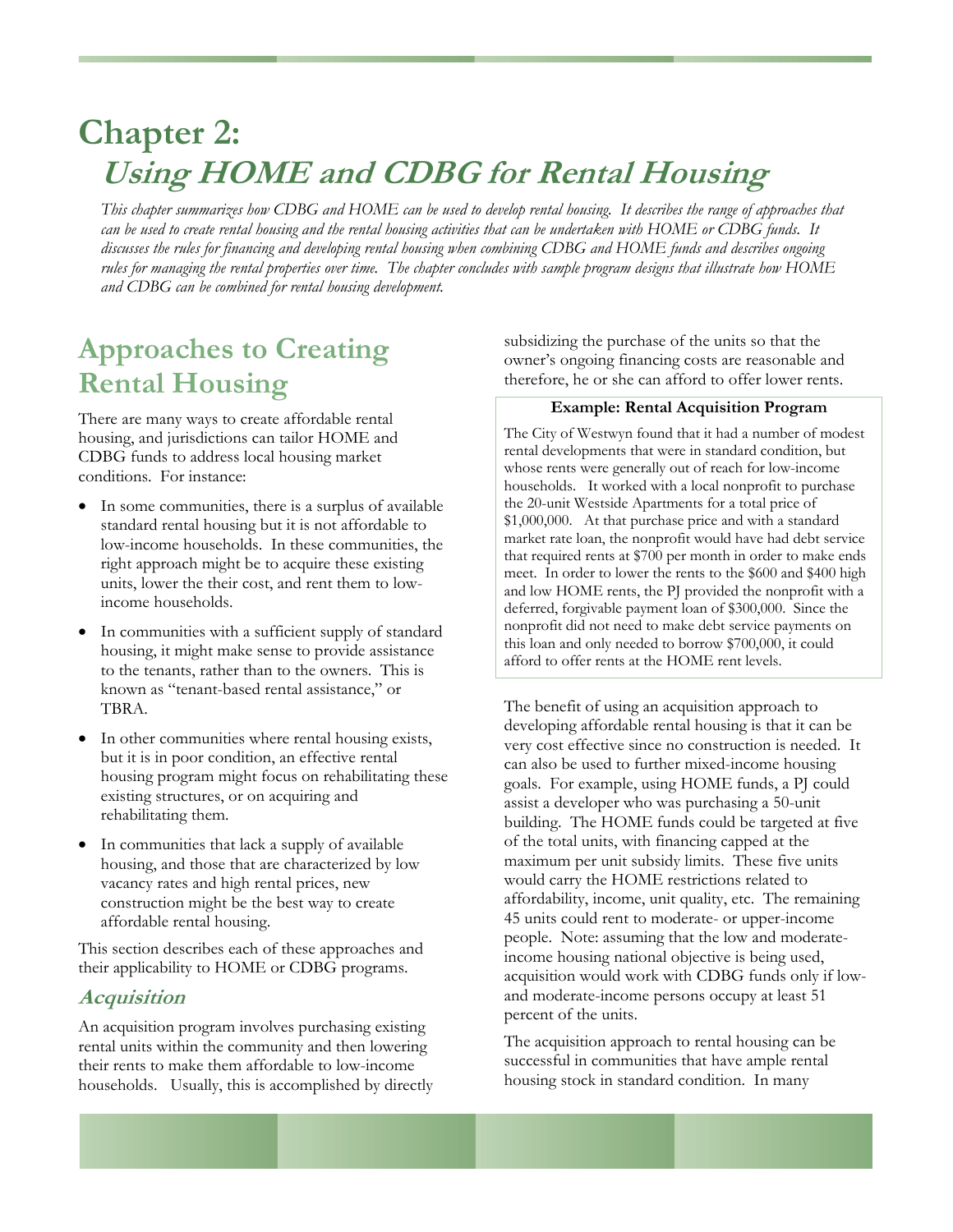<span id="page-32-0"></span>communities, however, there are not a sufficient number of units that are both standard and reasonably priced for purchase. For this reason, it may not be cost effective to purchase existing units and offer them at an affordable rent.

Both CDBG and HOME funds can be used to acquire existing rental housing. For HOME, the developer needs to keep in mind the requirement that the units meet the applicable local code or national model codes and standards. If the units are not standard, HOME can also assist with rehabilitation costs (see below). Under CDBG, acquisition is an eligible activity, provided it meets a national objective. Acquiring rental units for occupancy by low- and moderate-income tenants would be eligible as a low- and moderateincome housing activity. Rental housing acquisition funded with CDBG would need to be undertaken by the grantee, a public agency, or a nonprofit organization because CDBG prohibits acquisition-only housing activities to be conducted by for-profit entities. In addition, CDBG permits for-profit entities to undertake acquisition with rehabilitation because that is classified as a rehabilitation activity rather than as an acquisition activity.

### **Tenant-Based Rental Assistance**

Another method of making existing rental housing affordable is to offer assistance to tenants to help them afford their rent. The most common tenant-based rental assistance (TBRA) model is the Housing Choice Voucher Program that is run by housing authorities across the country. Under this program, a household chooses a standard unit and the housing authority subsidizes the difference between what the household can afford to pay, and a fixed rent ceiling known as a payment standard. The household then makes up the difference between the actual rent and the housing authority subsidy.

The benefit of this approach is that it is flexible and allows the household to choose where they want to live. Also, TBRA programs can be much more cost effective than rental development programs. For example:

#### **TBRA Cost Effectiveness**

Assume that it costs \$150,000 per unit to build a new rental unit and the jurisdiction wants to create 50 affordable rental units. That is a total development cost of \$7,500,000. Assume the project is funded completely with various forms of public subsidy and that the project has an affordability period of 20 years.

Compare this to a TBRA program in the same community. It has a payment standard of \$800 based on the FMR. Thirty (30) percent of the income of a household at 60 percent of median income is \$600. So the jurisdiction -- in general—will make up \$200 per unit per month in TBRA costs or \$2,400 per year.

So, the jurisdiction can subsidize 156 families for 20 years using TBRA for \$7,500,000, or, for the same amount, it can develop 50 units of affordable housing for 20 years. Even if the public subsidy is only half of the development cost, the jurisdiction could still fund 28 more families using TBRA.

TBRA may not work in all market conditions, however. First, it is only effective in communities where there exists a supply of standard affordable housing. In many jurisdictions, there are no available units where households could use their TBRA. In addition, TBRA does not permanently increase the supply of affordable housing within the community. If HOME funding is reduced and the jurisdiction has no other funding source, or the funding priorities change, there is no lasting effect on the housing supply.

HOME can be used to create a TBRA program. The program options are highly flexible—from a Housing Choice Voucher model to a security deposit only program. However, it should be noted that the costs to administer a HOME TBRA program cannot be charged as a project cost and must be paid out of the PJ's administrative budget, and subject to its 10 percent cap.

CDBG cannot be used for TBRA because the CDBG program considers rental assistance as a type of income payment (i.e., payments directly to or on behalf of households) which is expressly prohibited, unless it is conducted as a part of a CBDO eligible activity. However, the CDBG regulations at 24 CFR 570.201(k) and the statute at 105(a)(20) allow CDBG funds to be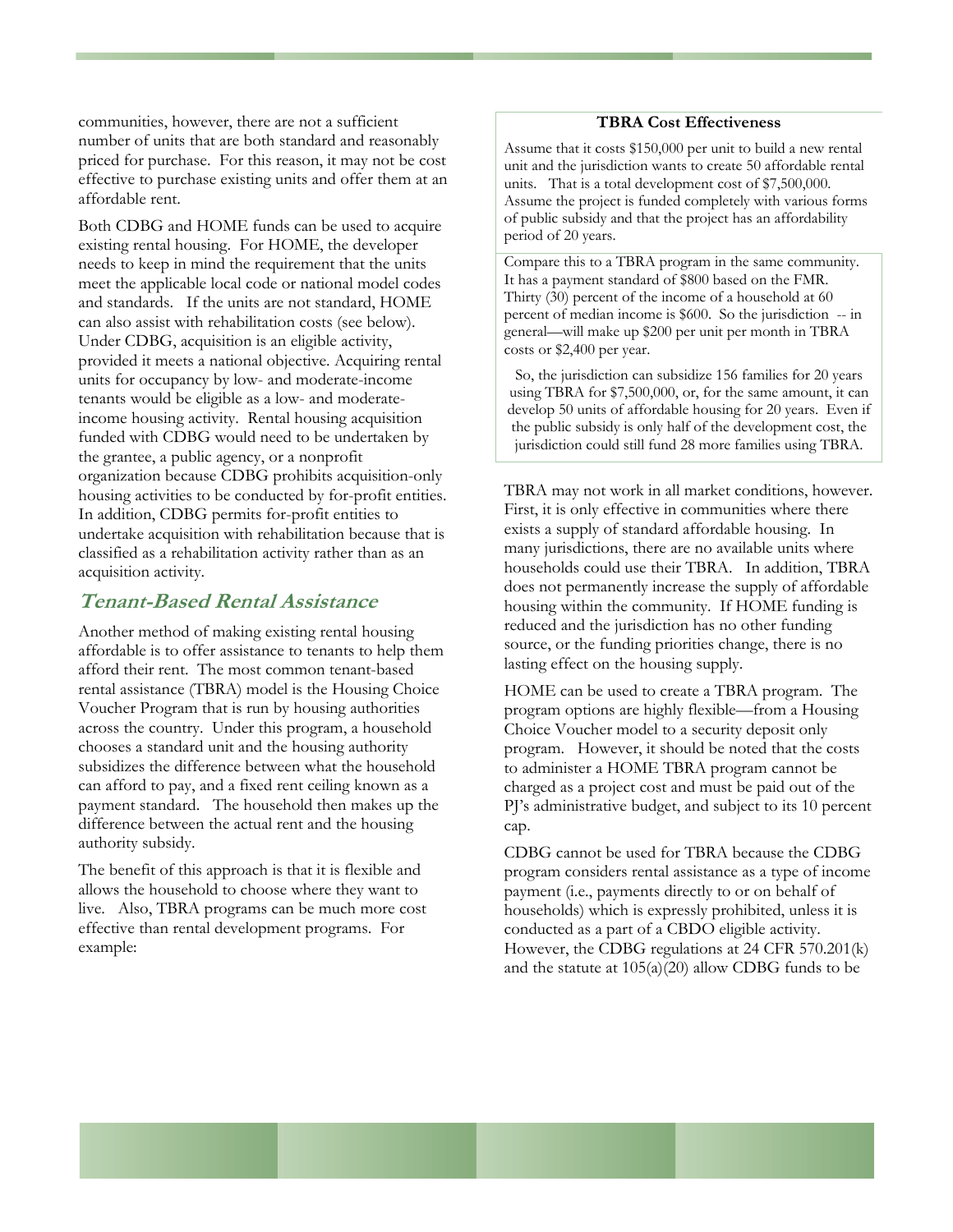<span id="page-33-0"></span>used to administer HOME TBRA programs (as well as provide other HOME-related housing services). This is important because it is a separately eligible CDBG activity that is not subject to the CDBG administrative cap. So, although CDBG cannot directly fund TBRA, it could support the operation of such a program, and this might be a good opportunity for combining the two funding sources.

In some programs, rental assistance is provided as project-based assistance, where a public entity provides an owner with ongoing assistance to cover his or her operating costs in return for reduced rents. Unlike TBRA, project-based assistance is tied to a unit and does not move with the tenant. Neither HOME nor CDBG can be used for project-based assistance.

### **Rehabilitation**

Rehabilitation of existing housing is another way of creating affordable, standard rental housing. Under this model, a jurisdiction provides low-cost assistance to help an owner bring his or her units up to a quality standard. In return, the owner agrees to rent units at reduced rents to low-income households.

This model can be combined with acquisition so that the developer is acquiring and rehabilitating the property. Rehabilitation can be minimal, or it can sometimes be very extensive, including reconstruction.

The obvious benefit of this approach is that it not only helps to house low-income families but it reduces the number of existing dilapidated housing units in the community.

This approach to developing affordable rental housing can be quite expensive, however. In some communities, and given some project situations, it can be more expensive to renovate units than to undertake new construction. Also, when rehabilitating occupied units, extensive renovations might cause displacement and trigger requirements and related costs under the Uniform Relocation Act and/or Section 104(d) relocation requirements.

Both HOME and CDBG can be used for rehabilitation only and for acquisition with rehabilitation. HOME requires that all assisted units be rehabilitated in accordance with a minimum property standard, but CDBG does not. Under CDBG, the developer can fix the most critical items (such as emergency repairs of major systems) but it would not necessarily be required to bring the entire unit up to housing codes and standards.

In addition, both programs can be used for historic preservation as a part of rehabilitation. In these instances, jurisdictions will want to work with their State's Historic Preservation Office (SHPO) to determine the appropriate scope of work.

#### **Example: Acquisition with Rehabilitation**

The town of Eastbrooke has a large number of dilapidated rental structures. The cost to renovate these structures exceeds the likely return to any developer. So, they remain vacant and an eyesore for the community. Meanwhile, the waiting list for the jurisdiction's rental program is years long.

So, Eastbrooke creates a program where it will provide assistance to CHDOs to buy, renovate, and manage rental properties. The HOME assistance will be used for acquisition and for extensive rehabilitation and is structured as a 0% interest rate loan. CHDOs can borrow HOME funds up to 40 percent of the unit's total development cost. The remainder of the funds comes from low-income housing tax credits (LIHTC) and private loans.

The reduced rate HOME financing allows the CHDO to cover its development costs and offer units that rent below the HOME (and LIHTC) rent limits.

#### **New Construction**

Jurisdictions can provide affordable rental housing by building new units. Under this approach, the jurisdiction typically works with a nonprofit or forprofit developer who identifies the site, develops the plans and specifications, and works with a general contractor to build the units.

The benefit of new construction is that it generates new affordable units for the community. In addition to creating housing, new units can help spur development of other units and services in the neighborhood.

New construction can also be very expensive, and delivery of the new units can take a long time.

HOME can be used for new construction of rental units. It can finance all or a portion of the costs, including the acquisition of the site, hard construction costs, soft costs or an 18-month project operating reserve. As with other forms of rental development, the amount of HOME funds invested will dictate how many HOME units must be provided.

CDBG cannot be used to pay for the hard costs or the soft costs of new construction unless the construction is being undertaken by a CBDO as a part of a neighborhood revitalization, energy conservation, or community economic development activity. A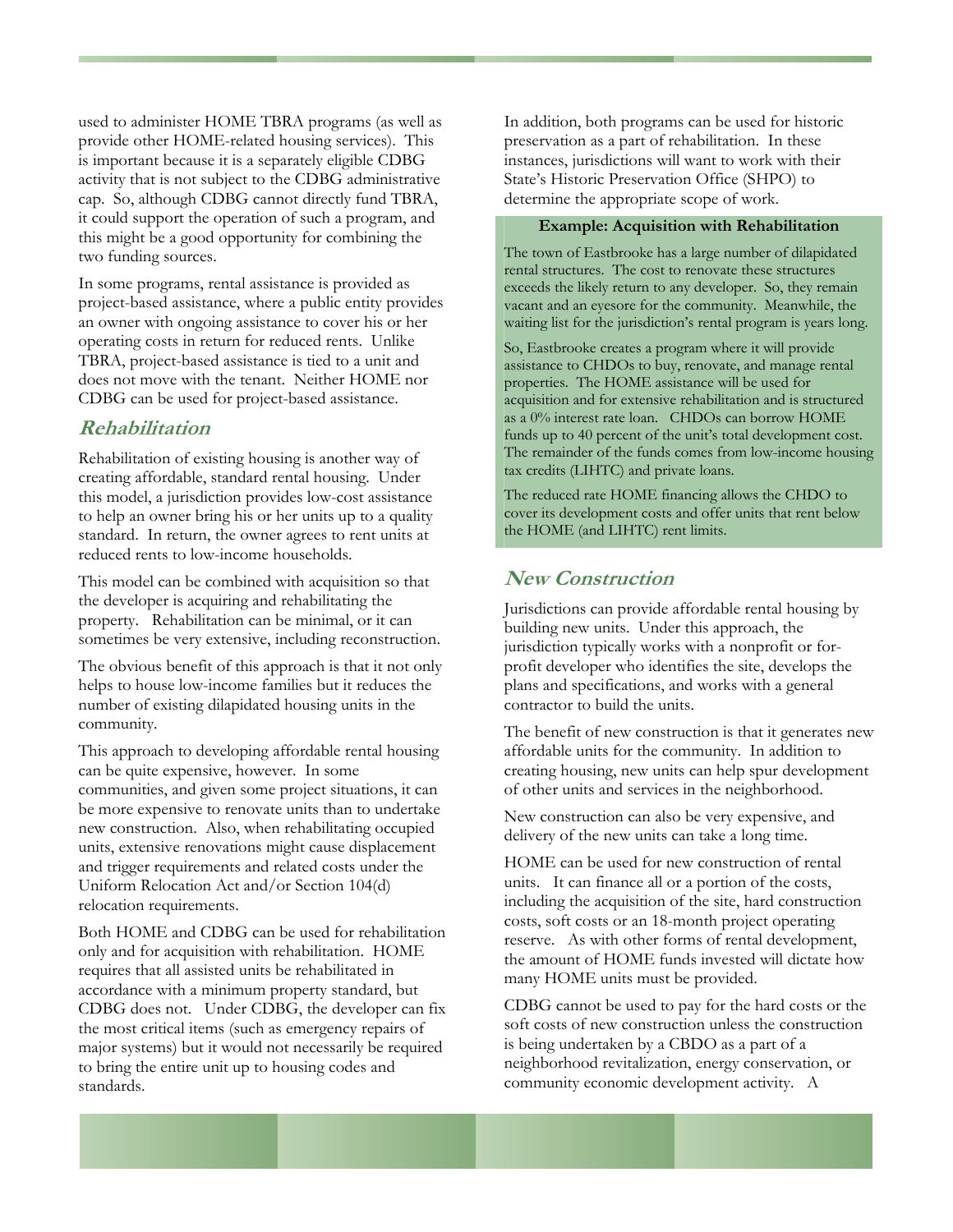<span id="page-34-0"></span>common misconception is that CDBG funds can be used for soft costs for new construction (such as architect's fees, building permits, engineering etc.). These costs are generally not allowed because they are not a separately eligible activity unto themselves—they are necessarily related to the new construction, which is not generally eligible under CDBG.

The Entitlement CDBG program regulations contain limitations on the use of CDBG funds for "soft costs" related to new housing construction. The Housing and Community Development Act (HCDA) only lists activities that are eligible for CDBG funding, and so has no discussion of new housing construction. Under the State CDBG program regulations, states are given the ability to interpret the list of eligible activities in the HCDA, providing their interpretations are not plainly inconsistent with the HCDA. States may use the Entitlement program eligibility regulations as interpretive guidance.

CDBG can be used to support the development of new construction by financing the cost of activities that are separately eligible activities, such as site clearance or demolition. In addition, CDBG can be used for any infrastructure that is owned by a public or nonprofit agency. CDBG can also be used for property acquisition when it is undertaken by the grantee, a public agency, or a nonprofit.

#### **Example: New Construction**

The town of Glendale needs more rental housing units for its very low-income elderly residents. However, none of the buildings in its community are fully adapted for the special needs of these elderly residents (such as wheelchair accessible bathrooms, adapted kitchens, live-in nursing aide quarters, etc.)

So, the PJ worked with a local faith-based nonprofit to acquire land and build a new 30 unit building for very lowincome seniors. The PJ provided the nonprofit with a deferred payment HOME loan due only upon sale of the property. The remainder of the development financing came from state and foundation grants. The nonprofit conducted fundraising among the congregation members and the community at-large in order to raise funds for ongoing property operation and maintenance.

A jurisdiction might also rehabilitate an existing building and convert it into affordable units. This is known as "conversion" and it is treated as rehabilitation under HOME.[iii](#page-96-2)

Conversion of existing non-housing structures to new housing is permitted under CDBG. For example, a grantee could use CDBG funds to convert an old, abandoned school into affordable housing. CDBG treats the conversion of a non-residential building to a residential use as rehabilitation.

#### **Example: Conversion**

The town of Lakeside has an old hotel that is dilapidated and boarded up. It also has a severe shortage of affordable rental units.

A for-profit developer wants to buy and convert the hotel into apartments. They want to have up-scale loft style apartments on the top floor. However, in return for HOME assistance, they agree to allow for 40% of the total units to be occupied by low-income households.

Lakeside determines how much HOME money they can provide given the costs of the affordable units and provides that assistance as a 2% interest rate loan where payments will not start until the 3rd year of the affordability period. This delayed start time allows the owner to build a market for the units and stabilize the project's income and operating expenses.

## **Financing and Developing Rental Housing**

This section provides an overview of how rental properties can be financed and developed using HOME and CDBG funds. It highlights:

- Development partners that jurisdictions may wish to work with;
- The methods of financing and assisting projects;
- Eligible rental projects;
- Determining assisted units;
- Eligible costs;
- Property standards; and
- Other Federal requirements that apply to the development process.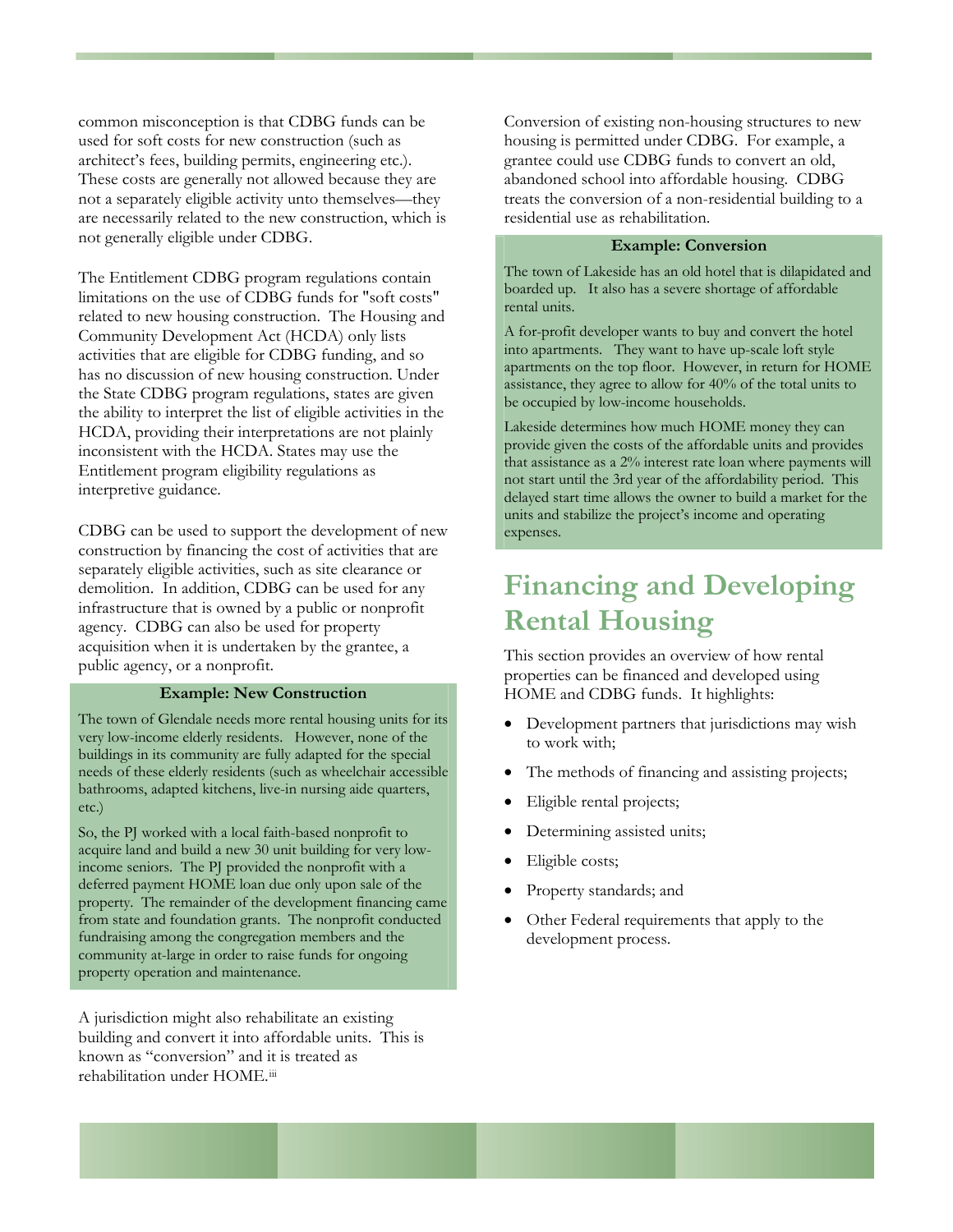### <span id="page-35-0"></span>**Partners**

In developing rental housing, most jurisdictions work in partnership with other organizations. In many communities, rental housing is created by nonprofit and for-profit developers. While it is eligible for jurisdictions to develop and own rental housing themselves, it is not common practice because of the legal and operational complexities of managing such property.

There are many roles that partners can play in the rental housing development process, including:

- **Developer.** This is the entity that puts together the rental deal. It finds the financing, arranges for the property purchase (as applicable), and oversees the construction process. After project completion, the developer may or may not retain ownership of the property.
- **Owner**. This is the entity that owns the rental property once it has been built, acquired, or rehabilitated. This entity is responsible for the ongoing compliance of the property (as applicable).
- **Sponsor.** This is an organization (typically a nonprofit) that works with another organization to help this other entity to develop the rental housing. The sponsor typically owns the property during the development process and assists with assembling the financing. Upon project completion, the sponsor typically sells its ownership to the second entity that becomes or remains the owner.
- **Property Manager**. In some cases, owners will select another organization to assist with the property management once the project is complete. The property manager may or may not be legally related to the ownership entity. The role of the property manager is to oversee the maintenance and marketing of the units. Typically, the property manager is responsible for maintaining documentation to demonstrate compliance with income and affordability requirements.
- **Consultant**. There are many consulting roles that partners can play in the development of rental housing. For example, some rental projects require community input. A partner organization can act as a neighborhood liaison, organizing community meetings and providing outreach information. Consultants can also provide services such as

market assessments, tax credit expertise, or construction management.

- **Program Manager**. In some jurisdictions, a nonprofit or other public entity might manage the rental development program on behalf of the local public agency. In this instance, it is acting as a subrecipient to the jurisdiction and its job is to select and fund projects.
- **Lender**. A wide range of lenders can act as partners in a HOME or CDBG-funded rental housing project. Sometimes lenders are for-profit companies—such as banks or credit unions. Other times lenders are nonprofit organizations that may be either lending their own resources to the project or acting as subrecipients and lending HOME or CDBG funds to the project. One special type of lender that may sometimes participate in HOME or CDBG programs are Community Development Financial Institutions (CDFIs). CDFIs are community-based lenders working to address housing and economic development needs. Note that under the CDBG Program, projects undertaken by CDFIs get special regulatory flexibility related to applying the national objective for jobs or housing.

Under the HOME Program, PJs are required to invest some funds in housing that is owned, developed, or sponsored by CHDOs. The development of rental housing is an eligible CHDO set-aside activity and these expenditures count toward the 15 percent threshold. In order to count as a CHDO set-aside activity, the CHDO must be acting in the role of owner, sponsor or developer. CHDOs can play other roles in the development process but it does not count toward the 15 percent minimum CHDO set-aside.

Under the CDBG program, grantees are not required to work with any one particular type of partner. Nonprofits and for-profits may play any of the roles outlined above. However, grantees sometimes find it beneficial to work with CBDOs. As noted in Chapter 1, CBDOs are a special type of organization whose purpose is community development. A CBDO may undertake activities related to neighborhood revitalization, energy conservation, or community economic development. Housing–-including rental housing–-can be a component of these efforts. Note that under the State CDBG Program, these entities are generally known as nonprofit development organizations working under Section 105(a)(15) of the Housing and Community Development Act, and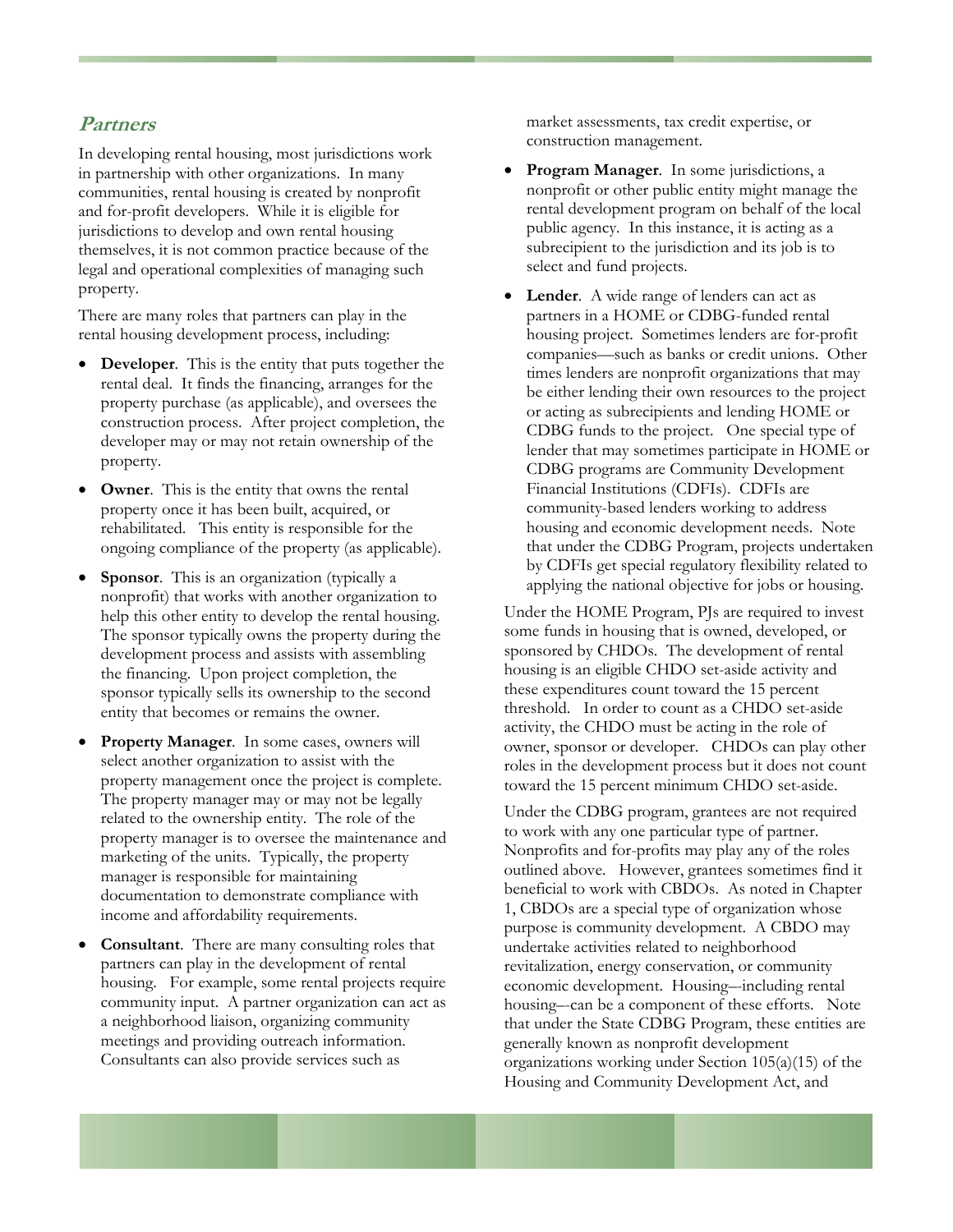individual states may or may not call these organizations "CBDOs".

There are several reasons why grantees may wish to partner with CBDOs or nonprofit development organizations serving the needs of non-entitlement areas (referred to generally as CBDOs below):

- CBDOs are intended to be organizations with a relationship to the community. They offer the local resident perspective to the development.
- A CBDO is the only entity that is allowed to construct new housing with CDBG funds (other than units developed as last resort housing for relocation purposes). This new CBDO housing must be in the context of neighborhood revitalization, energy conservation, or community economic development.
- If the grantee adopts a Neighborhood Revitalization Strategy Area (NRSA), or for recipients of State CDBG funds, a Community Revitalization Strategy Area (CRSA), any services undertaken by the CBDO pursuant to the strategy within that area are not subject to the 15 percent public services cap. This means that the grantee could fund public services via the CBDO using CDBG funds without having to worry about needing to reduce its funding to other public services activities in order to fit all activities within the cap. This could be especially helpful to service-enriched rental projects located within the NRSA or CRSA area, such as elderly projects with meal, medical, or counseling services.

It is important to note that there are key distinctions between CHDOs and CBDOs. Table 2-1 compares these two types of development organizations.

As noted in Table 2-1, HOME CHDOs that have a geographic area of operation that does not exceed one neighborhood will automatically qualify as a CBDO, regardless of whether they meet other CBDO criteria. This organization must have received HOME funds or be expected to receive HOME funds. Note that in order to qualify as a CBDO activity, the CDBGassisted activity must be part of a community economic development, neighborhood revitalization, or energy conservation project.

In choosing partners, jurisdictions need to ensure that they adhere to the Federal requirements related to conflict of interest. In general, no covered person or entity may obtain a financial benefit due to his or her working relationship to the HOME or CDBG programs. A covered person is a jurisdiction employee, agent, or officer and their immediate families and business partners. So, a jurisdiction employee could not form a development firm and then request HOME or CDBG assistance to build rental units.

In addition to these requirements, HOME also imposes requirements related to the occupancy of units. In general, no owner, developer, or sponsor of HOMEassisted housing, including their officers, employees, agents, consultants, or elected officials may occupy a HOME-assisted unit. Note that there are exceptions for owner-occupied rehabilitation and rental property managers or maintenance workers.

| Topic            | <b>CHDO</b>                                       | <b>CBDO</b>                                            |
|------------------|---------------------------------------------------|--------------------------------------------------------|
| Required set-    | 15% of the annual grant.                          | None.                                                  |
| aside            |                                                   |                                                        |
| Primary mission  | Provision of affordable housing for low- and very | Community development, including housing and           |
|                  | low-income persons.                               | economic development. Focus on meeting the             |
|                  |                                                   | needs of low- and moderate-income persons.             |
|                  |                                                   | Primary purpose is improving the physical, social      |
|                  |                                                   | and economic environment of its service area.          |
| Geographic focus | Must have a defined geographic service area,      | Works within a defined geographic area within the      |
|                  | although need not be single neighborhood. May     | jurisdiction-does not cover more than one              |
|                  | include multiple jurisdictions, but not the whole | jurisdiction. This requirement is not applicable to    |
|                  | state.                                            | the State CDBG Program.                                |
| Legal status     | Organized under State and local law. Must have    | May be nonprofit or for-profit, as long as profits are |
|                  | 501(c) nonprofit status from IRS. No profits may  | incidental to operations.                              |
|                  | benefit any individual.                           |                                                        |

**Table 2-1: CHDO and CBDO Comparison**\*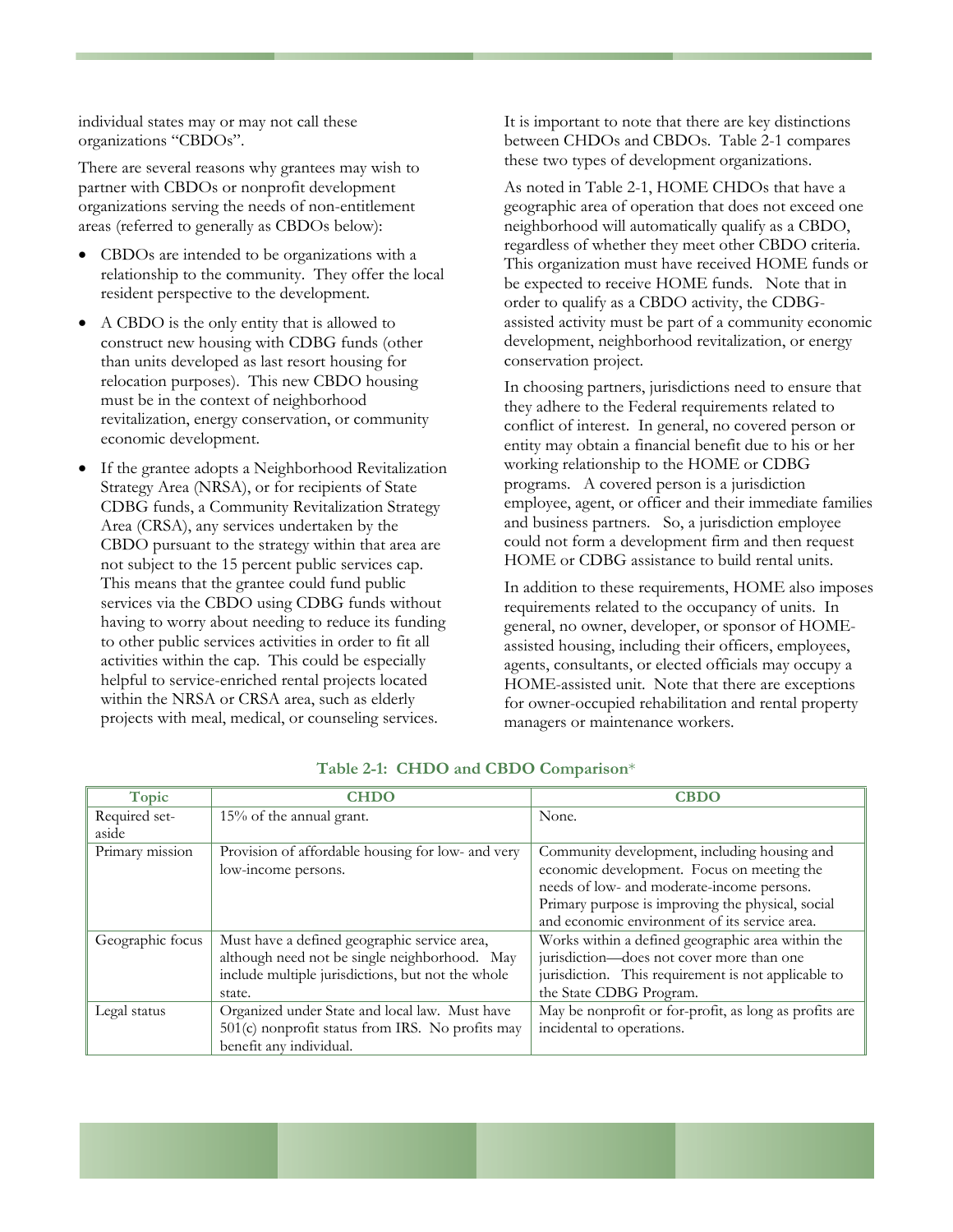| Topic               | <b>CHDO</b>                                                                       | <b>CBDO</b>                                                                  |
|---------------------|-----------------------------------------------------------------------------------|------------------------------------------------------------------------------|
| Board               | Must be at least 1/3 low-income representatives.                                  | 51% of governing body is low- and moderate-                                  |
|                     | This can include low-income residents or                                          | income residents of, or officers of institutions of, or                      |
|                     | residents of low-income neighborhoods or                                          | representatives of low- or moderate-income                                   |
|                     | elected representatives of low-income                                             | neighborhood organizations in their service area.                            |
|                     | neighborhood organizations. Must also have                                        | Board must be nominated and approved by                                      |
|                     | other means of input by low-income residents.                                     | membership or permanent governing body. The                                  |
|                     |                                                                                   | board requirements are not applicable in the State                           |
|                     |                                                                                   | CDBG Program.                                                                |
| Public agency       | Cannot be an instrumentality of the public                                        | Cannot be an instrumentality of the public agency.                           |
| participation       | agency. No more than 1/3 of the board may be                                      | No more than $1/3$ of the board may be                                       |
|                     | representatives of the public sector.                                             | representatives of the public sector. The board                              |
|                     |                                                                                   | requirements are not applicable in the State CDBG                            |
|                     |                                                                                   | Program.                                                                     |
| Capacity &          | Must demonstrate 1 year of experience in serving                                  | No CDBG regulatory requirement. Jurisdictions                                |
| experience          | the community. Must demonstrate staff capacity.                                   | may develop their own requirements.                                          |
| Assets              | No specific requirements.                                                         | At dissolution of the CBDO, its assets cannot revert<br>to the jurisdiction. |
| Procurement         | No specific requirements.                                                         | Must be free to contract for goods/services of its                           |
|                     |                                                                                   | own choosing. Not required to be a subrecipient,                             |
|                     |                                                                                   | but if so designated by the grantee, is subject to 24                        |
|                     |                                                                                   | CFR Part 84.                                                                 |
| Exceptions          | None                                                                              | CBDOs not meeting above criteria may qualify if                              |
|                     |                                                                                   | they:                                                                        |
|                     |                                                                                   | Are organized under Section 301(d) of the Small<br>$\bullet$                 |
|                     |                                                                                   | Business Investment Act of 1958;                                             |
|                     |                                                                                   | Are an SBA approved Section 501 State<br>$\bullet$                           |
|                     |                                                                                   | Development Company or Section 502 Local                                     |
|                     |                                                                                   | Development Company or a Section 503 SBA                                     |
|                     |                                                                                   | Certified Company under the Small Business                                   |
|                     |                                                                                   | Investment Act;                                                              |
|                     |                                                                                   | Are a single neighborhood CHDO (see text<br>discussion); or                  |
|                     |                                                                                   | Are approved by HUD as being sufficiently                                    |
|                     |                                                                                   | similar in purpose, function and scope.                                      |
| Eligible activities | In order to qualify for the 15% set-aside, must be                                | Must be part of neighborhood revitalization,                                 |
|                     | acting as an owner, sponsor, or developer of                                      | community economic development, or energy                                    |
|                     | rental or homebuyer housing. Can undertake                                        | conservation activities within their geographic area.                        |
|                     | other activities but does not count toward 15                                     |                                                                              |
|                     | percent set-aside.                                                                |                                                                              |
| Subrecipient        | Not a subrecipient unless running a program on                                    | Not a subrecipient unless the grantee elects to treat                        |
|                     | behalf of the PJ. In this instance, the HOME                                      | them as such. If so, additional administrative                               |
|                     | funds to the CHDO would not count toward the                                      | requirements apply.                                                          |
|                     | 15% set-aside. When receiving administrative                                      |                                                                              |
|                     | funds to operate the subrecipient program, it is                                  |                                                                              |
|                     | administrative funds, and not CHDO operating                                      |                                                                              |
|                     | funds.                                                                            |                                                                              |
| Operating           | Up to 5% of the PJ's annual HOME allocation                                       | None.                                                                        |
| support             | may be allocated for CHDO operating expenses.                                     |                                                                              |
|                     | Each CHDO may receive up to the greater of                                        |                                                                              |
|                     | \$50,000 or 50 percent of its total operating<br>expenses in a given fiscal year. |                                                                              |
|                     |                                                                                   |                                                                              |

### **Table 2-1: CHDO and CBDO Comparison**\*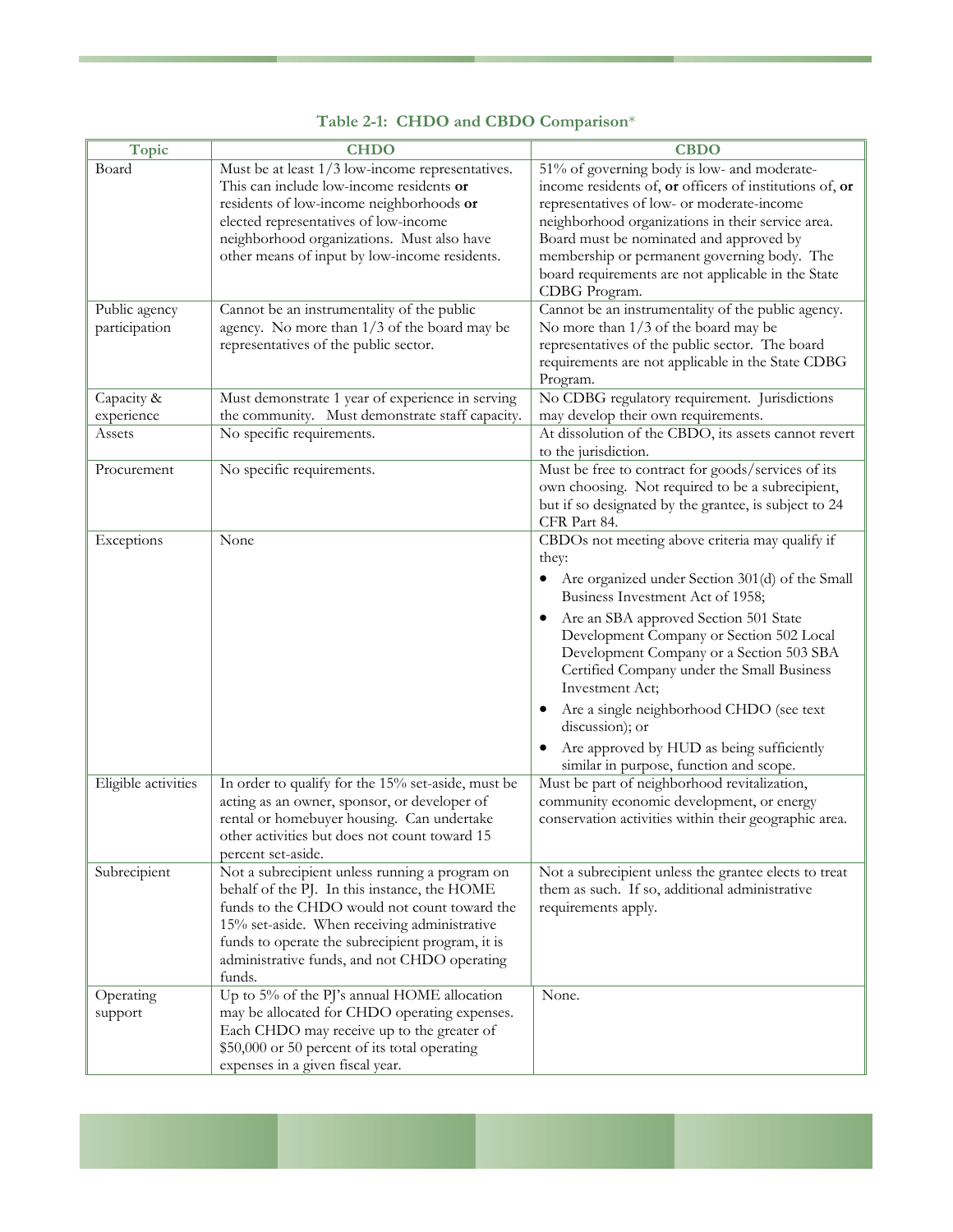| Program income | Income earned by CHDOs is project       | None unless the grantee elects to consider the    |
|----------------|-----------------------------------------|---------------------------------------------------|
|                | proceeds not program income. Project    | CBDO a subrecipient. Assuming the CBDO is         |
|                | proceeds may be used for any low-income | not a subrecipient, project proceeds kept by them |
|                | housing activity.                       | may be used for any lawful purpose.               |

\* Note that the State CDBG Program has a less stringent definition of which organizations qualify under Section 105(a)(15) of the statute. See U.S. Department of Housing and Urban Development *Guide to National Objectives and Eligible Activities for State CDBG Programs*, pages 2-70 to 2-80. Available online at

*http://www.hud.gov/offices/cpd/communitydevelopment/library/stateguide/index.cfm.*

## **Forms of Assistance**

HOME PJs and CDBG grantees can provide financial assistance for rental housing in a number of different

ways. Some types of financing that the jurisdiction may wish to consider, and the risks involved in each, are shown in Table 2-2.

| <b>Assistance Type</b>            | Characteristics                                                                                                                                                                                                                                                                                                                                                                                                      | <b>Uses and Eligibility</b>                                                                                                                                                                                                                                                | <b>Risk</b>                                                                                                                                                                                                                                                                                                                                                                                                                                                                |
|-----------------------------------|----------------------------------------------------------------------------------------------------------------------------------------------------------------------------------------------------------------------------------------------------------------------------------------------------------------------------------------------------------------------------------------------------------------------|----------------------------------------------------------------------------------------------------------------------------------------------------------------------------------------------------------------------------------------------------------------------------|----------------------------------------------------------------------------------------------------------------------------------------------------------------------------------------------------------------------------------------------------------------------------------------------------------------------------------------------------------------------------------------------------------------------------------------------------------------------------|
| Predevelopment<br>loans or grants | Pay for project planning<br>$\bullet$<br>and pre-construction<br>activities.<br>Predevelopment expenses<br>include staff costs of the<br>developer that are directly<br>associated with the project,<br>option to purchase land or<br>a building, legal fees,<br>architectural and<br>engineering fees, appraisals,<br>and possibly loan<br>application fees.                                                        | May not be used before<br>completion of<br>environmental review and<br>approval of the request for<br>release of funds and related<br>certification, except as<br>authorized by 24 CFR Part<br>58.<br>Eligible under CDBG or<br>HOME if related to an<br>eligible project. | Highest risk because<br>$\bullet$<br>money is spent before the<br>developer can determine<br>whether the project is<br>feasible.<br>If project is not completed,<br>$\bullet$<br>costs are ineligible except<br>under HOME when<br>predevelopment costs are<br>loaned to CHDOs. In this<br>instance, the<br>predevelopment loan may<br>be forgiven.                                                                                                                        |
| Construction loans                | A short-term or interim<br>$\bullet$<br>loan to cover the cost of<br>constructing or<br>rehabilitating a project,<br>with one or more long-<br>term, permanent loans<br>taking out (paying off) the<br>construction loan at<br>project completion.<br>Construction loans from<br>traditional private lenders<br>are typically at a higher<br>interest rate than<br>permanent loans due to<br>the high risk involved. | Pays for the costs of<br>building the housing.<br>Eligible under HOME.<br>Eligible under CDBG if<br>related to rehabilitation and<br>not new construction<br>(unless the grantee is using a<br>CBDO, since a CBDO may<br>undertake new<br>construction).                   | Jurisdiction should verify<br>$\bullet$<br>that permanent financing<br>is available before making<br>such a loan (to make sure<br>it will be repaid).<br>Jurisdiction may inherit a<br>partly finished building if<br>anything happens during<br>construction to create a<br>significant budget shortfall,<br>or if developer abandons<br>building.<br>In such an event, it is<br>$\bullet$<br>unlikely jurisdiction could<br>sell building for what has<br>been invested. |

#### **Table 2-2: Financing Types and Characteristics**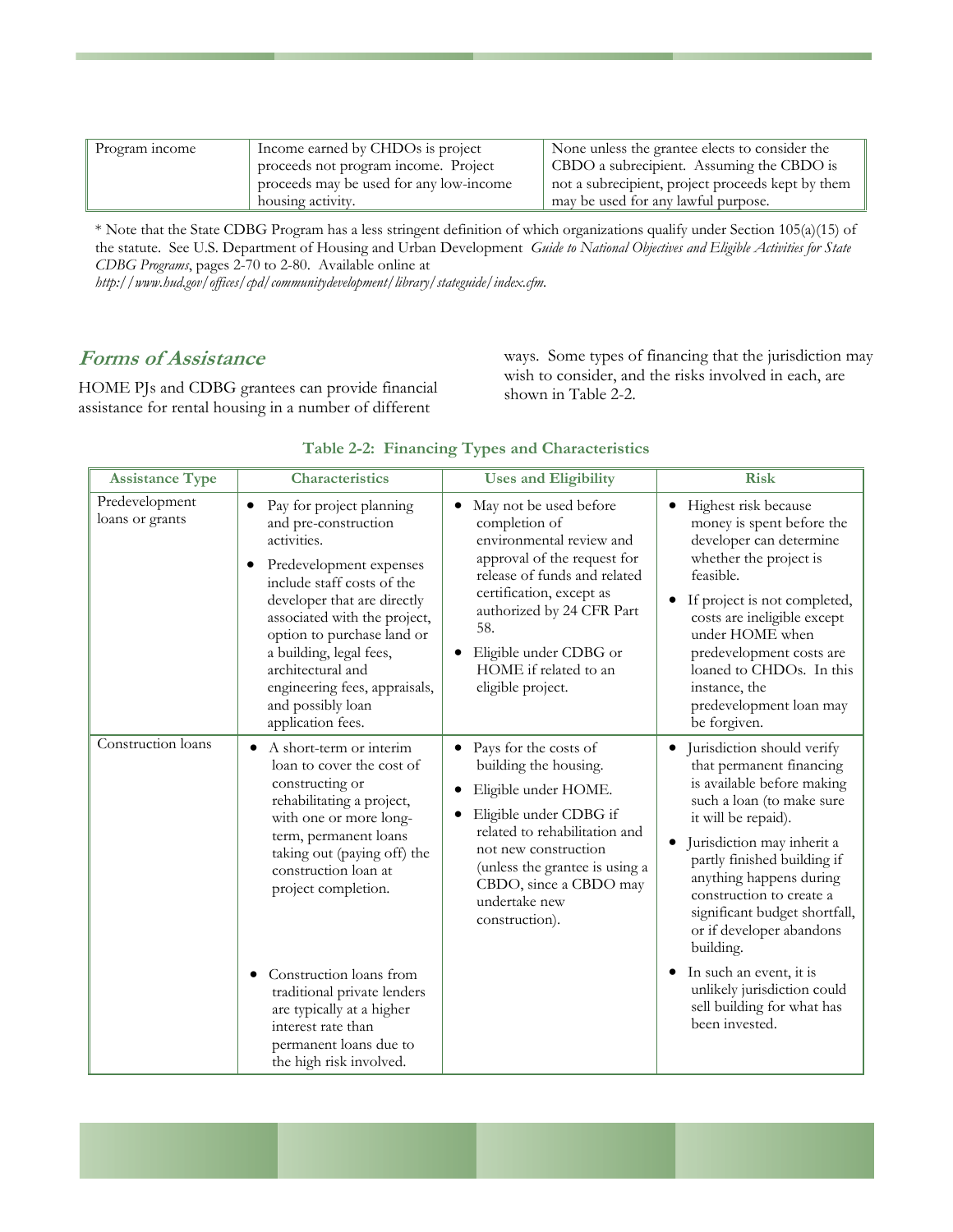| Permanent mortgage<br>loans | Proceeds used to repay the<br>construction, bridge, and<br>predevelopment loans.<br>If the permanent financing<br>$\bullet$<br>replaces other loans,<br>original loans must be<br>used for eligible costs.<br>Jurisdictions may choose<br>to finance part or all of the<br>total development costs. | Provides long-term<br>$\bullet$<br>financing; repaid from the<br>operating income from a<br>rental or cooperative<br>housing project<br>HOME or CDBG assistance<br>must have been part of the<br>original financing package.<br>Eligible under CDBG for<br>rehabilitation or acquisition.<br>New construction only<br>eligible under limited<br>circumstances (see above).              | • If there is a high vacancy or<br>unexpected increase in<br>operating costs, or reserves<br>are depleted, jurisdiction<br>may not get repaid.<br>If not combined with<br>private financing, ties up<br>large amounts of HOME<br>or CDBG funds in a few<br>projects and, therefore,<br>risks are concentrated. |
|-----------------------------|-----------------------------------------------------------------------------------------------------------------------------------------------------------------------------------------------------------------------------------------------------------------------------------------------------|-----------------------------------------------------------------------------------------------------------------------------------------------------------------------------------------------------------------------------------------------------------------------------------------------------------------------------------------------------------------------------------------|----------------------------------------------------------------------------------------------------------------------------------------------------------------------------------------------------------------------------------------------------------------------------------------------------------------|
| Bridge loans                | A short-term loan, often<br>$\bullet$<br>provided by construction<br>lender, if upon<br>construction completion,<br>project does not yet meet<br>requirements of<br>permanent financing.                                                                                                            | Used when the project will<br>$\bullet$<br>not be ready for permanent<br>financing when<br>construction is complete,<br>such as with multi-stage<br>projects.<br>May be used when<br>permanent mortgage lender<br>wants project to establish a<br>track record before making<br>loan.<br>Eligible under both CDBG<br>and HOME if the project is<br>eligible as previously<br>discussed. | Significant changes in the<br>٠<br>project's projected income<br>or expenses could affect<br>the availability of<br>permanent financing, even<br>if a loan commitment is in<br>place.                                                                                                                          |
| Credit enhancement          | Includes loan guarantees<br>$\bullet$<br>and mortgage insurance.                                                                                                                                                                                                                                    | Used to enhance the credit-<br>$\bullet$<br>worthiness of a project to<br>attract private lenders who<br>would not otherwise<br>participate.<br>Eligible under both CDBG<br>and HOME if the project is<br>eligible as previously<br>discussed.                                                                                                                                          | • Default requires cash pay-<br>off of lender.                                                                                                                                                                                                                                                                 |
| Refinancing                 | • Take out existing debt on<br>the rental property.                                                                                                                                                                                                                                                 | HOME or CDBG funds<br>$\bullet$<br>may be used to refinance<br>existing debt if the funds are<br>used to rehabilitate the<br>property and the refinancing<br>is necessary to permit or<br>continue affordability.<br>Certain restrictions apply.                                                                                                                                        | • Refinancing can be an<br>expensive use of program<br>resources.                                                                                                                                                                                                                                              |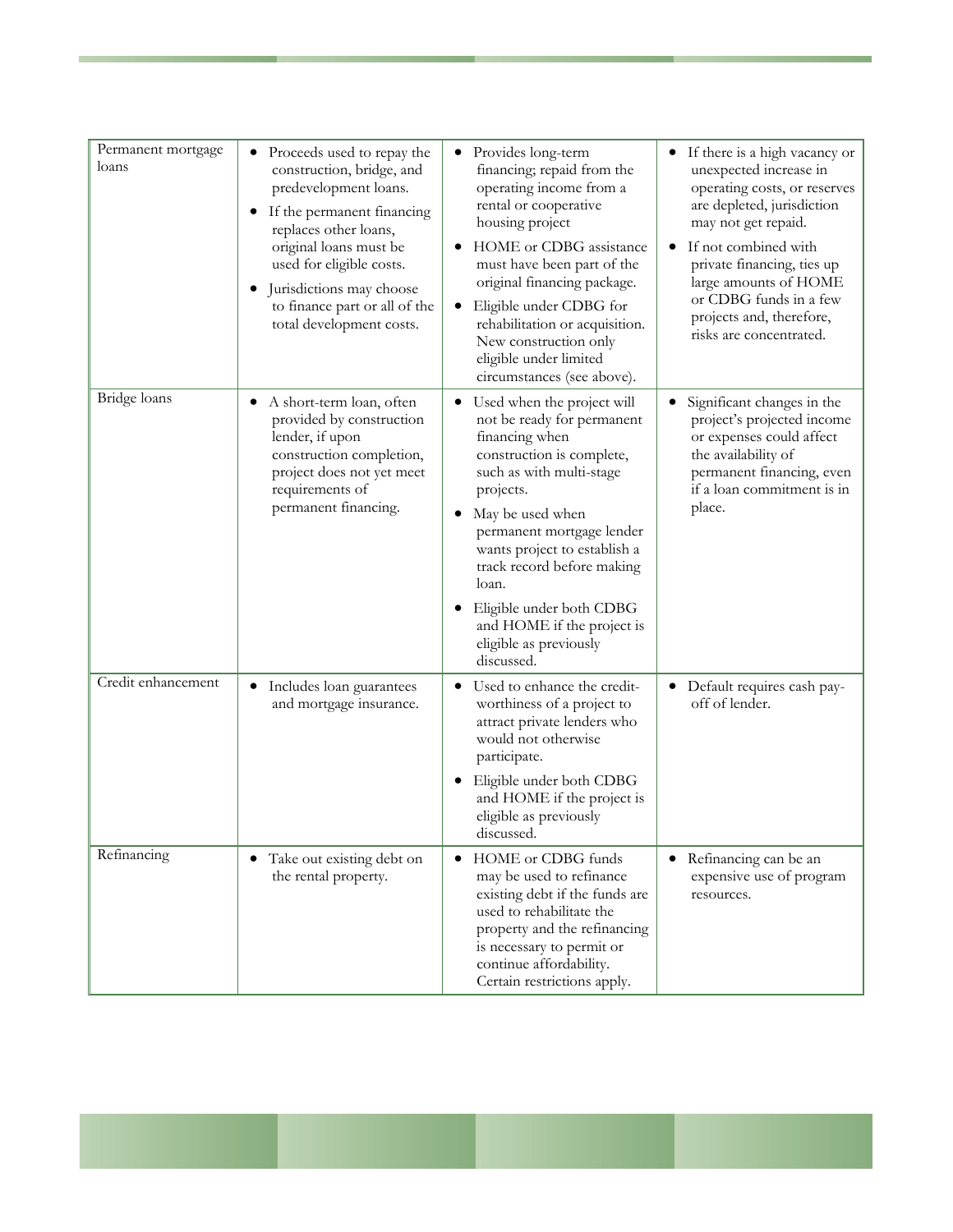### **Eligible Projects**

Both HOME and CDBG offer a wide range of options in the design and selection of rental projects. There is flexibility in:

- Property and unit types;
- Unit income mix; and
- Targeting for special needs populations.

**Property and Unit Types**. HOME and CDBG allow for significant flexibility in the types of properties that can be used to develop rental housing. Eligible properties may be:

- Publicly or privately owned; and
- Residential or mixed use. However, HOME can only pay for the residential portion of the building. CDBG can be used to pay for both residential and commercial development although additional requirements apply.

HOME funds may not be used for development, operations, or modernization of public housing projects financed under the Housing Act of 1937. HOME funds can be used in combination with HOPE VI funds. CDBG funds can be used to modernize public housing units but CDBG cannot be used to operate public housing or to construct new public housing.

For both programs, there are no preferences for project or unit size or style. Often when people think of rental housing they picture large, multifamily buildings. While these types of buildings are certainly allowed under both CDBG and HOME, other building styles and forms of ownership are possible. HOME and CDBG rental projects may be one or more buildings on a single site, or multiple sites that are under common ownership, management, and financing.

A key distinction in unit types between CDBG and HOME involves units that were previously funded. Properties previously financed with HOME during the affordability period cannot receive additional HOME assistance unless provided during the first year after project completion. CDBG funds, on the other hand, can be used subsequent to the initial CDBG investment **and/or** during the HOME affordability period as well, for a new eligible activity.

**Mixed-Income Housing**. Both HOME and CDBG funds allow jurisdictions to develop mixed-income housing. However, the requirements are handled very differently under each program. HOME funds may be used to assist mixed-income projects but HOME funds may only be used for HOME-eligible costs, and only HOME-eligible tenants may occupy HOME-assisted units. So, this flexibility allows jurisdictions to target resources to particular units within a project.

The amount of HOME money that may be invested in the mixed-income rental project will depend upon the maximum per unit subsidy cap, the total eligible costs for the project, and whether units are comparable. If units are comparable, the PJ can pay for a proportionate share of the eligible costs, up to the subsidy limit. If the units are not comparable, costs must actually be allocated to the units that will be HOME-assisted and costs must be capped at the subsidy limit.

CDBG may also be used to assist mixed-income projects so long as the national objective is met. That means that 51 percent of the units must be occupied by low- and moderate-income households, or the project must meet one of the slum/blight national objectives. This is very different than the approach taken by the HOME Program. Regardless of the amount of CDBG funding—be it \$100 or \$10,000,000—if the low- and moderate-income housing national objective will be used, 51percent of the units must be occupied by lowand moderate-income households.

There is one exception to this rule when a grantee is helping to write down the costs of new construction of multifamily, non-elderly housing. However, do not forget that unless a CBDO is involved, the grantee cannot actually pay for the construction itself but rather might help through eligible activities such as acquisition or site clearance. In this instance, CDBG can pay for a proportionate share of units and the costs (less than 51 percent) so long as at least 20 percent of the units are occupied by low-and moderate-income households.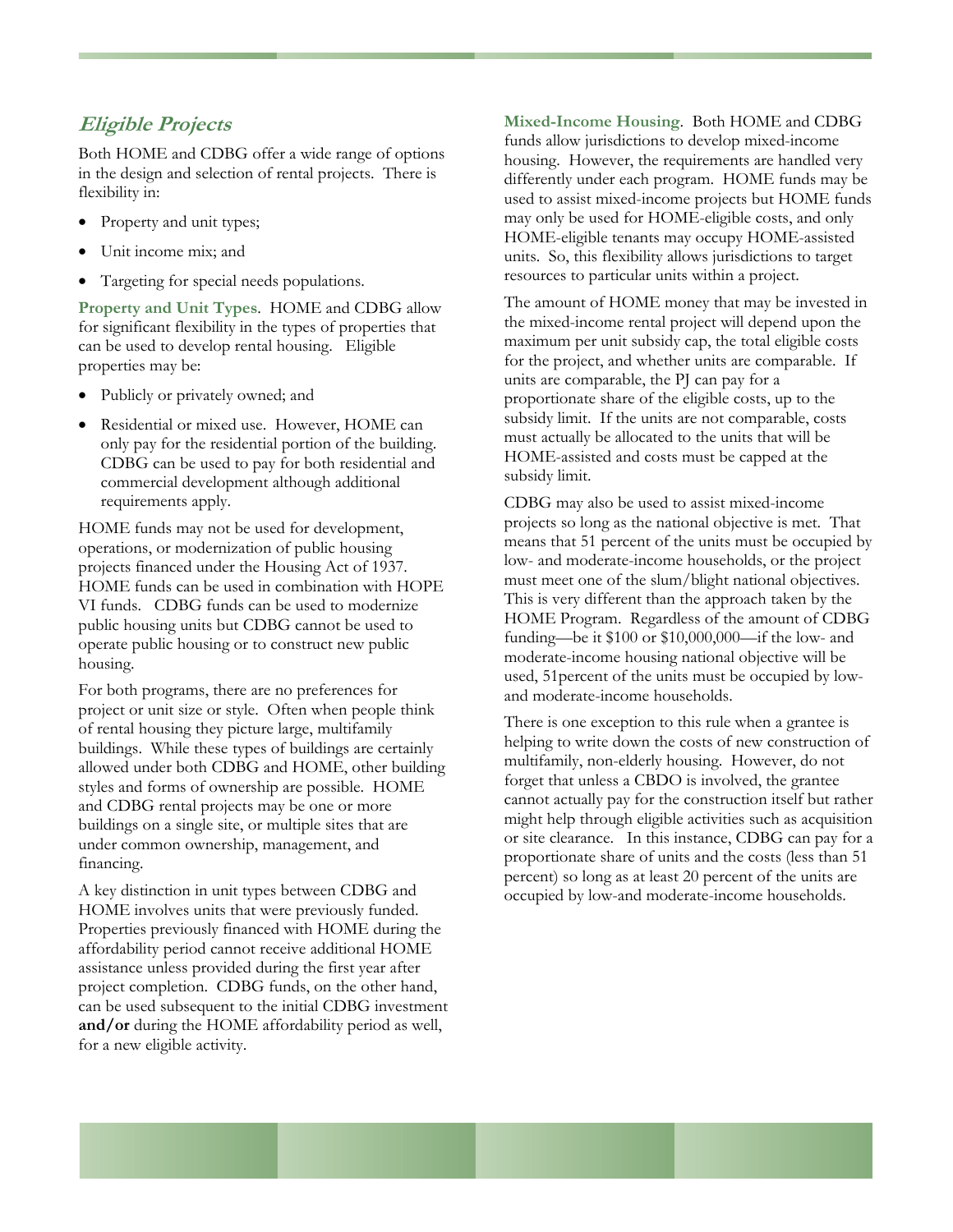#### **Mixed-Income Housing Options**

Newtown wants to develop mixed-income rental housing. It has available \$200,000 in HOME funds and \$50,000 in CDBG funds. A developer has a 10-unit rental acquisition and rehabilitation project that it would like to undertake with a total development cost of \$1,000,000. The City's per unit HOME maximum subsidy limit is \$150,000.

#### **Q***: If Newtown invested all \$200,000 of HOME funds, how many units would need to be HOME-assisted?*

**A**: Two units. Since 20 percent of the costs are paid by HOME, 20 percent of the units must be considered HOMEassisted (assuming units are comparable).

**Q***: If Newtown instead invested \$50,000 of CDBG in the project, how many units would need to be occupied by low-income persons?* 

**A**: Assuming that this is not a blighted area or site, six of the units would need to be occupied by low- or moderateincome households. This project would need to be qualified under the housing national objective and that requires 51 percent occupancy by low- or moderate-income persons.

**Special Needs Housing**. There is also a significant difference between the HOME and CDBG programs when it comes to special needs facilities. Transitional and permanent housing for persons with special needs, including group homes and single room occupancy (SRO) units, are eligible under HOME and CDBG.

Properties that are "facilities" are not eligible under HOME, but are eligible under CDBG. This includes shelters that include a residential component, such as homeless shelters or orphanages. These buildings are not considered housing under CDBG but rather "public facilities". This is important for three reasons:

- First, public facilities are not subject to the CDBG ban on new construction of housing, so grantees can build new facilities for persons with special needs.
- Since these units are not housing, they qualify under the limited clientele national objective rather than under the housing national objective. If the facility exclusively serves a clientele that is presumed to be low- and moderate-income (see Chapter 1 for this list), the grantee is not required to document household income.
- Public facilities must be owned by the grantee, a nonprofit, or another public agency. Therefore,

for-profit firms cannot develop and own a facility for persons with special needs under CDBG.

#### **Assisted Units**

There is also an important difference in the way that HOME and CDBG approach assisted units. Under CDBG, the housing national objective is met at the time that the project is completed and the units are first occupied. At initial occupancy, 51 percent of the units need to be occupied by households who are low- or moderate-income, if the activity is based on the lowand moderate- income national objective. However, if those households move out and others move in, there is no requirement that the grantee evaluate or constrain the income of subsequent tenants. So, the program does not include the concept of a "CDBG-assisted unit" over the long-term, although a grantee can impose such a requirement.

HOME, on the other hand, establishes long-term affordability periods for HOME compliance based upon the activity type and amount of investment (See "Ongoing Compliance" in this chapter for more detailed information on this topic.) During this affordability period, certain units that are deemed as "HOME-assisted" must remain affordable and occupied by low-income households. There are two methods of determining HOME-assisted units:

- Fixed. When HOME-assisted units are "fixed," the specific units that are HOME-assisted (and, therefore, subject to HOME rent and occupancy requirements) are designated and do not change during the affordability period.
- **Floating**. When HOME-assisted units are "floating," the units that are designated HOMEassisted may change over time as long as the total number of HOME-assisted units in the project remains constant.
	- ¾ The floating designation gives the owner some flexibility in assigning units and can help avoid stigmatizing the HOME-assisted units.
	- $\triangleright$  If the floating designation is used, the owner must ensure that the HOME-assisted units remain comparable to the non-assisted units over the affordability period in terms of size, features, and number of bedrooms.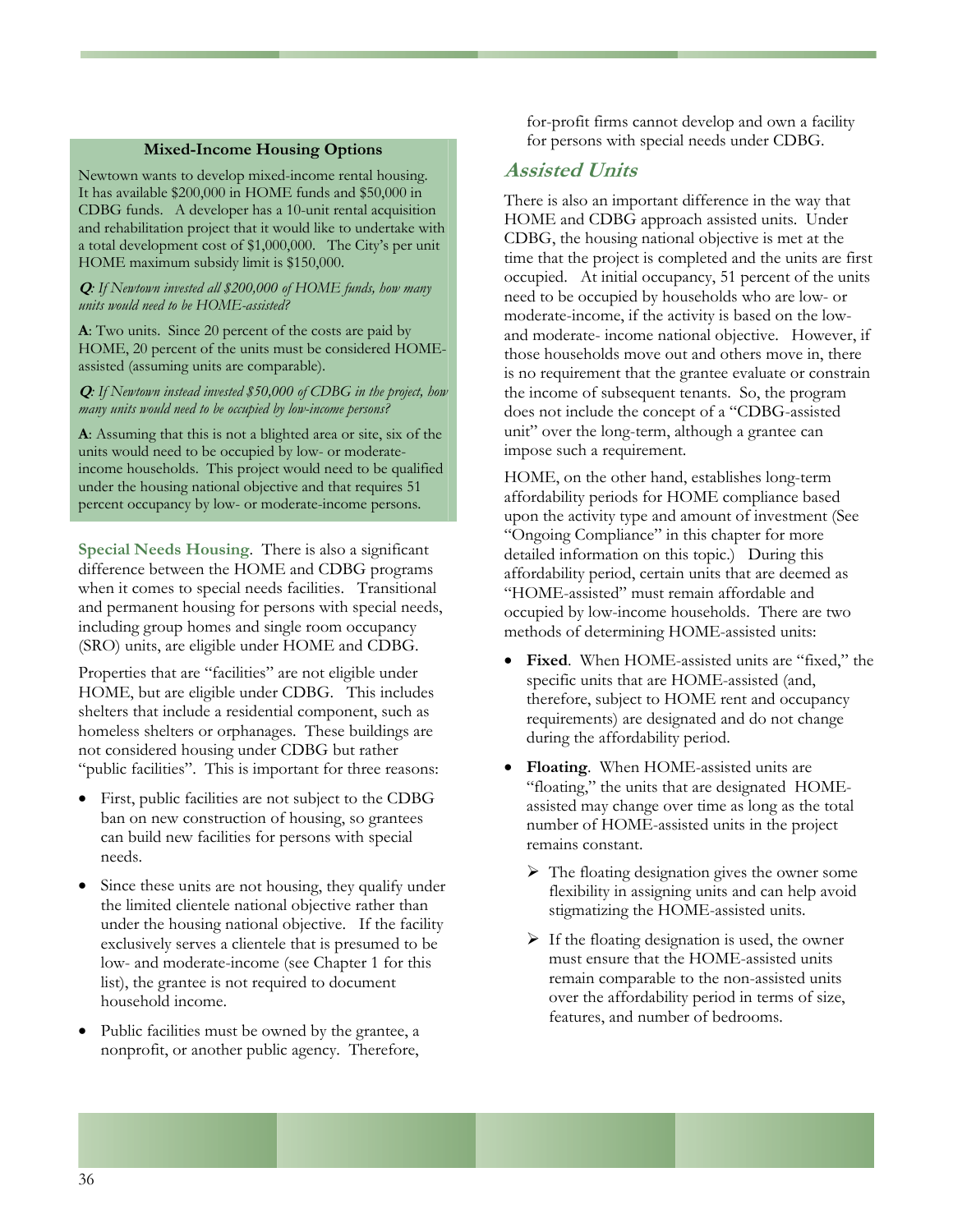## **Eligible Costs**

A wide variety of rental development costs can be paid for with HOME or CDBG funds provided that these costs are incurred in the context of an eligible project. This section highlights eligible direct rental project costs and discusses approaches to addressing activity delivery costs.

**Direct Project Costs**. Eligible rental project expenditures under HOME or CDBG may include:

- Site acquisition;
- Labor, materials, and other construction costs;
- Energy efficiency improvements;
- Utility connections;
- Inspection, testing, and abatement of lead-based paint;
- Relocation costs for assisted properties;
- Soft costs such as: financing fees; credit reports; title binders and insurance; surety fees; recordation fees; transaction taxes; legal and accounting fees, including cost certification; appraisals; architectural and engineering fees, including specifications and job progress inspections; environmental reviews; builders' or developers' fees; affirmative marketing; and
- Handicap accessibility improvements.

Remember that CDBG cannot pay for new construction of rental housing unless it is undertaken by a CBDO as part of a neighborhood revitalization, community economic development, or energy conservation project. However, grantees may provide support for the development of new rental housing as an eligible activity. "Support" refers to:

- Acquisition (if purchased by the grantee, or another public or nonprofit entity);
- Site clearance; and
- Site improvements (if in public ownership).

Note that HOME requires that all units be brought up to code and it has a minimum investment requirement of an average of \$1,000 per HOME-assisted unit for the project. So, while handicapped accessibility and energy efficiency improvements are eligible as a part of construction, they are not typically able to be standalone activities because these work items alone typically do not bring a property up to code. CDBG does not have a minimum investment or code requirement, so single purpose rental rehabilitation programs are eligible.

HOME funds can also be used to cover the cost of funding an initial operating deficit reserve for new construction and rehabilitation projects. This is not an eligible cost under CDBG.

- This reserve is meant to meet any shortfall in project income during the project rent-up period.
- The reserve cannot exceed 18 months.
- The reserve can be used only for project operating expenses, scheduled payments to replacement reserves, and debt service.
- Reserves remaining at the end of 18 months may be retained for reserves at the PJ's discretion.
- The disposition of any remaining funds at the end of the 18-month period should be determined in the agreement between the developer/owner and the PJ.

**Activity Delivery Costs**. HOME and CDBG treat the jurisdiction's housing program or activity delivery costs differently. Activity delivery costs include specifications, inspections, underwriting, loan processing, and other staff and contracted costs needed to deliver and oversee the eligible project. Under CDBG, these types of costs are eligible when needed to deliver a rehabilitation program or project or if new construction is being undertaken by a CBDO. They are considered activity delivery costs and are not counted toward the administrative cap. Under HOME, these costs can be charged to a specific project (and therefore not against the administrative cap), **if** the PJ tracks costs unit-by-unit so that they can be included within the per unit maximum subsidy limit. Otherwise, the costs have to be charged as administrative costs, and are subject to the 10 percent program administration cap.

It is important to note that CDBG contains an eligibility category that is designed to enable grantees to use CDBG for housing services under the HOME program. Under 24 CFR 570.201(k) of the CDBG regulations and  $105(a)(20)$  of the statute, grantees may elect to pay for costs related to housing services under HOME. As noted above, services may be provided to owners, tenants, contractors, or other entities participating or seeking to participate in HOME-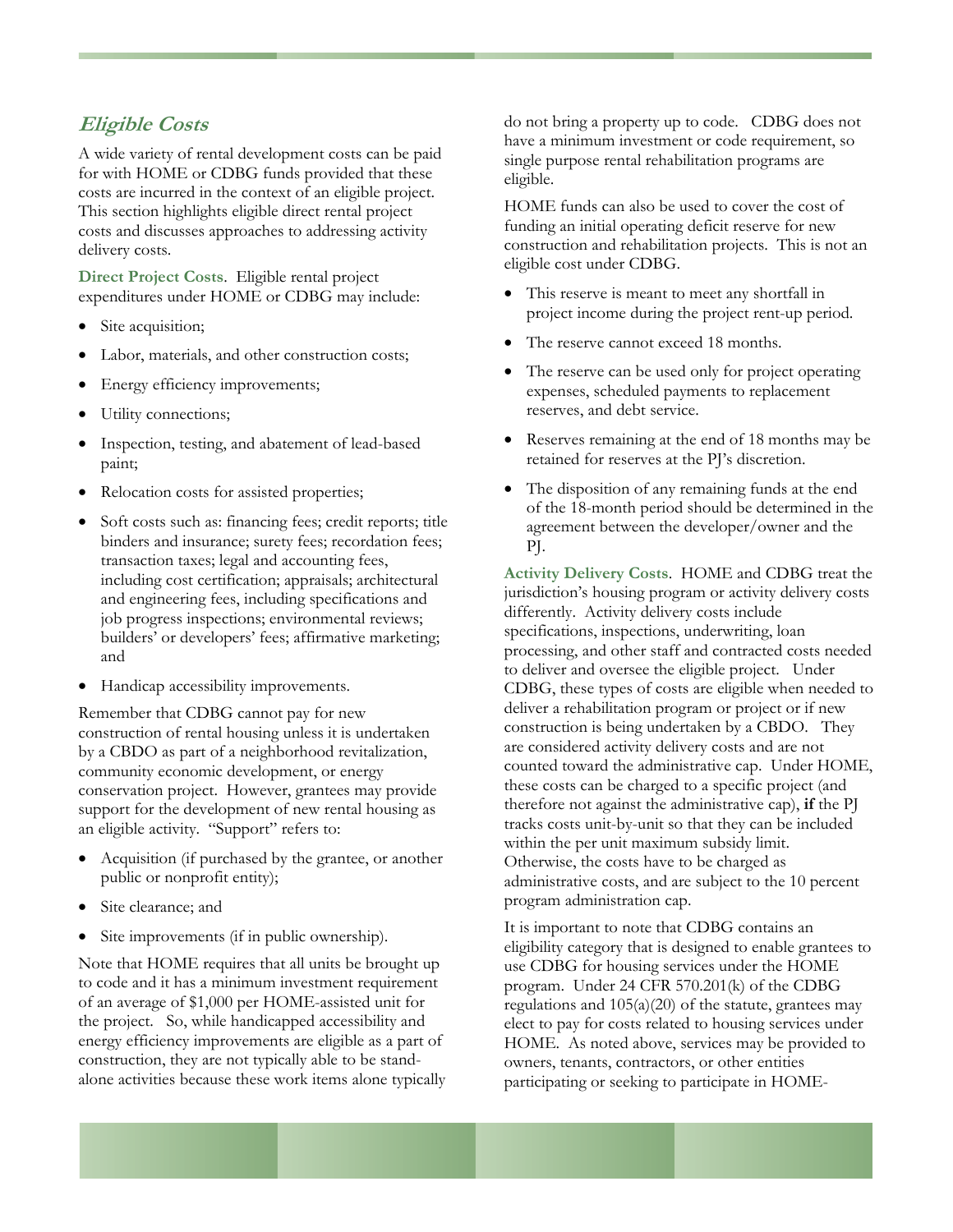funded activities. Grantees may pay for the following types of HOME costs with CDBG funds:

- Housing counseling;
- Energy auditing;
- Preparation of work specifications;
- Loan processing;
- Inspections;
- Tenant selection; and
- TBRA management.

This is an important addition to the CDBG program because these costs are a separately eligible activity under CDBG and are not counted toward the grantee's administrative cap. This new flexibility provides a good option for combining CDBG and HOME.

## **Property and Neighborhood Standards**

There is a significant distinction between HOME and CDBG when it comes to property standards. Under CDBG, there are no established rules regarding property quality. Obviously the grantee should be prudent and use its funds wisely. CDBG grantees are free to design rental rehabilitation programs that focus on particular trouble areas—such as handicapped access or emergency repairs—without bringing the entire building up to standard.

However, as with all HOME-assisted properties, HOME rental properties must meet certain written standards.

- **Acquisition**. If no rehabilitation or construction is planned, the housing acquired must meet state and local housing quality standards and code requirements. If no such standards or codes exist, the property must meet Housing Choice Voucher Housing Quality Standards (HQS).
- **Construction and rehabilitation**. Housing that is constructed or rehabilitated with HOME funds must meet all applicable state and local codes, rehabilitation standards and ordinances. If no state and local codes apply, the property must meet one of the national standards.[iv](#page-96-0) If new construction, the property must also meet the Model Energy code.
- **New construction of rental housing**. The site and neighborhood standards of 24 CFR 983.6(b) apply to new construction of rental housing. PJs

are required to perform the review and maintain records that document the results.

# **Other Federal Requirements**

In general, rental housing developed under CDBG and HOME is subject to similar other Federal requirements. Jurisdictions should carefully review all applicable regulations and HUD guidance on other Federal requirements.

# **Ongoing Compliance**

Ongoing compliance for rental housing is an area where CDBG and HOME differ significantly. Under the CDBG program, once compliance with a national objective is documented, there are not significant ongoing responsibilities. However, CDBG does contain requirements related to the change of use of any real property within the grantee or a subrecipient's control that was acquired or improved using CDBG funds in excess of \$25,000. The recipient/subrecipient cannot change the use of the CDBG-funded property unless it consults with citizens and the property still meets a national objective or the CDBG program is reimbursed for the current fair market value less any value attributable to non-CDBG expenditures. For the Entitlement Program, these requirements apply until five years after close-out of the grantee's participation in the CDBG program or, for subrecpients, for five years after the expiration of their subrecipient agreement. For the State CDBG Program, properties under the control of the unit of general local government or a subrecipient are covered for five years after the close-out of the unit of general local government's grant. See sections 570.489(j) and 570.505 of the CDBG regulations for more details on these requirements.

Under HOME, a rental housing project must meet certain requirements during the affordability period. This section highlights requirements and responsibilities after project development.

# **Affordability Period**

HOME-assisted rental units carry rent and occupancy restrictions for varying lengths of time, depending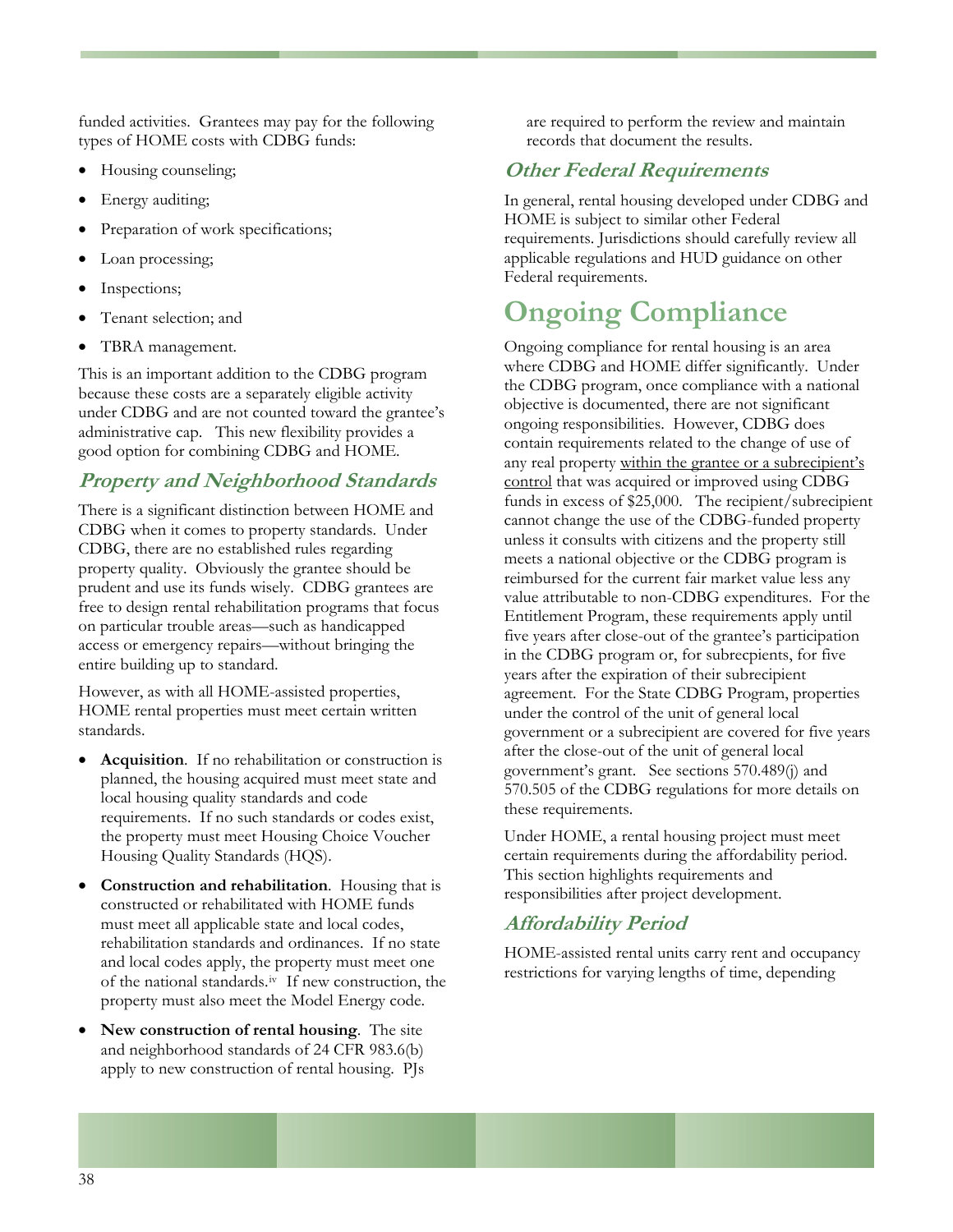upon the average amount of HOME funds invested per unit:

| Activity                                                       | <b>Average Per-Unit</b><br><b>HOME</b> \$                   | Minimum<br>Affordability<br>Period |
|----------------------------------------------------------------|-------------------------------------------------------------|------------------------------------|
| Rehabilitation or<br>Acquisition of<br><b>Existing Housing</b> | $<$ \$15,000/unit<br>\$15,000-\$40,000/unit<br>$>$ \$40,000 | 5 years<br>10 years<br>15 years    |
| Refinance of<br>Rehabilitation<br>Project                      | Any \$ amount                                               | 15 years                           |
| New Construction<br>or Acquisition of<br>New Housing           | Any \$ amount                                               | 20 years                           |

HOME affordability periods are minimum requirements. PJs may establish longer terms of affordability for their programs.

If a shorter affordability period is desirable, the PJ or developer can take steps to minimize the HOME perunit subsidy.

- The HOME subsidy can be reduced and replaced with other funds that do not have long-term requirements, such as CDBG or state funds; or
- The developer may choose to designate a higher number of HOME-assisted units than required in order to reduce the HOME investment per unit.
- *Example: Consider Sable Park Housing's 20-unit, \$400,000 rehabilitation project. Merion City provided \$100,000 in HOME rehabilitation funds and required that five of the 20 units be designated HOME-assisted. Under this arrangement, Sable Park would be obligated to keep the development affordable for 10 years (\$100,000*  $\div$  *5 = \$20,000 HOME funds per unit, requiring a 10-year affordability period). If Sable Park Housing designates 10 of the units as HOME-assisted, the per-unit HOME investment will be reduced to \$10,000 per-unit, requiring only a five-year affordability period.*

Affordability restrictions remain in force regardless of transfer of ownership. At the PJ's discretion, they may be terminated only upon foreclosure or transfer in lieu of foreclosure. It is important to note that if the HOME rental units do not remain affordable for the full affordability period, the PJ may be required to repay the HOME investment to HUD.

CDBG has no required affordability period for rental units. If the low- and moderate-income housing national objective is used, at least 51 percent of the

initial occupants must be low- or moderate-income. Once the building is leased and this threshold is reached, the owner has no ongoing liabilities related to affordability or unit quality. However, grantees may elect to impose these types of requirements as a part of their funding agreements. Also note that as previously described in this chapter, CDBG-funded properties that are under the control of the grantee, a unit of general local government or a subrecipient are subject to requirements related to the change of use.

#### **Rent Requirements**

Every HOME-assisted unit is subject to rent limits designed to help make rents affordable to low-income households throughout the applicable period of affordability. These maximum rents are referred to as "HOME Rents."

There are two types of HOME rents—High HOME Fents and Low HOME Rents:

- *High HOME Rents*: Maximum HOME rents are the lesser of:
	- ¾ The Fair Market Rents (FMRs) for existing housing; or
	- ¾ Thirty (30) percent of the adjusted income of a household whose annual income equals 65 percent of median income.
- *Low HOME Rents*: For properties with five or more HOME-assisted units, at least 20 percent of HOME-assisted units must have rents which are no greater than:
	- $\triangleright$  Thirty (30) percent of the tenant's monthly adjusted income, or
	- $\triangleright$  Thirty (30) percent of the annual income of a household whose income equals 50 percent of median income, or
	- ¾ If a project has a Federal or state project-based rental subsidy and the tenant pays no more than 30 percent of his or her adjusted income toward rent, the maximum rent may be the rent allowable under the project-based rental subsidy program.

Some communities receive "rent exceptions" from the published FMRs for purposes of the Housing Choice Voucher program. These rent exceptions do not apply to the HOME Program. All PJs are required to use the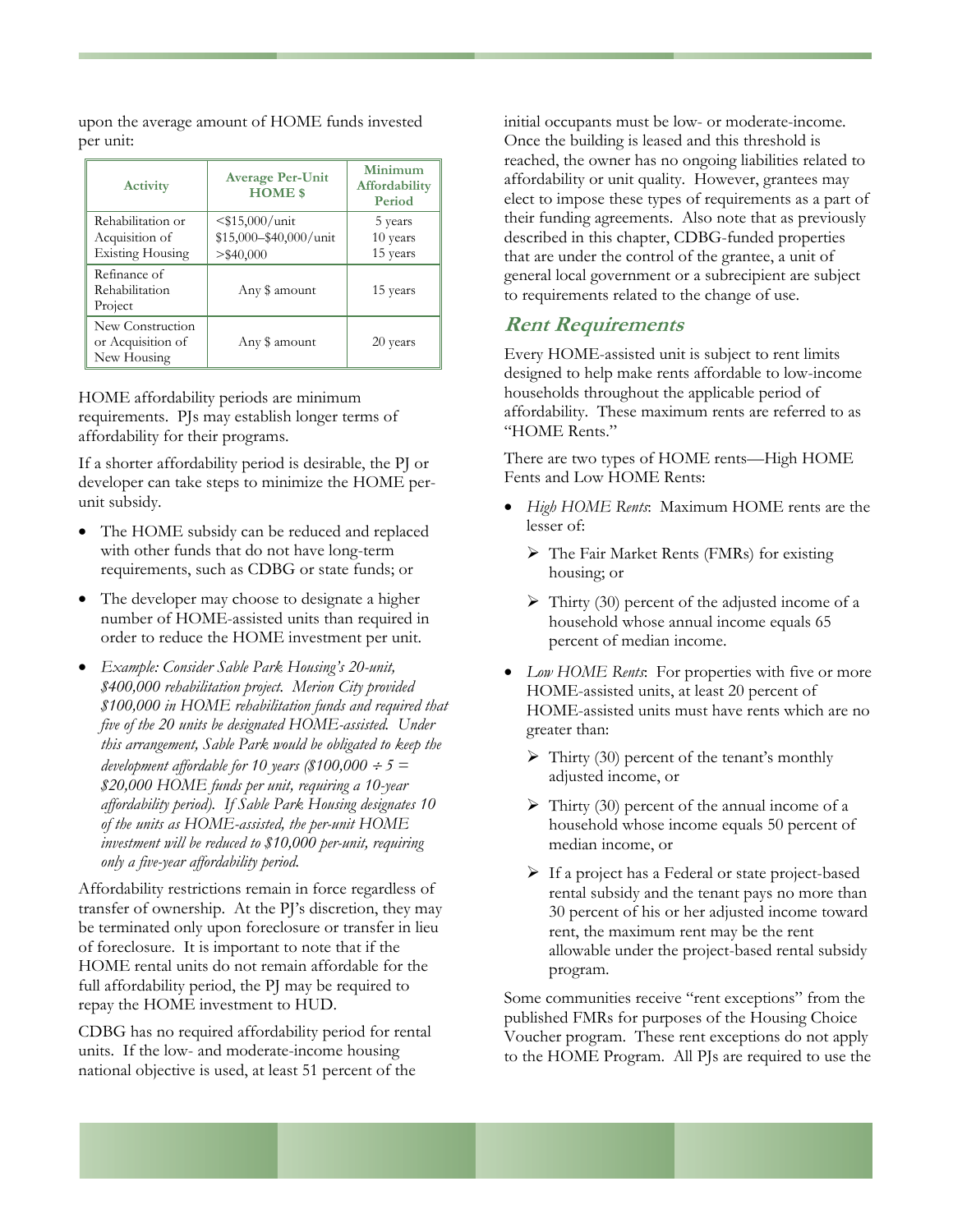HOME Program rent limits established by HUD for rental projects.

HOME rents include utility costs. This means, if tenants must pay for some or all utilities, the HOME rent must be reduced by a utility allowance determined by the PJ. Annually, the PJ must establish maximum monthly rents and allowances for utilities for HOMEassisted rental projects. However, project owners may submit proposed utility allowances to the PJ for review and approval.

• Utility allowances provide a mechanism to reduce the maximum allowable HOME rents when the tenant pays some or all utilities.

#### **Example**

| \$728 High HOME          | \$577 Low HOME Rent      |
|--------------------------|--------------------------|
| Rent                     |                          |
| -\$ 50 Utility allowance | -\$ 50 Utility Allowance |
| \$678 Maximum HOME       | \$678 Maximum HOME       |
| rent for $80\%$ of       | rent for $20\%$ of       |
| units                    | units                    |

- The utility allowances prepared by the local public housing authority (PHA) may be used when adjusting rents. Utility allowances prepared by the PJ may also be used when adjusting rents.
- Utility adjustments proposed by owners/developers for specific projects that differ from the PHA utility allowance must be approved by the PJ, and must be supported by documentation.

Based on changes in area income levels or market conditions, HOME rents, as calculated by HUD annually, may increase or decrease.

- Tenants must be given at least 30 days written notice before increases are implemented. Increases can only be made in accordance with the lease provisions. For example, rents may not increase until the tenant's lease expires.
- HOME rents may decrease. While project rent levels are not required to decrease below the HOME rent limits in effect at the time of project commitment, decreasing HOME rents may reflect a change in market conditions that may force owners to reduce rents in order to maintain tenants.
- HUD may permit adjustments to the rent structure if the financial feasibility of the project is threatened. This is important to lenders providing financing to HOME-assisted projects.

New rents are effective upon receipt of the new HUDpublished numbers. However, tenants' rents should not be adjusted until their leases are renewed.

HOME program administrators must enforce rent and occupancy agreements through:

- Covenants running with the property;
- Deed restrictions; or
- Other mechanisms approved by HUD.

Covenants and deed restrictions may be suspended upon transfer by foreclosure or deed-in-lieu of foreclosure. However, while the restrictions may be suspended for purposes of clearing title, the PJ is still responsible for ensuring that the low-income occupancy obligation is fulfilled.[v](#page-96-0)

Under the housing national objective, CDBG units must initially be rented at an "affordable rent." However, CDBG does not define what affordable means. Rather, jurisdictions must adopt standards for what will be deemed "affordable" under their CDBG programs and must make these standards public.

Many jurisdictions have adopted the HOME rents as the standard for "affordability" under CDBG. CDBG only requires that the initial rents be affordable. As described above, jurisdictions can adopt more stringent standards for CDBG rent affordability, especially if they are investing significant resources to acquire or rehabilitate the units. There are no requirements regarding rent increases over time or regarding rents charged to tenants who move into units that are vacated after initial occupancy. Note, however, that for both HOME and CDBG funded projects, if the tenant is in occupancy prior to the project and if the Uniform Relocation Act or Section 104(d) is triggered, there may be requirements related to the initial rent that can be charged to that tenant or related to the percentage rent increase over time for that tenant. See HUD's relocation website at for more information on these requirements for HOME and CDBG projects at *www.hud.gov/offices/cpd/library/relocation/index.cfm.*

## **Income Eligibility**

Both CDBG and HOME dictate income eligibility requirements for tenants in assisted rental projects. HOME rental housing has two constraints on occupancy:

• **Program targeting rule**: The program targeting rule applies to both rental units and TBRA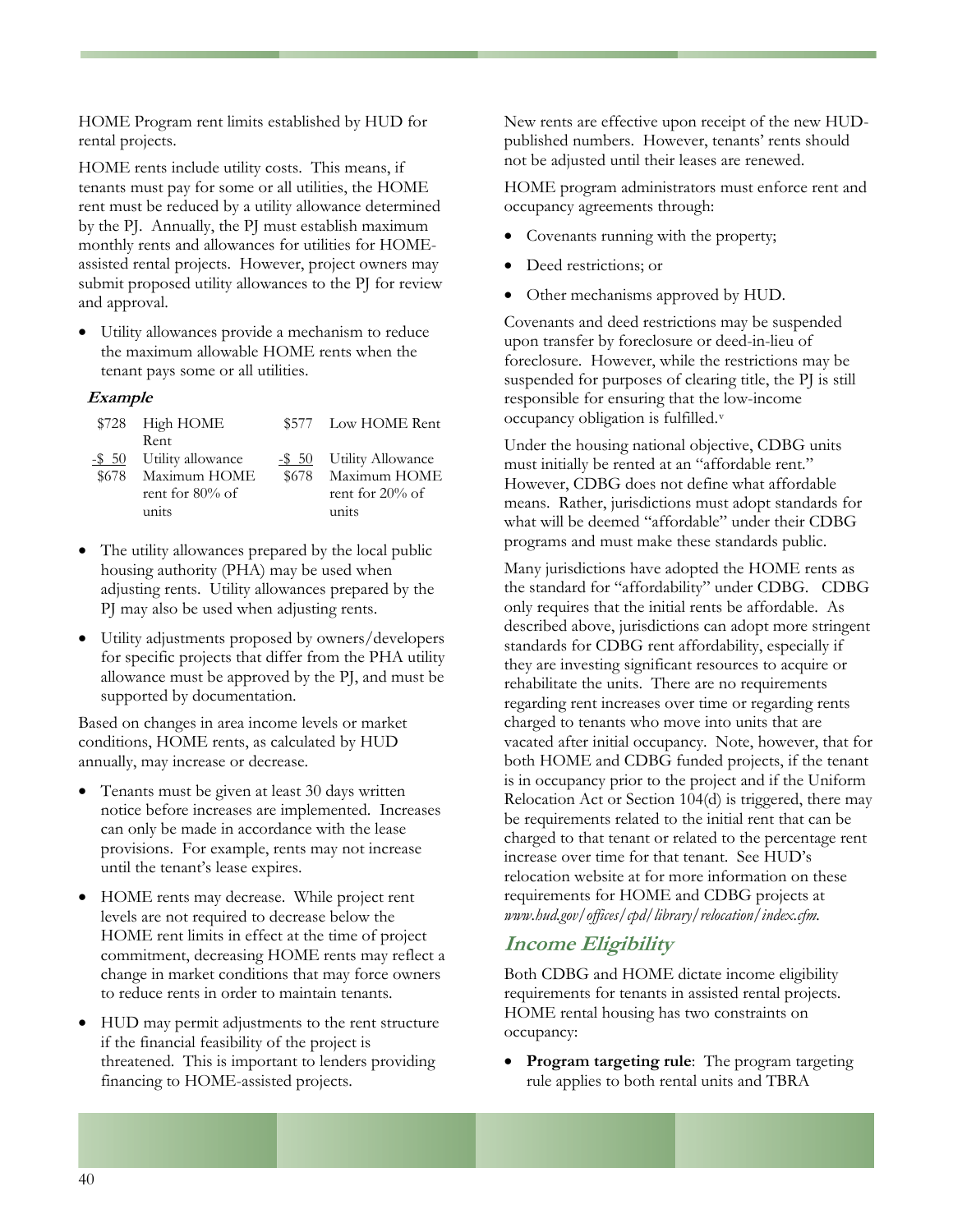assistance. It specifies that 90 percent of the total families assisted through the rental or TBRA program (counted together) have incomes that do not exceed 60 percent of the area median income. The balance of rental units and TBRA assistance must assist tenants with incomes that do not exceed 80 percent of the area median income.

In theory, the balance of the units may be occupied by tenants with incomes up to 80 percent of median. However, in practice, virtually all remaining HOME-assisted rental units will be initially occupied by tenants with annual incomes at 60 percent of median or less, in order to meet the program targeting rule.

This rule applies to all funds expended from each fiscal year allocation; it is not project specific.

- **Project rule**: The "project" rule specifies the occupancy of units in each rental project.
	- ¾ In projects with five or more HOME-assisted units, at least 20 percent of the HOME-assisted rental units must be occupied by families who have annual incomes that are 50 percent or less of median income. These very-low-income tenants must occupy units with rents at or below the Low HOME Rent level.
	- ¾ Projects with fewer than five HOME-assisted units do not have to restrict any units to the Low HOME Rents or limit occupancy to tenants at 50 percent or below of the area median income.

Under CDBG, if the housing national objective is being used, the program also requires income eligibility targeting. Under this national objective 51 percent of the project's occupants must be low- or moderateincome. Note that if the rental housing is a single unit structure, its tenant must be low- or moderate-income. If the property is a duplex, one of the two occupant households must be low- or moderate-income.

CDBG has no ongoing requirements related to income eligibility. Therefore, if the household at initial occupancy moves out, the jurisdiction and the owner are under no obligation to ensure that the new household moving into the unit be low- or moderateincome. In addition, if a low- or moderate-income household at initial occupancy becomes over income during tenancy, there is no obligation to change its rent or ask that it leave an assisted unit. Jurisdictions may wish to impose more stringent standards as a part of their contract with the developer or owner of the rental housing. Note that properties acquired or rehabilitated

with CDBG assistance in excess of \$25,000 and under the control of the grantee, a unit of general local government or a subrecipient are subject to the change of use requirements noted previously in this chapter.

Both CDBG entitlement grantees and HOME PJs now use the same definitions of income. Jurisdictions may choose between one of three income definitions:

- Annual gross income under Part 5;
- Adjusted gross income on the IRS 1040; or
- Annual income as reported on the U.S. Census long form.

States CDBG grantees may choose to use one of these three definitions or they can choose their own income definition. HUD will give maximum feasible deference to the State's choice of an income definition.

Note that under CDBG, it is sometimes possible to develop rental housing under the slum/blight national objective. In this case, no low- and moderate-income targeting is required but the property or the neighborhood must be deemed as blighted and the activity must address the blight.

# **Ongoing Property Quality**

HOME and CDBG differ in terms of the jurisdiction's obligation to monitor property quality after project completion. Under HOME, properties must remain in standard condition throughout the affordability period. In order to verify compliance with property standards and the information submitted by owners on tenants' incomes, rents, and other HOME rental requirements during a project's period of affordability, HOME rules require on-site inspections of HOME properties according to the total number of units in a project as follows:

| <b>Number of Units</b> | <b>Inspection Required</b> |
|------------------------|----------------------------|
| $1 - 4$<br>$5 - 25$    | Every 3 years              |
| 26 or more             | Every 2 years<br>Annually  |

Under CDBG, there are no initial or ongoing property standard requirements. Grantees are not required to periodically inspect rental units developed with CDBG, although they may choose to do so. If the grantee wants to impose this type of requirement, it should include this in the funding agreement with the developer or owner.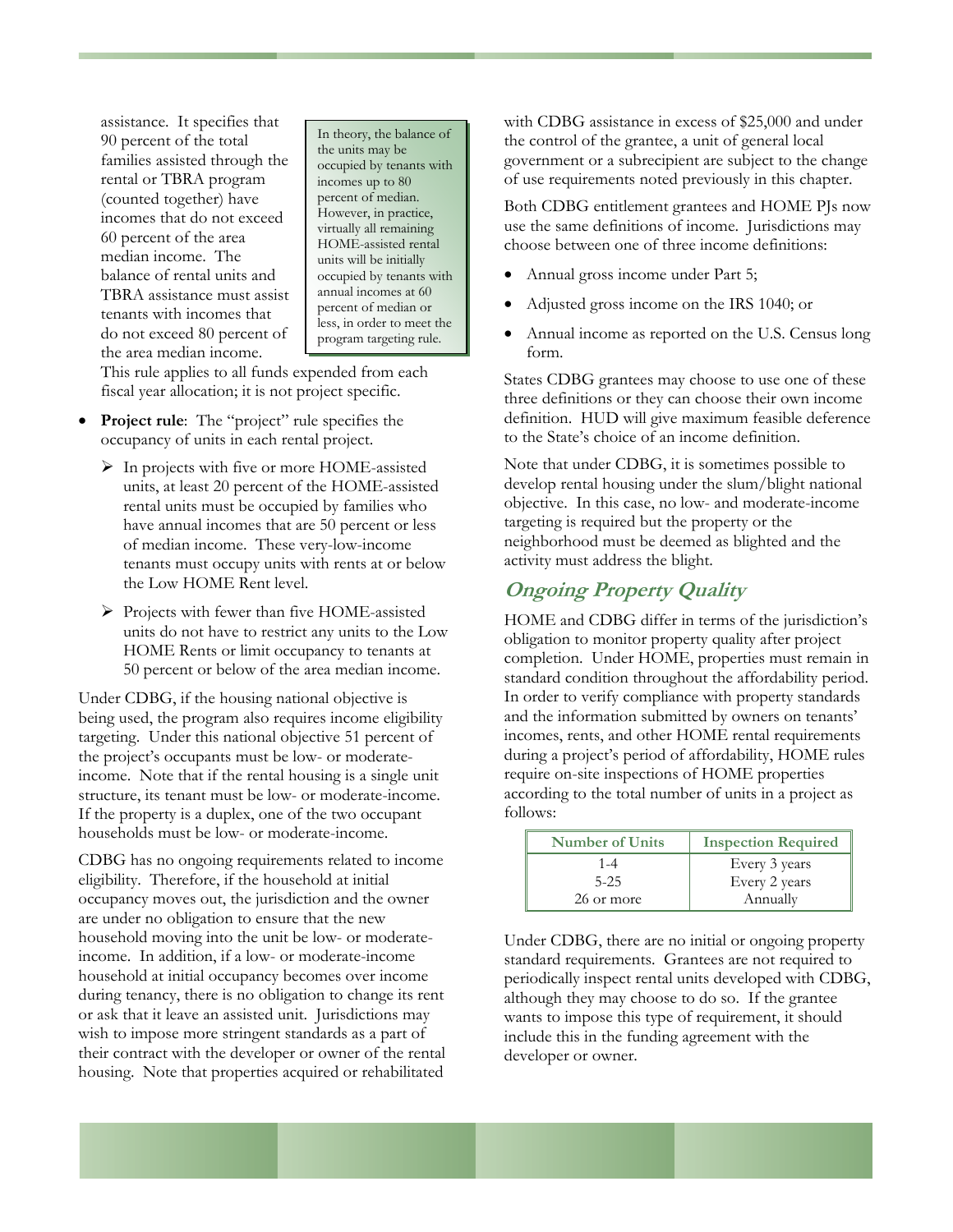# **Chapter 3: Using HOME and CDBG for Homeownership**

*This chapter reviews how HOME and CDBG can be used to assist homebuyers. It begins with a discussion of the range of approaches to creating affordable homeowner units with CDBG and HOME funds. Then it discusses development and financing rules related to homeownership. Next the chapter covers the on-going responsibilities related to assisting homebuyers. The chapter concludes with case studies that illustrate how CDBG and HOME can be used together to create homebuyer housing.* 

# **Approaches to Creating Homebuyer Units**

Homebuyer programs can be structured in any number of ways to encourage the acquisition, acquisition and rehabilitation, or the new construction of affordable homes. In general, there are two major types of approaches to creating homebuyer units:

- *Development approach*: Under this approach the jurisdiction subsidizes the creation (through rehabilitation or new construction) of affordable homebuyer units. These units are then sold to eligible homebuyers.
- *Homebuyer subsidy approach*: Under this approach, the jurisdiction provides a direct subsidy to the homebuyer to help him or her afford the new home.

These two approaches can also be used together in order to lower the cost of developing homebuyer housing, and to assist individual families to purchase the home.

# **Development Approaches**

Under the development approach to homeownership assistance, the jurisdiction funds a nonprofit or forprofit developer of the housing. The developer purchases the site and develops the units. These units are then sold, usually at below market prices, to lowincome buyers. In some instances the jurisdiction directly develops the housing, but this is not typical. Options for the development of housing include:

- New construction of units;
- Acquisition with rehabilitation; and
- Development of subdivisions (which may include new construction and/or rehabilitation).

**New Construction**. Under this option, the developer builds new units and then sells these units to lowincome homebuyers. The units may be built scattered site (at infill or other locations) or they may be built as a neighborhood.

For new construction, HOME can be used to pay for costs that are necessary:

- Acquisition of the land;
- Construction costs for the new units;
- Demolition of existing structures; and
- Making utility connections including off-site connections from the property line to the adjacent street.

Every HOME-assisted unit must be occupied by a lowincome homebuyer. For the purposes of determining the affordability period, it is important to look at the way in which the homeownership assistance is provided. When HOME provides assistance to a developer for construction and related costs and the property is sold to the buyer at fair market value, the unit is assisted, not the buyer. This is known as a "development subsidy." When the property is developed using HOME funds and is sold to a buyer at an amount below the fair market value, the buyer is considered assisted and the affordability period is based upon the difference between the fair market value and the sales price, assuming that there was no other assistance provided to the homebuyer. This is known as "direct homebuyer assistance." The financing structure of the homebuyer's assistance has further implications for the obligations during the period of affordability, which are discussed in detail the "Ongoing Requirements" section of this chapter.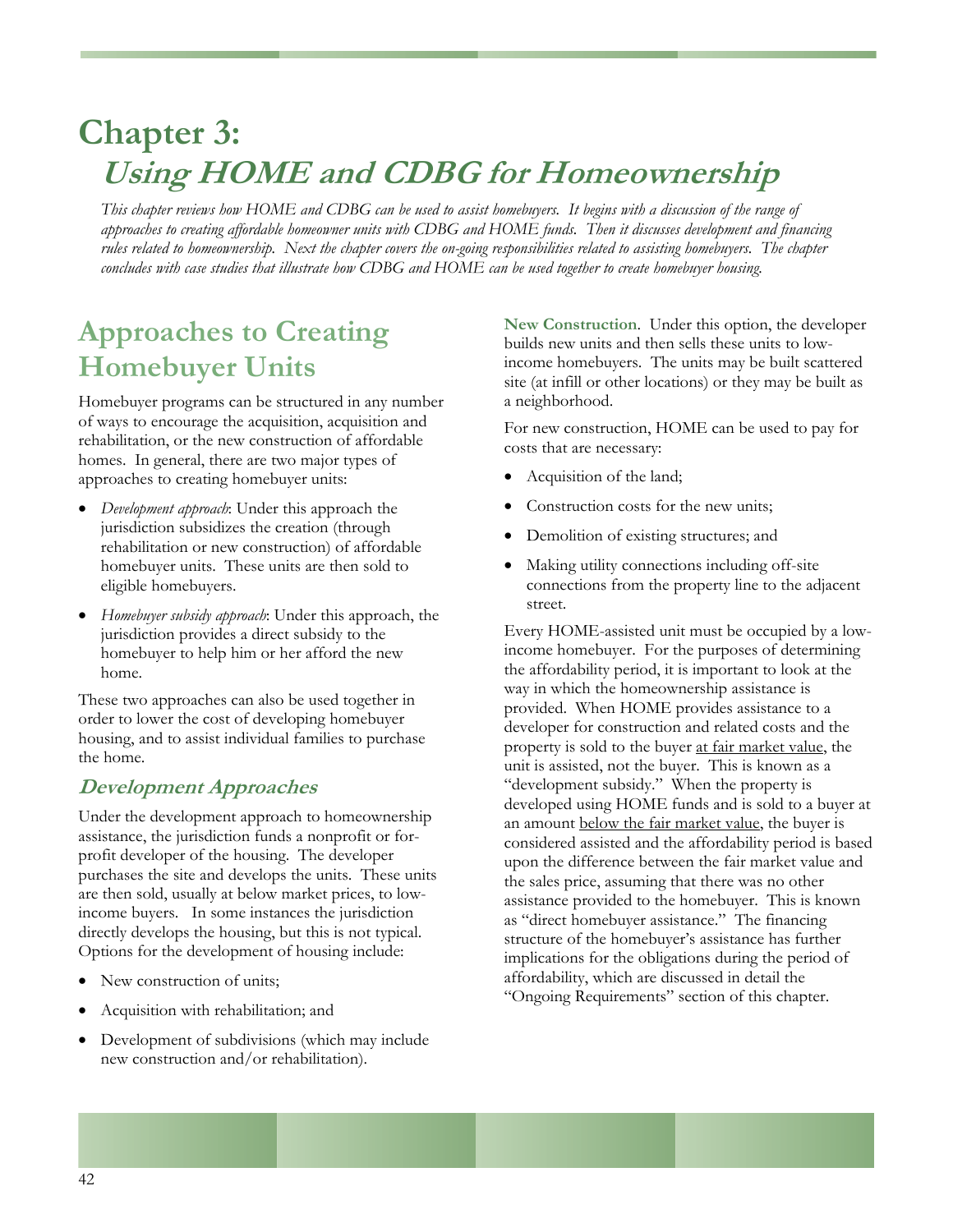CDBG funds, on the other hand, cannot be used to finance the new construction of housing unless it is undertaken by a CBDO as part of a neighborhood revitalization, community economic development, or energy conservation project. CDBG can, however, be used for acquisition of the land, if the acquisition is conducted by the grantee, a public agency or a nonprofit. It can also be used for demolition and clearance.

**Acquisition/Rehabilitation**. Under this option, the developer acquires existing property and renovates that property. The unit is then sold to an eligible homebuyer, typically at below market prices.

Both HOME and CDBG can be used to acquire existing units, rehabilitate them, and resell them to eligible homebuyers. While this activity is eligible under both programs, it is important to note that acquired units that are rehabilitated with HOME funds must meet the HOME minimum property standard requirements.

Unlike HOME, CDBG does not prescribe a set of property standards that rehabilitated structures must meet when assisted with program funds. HUD recommends that CDBG grantees establish written property standards for units assisted with CDBG funds.

#### **Example: Acquisition and Rehabilitation Turnkey Program**

The City of Big Lake wants to encourage homeownership within its community and it wants to see a number of its dilapidated and boarded up homes renovated and occupied.

So, Big Lake funds a CHDO to undertake a turnkey program. The CHDO acquires and rehabilitates substandard units using HOME funds. These units are then sold at \$10,000 below market to eligible low-income homebuyers.

**Development of Subdivisions and Neighborhoods**. Under this option, the developer purchases a large tract

of land and uses that land to develop an entire neighborhood or subdivision. The homes that are built in this neighborhood are sold to eligible homebuyers.

CDBG can be used to undertake a wide variety of activities related to targeted neighborhood development. In addition to acquisition, rehabilitation, and infrastructure, CDBG can be used for related activities such as public services or economic development. The CDBG program provides grantees with regulatory flexibility when using program funds to

develop larger-scale neighborhood revitalization activities within areas designated as neighborhood revitalization areas (NRSAs) or community revitalization strategy areas (CRSAs) under the State CDBG Program. Note, however, that this flexibility does not remove the general prohibition on new construction under the CDBG Program.

While the HOME Program does not include special provisions for PJs developing new neighborhoods or subdivisions, costs related to the development of the housing unit(s) are eligible, including on-site infrastructure and off-site utility hook-ups. Note, a subdivision that is developed under common ownership, management, and financing is considered a single project under HOME. Therefore, a substantial amount of infrastructure, including new roads, sidewalks, and utilities, are considered "on-site" in a subdivision that is developed as one project. These costs are eligible, but would be subject to the maximum per unit subsidies. Additional discussion about how HOME and CDBG can be used for neighborhood revitalization activities is provided in Chapter 5.

#### **Example: Homebuyer Neighborhood Development**

Friendsville had a neighborhood that needed to be revitalized. Units were in poor repair and it had a highly transient population. Friendsville wanted to redevelop the neighborhood using a New Urbanism approach with community focused design.

Friendsville owned a large parcel in the middle of this neighborhood. It donated this land to a nonprofit that worked with an architect to layout streets and build homes. These homes were then sold to mixed-income homebuyers. Units that were to be sold to low-income buyers were constructed partially with HOME funds.

# **Direct Homebuyer Subsidy Approach**

There are a number of ways that the HOME and CDBG Programs can be used to directly address homebuyer needs. These include:

- Providing downpayment and closing cost assistance;
- Assisting homebuyers to finance the purchase of the home;
- Establishing individual development accounts to buy a home; and
- Developing lease purchase programs.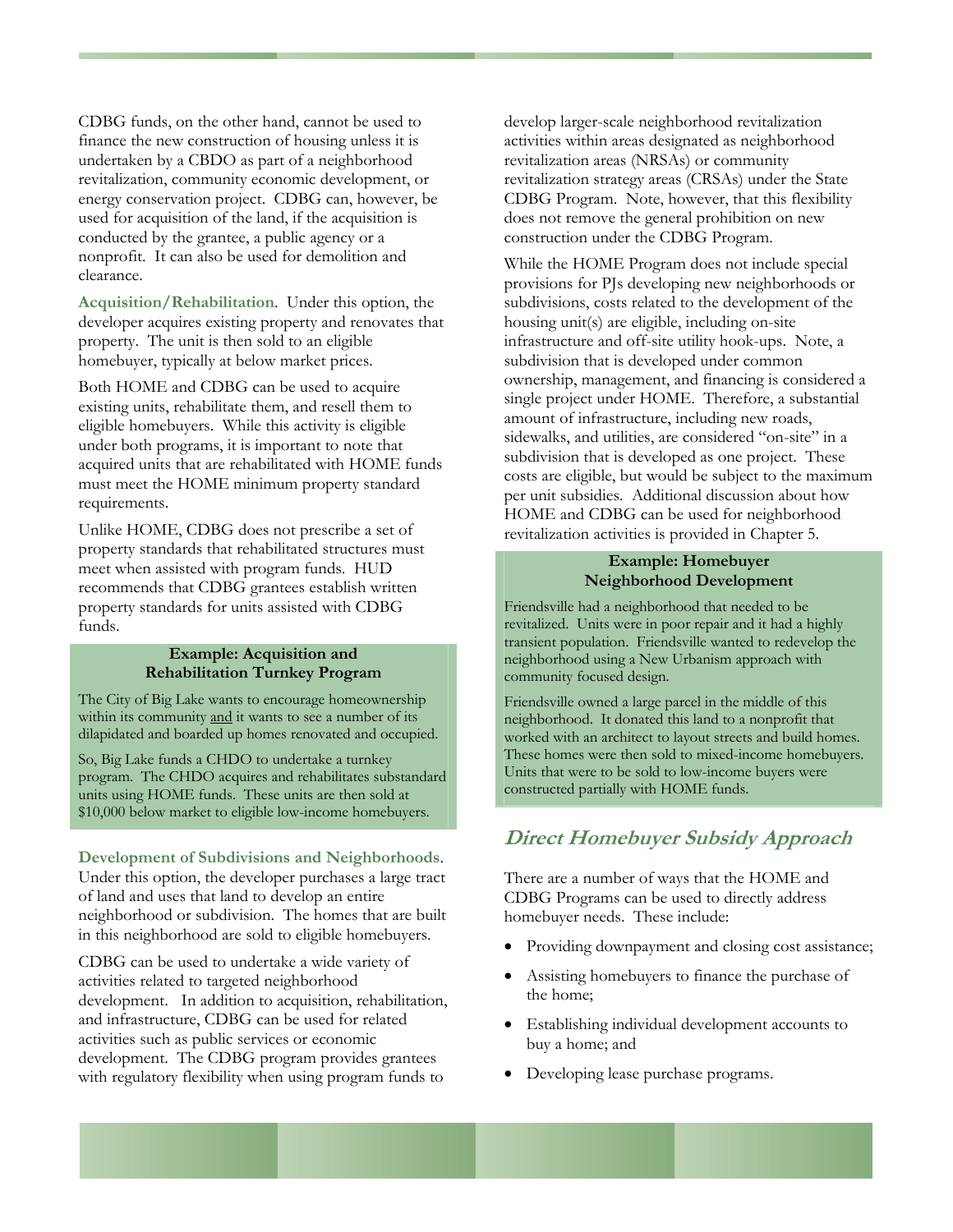The American Dream Downpayment Initiative (ADDI) is a new source of funds to provide direct assistance to lowincome homebuyers. Enacted in December, 2003, and administered by the HOME Program, ADDI aims to increase the homeownership rate, especially among lower income and minority households, and to revitalize and stabilize communities. ADDI will help first-time homebuyers with the biggest hurdle to homeownership: downpayment and closing costs. The program was created to assist lowincome first-time homebuyers in purchasing single family homes by providing funds for downpayment, closing costs, and rehabilitation carried out in conjunction with the assisted home purchase.

For a comparison of the HOME and ADDI homebuyer assistance requirements, see Appendix 3-1. For more information on ADDI, visit the Office of Affordable Housing Programs' website at *http://www.hud.gov/offices/cpd/affordablehousing/programs/home/* 

*addi/index.cfm.* or at *www.hud.gov/addi/*

**Downpayment and Closing Cost Assistance**. One of the most common methods for assisting low- and moderate-income households to purchase a home is the provision of downpayment and closing cost assistance. Low- and moderate-income households that are able to afford the monthly cost of homeownership (i.e., mortgage and insurance), are not always able to come up with sufficient funds for the lender's required downpayment and/or the various upfront fees and charges that are collectively called "closing costs." Both HOME and CDBG allow for the provision of downpayment and closing cost assistance to eligible homebuyers.

Under the HOME Program, the provision of downpayment and closing cost assistance to qualified low-income buyers is considered an eligible homebuyer activity. This type of assistance is considered direct assistance to acquire a property.

Homebuyer assistance may be conducted under two different CDBG eligible activities: public services and direct homeownership assistance under 570.201(n). If the grantee chooses to fund activities under the public services category, they are subject to the grantee's overall 15 percent public services cap. Direct homeownership assistance under 570.201(n) is not subject to this cap, but grantees may only pay up to 50 percent of the required downpayment amount. All assisted households must be low- and moderateincome under either eligible activity, if the LMI housing national objective is used.

**Homebuyer Financing**. Another form of direct assistance to homebuyers is the provision of some or all of the financing that enables them to purchase their home. The jurisdiction can act as a lender or subsidize the financing offered by the private lender. When jurisdictions act as a lender, a number of loan forms are possible including:

- Grants or deferred, forgivable loans;
- Amortizing first position loans;
- Amortizing second position loans (subordinate to a private lender); and
- Deferred payment loans.

#### **Example: Deferred Payment Loans**

The City of Spruceville wants to assist low-income homebuyers to purchase units. It studied its waiting lists and found that most low-income buyers simply did not have the income to fully afford a private loan covering the purchase price of a modest unit.

So, Spruceville designed a deferred payment loan program. Under this program, the City lends low-income borrowers up to \$20,000 in HOME funds as a second position loan behind the private financing. This means that households can reduce the amount they needed to borrow from the private lender and thereby reducing their monthly payments. The loan is not amortizing and is not due until and unless the homebuyer sells his or her home. At the time of sale a prorata share of the funds will be due back, depending upon how long the homebuyer has remained in the unit.

When jurisdictions want to encourage a private lender to make a loan to a low-income family or they want to make that loan more affordable, they may use a tool such as:

- Interest rate write-downs;
- Principal write-downs; and
- Loan guarantees (under HOME).

Both CDBG and HOME can be used for most forms of direct homebuyer assistance, including:

Subsidizing interest rates and mortgage principal amounts, including making grants to reduce the effective interest rate on the amount needed by the purchaser to an affordable level. (Funds granted would have to be applied to the purchase price.)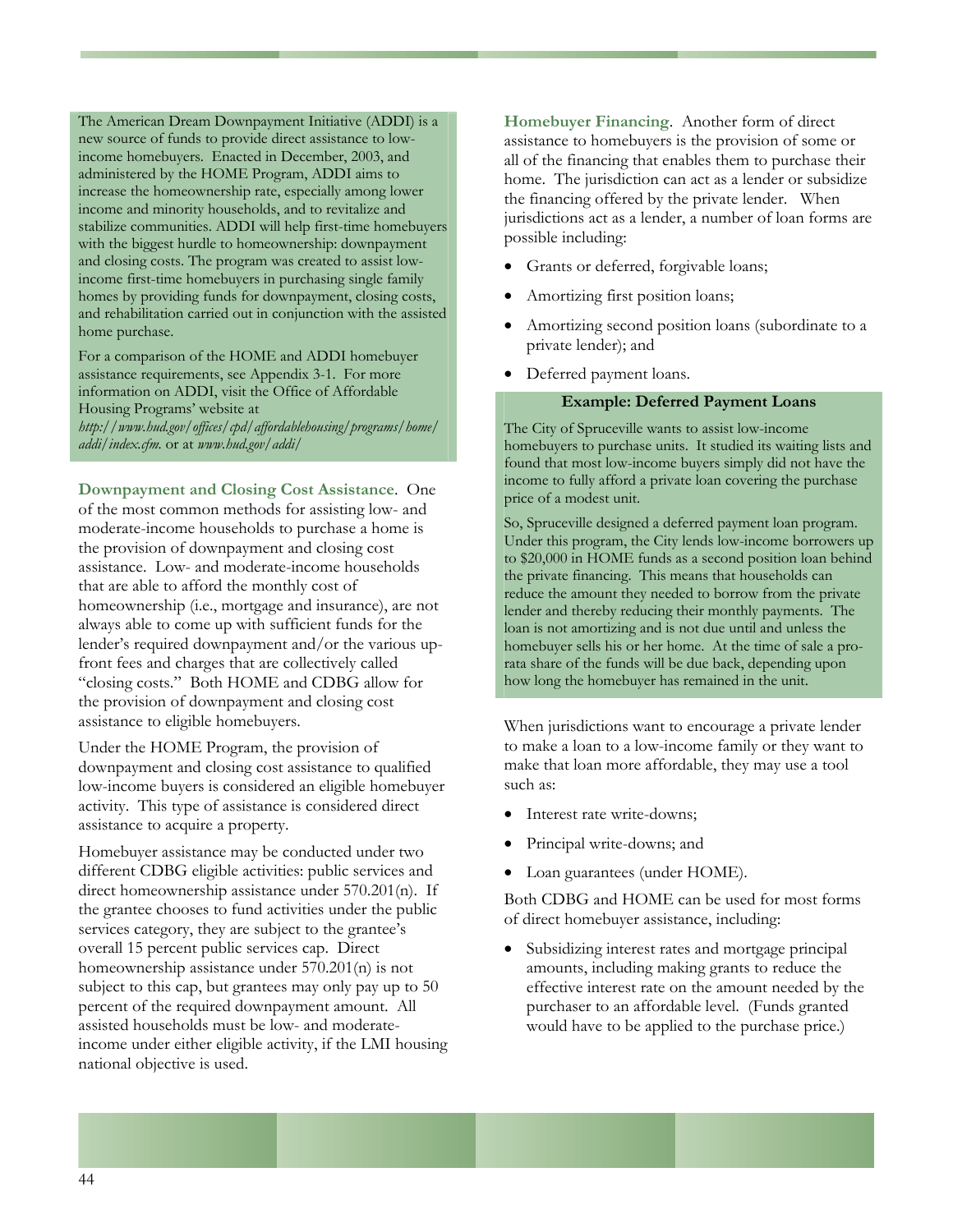- Subordinating direct loans toward the purchase price, at little or no interest, so that the total mortgage will be affordable to the purchaser.
- Under CDBG, paying all or part of the premium (on behalf of the purchaser) for the mortgage insurance required up-front by a private mortgagee. (This would include private mortgage insurance (PMI).) Note, subsequent payments of this premium would not be permitted.

See the section below on development and financing requirements for more detail on methods of structuring financing.

It is important to note a key distinction between the development approach and the homebuyer financing approach when it comes to new construction. In a CDBG rule dated November 21, 2000, HUD clarified that the prohibition on new construction under CDBG does not apply to new units purchased by individual homebuyers. Individuals may use CDBG assistance to buy newly-constructed homes. However, unless they are a CBDO, developers are still prohibited from building new homes with CDBG funds.

#### **Individual Development Account Programs**.

Individual development accounts (IDAs) are dedicated savings accounts that provide start-up funds to assist low-income residents:

- To start a business; or
- To purchase a home.

IDAs are typically managed by a community organization and savings by the participating household are often matched by foundation grants, employer contributions, or other funds. The participating household is often required to participate in counseling or classes to learn how to manage its finances more effectively.

HOME and CDBG funds can be used to support IDA programs. HOME funds can be used to assist IDAs that are established for the solely for homeownership assistance purposes only, CDBG funds may be used to assist IDAs for both eligible purposes.

Specifically, HOME Program funds may be used as a source of matching funds to an IDA when the objective is purchasing a home and the account holder is income eligible. PJs may choose to use their HOME funds to support IDAs that provide downpayment and/or closing cost assistance. For further guidance on using HOME to support homebuyer IDAs, refer to

*HOMEfires,* Volume 1, Number 8. This is available online at:

#### *[www.hud.gov/offices/cpd/affordablehousing/library/](http://www.hud.gov/offices/cpd/affordablehousing/library/) homefires/volumes/vol1no8.cfm.*

The use of grant funds in an IDA program would assist purchasers and be eligible under CDBG as homeownership assistance under 24 CFR 570.201(n) or the statute at  $105(a)(24)$ , which makes homeownership assistance eligible. Generally, the activity will need to meet the low- and moderate-income housing national objective, which means that each assisted household must be low- or moderate-income.

CDBG funds may be deposited in an IDA to capitalize the account or as matching deposits over the course of the household's participation in the program (see notice CPD 01-12). If the individual does not complete the requirements of the IDA program, the CDBG funds must be returned to the grantee and any interest earned returned to the U.S. Treasury.

When HOME funds are used in conjunction with IDA programs, HOME may be committed to the account holder during the course of the household's participation in the program but may not actually be provided until the participating household is ready to purchase a home. This is due to the statutory requirement that funds drawn down from the U.S. Treasury be invested in affordable housing within 15 days of drawdown.

#### **Example: Individual Development Accounts**

The City of Falls Point has a special program designed to assist low-income community members to obtain an education and get a job. As a part of this effort, the City offers life skills classes focused on budgeting and savings.

The City saw a real need to assist program graduates to become homebuyers. While these families usually had jobs upon graduation from the program, they did not have sufficient savings to buy a home.

So, the City started an IDA program where it used HOME funds to match family deposits into an IDA. When the family reached one-half of the amount needed for a downpayment, HOME provided matching funds to cover the other one-half.

**Lease Purchase**. An alternative to more traditional homebuyer assistance programs is lease-purchase. Lease-purchase programs assist eligible households that currently lease their homes to save for the purchase of the home during the lease period. The lease period and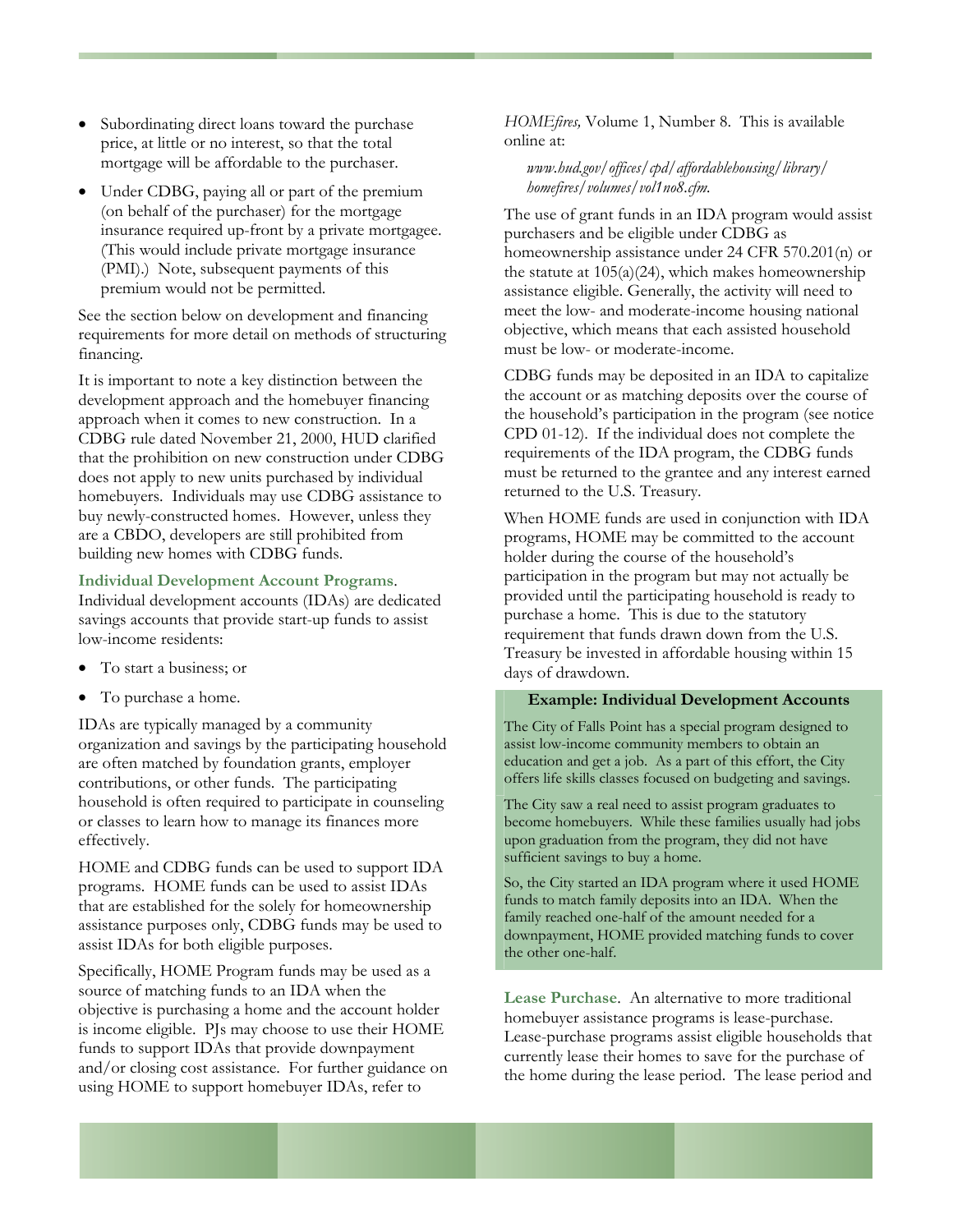amount vary by program. Housing counseling and homebuyer education are often an integral part of the lease-purchase program requirements.

Lease-purchase is eligible under the HOME Program as a form of homeownership assistance. HOME funds are used to assist a tenant or household currently renting a unit to purchase the unit. In order to qualify

for lease-purchase assistance, a household must be income eligible at the time that the HOME lease-purchase agreement is signed.

HOME lease-purchase agreements require that the tenant purchase the unit within three years of signing the agreement. In the event that the rental unit does not

If lease-purchase housing is not conveyed **within 36 months of signing the lease purchase agreement** or **within 42 months of project completion**, the project becomes a HOME rental project subject to HOME rental rules.

revert to a HOME homeowner unit at the end of the 3 year period, the PJ has six additional months to identify an eligible homebuyer to purchase the unit. During this interim period, the HOME affordable rental housing requirements at 24 CFR 92.252 apply to the unit. If an eligible homebuyer has not been identified at the end of this interim period, the unit **must** revert to a HOME rental unit, governed by all applicable HOME rental housing requirements, including affordability. Tenants receiving HOME TBRA to reside in the lease-purchase unit are eligible to receive HOME lease-purchase homebuyer assistance.

For further guidance on the use of HOME funds to assist lease-purchase activities, please refer to *HOMEfires* Vol. 1, No. 10 online at:

*[www.hud.gov/offices/cpd/affordablehousing/library/](http://www.hud.gov/offices/cpd/affordablehousing/library/) homefires/volumes/vol1no10.cfm.* • Grants;<br>
bomefires/volumes/vol1no10.cfm. • Deferred-payment loans;

Under CDBG, rental assistance to tenants during the lease period prior to purchase is not generally eligible. However, at such time as the lessee chooses to exercise the option to purchase, homeownership assistance can be provided.

# **Financing and Developing Homebuyer Housing**

This section highlights options and requirements for developing and financing homebuyer units. It discusses partners who can work with jurisdictions and forms of assistance for subsidizing homebuyer units. It also covers eligible costs, property types, and property standards. This section concludes with a summary of the other Federal requirements that apply to homebuyer housing.

**Partners**. Most jurisdictions work with nonprofit and for-profit partners to develop homebuyer housing. Potential roles for partners in homebuyer programs include the following:

- Acting as a subrecipient to manage a homebuyer program (such as a downpayment assistance program) on behalf of the jurisdiction. Note: this partner would need to be a nonprofit or public agency.
- Taking on a limited technical or administrative role for the jurisdiction, subrecipient, or developer, such as marketing the program, or helping the jurisdiction translate materials into the language spoken by neighborhood residents, or counseling buyers/owners.
- Acting as a developer to build or acquire and rehabilitate, homes for eventual sale to homebuyers.
- Acting as a community advocate or advisory group.

**Forms of Assistance**. Generally, for homebuyer assistance programs, the jurisdiction will use one or more of the following forms of assistance:

- 
- 
- Below market-rate loans; and
- Loan guarantees (under HOME).

Table 3-1 below lists the advantages and disadvantages of each of these forms of assistance.

| Subsidy | Pros                                                                                                                        | Cons                                                                                                                                                            |
|---------|-----------------------------------------------------------------------------------------------------------------------------|-----------------------------------------------------------------------------------------------------------------------------------------------------------------|
| Grants  | • Simple to administer<br>$\bullet$ Easy to explain<br>• Often necessary, especially to reach very<br>low-income households | $\bullet$ Expensive<br>• No repayment possible<br>• May be hard to "sell" politically<br>May create expectations of additional<br>free assistance in the future |

#### **Table 3-1: Advantages and Disadvantages of Various Forms of Assistance**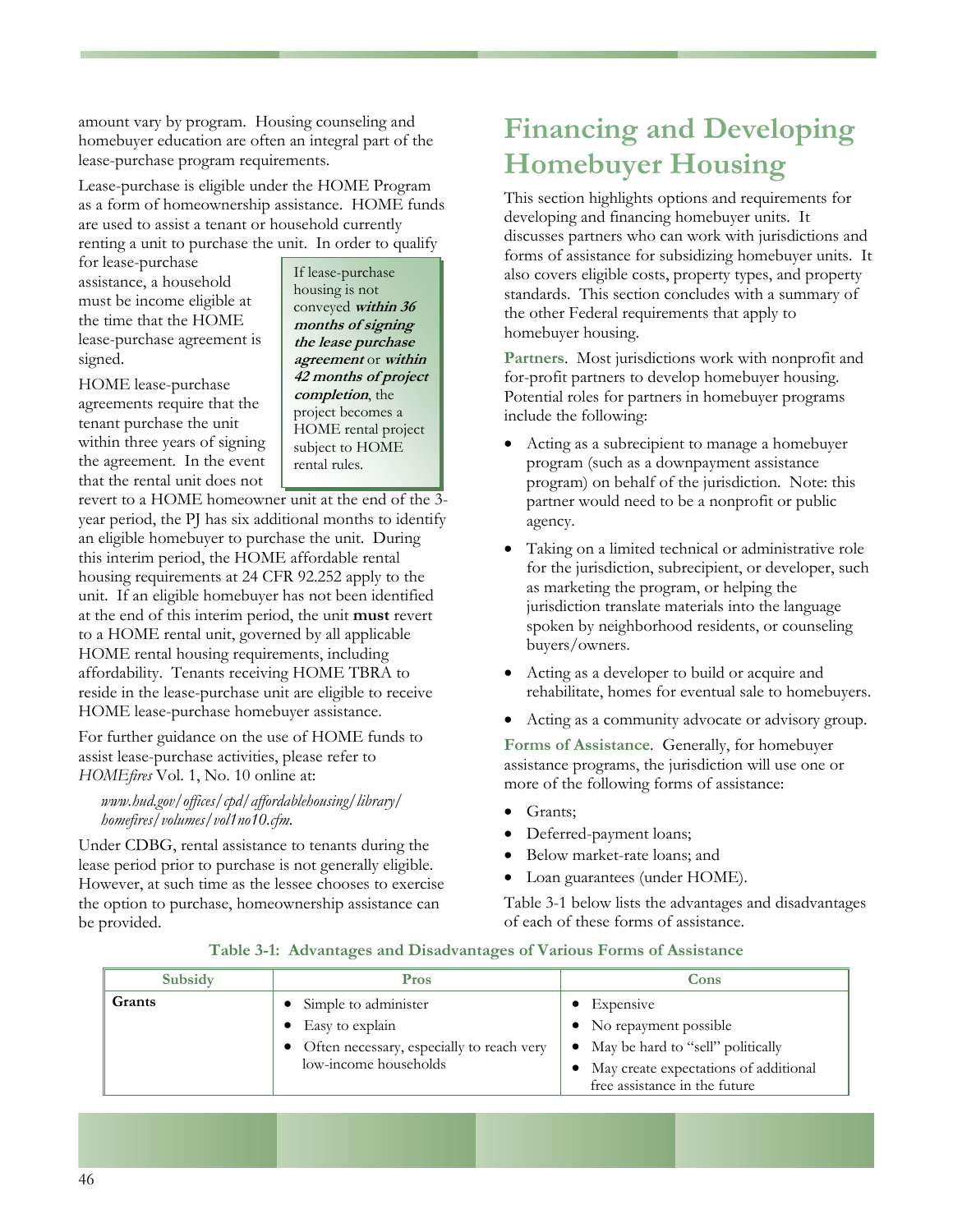| Subsidy                                | Pros                                                                                                                                                                                                                                                  | Cons                                                                                                                                                                                                                                                                                                                                                                   |
|----------------------------------------|-------------------------------------------------------------------------------------------------------------------------------------------------------------------------------------------------------------------------------------------------------|------------------------------------------------------------------------------------------------------------------------------------------------------------------------------------------------------------------------------------------------------------------------------------------------------------------------------------------------------------------------|
| <b>Deferred Payment</b><br>Loans (DPL) | Simple to administer<br>Easy to explain<br>Helpful, since no monthly payment<br>required<br>Flexible, allows for repayment<br>Can help prevent windfall gain to<br>borrower if property values increase<br>significantly                              | No payment received on a monthly basis<br>Might never be repaid if property has<br>low value or future appreciation likely to<br>be limited                                                                                                                                                                                                                            |
| <b>Below Market Rate</b><br>Loans      | Provides immediate repayment to<br>٠<br>government agency<br>Allows government agency to act as<br>"banker"<br>A financial payment obligation can help<br>٠<br>homebuyers to become more vested in<br>their home                                      | Time-consuming and staff-intensive to<br>process loan requests<br>Requires underwriting expertise<br>Loans must be serviced after origination<br>Can be an inefficient form of leverage,<br>compared to DPLs and grants                                                                                                                                                |
| <b>Loan Guarantees</b>                 | Simple to administer if no defaults, or if<br>lender is responsible for disposition of<br>property if default occurs<br>Results in high leverage<br>٠<br>May induce lenders to make loans by<br>softening loan-to-value and income-to-<br>debt ratios | Does little to subsidize the cost to the<br>homebuyer<br>Shifts some or all underwriting and<br>default risk from the lender to the<br>jurisdiction<br>No repayments to the program<br>Can tie up funds for long periods of time<br>NOTE: For homebuyer activities under the<br>Direct Homeownership eligibility category,<br>CDBG cannot be used for loan guarantees. |

| Table 3-1: Advantages and Disadvantages of Various Forms of Assistance |  |  |
|------------------------------------------------------------------------|--|--|
|                                                                        |  |  |

**Eligible Costs**. Jurisdictions must ensure that Federal funds are used only for eligible costs. However, a wide variety of costs are eligible. In general, there are three types of costs for homebuyer programs:

- Activity costs;
- Program or activity delivery costs; and

• Housing counseling.

Eligible Activity Costs. HOME and CDBG can be developers and homebuyers to create affordable housing. Table 3-2 summarizes these costs. used to pay for a wide range of costs to assist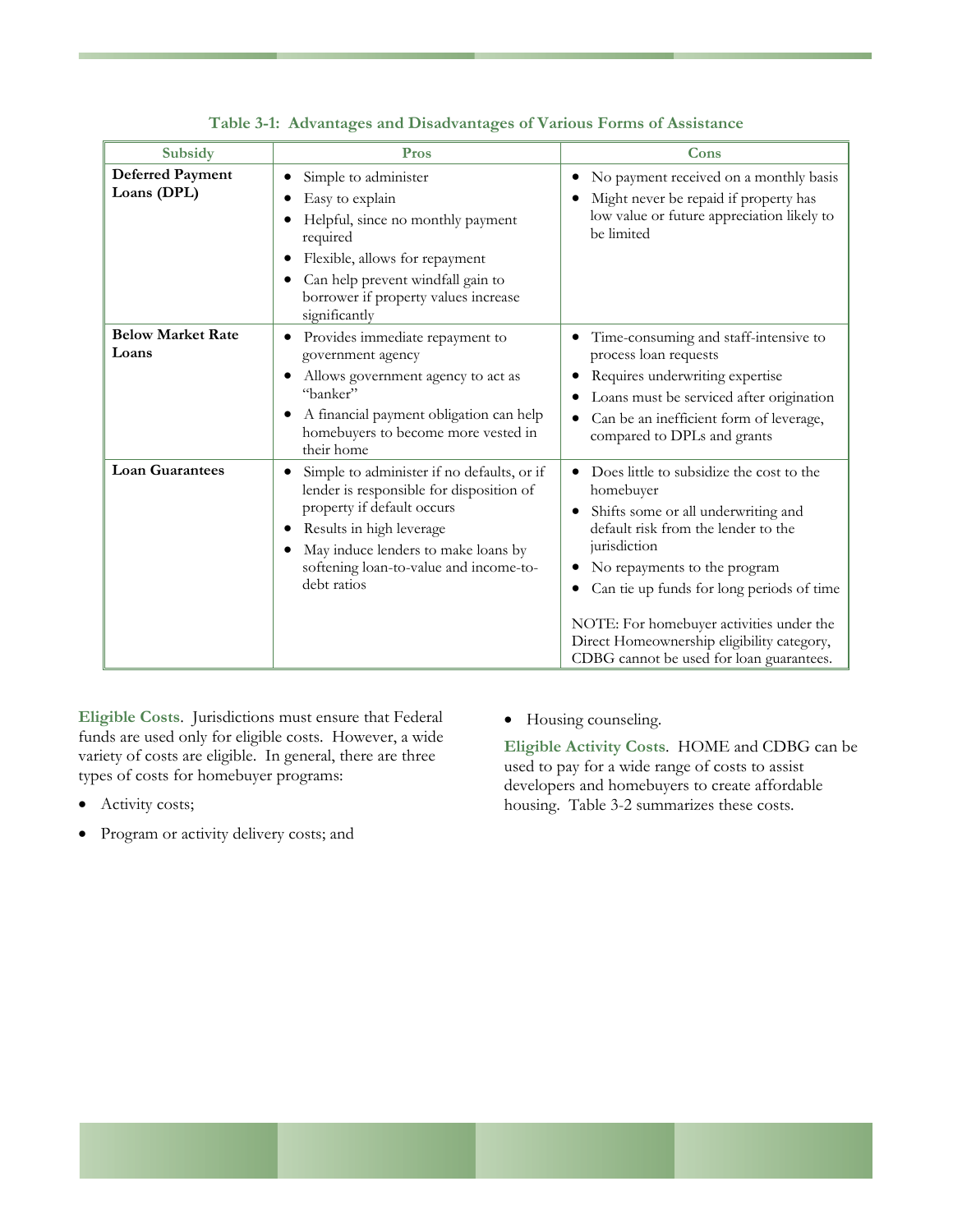### **Table 3-2: Eligible HOME and CDBG Costs for Homeownership Programs**

#### **Eligible Homebuyer Costs for Direct Homebuyer Assistance Programs**

- Purchase price assistance
- Downpayment assistance
- Closing costs, including financing fees, credit reports, title binders and insurance, surety fees, recording fees, transaction taxes, legal and accounting fees, cost certifications, appraisals

#### **Eligible Homebuyer Costs for Homeownership Development Programs**

(Note, for CDBG these costs cannot be incurred for new construction, unless it is carried out by a CBDO.)

- Acquisition of land and existing structures
- Site preparation or improvements, including demolition
- Securing buildings
- Construction materials and labor
- Architectural and engineering fees
- Builders' and developers' fees

#### **Relocation Costs**

- Replacement housing, moving costs and out-of-pocket expenses
- Advisory services
- Staff and overhead related to relocation assistance

**Relocation Costs**. Under the Uniform Relocation Act, tenants who live in units that are purchased with Federal funds and who are asked to move out, are entitled to certain benefits. This applies to homeownership programs, as well as rental programs. So, if a HOME or CDBG-funded homebuyer purchases a unit that is currently occupied by a tenant and that tenant is displaced, the tenant is entitled to relocation assistance, even if the sale was voluntary for the owner of the property. Both HOME and CDBG can be used to pay for the costs to relocate these tenants. Note that if the only form of Federal assistance is provided under ADDI, the URA is not triggered for FY2004 funds and beyond.

**Program or Activity Delivery Costs**. Program or activity delivery costs are those jurisdiction or subrecipient costs that are necessary to deliver the homebuyer program. They include costs such as:

- Affirmative marketing and marketing costs;
- Inspections;
- Environmental reviews;
- Specifications, if used for development;
- Underwriting; and
- Other project costs incurred by the jurisdiction that are directly related to a specific project.

As noted in the previous chapter, CDBG and HOME handle program delivery costs differently. Under CDBG, costs for delivery of a program are covered under the program and therefore are outside of the administrative cap.

addresses and includes these costs within the maximum specifications, loan processing, or inspections. Since these are eligible costs as housing services under 24 Under HOME, delivery costs can also be charged to the project **if** the jurisdiction tracks the costs to specific subsidy limit. If the costs cannot be attributed to a specific project, they must be counted as administrative. As noted in the previous chapter, CDBG can pay for program delivery costs for HOME projects, including tasks such as energy auditing, work CFR 570.201(k), they do not count toward the jurisdiction's CDBG administrative cap.

**Housing Counseling**. Many jurisdictions offer housing counseling and education to homebuyer program participants. In some cases participation in such courses is a required part of program eligibility.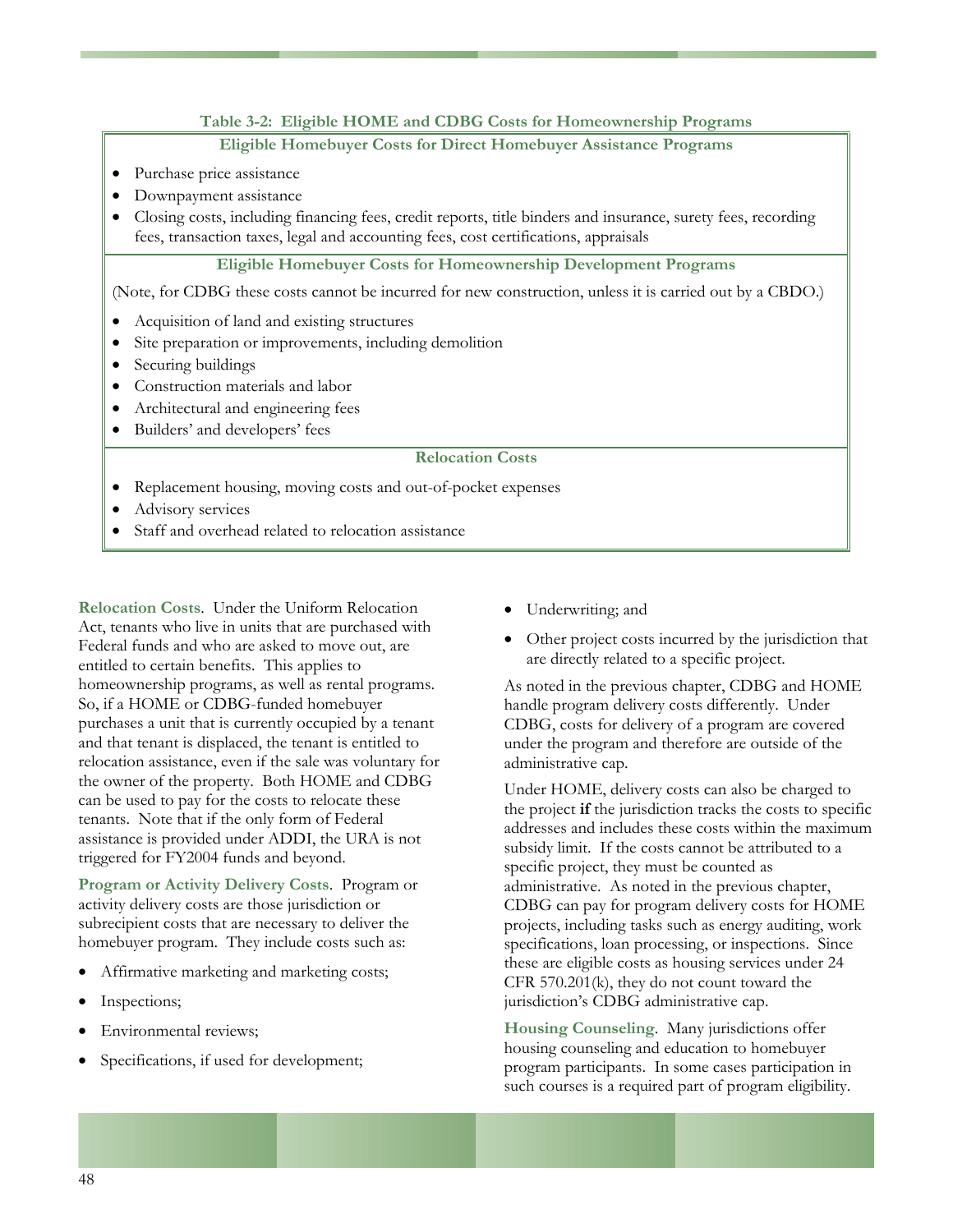The term "counseling" is used broadly and may range from one-on-one credit counseling to classes on home maintenance or budgeting.

• Homebuyer counseling is an eligible cost under the counseling, and who incurs the cost. To charge incurred by a project owner or developer, the costs must be charged as a project soft cost. For buyer specifically to buyers of HOME-assisted units, the CHDO operating expense when incurred by a HOME, and might be charged as a project soft cost, an administrative cost, or, if provided by a CHDO, a CHDO operating expense. The method for charging these costs depends on who receives counseling as a project cost, the household or individual counseled must become an owner of a HOME-assisted unit. When counseling costs are education and counseling that is not targeted costs must be charged as administrative, or as a CHDO.vi

programs under CDBG. The CDBG statute allows administering HOME Program activities. So, grantees Grantees can also set up a housing counseling program towards the grantee's 15 percent cap on public service expenditures. A third option for providing housing CDBG-funded housing activity as a program delivery program and the costs of the counseling would be included in the cost of the program. Grantees have several options to set up counseling grantees to pay housing services costs related to may choose to use CDBG to pay for housing counseling related to a HOME homebuyer project. as a public service activity. These funds will count counseling under CDBG is to do so as part of a cost. Under this option, the grantee would offer counseling as part of its homeownership assistance

# **Eligible Property Types**

any property that will serve as the purchaser's principal Both CDBG and HOME permit a wide variety of homebuyer unit types. Eligible property types include residence, including:

- A one-unit property;
- A two- to- four-unit property;
	- ¾ If HOME funds are used to assist a purchaser to acquire one unit in a two- to- four-unit property and that unit will be the principal residence of the purchaser, the long-term affordability requirements apply to the assisted ownership

unit only. See the discussion on affordability in the "Ongoing Requirements" section of this chapter.

- ¾ If HOME funds are used to help a purchaser acquire one or more rental units along with the affordability requirements apply to the rental homeownership unit, the HOME rental units.
- $\triangleright$  PJs have the option of designating all or some of HOME requirements will apply, including longthe units as HOME-assisted. If so designated, term affordability requirements.
- ¾ If CDBG is used to purchase, if the property is three or four units, 51 percent of the units must moderate-income; if it is two units, at least one be occupied by households that are low- or unit must be so occupied.
- A condominium unit;
- project (if recognized as homeownership by state A cooperative unit or a unit in a mutual housing law); or
- The manufactured housing must be located on land housing unit owner has a lease for a period at least A manufactured home. Under HOME, at the time of project completion, the manufactured housing must be connected to permanent utility hook-ups. that is owned by the manufactured housing unit owner, or on land for which the manufactured equal to the applicable period of affordability.

HOME requires that properties not exceed a specified exceed 95 percent of the median purchase price for be found in the HOME Final Rule at 24 CFR 92.254  $(a)(2)(iii).$ It is important to note one key distinction between CDBG and HOME as it relates to eligible properties. maximum value. Under HOME, the value of any homebuyer/homeowner-occupied property may not that type of single family housing for the area, as published by HUD. PJs also have the option of conducting a specialized market analysis that meets certain requirements established by HUD. (These can

• percent of the area median purchase price for that type of housing. **Acquisition only**. Under HOME, in the case of property that does not require rehabilitation, the sales price of the HOME property to be acquired by a homebuyer may not have a value that exceeds 95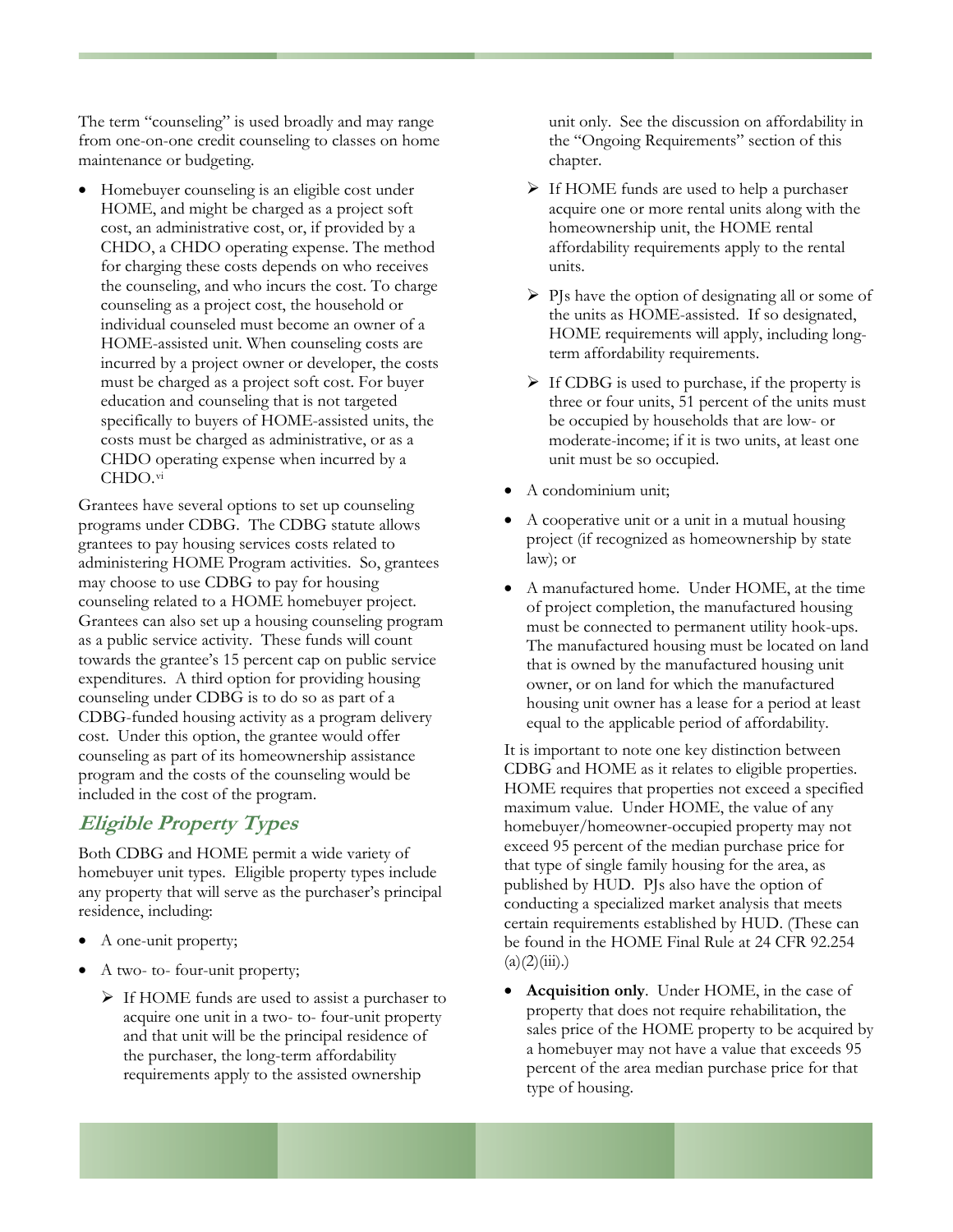• **Acquisition and rehabilitation**. If rehabilitation is required, the value of the property after rehabilitation may not exceed 95 percent of the area median purchase price for that type of housing. The after-rehabilitation value estimate should be completed prior to investment of HOME funds.

CDBG imposes no property value restriction.

#### **Property Standards**

As noted previously, CDBG and HOME differ on the required property standards. As with all HOMEassisted properties, homebuyer properties must meet certain written standards to ensure the health and safety of its beneficiaries, and the longevity of properties it has invested in.

- **Acquisition**. If no rehabilitation or construction is planned, the housing acquired must meet state and local housing quality standards and code requirements. If no such standards or codes apply, the property must meet Housing Choice Voucher Housing Quality Standards.
- **Rehabilitation and new construction**. Housing that is constructed or rehabilitated with HOME funds must meet all applicable state or local codes, rehabilitation standards and ordinances, and zoning ordinances. If no state or local codes apply, PJs must use a national model code.[vii](#page-96-1) New construction must also meet the Model Energy Code.
- **Manufactured housing**. Manufactured housing must meet the Manufactured Home Construction and Safety Standards established in 24 CFR Part 3280, which pre-empt state and local codes covering the same aspects of performance for such housing.
- ¾ PJs providing HOME assistance to install manufactured housing units must comply with applicable state and local laws or codes. In the absence of such laws or codes, the PJ must comply with the manufacturer's written instructions for installation of the manufactured housing units.
- ¾ Manufactured housing that is rehabilitated with HOME funds must meet the requirements outlined above that apply to all housing constructed or rehabilitated with HOME funds.

CDBG imposes no minimum property standard. However, grantees may wish to impose their own standards.

### **Other Federal Requirements**

There are a number of other Federal requirements that apply to the development or financing of homebuyer units. Jurisdictions should carefully review the regulations and HUD guidance related to these requirements.

# **Ongoing Requirements**

This section highlights the ongoing requirements related to homebuyer housing. This includes compliance with the HOME affordability period and ensuring the focus on low-income homebuyers.

### **Affordability Period**

HOME requires an affordability period for homebuyer units. CDBG has no such provisions, but grantees may wish to impose these types of requirements.

During the long-term affordability period, homebuyers who receive HOME assistance to purchase their homes must continue to live in the HOME-assisted property as their principal residence. Although the assisted homebuyer must be low-income at the time the HOME funds are committed, once the qualified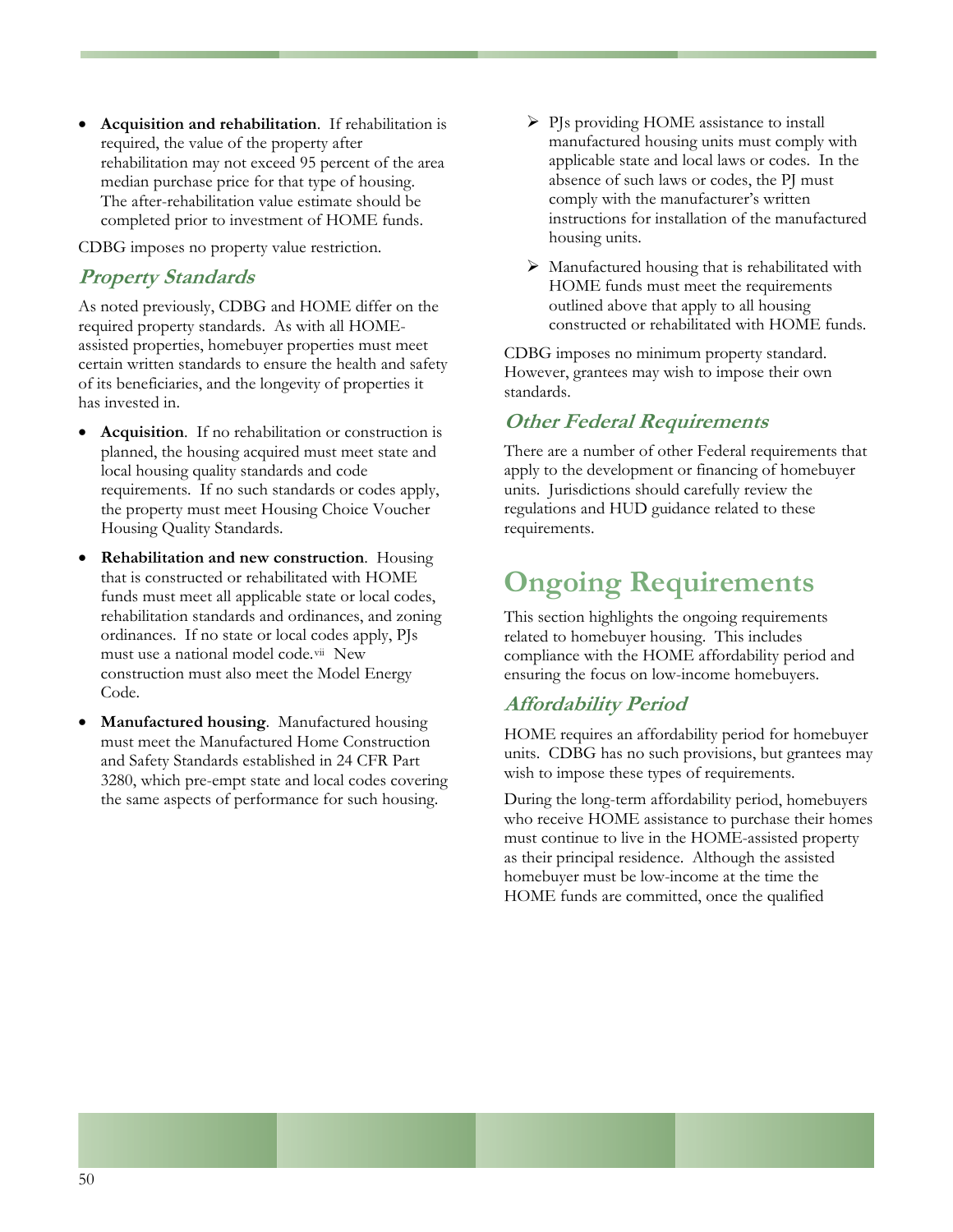homebuyer purchases the property there are no further income limit requirements that apply to the existing homeowner.

However, if the assisted homebuyer sells his/her property during the affordability period, who can buy the property and whether the PJ recaptures any funds are determined by the provisions of the recapture or resale agreement that the PJ executed with the homebuyer at the time the HOME assistance was committed.

The long-term affordability period for HOME-assisted homebuyer housing is determined by the per-unit amount of HOME assistance that enabled the homebuyer to purchase the property, as follows:

- If the per-unit HOME assistance is less than \$15,000, the affordability period is five years.
- If the per-unit HOME assistance is between \$15,000 and \$40,000, the affordability period is ten years.
- If the per-unit HOME assistance is greater than \$40,000, the affordability period is 15 years.

The method for determining the amount of "HOME assistance," for the purposes of determining the period of affordability, varies depending on whether the PJ chooses to use a recapture option or a resale option for controlling home sale during the affordability period.

The recapture option and the resale option respond to different market conditions. In its Consolidated Plan, the PJ must describe the recapture or resale guidelines it will use for each homebuyer program. The PJ may establish more than one type of option for the same program, provided the PJ advises the homebuyer about which option will be used before the HOME funds are committed.

## **Recapture Option**

Recapture is a mechanism for the PJ to recover all or a portion of the direct HOME assistance if the initial HOME-assisted buyer voluntarily or involuntarily (through a foreclosure) sells the house during the affordability period. When a recapture option is used, the homeowner is at liberty to sell the HOME-assisted property to any buyer, at any price the market will bear.

When a PJ uses a recapture option, the period of affordability is based on the amount of direct HOME assistance that enables the buyer to purchase the unit. This includes any HOME assistance that reduces the

purchase price from fair market value to an affordable price, or otherwise directly subsidizes the purchase by the homebuyer (such as downpayment assistance, closing cost assistance, mortgage financing, or interest rate buy-downs). This does **not** include the amount of HOME assistance **in excess** of fair market value that might be used to produce the unit.

*For example, a PJ provides \$75,000 in HOME development funds to a developer who sells the property for fair market value at \$60,000. The homebuyer is also provided a HOME downpayment assistance grant in the amount of \$5,000. The PJ uses a recapture option to ensure affordability. The period of affordability for this property is five years because the property was sold for fair market value and the direct assistance to the buyer is therefore \$5,000.* 

*Alternately, if the fair market value of this same property were \$75,000 and the developer sold the property to the owner for \$60,000, the period of affordability would be ten years because the assistance that enables the buyer to purchase the unit is \$20,000 (\$15,000 subsidy to write down the purchase price plus the \$5,000 downpayment assistance).* 

For the repayment option, the HOME regulations require that PJs limit the recapture amount due upon resale to net proceeds, and if there are no net proceeds or the proceeds are insufficient to repay the HOME investment due, the PJ may recapture an amount less than or equal to the net proceeds. The net proceeds are the sales price minus loan repayment (other than HOME funds) and any closing costs. This means that if there is not enough net proceeds at the resale to repay the PJ the entire HOME subsidy that is due, PJs are not liable to HUD for difference between the original investment and amount available at the resale (or foreclosure). For more information on this issue see the HOME regulations at 92.254 and the *HOMEfires*, Volume 5, Number 2. This is available online at

*[www.hud.gov/offices/cpd/affordablehousing/library/homefires/](http://www.hud.gov/offices/cpd/affordablehousing/library/homefires/) index.cfm*

Once the recapture occurs, the long-term affordability period terminates and HOME requirements no longer apply to the property. The home can be sold to any homebuyer, regardless of income.

## **Resale Option**

The resale option ensures that the HOME-assisted unit remains affordable over the entire period of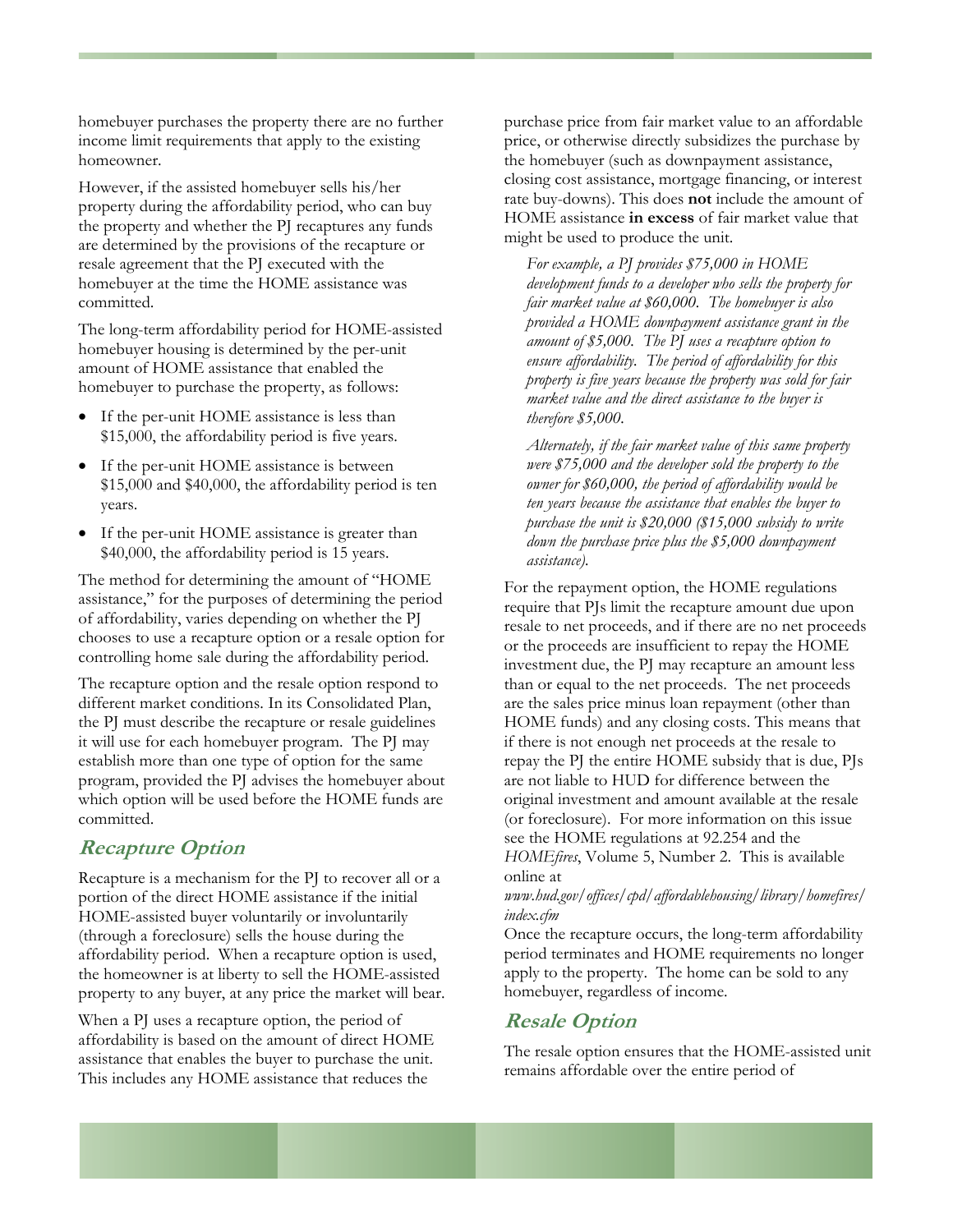affordability, even in the event of a subsequent sale. This option is often preferred by PJs in high cost or rapidly appreciating housing markets. Using this option, the PJ may either require the owner to sell to another eligible low-income homebuyer or establish a "presumption of affordability." When the resale option is used, the period of affordability is based on the total amount of HOME funds used to assist the acquisition, development, and purchase of the housing (i.e., the HOME investment).

**Resale Option with Development Subsidies**. The resale option must be used when HOME assistance is provided **only** as a development subsidy and there is no direct HOME assistance to the homebuyer. Note that when the resale option is used, the affordability period is based on the total amount of HOME assistance invested in the housing.

*For example, the PJ provides \$50,000 in HOME assistance as a construction loan to a developer. The appraised value after construction is \$45,000 because of neighborhood and market conditions. The house is sold for the fair market value of \$45,000. Since there is no direct assistance to the homebuyer in this instance, the resale option must be used. The affordability period is fifteen years based on the total amount of the HOME investment, or \$50,000.* 

Sometimes HOME assistance is structured so that both a development subsidy and assistance to the homebuyer are provided. This can occur when the PJ subsidizes the construction and developer sells the property to a low-income buyer at less than the fair market value. Other times this occurs when a PJ not only subsidizes the development, but also provides assistance to the homebuyer, such as downpayment or closing cost help. If a property is sold for less than the fair market value or if a homebuyer receives a subsidy, it is known as "direct homebuyer assistance." When the homebuyer is provided direct assistance, the PJ has the option of imposing either resale or recapture requirements. If the resale option is used, the minimum affordability period must be based on the total amount of HOME funds invested in the acquisition and development of the property **plus** any additional HOME funds directly assisting the homebuyer. If the recapture option is used, the minimum affordability period is based on the amount of HOME assistance that enabled the homebuyer to purchase the property, as described above under the Recapture Option.

**Sale to an Income-eligible Homebuyer**. The resale option requires the following criteria to be met:

- The new purchaser must be low-income and occupy the property as the family's principal residence.
- The sales price must be affordable to a reasonable range of low-income homebuyers, as defined by the PJ. Many PJs choose to establish the maximum sales price by calculating the maximum principal, interest, taxes, and insurance (PITI) that could be paid by a reasonable range of low-income households without exceeding 30 percent of gross income (a widely used standard of housing affordability).
- The original homebuyer, now the home seller, must receive a fair return on his or her investment, as defined by the PJ. The PJ should identify its method for determining a fair return in the written resale documents that apply to the property. The homeowner's investment includes any downpayment, loan principal payments, and capital improvements financed by the homeowner.
- Once an affordable price that offers a fair return to the seller is established, a PJ may choose to require the repayment of all or a portion of the HOME grant or loan upon resale, should net proceeds from the sale allow this. This is most likely to occur in housing markets where prices are appreciating.

**Presumption of Affordability**. This option relies on the presumption that a specific neighborhood in its entirety is affordable and that it will continue to remain affordable for the foreseeable future, and therefore, any sale within that neighborhood will be affordable. In other words, market forces will ensure the continued affordability of HOME-assisted properties, and the PJ can presume the property will be sold at an affordable price to another low-income household. In order to rely on a presumption of affordability, the PJ must demonstrate that the neighborhood is, and is likely to remain, affordable by undertaking a market analysis and documenting the affordability of the neighborhood in accordance with specialized procedures established by HUD and outlined in the HOME Final Rule at 24 CFR 92.254 (a) $(5)(i)(B)$ . This analysis is subject to HUD approval, and must be periodically updated by the PJ.

**Providing HOME Assistance to the Second Buyer**. Under the resale option, if a new homebuyer receives HOME assistance to purchase a property that has previously been assisted with HOME funds, the PJ may terminate the original period of affordability. A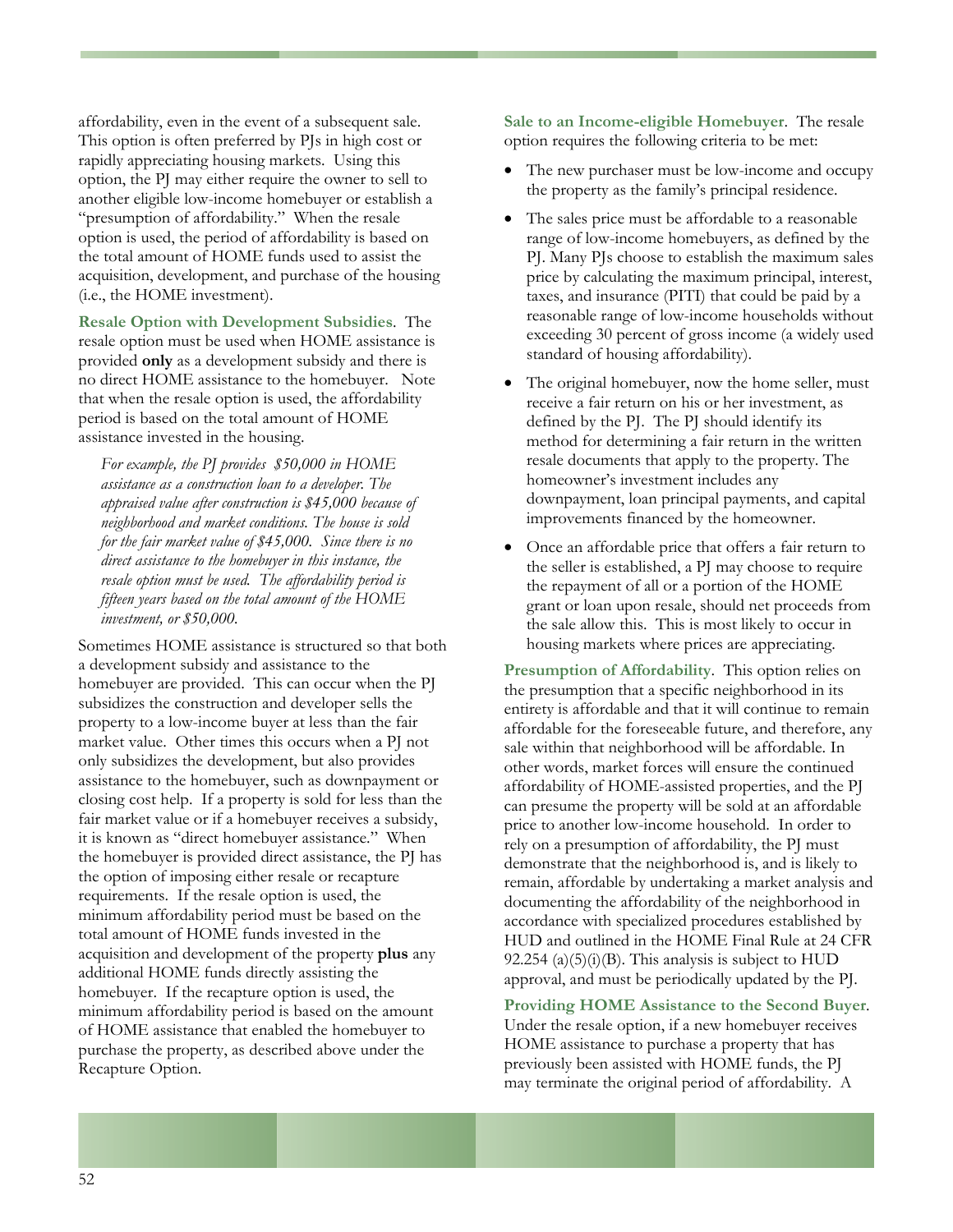new period of affordability may be established based on the amount of the direct HOME assistance provided to the new homebuyer, regardless of when during the initial period of affordability the property is sold. The PJ also has the option of retaining the original affordability period. If no new HOME assistance is provided, the new homebuyer must assume the remaining term of the original long-term affordability period.

Under both the resale and recapture options, the HOME regulations now allow for the investment of additional HOME funds to preserve homebuyer housing for which HOME funds were already used. Specifically, PJs may use additional HOME funds to acquire housing through a purchase option, right of first refusal or other preemptive right before foreclosure, to acquire the housing at foreclosure sale, to undertake any necessary rehabilitation, and to provide assistance to another eligible homebuyer. (This provision does not apply if the PJ forecloses on its own HOME loan.) The per unit subsidy limit applies to the total HOME funds used for the housing (the original amount plus the additional amount); however, administrative funds may be used for the acquisition and reimbursed upon the sale to a subsequent eligible homebuyer.

### **Enforcing Resale and Recapture Provisions**

To enforce both resale and recapture provisions, PJs must execute an appropriate written agreement with the homebuyer. In addition, in order to enforce the resale provisions (except when a "presumption of affordability" has been approved by HUD), the PJ must impose a deed restriction, covenant running with the land or similar legal mechanism approved by HUD. Amounts subject to recapture provisions should be additionally enforced through deeds of trust, notes or mortgages. Most lenders and secondary market entities have loan products that accommodate these provisions, as long as they allow for the deed restriction or other restrictions to be lifted in the case of foreclosure. PJs can address lenders' concerns, as the HOME Program permits the affordability restrictions to terminate upon foreclosure. As noted previously in this chapter, when the recapture requirement is triggered by a sale (voluntary or involuntary) of the housing, and there are no net proceeds or the net proceeds are insufficient to

repay the HOME investment due, the participating jurisdiction may recapture an amount less than or equal to the net proceeds.

## **Low-Income Targeting**

All HOME beneficiaries must be at or below 80 percent of the area median income, adjusted for household size. Under CDBG, unless the home is located in a blighted area or in some way qualifies for the Urgent Need national objective, households must also be low- and moderate-income.[viii](#page-96-1)

HOME PJs and entitlement CDBG grantees have the option to choose one of three accepted methods for calculating household income:

- Part 5 definition of annual gross income (24 CFR Part 5.609);
- Census Long Form definition of annual income; or
- IRS 1040 definition of adjusted gross income

HUD provides a Web-based tool to assist jurisdictions in calculating income eligibility of program applicants. The HOME Income Calculator is available online at

*http://www.hud.gov/offices/cpd/affordablehousing/ training/calculator/index.cfm.* 

This Web-based resource provides concise, easy-tounderstand guidance on determining the income and allowances of applicants to HOME-funded programs.

State CDBG grantees may choose to follow one of these three definitions, or they can choose their own income definition. HUD will give maximum feasible deference to the State's choice of an income definition.

Further guidance on the calculation of income eligibility under the HOME Program can be found in the HOME program model guide, *Technical Guide for Determining Income and Allowances for the HOME Program*. Copies of this model guide are available through the HOME Program online library at *Model Program Guides*, *[www.hud.gov/offices/cpd/affordablehousing/library/modelguides](http://www.hud.gov/offices/cpd/affordablehousing/library/modelguides)*

Note that under CDBG, all activities—including homebuyer activities—must meet a national objective. In the past, there was confusion on the part of some grantees that believed that homebuyer activities could be undertaken under the area benefit or limited clientele low- and moderate-income national objectives. In fact, the only low- and moderate-income national objective that can be used for homebuyer activities is the housing national objective. This means that every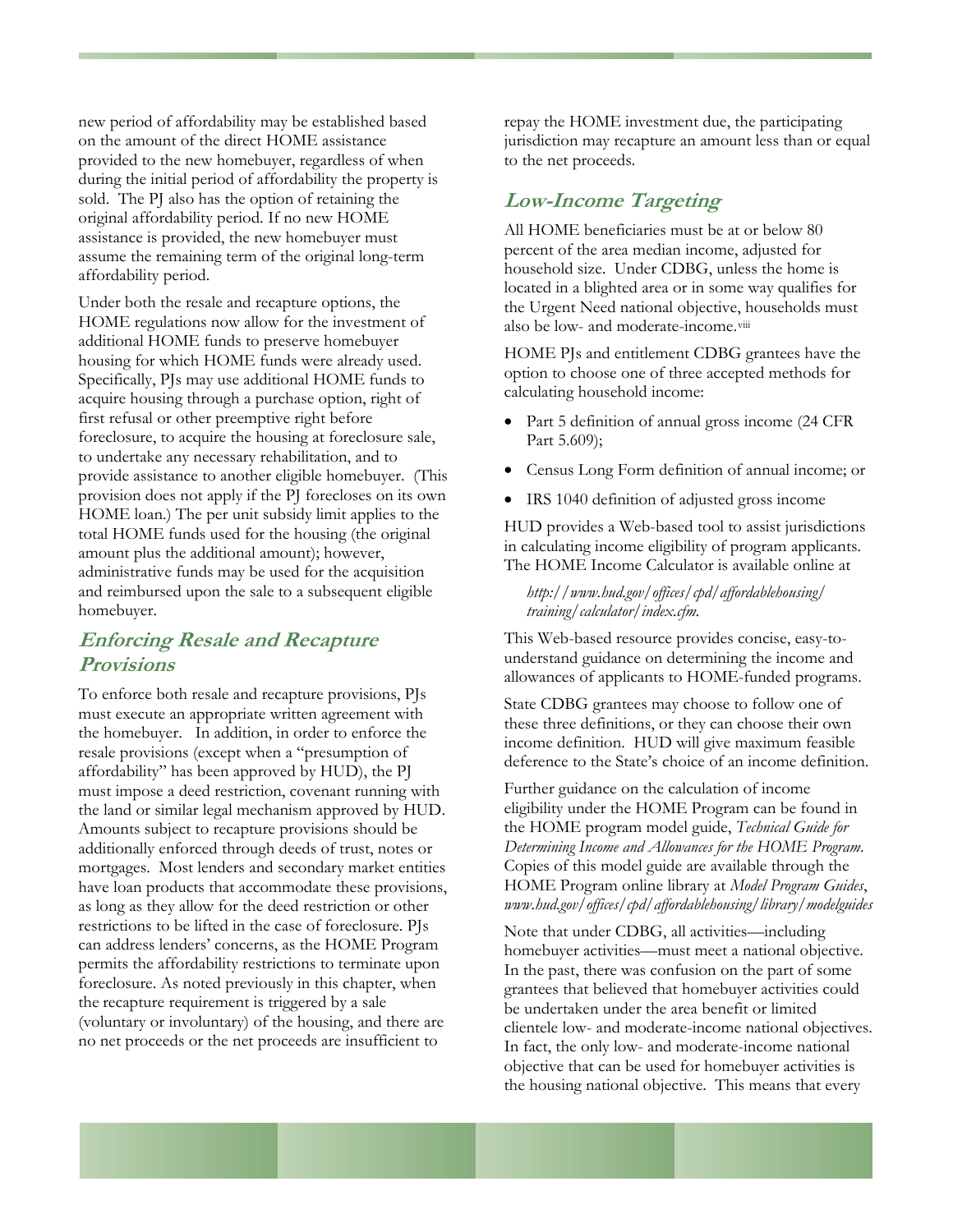homebuyer will need to be low- or moderate-income in order to use this national objective.

There is one exception to this rule. If a grantee has adopted a Neighborhood Revitalization Strategy Area (localities) or a Community Revitalization Strategy Area (states), then **all** of the housing (including rental and homeowner rehabilitation) for which it obligated funds in the area during a given program year may be counted toward the housing national objective and 51 percent of all the assisted units would need to be occupied by low- or moderate-income households.

However, if the grantee is using the direct homeownership assistance category at 570.201(n), all assisted households must be low- or moderate-income. The statute states that direct homeownership is for low- and moderate-income persons and therefore all households receiving assistance under this category must indeed be low- or moderate-income. The units created under a direct homeownership program may be included when aggregating housing units in a NRSA but none of the households provided homeownership assistance under 24 CFR 570.201(n) may be non-lowor moderate-income. However, as long as combined with other CDBG housing assistance programs, such as rehabilitation or acquisition for new construction, for which CDBG funds are obligated during the program year, they may be included in the aggregation.

*Example: A grantee obligates CDBG for ten housing units in a NRSA during the fiscal year. Five are provided homeownership assistance under 24 CFR 570.201(n) and, by statute, must be occupied by low- or moderate-income households. Another five units received rehabilitation assistance. To meet the housing low moderate income national objective, six of the ten units (51 percent) must be occupied by low- and moderateincome households. So, only one of the rehabilitation units must be occupied by a low- or moderate-income household in order to meet the LM housing national objective.*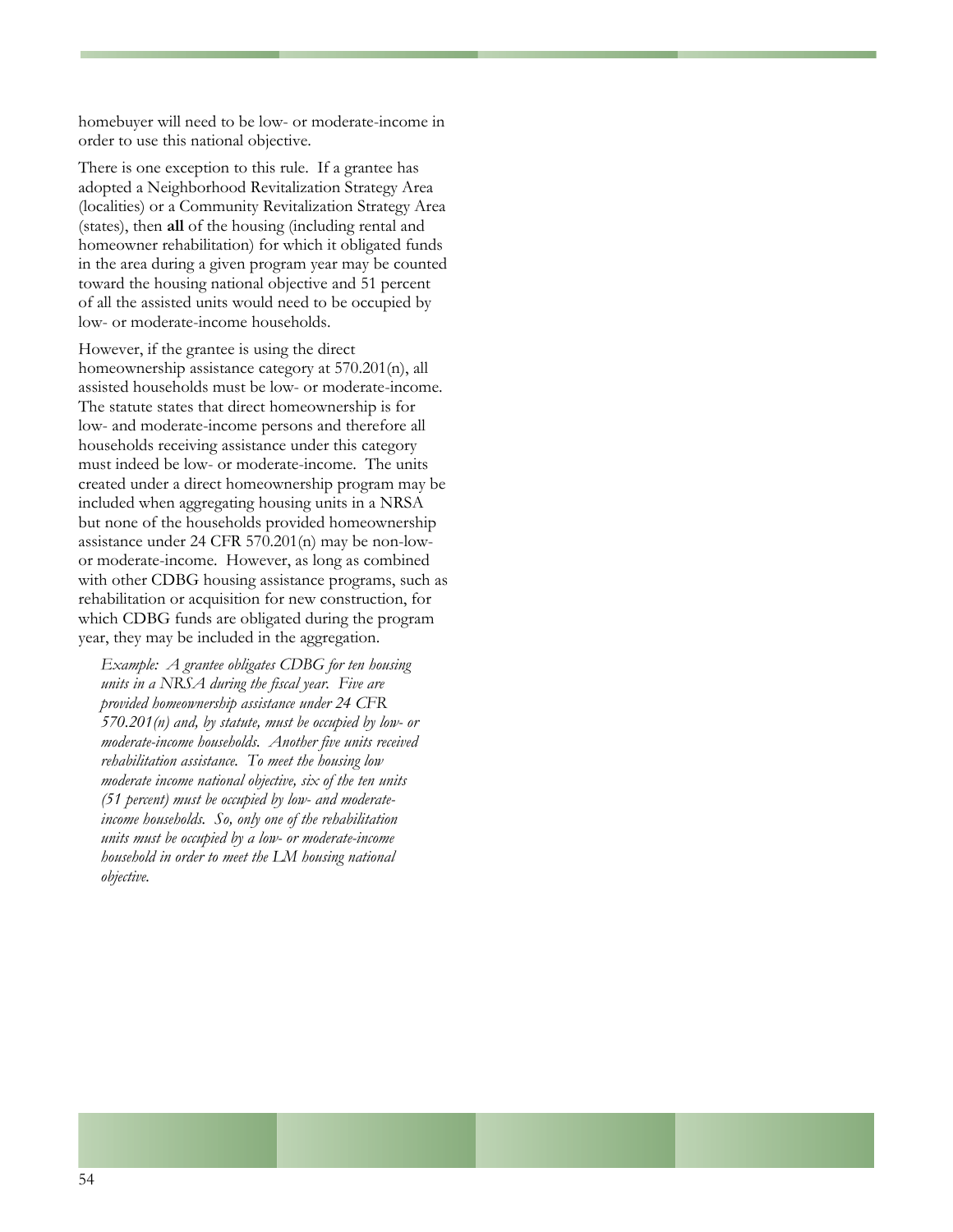# **Appendix 3-1**

# **American Dream Downpayment Initiative (ADDI)—Side-By-Side Comparison of Downpayment Assistance Requirements—By Source of Funds**

|                                                               | <b>ADDI FY 2003 Funds</b><br>(2003 HUD<br>Appropriations Act) <sup>1</sup>             | <b>ADDI FY 2004-2007 Funds</b><br>(ADDI Legislation) <sup>1</sup>                                                                                                          | <b>HOME Allocation</b><br>$(NAHA)^1$                                                                               |
|---------------------------------------------------------------|----------------------------------------------------------------------------------------|----------------------------------------------------------------------------------------------------------------------------------------------------------------------------|--------------------------------------------------------------------------------------------------------------------|
| <b>FORMULA</b>                                                | Need <sup>2</sup> for, and prior<br>commitment to, assistance<br>to homebuyers         | Need <sup>2</sup> by state; then, by local<br>PJ. Funds to local PJs<br>w/populations of more than<br>150,000 or allocation greater<br>than \$50,000 only                  | HOME Formula                                                                                                       |
| <b>INELIGIBLE PJs<sup>3</sup></b>                             |                                                                                        | The Commonwealth of Puerto<br>Rico and local PJs in Puerto<br>Rico                                                                                                         |                                                                                                                    |
| <b>ELIGIBLE</b><br><b>HOMEBUYERS</b>                          | Must be "first-time"<br>homebuyer                                                      | Must be "first-time" homebuyer                                                                                                                                             | No "first-time"<br>homebuyer requirement                                                                           |
| <b>ELIGIBLE USES OF</b><br><b>FUNDS</b>                       | Downpayment assistance                                                                 | Downpayment assistance and<br>rehabilitation. Rehabilitation<br>must be completed within one<br>year of purchase                                                           | All HOME eligible<br>activities. Rehabilitation<br>property standards must<br>be met within 2 years of<br>purchase |
| <b>USE OF FUNDS</b><br><b>FOR ADMIN</b><br>COSTS <sup>4</sup> | Not eligible to pay admin<br>costs; included in<br>calculating HOME 10%<br>admin limit | Not eligible to pay admin costs;<br>not included in calculating 10%<br>HOME admin limit                                                                                    | 10% of HOME funds<br>may be used for HOME<br>admin, and the costs of<br>administering ADDI                         |
| <b>ASSISTANCE CAPS</b>                                        | Subject to HOME<br>maximum per-unit<br>subsidy                                         | Per-family limit: The greater of<br>$$10,000$ or 6% of purchase<br>price; Also subject to HOME<br>maximum per-unit subsidy when<br>used in combination with<br><b>HOME</b> | Subject to HOME<br>maximum per-unit<br>subsidy                                                                     |
| <b>MATCH</b>                                                  | Match requirement                                                                      | No match                                                                                                                                                                   | Match requirement                                                                                                  |
| <b>URA</b>                                                    | Subject to URA                                                                         | Not subject to URA                                                                                                                                                         | Subject to URA                                                                                                     |
| <b>PROGRAM</b><br><b>INCOME</b>                               | Program income<br>generated under ADDI<br>treated as HOME<br>program income            | Program income generated<br>under ADDI treated as HOME<br>program income                                                                                                   | HOME program<br>income requirements                                                                                |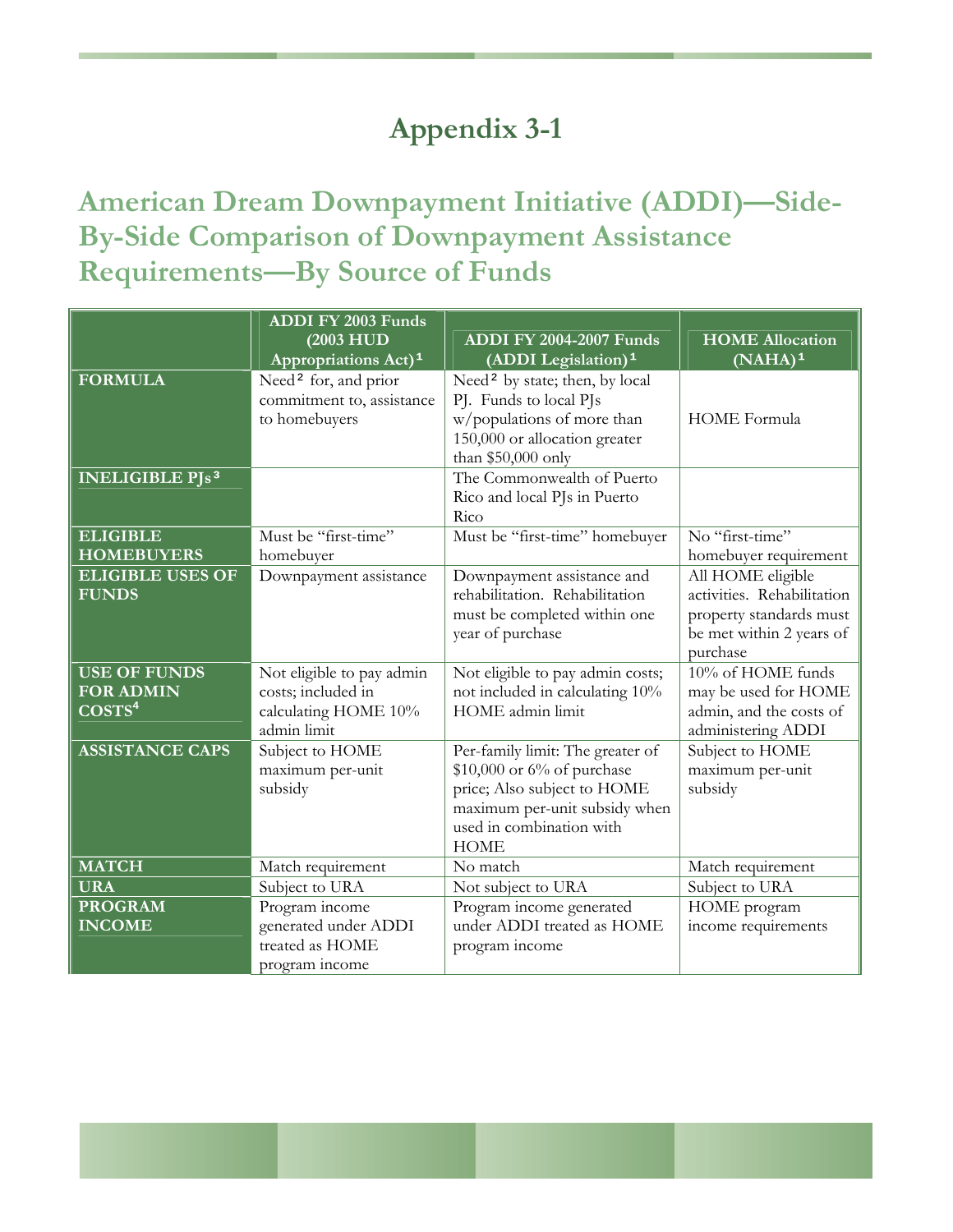|                                    | <b>ADDI FY 2003 Funds</b><br>(2003 HUD<br>Appropriations Act) <sup>1</sup>                                                                                                                                                                                    | <b>ADDI FY 2004-2007 Funds</b><br>(ADDI Legislation) <sup>1</sup>                                                                                                                                                  | <b>HOME Allocation</b><br>$(NAHA)^1$                                                                                                     |
|------------------------------------|---------------------------------------------------------------------------------------------------------------------------------------------------------------------------------------------------------------------------------------------------------------|--------------------------------------------------------------------------------------------------------------------------------------------------------------------------------------------------------------------|------------------------------------------------------------------------------------------------------------------------------------------|
| <b>REALLOCATIONS</b>               | No reallocation of funds<br>is possible since the 3-year<br>statutory limit on<br>availability of<br>appropriations will result<br>in any funds recaptured<br>after 24 months for failure<br>to meet the commitment<br>deadline being returned to<br>Treasury | Funds reallocated as part of the<br>next fiscal year's ADDI formula<br>distribution                                                                                                                                | HOME reallocation<br>requirements                                                                                                        |
| <b>CHDO</b>                        | Not subject to CHDO<br>set-aside; not an eligible<br>use of set-aside funds                                                                                                                                                                                   | Not subject to CHDO set-aside;<br>not an eligible use of set-aside<br>funds                                                                                                                                        | 15 percent of HOME<br>allocation set aside for<br>CHDO projects;<br>downpayment assistance<br>not an eligible CHDO<br>set-aside activity |
| <b>CONSOLIDATED</b><br><b>PLAN</b> | 2004 Action Plan must<br>address the use of these<br>FY 2003 ADDI funds                                                                                                                                                                                       | Two new narratives ("outreach"<br>and "suitability") required<br>beginning with the 2004 Action<br>Plan in order to be eligible for<br>ADDI funding; the Action Plan<br>must also address the use of<br>ADDI funds | No change                                                                                                                                |

<sup>1</sup> Statutory source of requirements.

2 "Need": The percentage of low-income households residing in rental housing based on U.S. Census data.

3 NOTE: Insular Areas are not included in the definition of PJ in the HOME Program. Therefore, Insular Areas will not receive ADDI funding in FY 2004 and subsequent allocations. Funds allocated to Insular Areas in FY 2003 were 0.2% of the combined HOME/ADDI appropriation.

4 NOTE: Project soft-costs for the delivery of ADDI-funded downpayment assistance and (except for FY 2003 ADDI funding) rehabilitation are an eligible use of ADDI funds.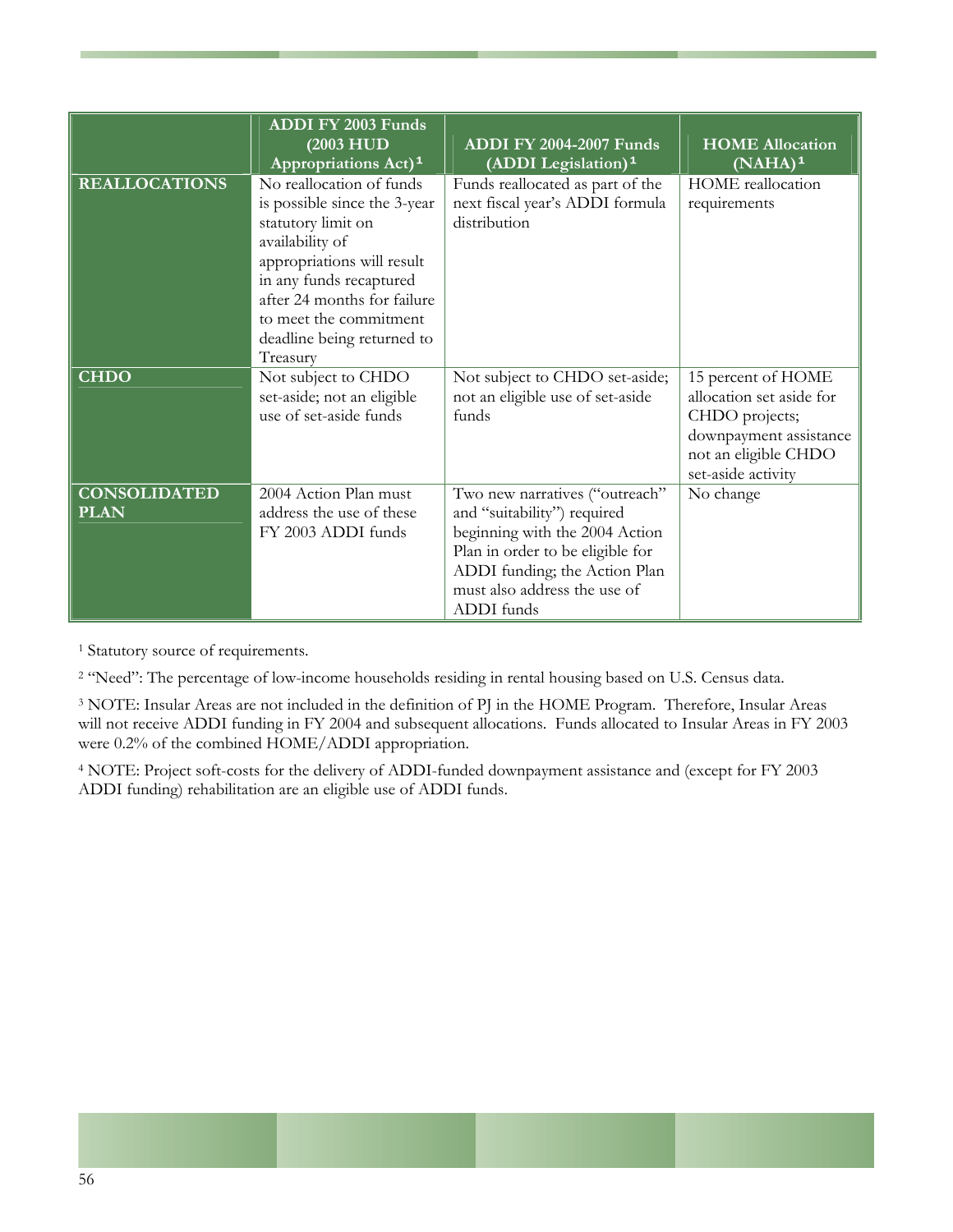# **Chapter 4: Using HOME and CDBG for Homeowner Rehabilitation**

*This chapter describes the range of approaches used by jurisdictions to conduct homeowner rehabilitation activities with HOME and CDBG funds. The chapter discusses key options and rules related to financing and undertaking homeowner rehabilitation programs. It concludes with sample case studies to illustrate how HOME and CDBG can be used strategically for homeowner rehabilitation.* 

# **Approaches to Homeowner Rehabilitation**

There are a wide variety of rehabilitation approaches that are possible under the HOME and CDBG programs, including:

- Minor rehabilitation, including minor repair programs and single purpose programs, such as emergency repair or handicapped accessibility programs;
- Moderate or substantial rehabilitation, including whole house rehabilitation;
- Reconstruction;
- Historic preservation;
- Lead-based paint abatement;
- Code enforcement; and
- Home-based business rehabilitation.

### **Minor Rehabilitation**

Under the minor rehabilitation approach, the jurisdiction funds a minor level of repairs only. This might include working on specific work items—such as those items most in need of repair or those in imminent danger of failing.

This approach also includes specialty programs such as those designed specifically to address:

- Handicapped accessibility;
- Energy conservation;
- Weatherization;
- Utility hook-ups;
- Lead abatement work;
- Paint programs; or
- Emergency repairs.

HOME is not generally used for minor or specialty repair programs unless they are a part of bringing overall units up to applicable codes and standards. The HOME Program requirements stipulate that each unit rehabilitated with HOME funds must meet all applicable state and local housing codes, or other applicable codes. In addition, HOME has a minimum investment threshold of an average of \$1,000 per HOME-assisted unit in a project. CDBG funds can be used to assist the full range of specialty and minor repair programs and it has no minimum investment requirement. In addition, CDBG has no requirement that units meet code upon completion of the rehabilitation, although this is sometimes required by grantees.

#### **Example: Special Purpose Program**

The City of Glen Allen has a large percentage of elderly persons in its community. Many of these elderly persons have aged in place in their existing homes. Yet, these homes have not been updated to accommodate the seniors' needs such as accessible bathrooms, kitchens and entryways.

While the City would like to be able to fully rehabilitate all substandard homes in its community, it does not have the resources. So, the City uses its CDBG funds to develop a handicapped accessibility rehabilitation program. Under this program, any low-income elderly or disabled household can apply for up to \$5,000 of assistance to enhance the accessibility of their home.

# **Moderate/Substantial Rehabilitation**

When a unit requires moderate or substantial rehabilitation, significant repairs are made to the home. This may include simply rehabilitating all items that do not meet code or it may involve what is sometimes called "whole house rehabilitation," meaning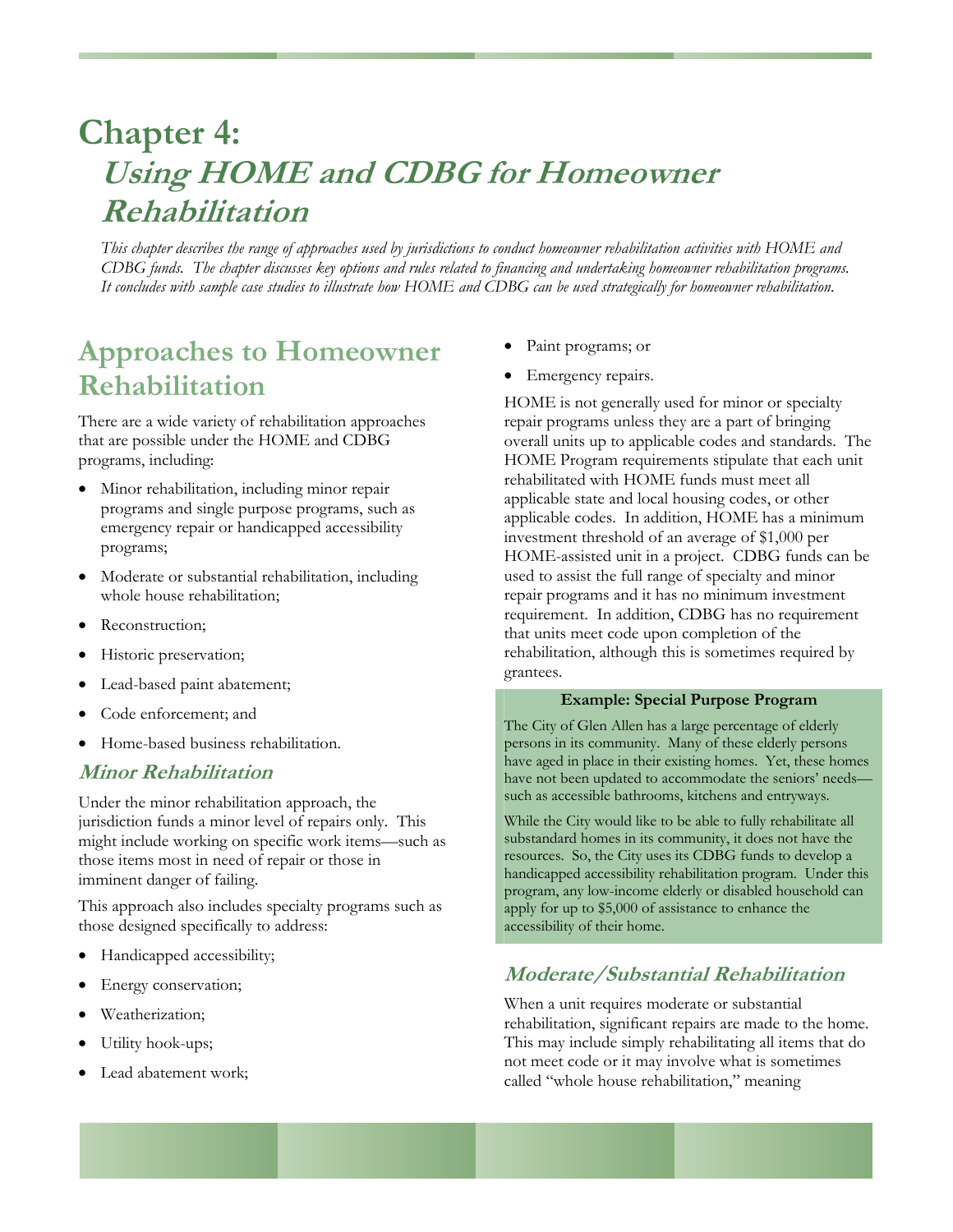undertaking substantial repairs throughout the home in order to bring it up to code and to improve the overall livability and functionality of the unit.

HOME funds can be used to finance substantial rehabilitation activities. PJs must ensure that the HOME investment in the rehabilitation does not exceed the maximum per unit subsidy limits. As noted in Chapter 1 of this guide, these limits are set at the  $221(d)(3)$  limits for the community and may be obtained by contacting the HUD Field Office or online on the HOME Program website at

*http://www.hud.gov/offices/cpd/affordablehousing/programs/ home/limits/subsidylimits.cfm.* Generally, these limits are fairly generous and it is highly unlikely that most rehabilitation projects will exceed these limits.

PJs must also ensure that the post-rehabilitation value of properties does not exceed the maximum value limit. The after-rehabilitation value may not exceed 95 percent of the median purchase price for the area. There are two methods for determining this cap:

- Using the 203(b) limits as published by HUD, or,
- As determined locally through market analysis.

The maximum purchase price/after-rehabilitation value limits are available online at

*http://www.hud.gov/offices/cpd/affordablehousing/programs/ home/limits/maxprice.cfm.*

To establish HOME project eligibility, afterrehabilitation value must be established prior to any work being performed. Any one or more of the following methods may be used to establish the afterrehabilitation value:

- **Estimates of value**. The PJ or subrecipient can prepare estimates of value. Project files must contain the estimate of value and document the basis for the value estimates.
- **Appraisals**. A licensed fee appraiser or a staff appraiser of the PJ can prepare an appraisal. Project files must document the appraised value and the appraisal approach used.
- **Tax assessments**. Tax assessments for a comparable property located in the same neighborhood may be used to establish the afterrehabilitation value if the assessment is current and accurately reflects market value after rehabilitation.

The CDBG Program can also be used to conduct moderate and substantial rehabilitation. CDBG is not subject to a maximum value or maximum per unit investment cap. However, all costs must be reasonable.

### **Reconstruction**

Reconstruction involves demolishing an existing residential unit and rebuilding another on the same site. Often, reconstruction occurs because the cost of rehabilitation is prohibitive or is more than the cost to build a new unit.

A reconstructed HOME unit is essentially demolished and rebuilt. HOME may be used for reconstruction when:

- There is an existing building on the site that will not, as determined by the PJ, be rehabilitated. The existing housing must be standing at the time of project commitment; and
- The number of dwelling units will remain constant. Note that the number of bedrooms per unit may change; and
- The new unit will be located somewhere on the same lot. It is no longer required that the new unit be located on the same foundation footprint as the existing unit.

Reconstruction is a fairly new eligible activity for CDBG and although it is currently permitted by statute, it is not yet incorporated into the CDBG regulations. Grantees may refer to the HOME Program definition of reconstruction as a "safe harbor."

- Reconstruction means rebuilding a housing unit on the same lot. Under CDBG, it is acceptable if the existing home is not standing at the time of CDBG project commitment but it must have been on the site within a reasonable timeframe from when the project was initiated.
- CDBG does not require that the grantee itself undertake the demolition of the existing unit. The homeowner can undertake this demolition, or it may be the result of accidental means (such as a fire).
- The number of housing units on the lot can not be decreased or increased as part of reconstruction, however, the number of rooms may be decreased or increased.
- Reconstruction includes replacing an existing substandard manufactured housing unit or stick-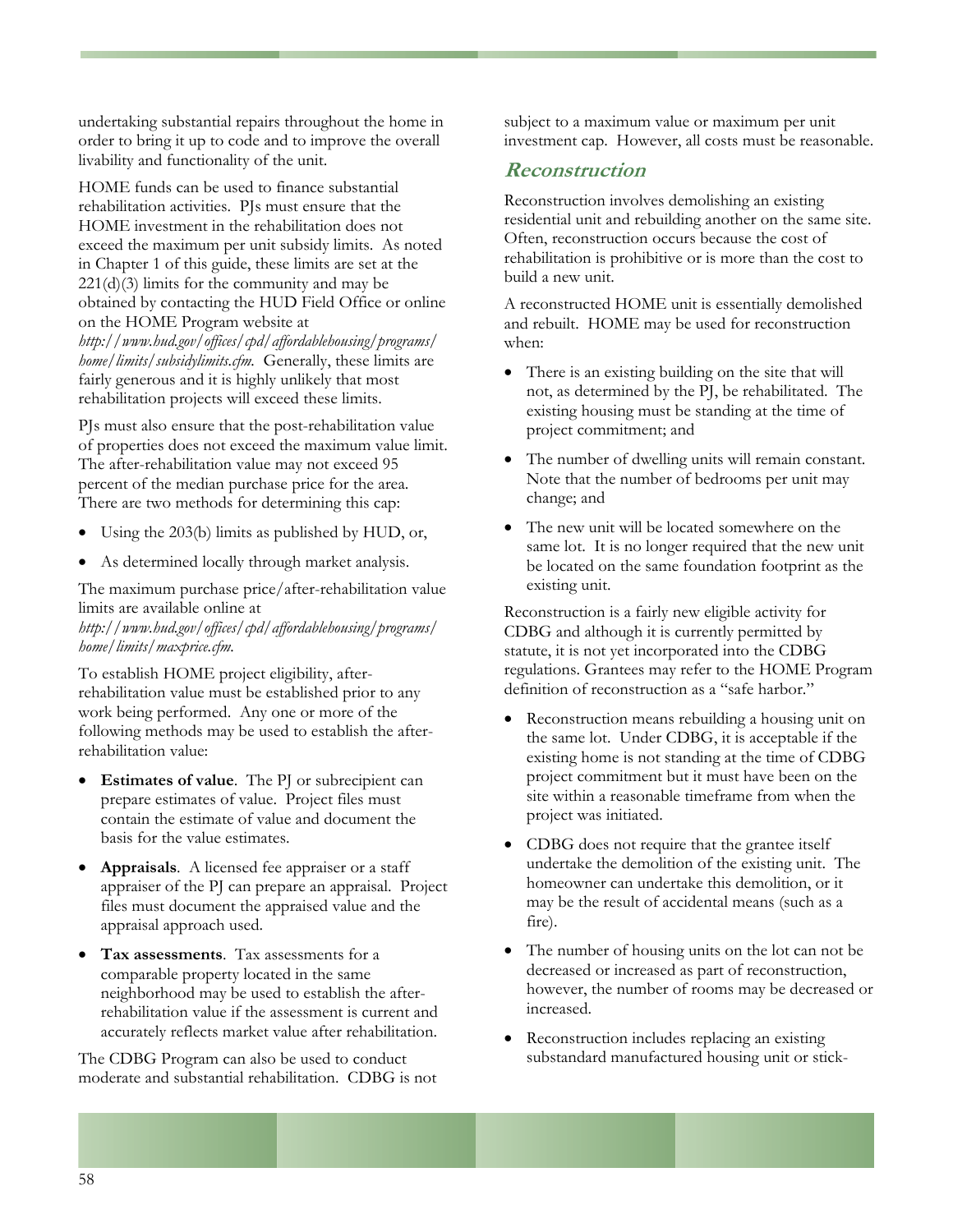built home with a new or standard manufactured housing unit.

• Reconstruction does not include demolishing a nonresidential structure and constructing residential units. This would be new construction and while the demolition would be eligible, the new construction would not, unless undertaken by a CBDO.

Under the State CDBG program regulations, states are given the ability to interpret the list of eligible activities in the Housing and Community Development Act (HCDA), providing their interpretations are not plainly inconsistent with the HCDA. The HCDA lists reconstruction of buildings as an eligible activity, but does not further define "reconstruction." States may use the Entitlement program eligibility policy as interpretive guidance.

Note that reconstruction under either CDBG or HOME is treated as rehabilitation for the purposes of program compliance. However, reconstruction is treated as new construction for the purposes of conducting an environmental review.

#### **Example: Reconstruction**

The State of Lincoln has a number of owner-occupied homes that are significantly decayed. The state is concerned about the health and safety of the occupants.

It uses its HOME funds to set up a program where these low-income households can receive reconstruction assistance. The program is run by a state-wide, faith-based, nonprofit subrecipient. This subrecipient takes the applications and processes the HOME funding.

Households can receive assistance to demolish their existing unit. In order to keep costs low, the subrecipient works with the household to select a new factory-built and locallyinstalled manufactured home to be placed on the site. This approach is less expensive than new construction and the new units can be occupied more rapidly.

### **Historic Preservation**

Historic preservation involves rehabilitating structures within the community that are determined to be "historic." Often, people think of historic preservation as addressing commercial and public facilities. While this type of preservation is indeed eligible under CDBG, the activity can also include historic preservation of residential structures, including single family homes.

Both HOME and CDBG funds can be used to preserve residential buildings of an historic nature in the community, although there are some important differences in how funds from either program can be used.

HOME does not have a specific eligibility category entitled "historic preservation." Historic preservation as a stand-alone activity does not constitute an eligible use of HOME funds unless the activity in question is for the express purpose of providing one or more units of affordable housing. In other words, since HOME funds must be used solely for the development of affordable housing, the preservation of any historic structure must be incidental to the rehabilitation of an affordable housing unit. These units would still be subject to all of the HOME rules regarding rehabilitation.

CDBG funds may be used for the rehabilitation, preservation, or restoration of historic properties, whether publicly- or privately-owned with the exception of buildings for the general conduct of government. CDBG can pay for some or all of the repairs related to the historic preservation or other rehabilitation of the unit.

Eligible historic properties for CDBG rehabilitation include:

- Properties listed or eligible to be listed in the National Register of Historic Places;
- Properties listed in a state or local inventory of historic places; or
- Properties designated as a state or local landmark or historic district by law or ordinance.

Jurisdictions that are considering undertaking historic preservation must work closely with their state or local historic preservation office. Often, these offices have rules and requirements related to the type of work that may be undertaken on an historic structure.

## **Lead-based Paint Hazard Evaluation and Reduction**

Programs that are designed specifically to address leadbased paint in homes can be administered as a part of other rehabilitation activities or can stand alone as separate programs.

Both HOME and CDBG funds can be used to cover the costs of evaluating and treating lead-based paint. Removal or treatment of lead paint may be undertaken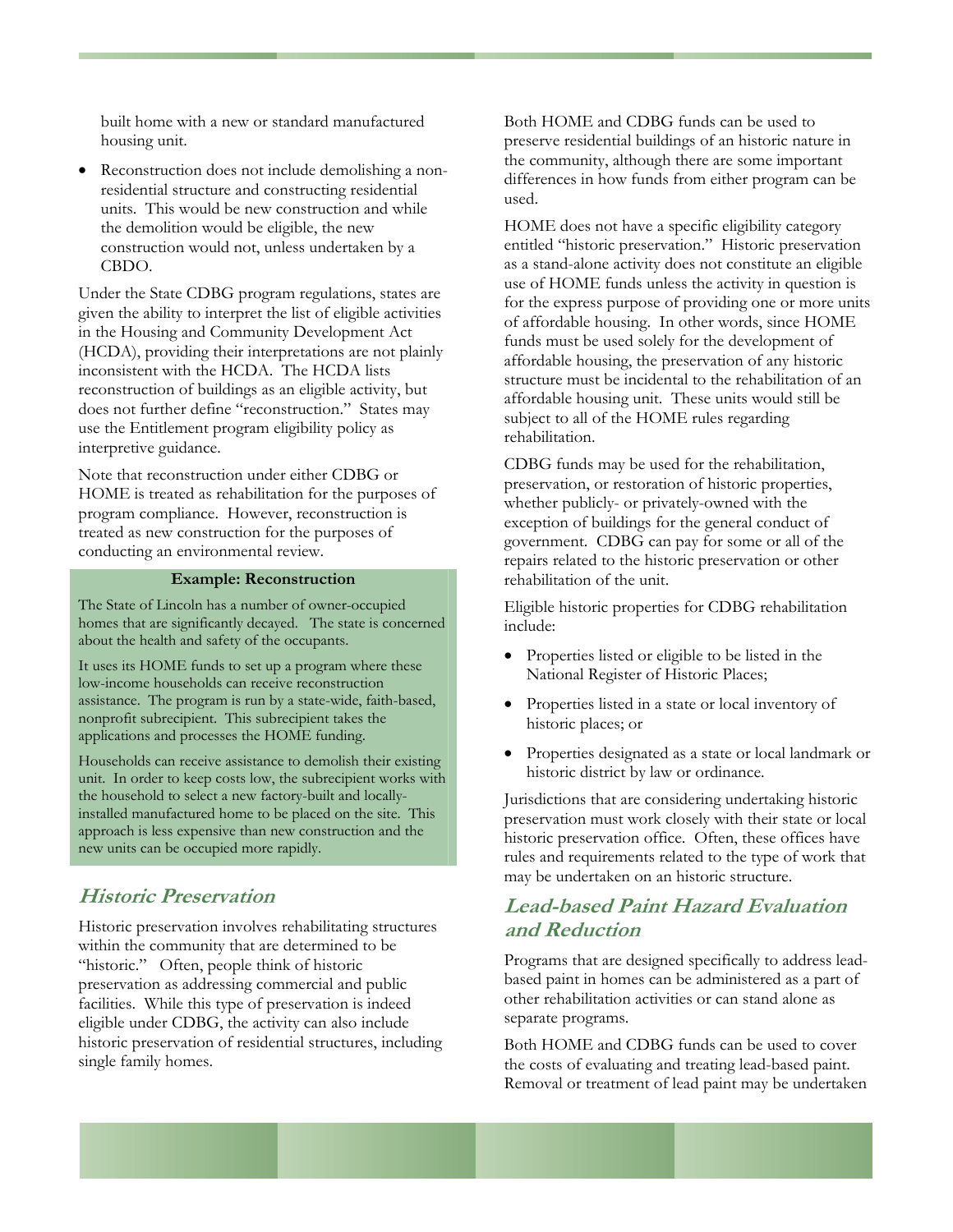as a homeowner rehabilitation activity. Under HOME, however, rehabilitation of these units must still follow all of the rehabilitation requirements. Therefore, the unit must be brought up to code and the minimum/maximum subsidy and maximum property value limits must be applied.

Under CDBG, lead paint testing and abatement is a stand-alone rehabilitation activity and it can be undertaken as an activity or as a part of other rehabilitation work.

HUD's consolidated lead-based paint regulations at 24 CFR Part 35 call for jurisdictions to adhere to specific actions when addressing lead-based paint in association with rehabilitation activities. Lead-based paint activity thresholds are based on the lesser of the per unit rehabilitation hard costs (excluding lead-based paint work) or the total amount of Federal assistance in a project.[ix](#page-96-2)

- When this amount is less than \$5,000 per unit, a jurisdiction must "do no harm." That is, the jurisdiction must conduct mild lead hazard evaluation and lead hazard reduction.
- When this amount is between \$5,000 and \$25,000 per unit, jurisdictions must "identify and control lead hazards." That is, the jurisdiction must conduct a moderate level of lead hazard evaluation and lead hazard reduction.
- When this amount is greater than \$25,000 per unit, a jurisdiction must "identify and abate lead hazards." That is, the jurisdiction must undertake the highest level of lead hazard evaluation and lead hazard reduction.

Notification and disclosure requirements apply to each level of lead hazard reduction. Ongoing maintenance of lead-based paint units is required only in the case of HOME-assisted multifamily units.

More information about HUD's lead-based paint policies and requirements is available online at: *http://www.hud.gov/offices/lead/*.

# **Code Enforcement**

Code enforcement programs are designed to inspect and evaluate housing quality within a jurisdiction. Often, communities have code enforcement divisions whose job is to assess and cite dilapidated structures.

Both HOME and CDBG funds can be used to inspect residential properties for property standard compliance. HOME funds cannot be used, however, to fund a stand-alone code enforcement program. HOME property inspections must be related to the provision of affordable housing. However, HOME can be used to rehabilitate homes that have been cited by code inspectors. If HOME is tied to the code enforcement process, the PJ needs to ensure that all rehabilitation meets the HOME requirements, including household income eligibility, rehabilitation standards, minimum/maximum per unit investment, maximum value, and all other applicable requirements.

CDBG can be used to fund a stand-alone code enforcement program. Eligible code enforcement costs under the CDBG Program include:

- Salaries and other expenses related to code enforcement activity; and
- Costs of legal proceedings related to code enforcement activity.

CDBG-funded code enforcement must be undertaken in deteriorated or deteriorating neighborhoods and cannot be undertaken on a city-wide basis unless the entire community qualifies as deteriorated. In addition, there must be public or private investment that is planned or ongoing in the code enforcement area that may be expected to arrest the decline of the neighborhood. CDBG need not be funding the improvements, rehabilitation, or services but they must clearly be occurring within the code enforcement area.

**Example: Code Enforcement:** The Town of Devon has two neighborhoods that are significantly deteriorated. The Town has tried a range of voluntary programs, but as yet has been unable to see a substantial improvement. Both neighborhoods consist primarily of low-income owneroccupied homes. So, the Town undertakes a two -pronged initiative in the areas. First, the Town uses its CDBG funds to pay for code enforcement inspectors to evaluate and cite units within these neighborhoods. Then, the Town offers HOME rehabilitation funds to any low-income homeowner to assist them to bring their unit up to code. The result is a significant increase in the number of decent, safe, and sanitary units in these neighborhoods.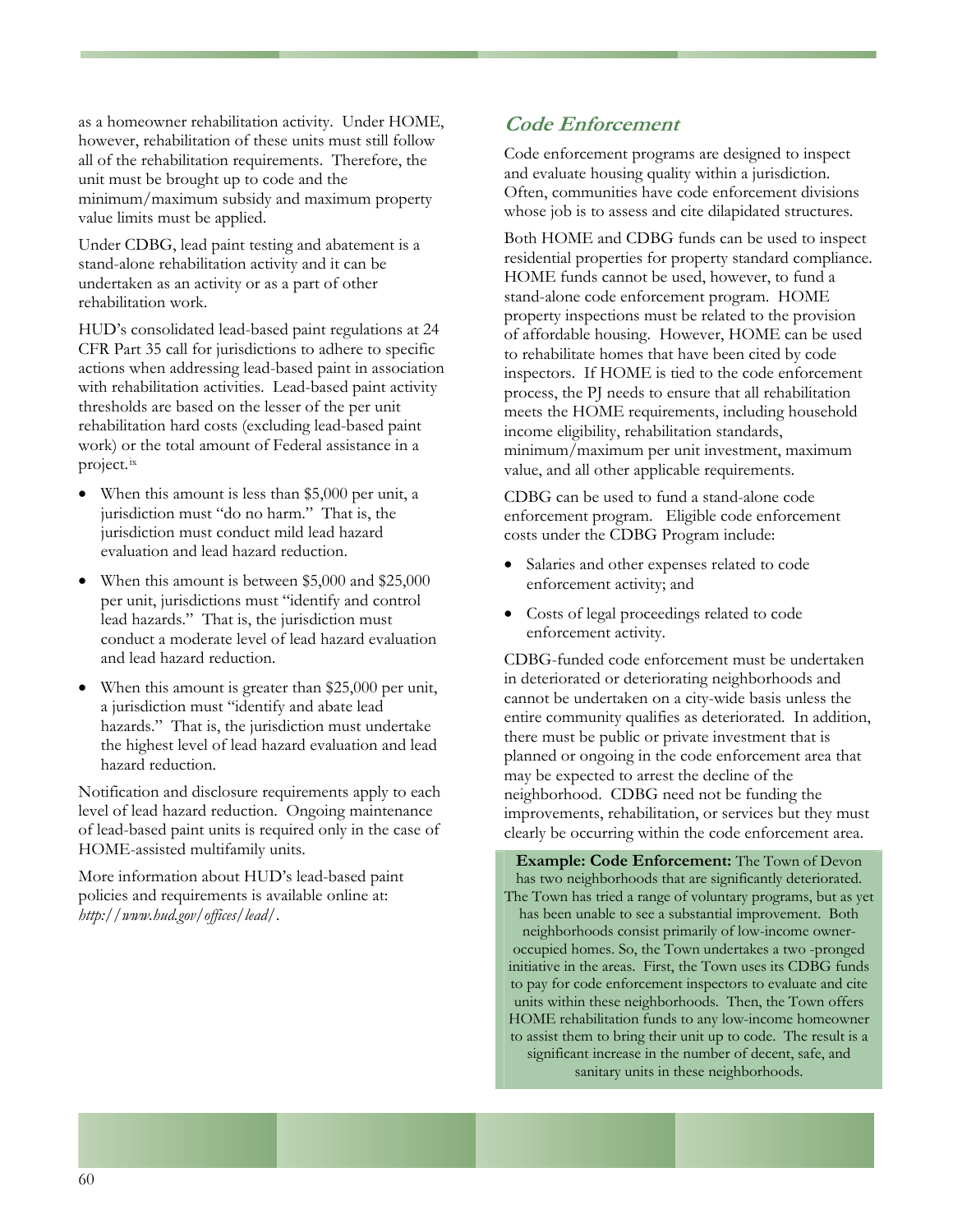The CDBG rule prohibits the use of CDBG funds to correct property code violations as a code enforcement activity. However, these corrections can be done as a rehabilitation activity, including homeowner rehabilitation.

# **Home-based Business Rehabilitation**

In many low-income neighborhoods, home-based businesses are common. Examples might include hair salons, tax or accounting services, or day care. In many of these businesses, the business is run out of the same rooms of the home that are used by the family. For example, the basement may serve as the day care center's indoor play room during the day and the family's TV area at night.

Under the CDBG rule, program funds can be used to make improvements to single family residential properties that also serve as places of business. Even if the rehabilitation work is necessary in order to operate the business, the activity need not be considered to be rehabilitation of a commercial or industrial building **if** the improvements also provide general benefit to the residential occupants of the building.

The standard under the HOME rule is different, however. Homeowner rehabilitation assistance can be provided to an income-eligible homeowner whose business is also located in the housing unit if the primary purpose of the activity is to rehabilitate the residence and bring it up to code. Improvements that accrue to the business located in the home are allowable under HOME only so long as the improvements are incidental to the rehabilitation of the residence. Home-based business rehabilitation is not an eligible stand-alone activity under the HOME Program.

# **Financing and Undertaking Homeowner Rehabilitation**

This section highlights the rules related to financing and managing homeowner rehabilitation programs. It describes the partners who are typically involved in such programs, the various financing tools, eligible costs, property standards, homeowner incomes, and other Federal requirements.

## **Partners**

There is a wide range of roles that can be played by partners in a homeowner rehabilitation program, including:

- A nonprofit or other public agency may act as a jurisdiction's subrecipient and manage a homeowner rehabilitation program on behalf of the community.
- A partner may take on a limited administrative role for the jurisdiction, such as marketing the program in the neighborhood, or helping the jurisdiction translate materials into the language spoken by neighborhood residents.
- A partner may act as a community advocate or advisory group.
- A partner may provide counseling to owners on behalf of the jurisdiction on topics such as home repairs and maintenance.

It is important to note that homeowner rehabilitation is not an eligible CHDO set-aside activity because it does not involve the development, ownership or sponsorship of units (since these units are already owned by the homeowner).

## **Forms of Financial Assistance**

This section highlights the various forms of financing that are common in homeowner rehabilitation projects. It also notes special provisions in CDBG for escrow accounts and lump sum draw downs.

**Financial Tools**. There is a wide range of options for structuring owner-occupied rehabilitation assistance. Homeowner rehabilitation programs and jurisdictions may choose to finance all of the rehabilitation cost or only a portion of the cost. Some common financial tools include:

• **Grants.** A grant is often necessary to provide the deep subsidy required by very low-income participants of rehabilitation programs. Grant assistance can be used to directly subsidize the cost of rehabilitation, or to write down the principal amount of a private loan, thus making the monthly loan affordable to the homeowner. The latter technique is often referred to as principal reduction.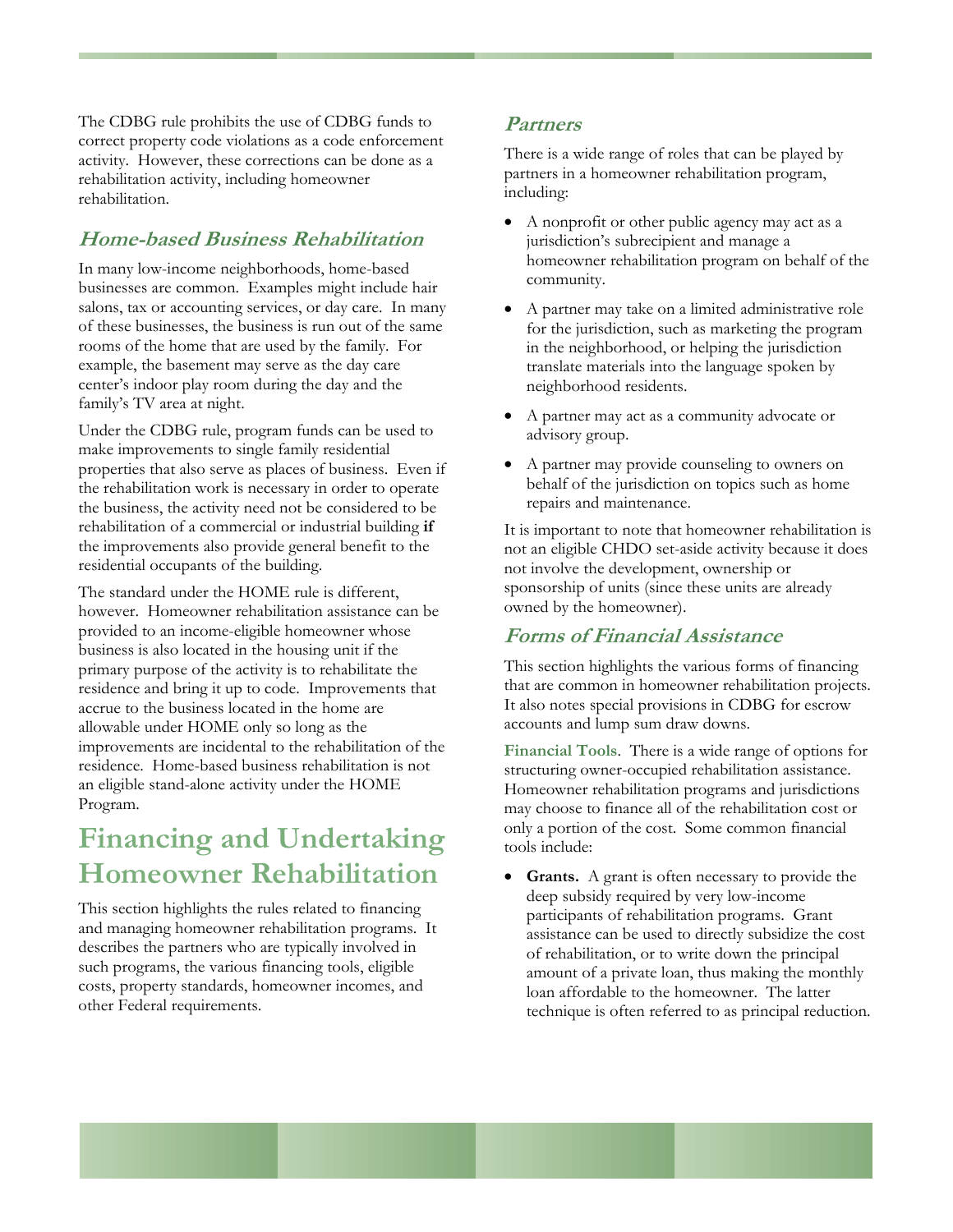- **Deferred payment loans.** Like grants, deferred payment loans are often used to provide deep subsidies to very low-income households. These are non-amortizing loans that are not repaid until some future point in time. Many jurisdictions structure these loans to be repaid upon sale of the property.
- **Forgivable loans.** Forgivable loans are nonamortizing loans that are typically structured so that a portion of the loan is forgiven over time. Generally, jurisdictions forgive a pro-rated share of the loan based on how long the owner has resided in the property. If the owner sells the property before the end of the loan term, then he or she would only repay the amount not yet forgiven. For instance, if the jurisdiction loans \$20,000 as a tenyear forgivable loan, then each year, \$2,000 would be forgiven. If the owner sells the property in year five, he or she would repay \$10,000 to the jurisdiction.
- **Amortizing loans.** These are loans that require a monthly payment by the homeowner. When participants are able to afford monthly payments, lending funds makes sense because funds that are repaid can be reinvested to assist other low-income households. Amortizing loans can be made as principal-only loans, or funds may be lent at belowmarket interest rates.

If the jurisdiction chooses to finance only a part of the rehabilitation cost, it may structure its loans to be used in combination with other financing. For example, the jurisdiction and a private lender could jointly loan the funds needed for rehabilitation. The homeowner would secure one loan from the private lender and a second loan (known as a "soft second") from the jurisdiction, usually as a deferred payment loan or one at below-market interest rate. The amount of the soft second loan is often established as the difference between the cost of rehabilitation and the amount of private loan the homeowner is able to secure. This loan is subordinate to the private lender's.

There are several other less common forms of financial assistance that may be used in homeowner rehabilitation programs. These forms include interest subsidies and loan guarantees. Both methods enable jurisdictions to use small amounts of Federal funds to leverage private money for rehabilitation.

- **Interest subsidies**. Interest subsidies, also referred to as interest reduction grants or interest rate buydowns, are similar to principal reduction grants or loans except that the HOME or CDBG funds are used to "buy down" the interest rate to an affordable level. In this case, the HOME or CDBG subsidy is paid directly to the lender and not provided to the homeowner.
- **Loan guarantees**. Loan guarantees are another way to leverage HOME or CDBG funds for homeowner rehabilitation. A loan guarantee can be used as a credit enhancement when a borrower otherwise eligible for a private loan is denied because of a real or perceived risk factor. In these cases, the jurisdiction could provide a loan guarantee that would ensure payment to the lender, thereby making the loan acceptable. If the jurisdiction plans to use loan guarantees for a large number of loans, it can capitalize a loan guarantee account with HOME funds. The amount of HOME funds in such accounts must be based on a reasonable estimate of the default rate on the loans guaranteed, and may not exceed 20 percent of the total outstanding principal guaranteed.

CDBG cannot be used to capitalize a loan guarantee account but it can be used for individual loan guarantees. To do this, the grantee generally retains the funds in its line of credit, to be available in the event of default unless the grantee can justify a drawdown in advance of need because no financial institution will participate based only on a payment guarantee with no funds on deposit. Further, any amount deposited as a guarantee must be reasonable—that is, the minimum amount necessary to cover anticipated defaults.

**Refinancing**. On occasion, a jurisdiction finds it necessary to assist a homeowner to refinance existing debt in order for an assisted property to remain affordable to the homeowner, or in the case of multifamily housing, the tenant(s). HOME and CDBG can be used to cover the cost of refinancing existing debt.

HOME can be used when the refinancing is secured by housing that is being rehabilitated with HOME funds under the following conditions:

- When HOME funds are used to rehabilitate single family (1-to-4 unit) owner-occupied housing; and
- HOME funds are loaned for rehabilitation; and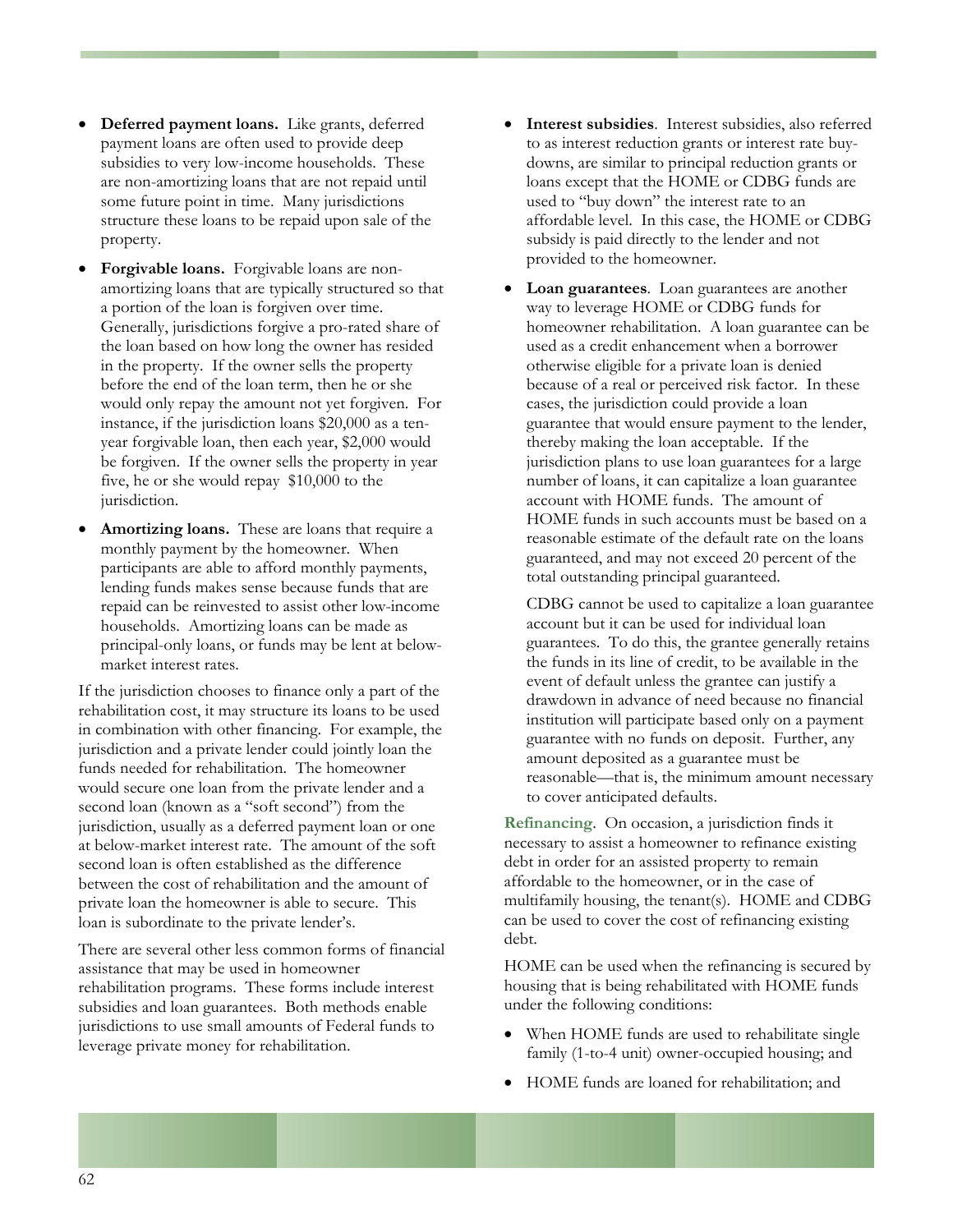• Refinancing allows the borrower's overall housing costs to be reduced and the housing is made more affordable.

Loans for refinancing existing debt secured by the property to be rehabilitated are eligible under CDBG if the grantee determines that this type of assistance is necessary to achieve local community development objectives. As under HOME, this refinance must be part of a rehabilitation project, to make the rehabilitation affordable—CDBG does not permit refinance-only projects.

Refinancing eligible owner-occupants' secured debt has several implications.

- Refinancing makes overall housing costs, including rehabilitation costs, affordable to the owner.
- Refinancing will reduce the amount of funds available to other applicants, thereby reducing the number of families that can be assisted.

#### **Example: Refinancing**

Mr. and Mrs. Brown are seeking HOME funds to rehabilitate their home. They have an outstanding principal balance on their first mortgage of \$40,000, at 10 percent interest, with a monthly payment of \$386. The cost of rehabilitation is \$15,000. The PJ is offering the rehabilitation loan at 3 percent for a 20-year term, with a monthly cost of \$83.19. The monthly payments for both loans total \$469.19. Because the Browns are on a fixed income, the increased mortgage cost would create a financial burden, requiring them to pay well above 30 percent of their monthly income for rent. Refinancing the first mortgage along with the rehabilitation costs using HOME funds would allow them to finance the total \$55,000 debt at 3 percent interest for 20 years. This results in a monthly cost of \$305.03, a savings of \$164.16 per month, making the rehabilitation possible for the Browns and substantially lowering their monthly housing-related expenses.

**Escrow Accounts**. Some grantees have difficulty making timely payments to contractors from their CDBG accounts, discouraging private businesses from participating in CDBG rehabilitation activities. In order to address this difficulty, HUD permits CDBG grantees to use program funds to establish escrow accounts for the purpose of making timely payments to program participants. The use of escrow accounts is limited to loans and grants for the rehabilitation of primarily residential properties containing no more than four dwelling units (and accessory neighborhoodscale, non-residential space within the same structure, if any, such as a store front below a dwelling unit).

Requirements include:

- The contract between the property owner and contractor must specifically provide for the use of an escrow account;
- Account funds are only used for residential rehabilitation activities;
- Account is limited to the amount expected to be disbursed within ten working days;
- Interest earned on the account is to be returned to HUD, at least quarterly; and
- Funds in the escrow account may only pay for actual costs of rehabilitation.

Note, there are no state CDBG requirements for escrow accounts. States may use the entitlement regulations as interpretive guidance.

Lump Sum Drawdowns.<sup>[x](#page-96-2)</sup> CDBG grantees may draw funds from the letter of credit in a lump sum to establish a rehabilitation fund in one or more private financial institutions for the purpose of financing the rehabilitation of privately-owned properties. The fund may be used in conjunction with various rehabilitation financing techniques, including:

- Loans;
- Interest subsidies;
- Loan guarantees;
- Loan reserves; or
- Other HUD-approved uses that are consistent with the objectives of the CDBG program.

The fund may also be used for making grants, but only for the purpose of leveraging non-CDBG funds for the rehabilitation of the same property.

Requirements include:

- Written agreement with financial institution(s), with a term lasting no longer than two years.
- Use of the deposited funds must begin within 45 days of the initial drawdown and deposit. Substantial disbursements must occur from the fund within 180 days of its establishment.
- The grantee is responsible for annual review of activity progress.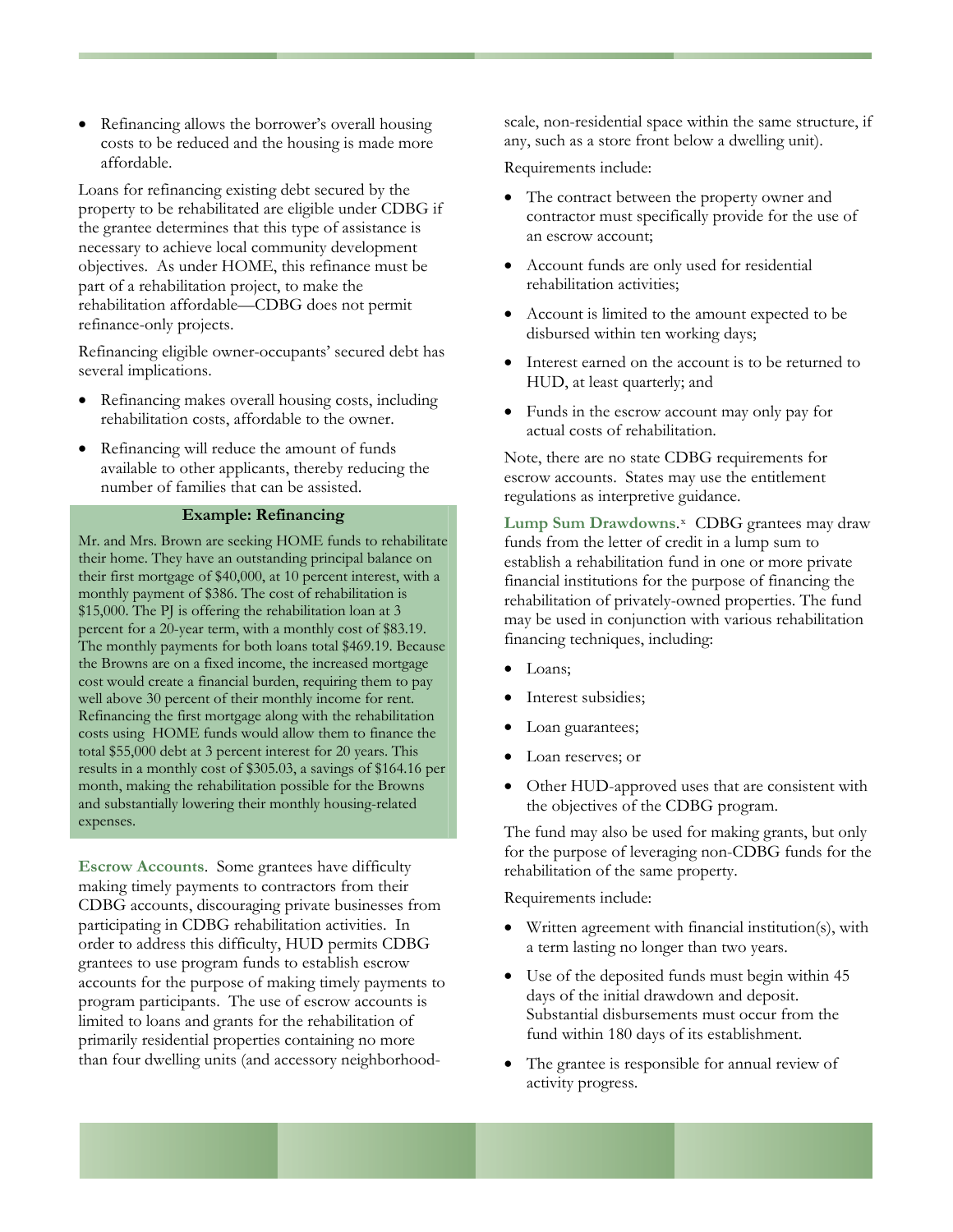- The grantee shall terminate the written agreement(s) with financial institution(s) and return all unused funds to letter of credit in the event that there is a substantial failure on the part of the financial institution(s) to live up to the terms of the written agreement. The grantee must provide HUD and the institution(s) in question with written justification for these actions.
- All unused and unobligated funds shall be returned to the grantee's letter of credit at the end of the term of the agreement, unless the grantee renews the agreement with the financial institution(s).
- When drawdown funds are used to provide a loan guarantee for private or other non-CDBG financed loans issued to finance rehabilitation activities, these are considered to be CDBG projects, and as such are subject to CDBG requirements.

• Program income (interest, loan repayments) earned through the drawdown account is to be used to finance other CDBG-eligible rehabilitation activities.

## **Eligible Costs**

In general, there are three types of costs for homeowner programs:

- Activity costs;
- Program or activity delivery costs; and
- Home maintenance or other related housing counseling costs.

**Activity Costs**. Under HOME and CDBG, both the actual cost of rehabilitating the housing and related soft costs are eligible. Table 4-1 lays out the specific eligible costs under a homeowner rehabilitation program.

| $-1$                                                |                                                                     |  |  |  |
|-----------------------------------------------------|---------------------------------------------------------------------|--|--|--|
| <b>HARD COSTS</b>                                   | <b>SOFT COSTS</b>                                                   |  |  |  |
| Meeting the rehabilitation standards                | Financing fees                                                      |  |  |  |
| Meeting applicable codes, standards, and ordinances | Credit reports<br>٠                                                 |  |  |  |
| Essential improvements                              | Title binders and insurance<br>$\bullet$                            |  |  |  |
| Energy-related improvements                         | Recordation fees, transaction taxes                                 |  |  |  |
| Lead-based paint hazard reduction*                  | Legal and accounting fees                                           |  |  |  |
| Accessibility for disabled persons                  | Appraisals                                                          |  |  |  |
| Repair or replacement of major housing systems      | Architectural/engineering fees, including specifications            |  |  |  |
| Incipient repairs and general property improvements | and job progress inspections                                        |  |  |  |
| of a non-luxury nature                              | Refinancing of existing debt, secured by the property,<br>$\bullet$ |  |  |  |
| Utility connections                                 | if the housing is owner-occupied and refinancing                    |  |  |  |
|                                                     | allows the overall costs of borrower to be reduced and              |  |  |  |
|                                                     | the housing is made more affordable                                 |  |  |  |

#### **Table 4-1: Eligible Homeowner Rehabilitation Costs**

\* **Note:** Lead hazard reduction costs are not counted as hard costs for the purposes of determining the level of assistance under 24 CFR Part 35 (the Lead Safe Housing Rule).

The purchase of construction equipment is generally ineligible under both HOME and CDBG. However, the purchase of tools to be used as part of a "tool lending" rehabilitation program is eligible under CDBG. Compensation for the use of construction equipment through leasing, depreciation, or other use allowances (described in applicable OMB Circulars) is allowable, provided the activity is otherwise eligible.

CDBG also allows some specific types of other soft costs, including:

• Initial homeowner warranty premium;

- Hazard insurance premium (except when the assistance is in the form of a grant);
- Flood insurance premium; and
- Inspection and testing for lead-based paint.

**Program or Activity Delivery Costs**. Program or activity delivery costs are those jurisdiction or subrecipient costs necessary to delivering the homeowner program, such as inspections, specifications writing, underwriting, and other project costs, including loan servicing, that are incurred by the jurisdiction and are directly related to a specific project.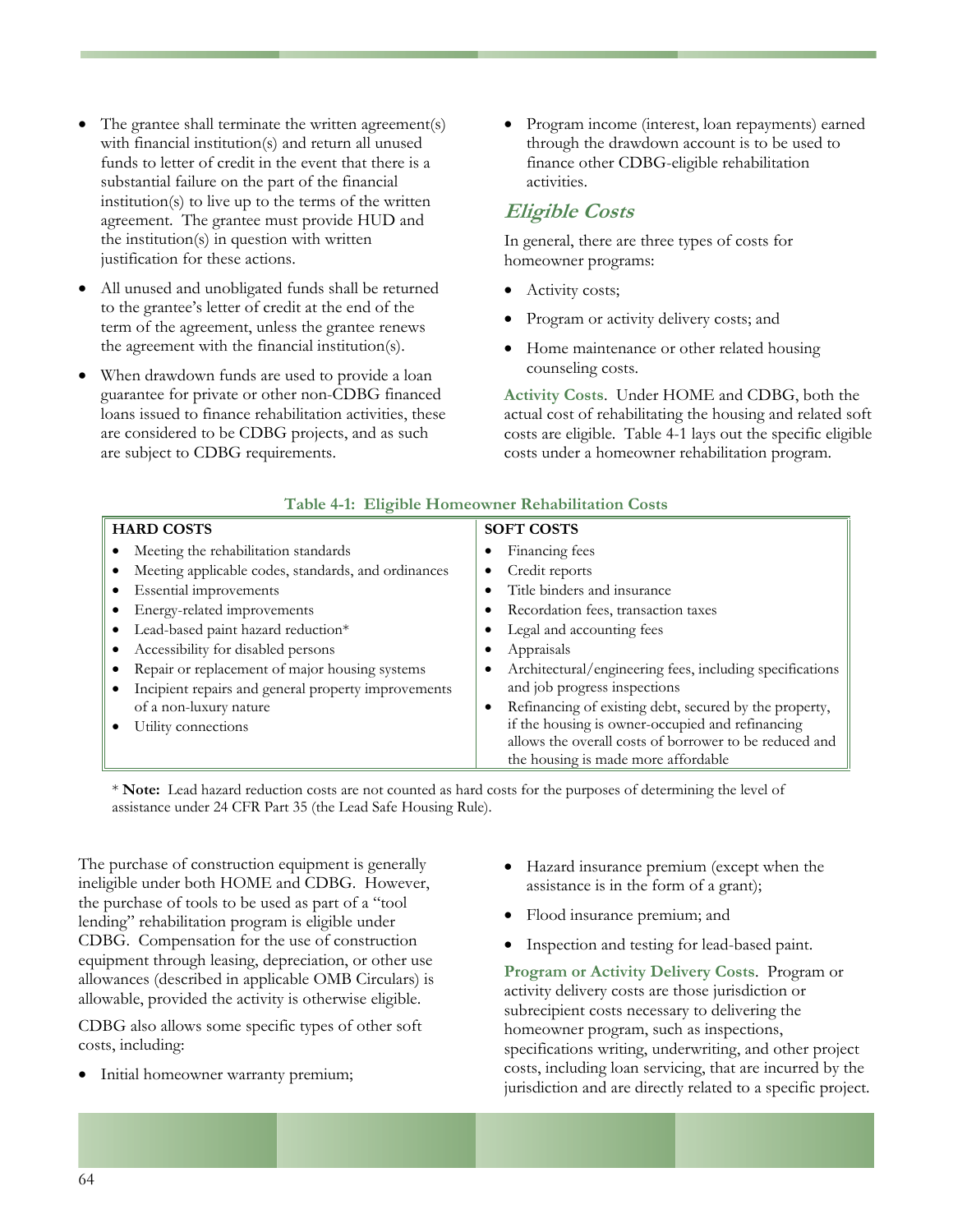As noted in the previous chapter, CDBG and HOME handle program delivery costs differently. Under CDBG, costs for delivery are covered under the project activity and are not counted toward the administrative cap.

Under HOME, this type of cost can be charged to the project when the cost is directly attributable to the specific project. The jurisdiction must track the costs to specific units and must include these costs within the maximum per unit subsidy limit. If the costs cannot be attributed to a specific project, they must be counted as administrative. As noted in the previous chapter, CDBG can pay for program delivery costs for HOME projects, including tasks such as energy auditing, work specifications, loan processing, or inspections. Since these are eligible costs under 24 CFR 570.201(k) as a housing service, they do not count toward the jurisdiction's CDBG administrative cap.

**Maintenance or Other Counseling**. People often think of housing counseling as only being related to new homebuyers. However, counseling can be an important part of a homeowner rehabilitation program. In some instances, homeowners do not understand how to keep up their homes. Without proper maintenance, the benefits of the rehabilitation may be short-lived. Other homeowners may not be aware of key tips and techniques for budgeting and as a result they may find themselves unable to repay a rehabilitation loan.

Typical types of homeowner counseling include:

- **Maintenance counseling**. These courses focus on basic repairs and up-keep items such as changing furnace filters, regular maintenance of heating or septic systems, or weatherization tips; or
- **Budgeting and finance**. These courses assist the owner to manage his or her finances so that the bills get paid.

Homeowner counseling is generally an eligible cost under HOME, **if** the counseled homeowner resides in a HOME-assisted unit. If the homeowner does not end up receiving assistance, or if PJ records are not able to clearly assign these costs to individual units, the costs must be charged to administration.

Grantees have several options for how to set up counseling programs under CDBG. The three most common options are:

- **HOME housing services**. Grantees might use CDBG to pay for housing counseling related to a HOME homeowner rehabilitation program.
- **Public service**. Grantees can set up housing counseling programs as a public service activity. These costs will count towards the grantee's 15 percent cap on public service expenditures.
- **Program delivery for CDBG**. Grantees can fund housing counseling as part of a CDBG-funded homeowner rehabilitation activity as a program delivery cost. Under this option, the grantee offers housing-related counseling as part of its rehabilitation assistance program and the costs of the counseling are included in the cost of the program.

#### **Property and Rehabilitation Standards**

As noted previously, HOME and CDBG differ in the application of property standards. CDBG does not mandate that units be brought up to code and does not apply a particular property standard. HUD recommends that CDBG grantees establish written property standards for units assisted with program funds to ensure that work is completed within local or state codes. Grantees are encouraged to develop guidelines for property standards and codes with CPD staff at the local HUD Field Office.

Under the HOME regulations, housing units assisted with HOME funds must meet all applicable state and local property standards, or other standards. In order to meet all applicable property standards, HOME requires that a PJ establish written rehabilitation standards for housing units that it rehabilitates with HOME. The written rehabilitation standards provide the means by which applicable property standards are met. A written rehabilitation standard defines the quality of the housing and the materials that will be used, such as specifying the type of nails to be used, the distribution of roofing tiles, or the grade of lumber to be used. Establishing such standards helps ensure that assisted units are of adequate workmanship, there is consistency among assisted rehabilitation jobs, and there is a common standard against which local contractors can base their bids.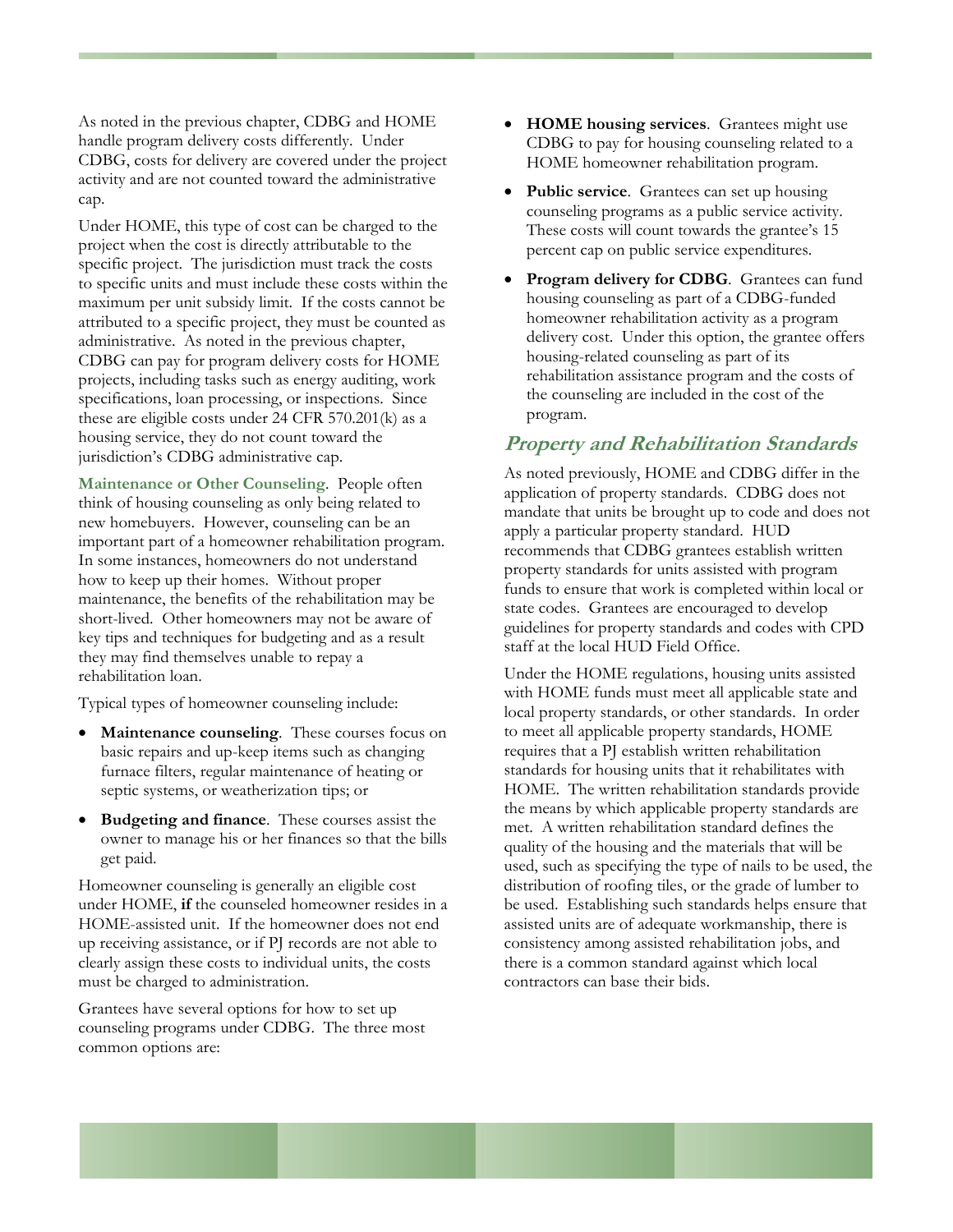## **Initial Owner Incomes**

HOME and CDBG take somewhat different approaches to applicant income when it comes to rehabilitation. Under HOME, all households must be income eligible when the HOME rehabilitation assistance is provided. This means that **all** assisted households must be at or below 80 percent of the area median income, adjusted for household size.

With CDBG, depending on which national objective is being met, there are circumstances when each individual homeowner may or may not need to be lowincome. When a homeowner rehabilitation program is undertaken to meet the low- or moderate-income housing national objective, every homeowner needs to be low- or moderate-income. In fact, no other lowand moderate-income national objective may be used for homeowner rehabilitation. Homeowner rehabilitation cannot be undertaken under the low- and moderate-income area benefit or limited clientele objectives. The statute is very clear that housing activities—if counted as a low- and moderate-income activity—must be undertaken under the housing national objective.

However, CDBG homeowner rehabilitation can be funded to meet a different national objective. For example, if the home is located in a designated blighted area, rehabilitation may be undertaken, regardless of the income of the owner, as long as it addresses conditions that contributed to the deterioration of the area. The CDBG rules stipulate that for residential rehabilitation under the area slum blight national objective, all code items must be undertaken before paying for less critical items.

If the home itself is blighted (but not necessarily located in a blighted area), the spot slum/blight national objective may be used and the income of the owner would be irrelevant. In this instance, the rehabilitation would be limited to items that are a health and safety hazard to the public. It is important to note that this does not mean that the item is a hazard to the individual but rather to the public at large. So, if an individual homeowner needs a handicapped accessibility ramp, it is not eligible because it is not a public health hazard. If the façade of a home is imminently going to fall down, with the risk of striking pedestrians on the sidewalk, it would be a public safety issue. Note that historic preservation may also be undertaken under spot blight national objective and it is not subject to the rules regarding the type of

rehabilitation that can be undertaken, but rather is limited to work determined to contribute to the conservation and preservation of the structure being assisted.

CDBG also provides regulatory flexibility to support of neighborhood revitalization strategies. This flexibility is extended to both activities funded through Community Development Financial Institutions (CDFIs) and Neighborhood Revitalization Strategy Areas (NRSAs) or Community Revitalization Strategy Areas (CRSAs).

CDFIs were created under the Community Development Banking and Financial Institutions Act of 1994. CDFIs are community lenders that:

- Are primarily dedicated to the promotion of community development;
- Serve an investment area or targeted population;
- Provide development services and equity investments or loans; and
- Maintain accountability to residents within the specified investment area; and
- Are not public agencies or institutions.

CDBG grantees also have the option to develop specific Neighborhood Revitalization Strategy Areas that target program resources or specific areas within the community. States may adopt CRSAs. Regulations authorizing the development of NRSAs and CRSAs were published by HUD on January 5, 1995, and require grantees to submit NRSAs or CRSAs as either part of an original Consolidated Plan submission, or as an amendment to a previously approved Consolidated Plan (see 24 CFR 91.505).

If a CFDI is working with CDBG in a targeted low- or moderate-income neighborhood or if the grantee has an adopted NRSA or CRSA, the grantee is allowed to add up all of the CDBG units for which funds are obligated in the area in a given program year, and treat them as a single structure. Then, 51 percent of these units must be occupied by households that are low- or moderate-income. This is called creating a "virtual project" and it allows the grantee to fund some homeowner rehabilitation and rental units (49 percent) that are occupied by households that are not low- or moderate-income. This can further a grantee's goals for mixed-income development.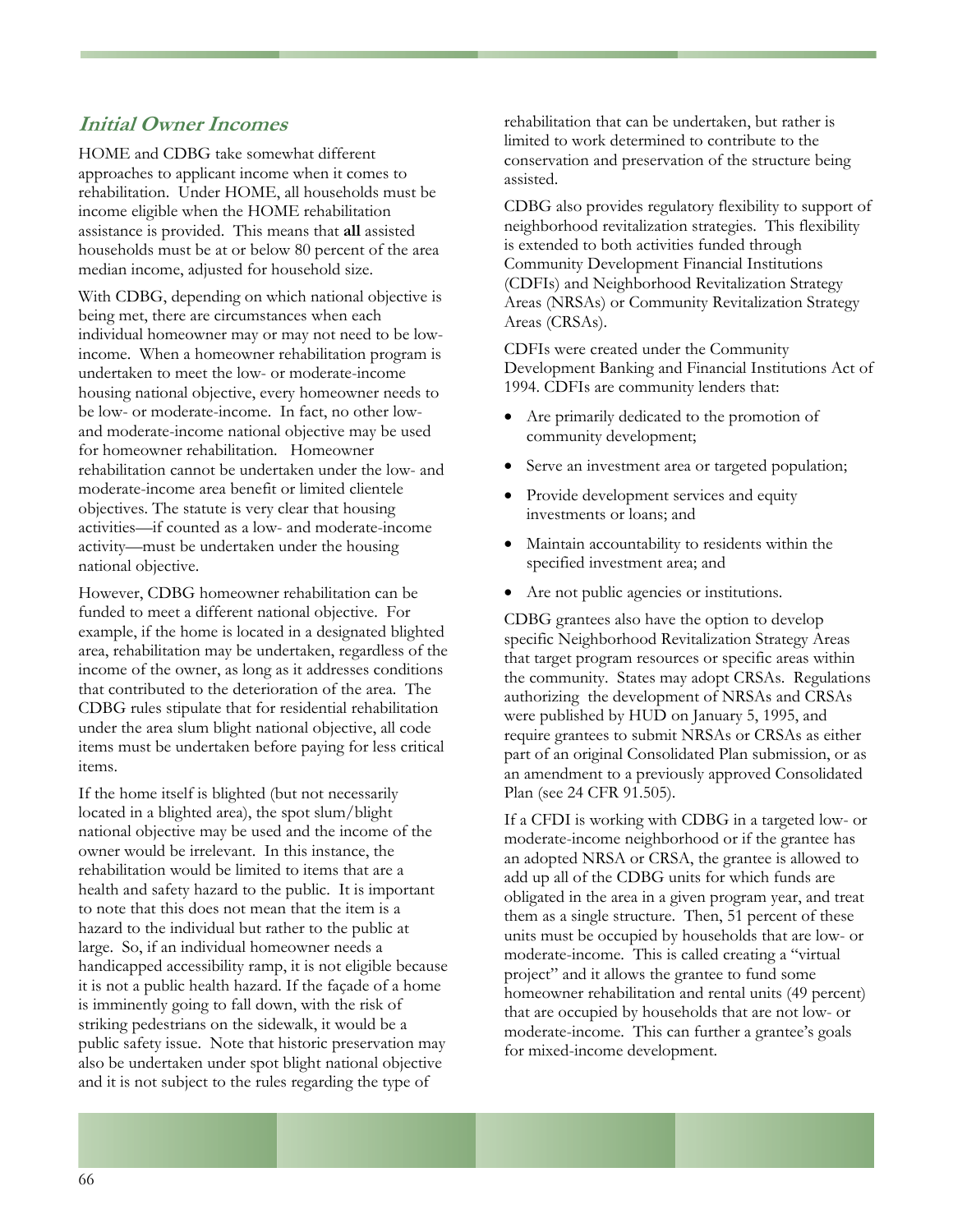If the 51 percent test is met at the end of the program year, these activities are deemed to have met the lowand moderate-income housing national objective. Note, however, that only the portion of the costs that are used to assist low- or moderate-income persons can be counted toward the grantee's required overall program goal of 70 percent expenditure on low- or moderate-income activities.

HOME PJs and CDBG entitlement grantees have the option to choose one of three accepted methods for calculating household income. States may choose one of the following definitions or their own income definition.

- Part 5 definition of income (24 CFR Part 5.609);
- Census long form definition of income; or
- IRS 1040 definition of income.

CDBG grantees that elect to use the Part 5 definition of income may exclude the value of a homeowner's primary residence from any calculation of net family assets if the homeowner is receiving CDBG rehabilitation assistance.

#### **Other Federal Requirements**

There are a number of other Federal requirements that are applicable to homeowner rehabilitation programs. Jurisdictions are encouraged to review the applicable regulations and HUD guidance.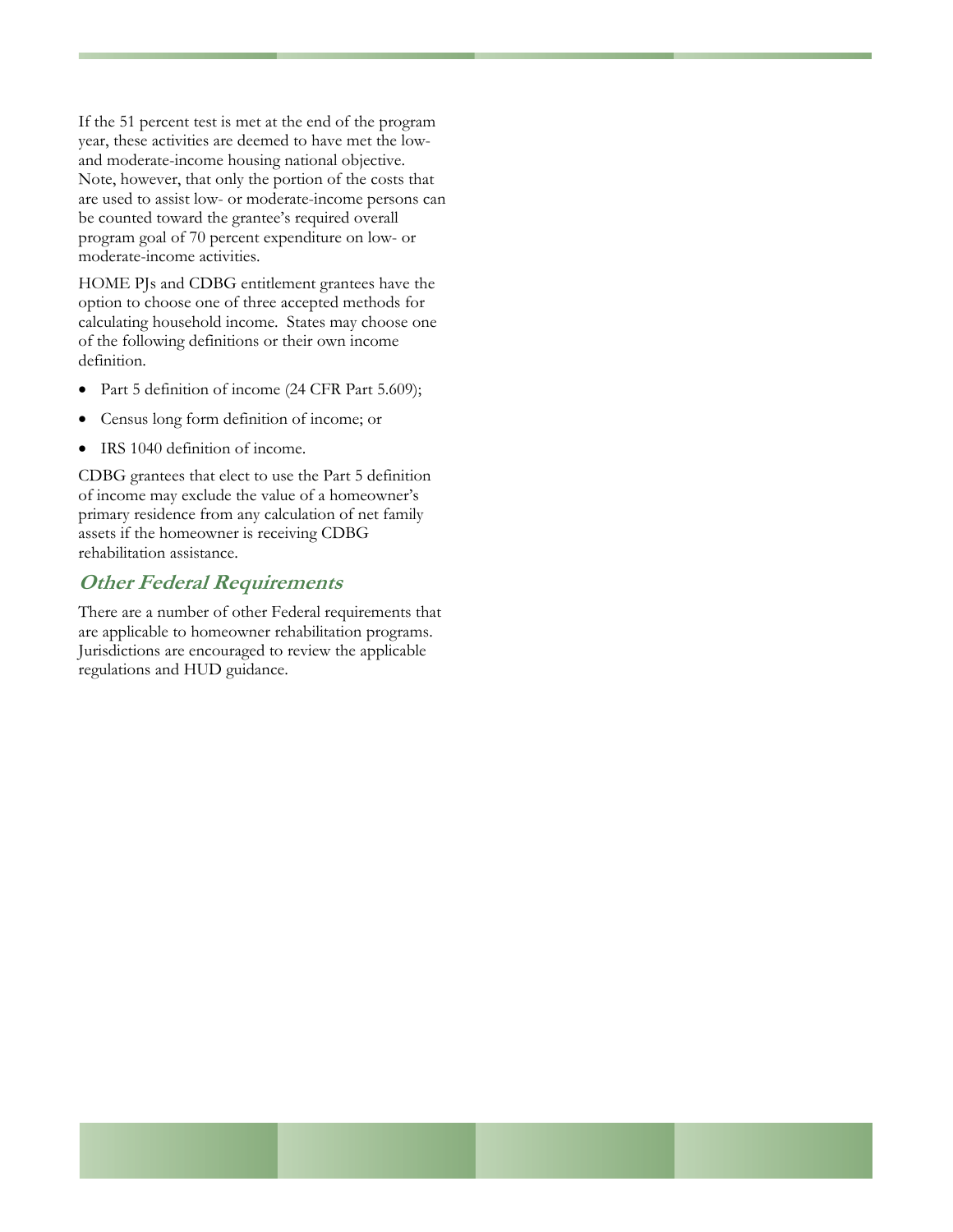# **Chapter 5: Using HOME and CDBG for Comprehensive Neighborhood Revitalization**

*For some declining neighborhoods, an investment of housing or economic development dollars alone will not be sufficient to make a sustainable improvement to the neighborhood. For these neighborhoods, the only viable option for creating a healthy neighborhood is to address a number of neighborhood challenges in a comprehensive way. This chapter explores how to use CDBG and HOME funds to tackle a broad range of neighborhood revitalization activities, including housing, commercial development, infrastructure, transportation, schools, and law enforcement.* 

### **Approaches to Neighborhood Revitalization**

In many circumstances, an investment of CDBG or HOME funds can correct a single blighting influence, generate a certain number of affordable housing units, or create infrastructure to serve basic needs of a neighborhood or community. For declining neighborhoods, however, these types of single investments are not usually sufficient to turn the neighborhood around. For instance, a large investment in housing may attract new buyers or tenants initially, but without safe streets, viable schools, or a healthy commercial district nearby to support the residents, the interest in the neighborhood will not be sustained. Declining neighborhoods require comprehensive revitalization strategies that capitalize on the neighborhood's assets and address its challenges.

Successful neighborhood revitalization initiatives start with a sound redevelopment plan. The planning process is used to bring the neighborhood's stakeholders together, with the specific purpose of analyzing the market dynamics in the neighborhood, and identifying its assets and challenges. The planning process results in a vision of the neighborhood in the future that is shared by most stakeholders. Once the vision is clear, it can guide all subsequent decisions about redeveloping the neighborhood's physical infrastructure (housing, commercial buildings, transportation, and other public infrastructure), and its service coordination and delivery. Many neighborhood revitalization activities will be eligible activities under either HOME or CDBG.

### **Planning Models for Urban Redevelopment**

The redevelopment planning process usually results in a document or tool, such as a land use plan, that maps out what types of development (residential, commercial, industrial, open space) are appropriate for the neighborhood, and where that development will occur. In the past decade, new planning models have evolved that can help urban neighborhoods articulate a vision that promotes the best assets of the neighborhood, while controlling or minimizing the negative impacts of growth and development. These planning models define the principles that are incorporated into the design of the neighborhood. These concepts are compatible and share common features, although each emphasizes somewhat different goals.

• **New Urbanism.** New Urbanism is the most commonly known of the recent urban planning concepts. The concept evolved in the 1990s and draws on the positive features of neotraditional planning movement. New Urbanism emphasizes walkability, diversity, and quality of life. Walkable communities are dense, mixed-use neighborhoods that are interconnected by pedestrian walkways. Ideally, residents would be able to walk to most activities of daily living. The neighborhood would also be supported by a range of transportation options. New Urbanism promotes diverse neighborhoods with a mix of activities, and therefore land uses. At a minimum, this would include retail or commercial and residential uses. Residential housing would be designed and priced to serve a range of households and a mix of incomes. Finally, the design would promote quality of life, including quality architecture and urban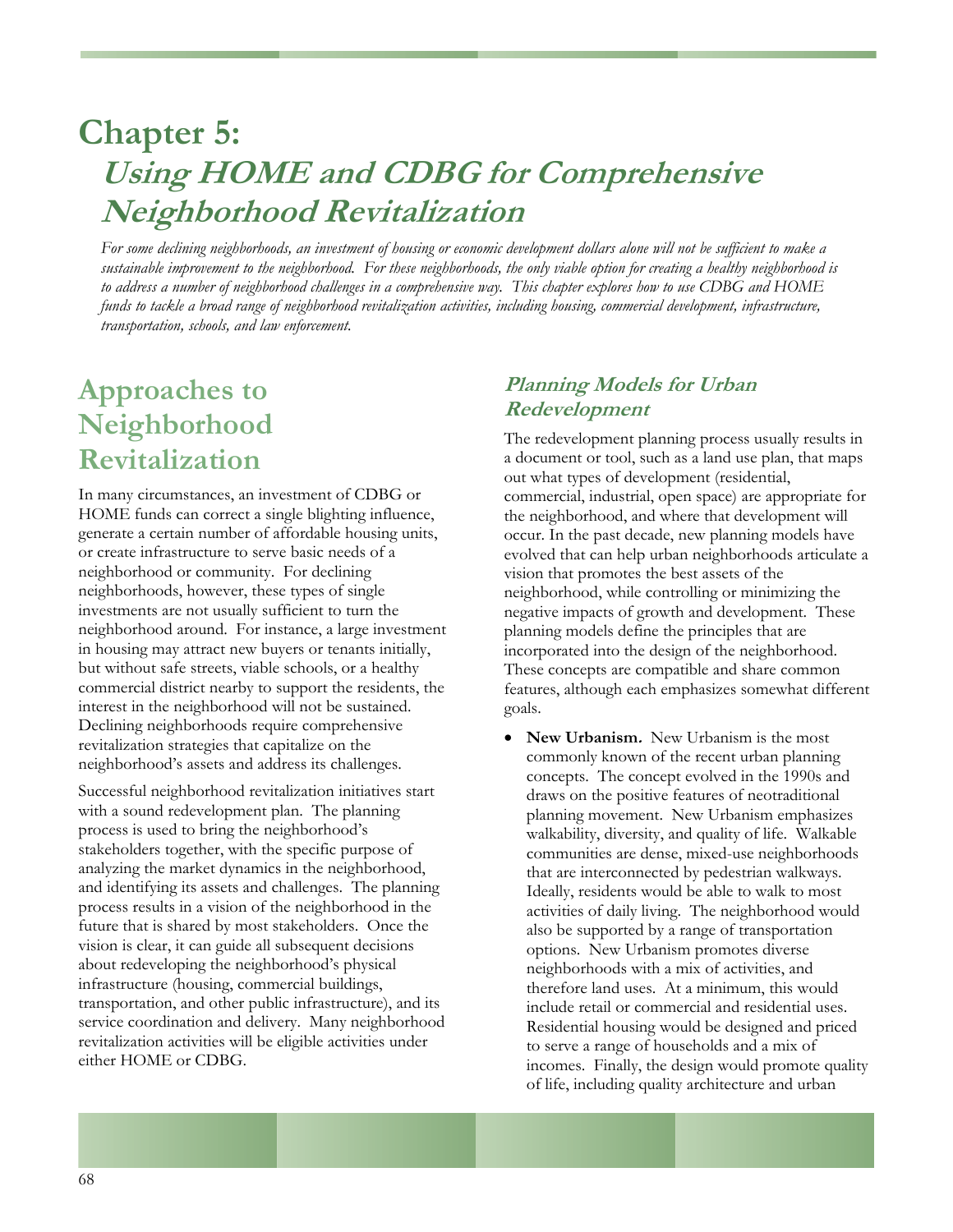design, to promote a sense of place; and design features would encourage neighborly interaction and sociability.

- **Smart Growth**. While New Urbanism focuses on maximizing the positive aspects of a traditional urban neighborhood, the smart growth movement evolved from the need to control the negative impacts of growth. Smart Growth typically refers to public policies that are implemented in order to use resources wisely and efficiently, and to control the negative aspects of growth in a neighborhood. Smart Growth is highly compatible with New Urbanism. It promotes energy efficiency, economic efficiency, and environmental protections and preservations. These principles result in planning and design features that include walkability in the neighborhood, and access to multiple transportation options; neighborhood schools; community reuse and revitalization; and preservation of farmland and open space.
- **Transit-Oriented Development**. Transit-Oriented Development also strives to mitigate the impact of sprawl and develop livable communities within urban cores. Public transit is one of the key ways to increase the walkability of a neighborhood. Increasing the investment in public transportation systems can help lower residential transportation costs. Transit-Oriented Development planning models emphasize concentrating development within a half-mile radius of bus and rail stations that have frequent service. This results in high density, mixed-use land uses, designed for pedestrian and bicycle traffic.

The plan typically addresses how the physical redevelopment of the neighborhood will occur. It addresses the redevelopment of one or more of the following components of the built environment: housing, infrastructure (transportation, water and stormwater, and utilities), commercial district, and/or community facilities. In general, CDBG funds can be used to finance a wide range of these revitalization activities. HOME funds can be used only to fund the affordable housing component of a neighborhood revitalization initiative.

#### **Housing Assistance**

Previous chapters provide detail on how HOME and CDBG can be used to support a range of affordable housing activities. When revitalizing a neighborhood, grantees and PJs need to determine what type of housing activities will best support revitalization goals.

Many revitalization strategies are based on the premise that an investment of public funds in a large-scale housing development activity will spur private investment. This can be an effective strategy because its visual impact is immediate and substantial. Large homeownership developments, in particular, have the added benefit of creating a pool of stakeholders in the neighborhood who will support continued redevelopment. In developed neighborhoods, however, land assembly can be difficult and costly, particularly if there are a number of households or businesses that must be relocated.

Investing public funds in substantial in-fill activity throughout a neighborhood can be a less-expensive, but equally effective strategy in neighborhoods where large parcels of land are not available for assembly, and where significant building infrastructure is occupied, and/or in sound condition. Undertaking an in-fill strategy does not have the same type of immediate, visual impact of a large-scale new construction project, but it can stabilize a community block-by-block. Combining a vacant structure rehabilitation or reconstruction program with a rehabilitation program for existing homeowners on targeted blocks can be an effective in-fill approach to revitalization. When undertaking an in-fill strategy, or for neighborhoods that have limited problems within the neighborhood, CDBG or HOME can be targeted to specific blocks, or even specific properties whose treatment will have a high impact on the overall appearance of the neighborhood.

Rental housing rehabilitation or development may play a role in revitalizing neighborhoods with certain housing markets. In neighborhoods with a high proportion of homeowner housing, and in neighborhoods with extremely high housing costs, rental housing can offer housing opportunities for households of all incomes. In neighborhoods with a high proportion of affordable rental housing, increasing the supply of this type of housing might not be appropriate.

### **Property Inspections and Code Enforcement**

In addition to the development of additional units, grantees and PJs may want to address the condition of existing housing units in the target neighborhood.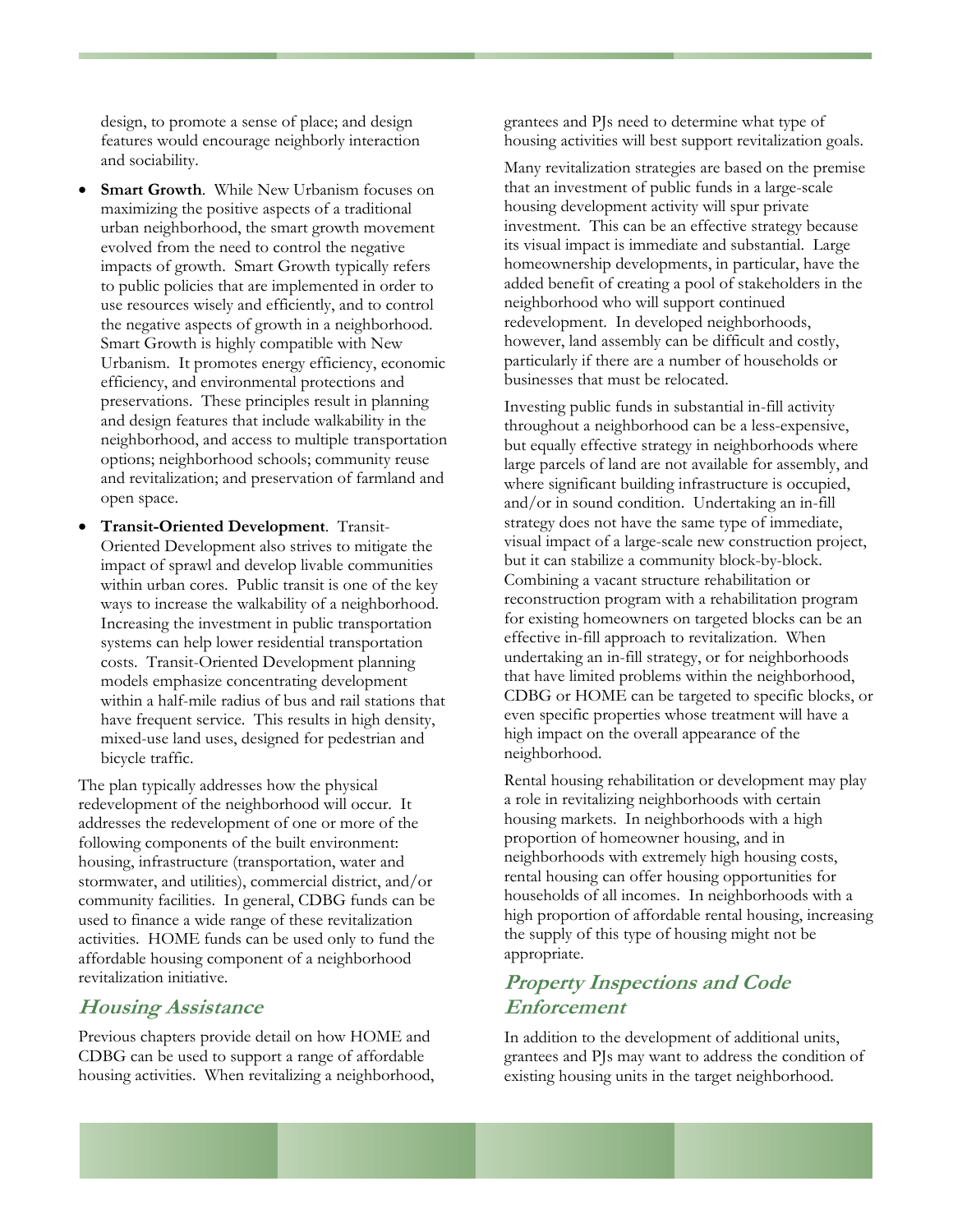CDBG can be used to administer a code enforcement program that involves inspecting properties in the target area for compliance with applicable codes and property standards. Under CDBG, code enforcement is a separate eligible activity, and code enforcement costs are not subject to the CDBG program's 20 percent cap on planning and administrative expenses.

Eligible code enforcement costs under the CDBG Program (24 CFR 570.202(c)) include:

- Salaries and other expenses related to code enforcement activity; and
- Costs of legal proceedings related to code enforcement activity.

General code enforcement activities are not eligible under the HOME Program, although property inspections of HOME-assisted units are eligible costs. Every unit that is assisted with HOME funds must be inspected to ensure that it meets applicable codes and property standards upon completion. Property inspections can be charged either as an eligible planning and administrative cost (and subject to the PJ's 10 percent cap on administrative expenses) or as a project soft cost.

Once a code violation in a unit is identified, HOME funds can be used to bring the unit up to code. CDBG funds cannot be used under code enforcement to correct property code violations (24 CFR 570.202(c)). Note, correcting violations may be eligible under CDBG as rehabilitation. Used together, CDBG and HOME can help fund community efforts to uncover and rectify residential property code violations and restore dilapidated housing as standard, affordable housing.

### **Infrastructure Development and Improvement**

Adequate infrastructure (i.e., public improvements) is crucial to the successful revitalization of blighted and impoverished neighborhoods. Although infrastructure needs are sometimes taken for granted, they lay the foundation for the community's growth and improvement. Redevelopment planning should include an assessment of whether or not infrastructure systems require upgrades. Basic infrastructure components include:

• Transportation system, including streets, highways, and bridges; parking; and sidewalks, to ensure that people and goods are able to get in and around the

neighborhood with ease. The transportation system is critical to the neighborhood's local economy;

- Water, wastewater, and stormwater systems to ensure that the neighborhood has a sufficient supply of clean water, as well as a system for the treatment of wastewater, and stormwater sewers to prevent flooding;
- Electric and other utilities;
- Streetlights to make the neighborhood attractive and safer; and
- Accessibility improvements required under the Americans with Disabilities Act.

Since its creation in 1974, CDBG has been used extensively to address infrastructure development needs in communities throughout the country. CDBG funds can be used by grantees and nonprofits for the acquisition, construction, reconstruction, installation, or repair of public infrastructure. The maintenance of public infrastructure is not an eligible expense.

In general, HOME funds cannot be used to finance the development or maintenance of public infrastructure. However, it is an eligible HOME expense when it is needed to support HOME-assisted housing and the improvements to the project site are in keeping with improvements of surrounding, standard projects. Eligible infrastructure investments might include: connecting housing that is assisted with HOME funds to existing infrastructure (24 CFR 92.206(a)(3)); making utility connections from the property line to the adjacent street, including off-site connections; developing on-site roads, sewer, and water lines necessary to the development of the project; providing essential infrastructure improvements to on-site infrastructure. The project site is the property, owned by the project owner, upon which the project is located.

### **Economic Development**

A vital urban neighborhood typically includes a healthy residential living environment, and a healthy commercial district. Neighborhoods rely on the commercial district to provide needed goods and services to support residents. CDBG grantees can undertake a range of activities to support neighborhood economic development.

CDBG can be used to provide assistance to create economic opportunities that primarily benefit low- and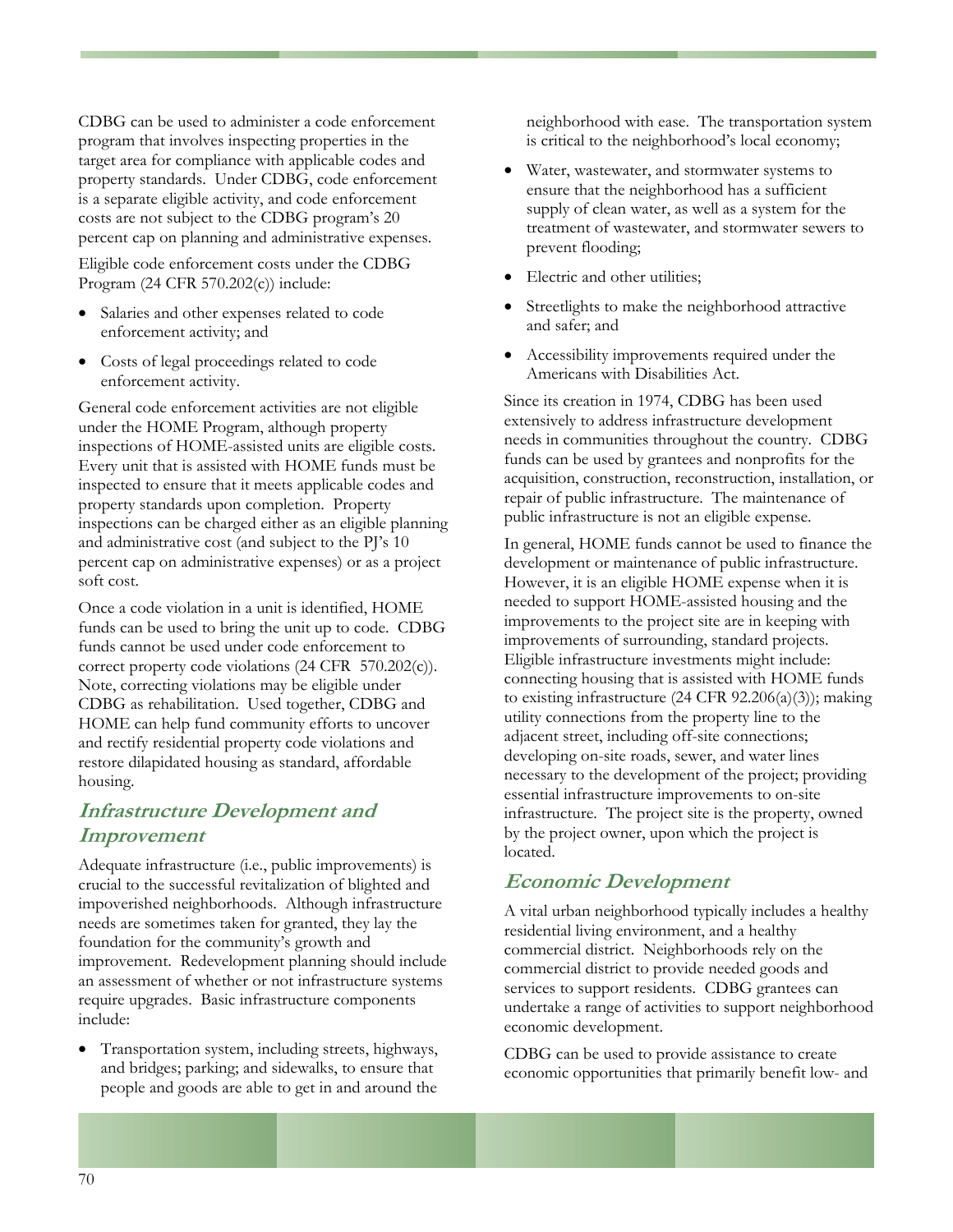moderate-income residents. Grantees have a great deal of flexibility in how to use program funds to meet this goal. Economic development activities that are eligible under CDBG (24 CFR 570.203 and 570.201(o)) include:

- Acquiring, constructing, reconstructing, rehabilitating, or installing commercial or industrial buildings, structures, and other real property equipment and improvements, including railroad spurs and similar extensions;
- Assisting private, for-profit businesses;
- Providing economic development services in connection with eligible economic development activities;
- Providing financial and/or technical assistance, advice, and business services to owners of microenterprises and persons developing microenterprises; and
- Training and technical assistance, or other support services to increase the capacity of recipients or subrecipients to carry out microenterprise activities.

### **Community Facilities and Public Services**

Community facilities (i.e., public facilities) add to the quality of life for a community's residents. Integrating quality services to meet the needs of residents and businesses can generate opportunities for neighborhood residents to develop ties to other people in the community. These social benefits are often the basis of a "sense of community" that makes a neighborhood an attractive place to live. Community facilities that may be eligible for assistance under the CDBG program include senior and youth centers, child care facilities, parks and recreational facilities, community centers, fire stations, libraries, and health care facilities.

Revitalizing neighborhoods must be supported by a comprehensive strategy to deliver quality public services, and a sustainable quality of life. Community facilities often house important services to community members, which include the following CDBG-eligible public services:

- Employment and job training services;
- Crime prevention and community safety programs;
- Substance abuse treatment and counseling;
- Fair housing counseling;
- Energy conservation;
- Welfare services (other than direct income subsidy payments);
- Recreational services;
- Meals on wheels and other programs to promote nutrition; and
- Assisted living services.

In order to be eligible for CDBG funding, a public service must either be a new service or a quantifiable increase in the level of an existing service that has been provided with funds from the unit of general local government or the state. CDBG cannot be used to replace existing local or State funding for a public service. Grantees are capped on how much they can spend on public services (see Chapter 1). Given the importance of public services to community viability, grantees should evaluate public service activities to see if a particular service might qualify under a different CDBG eligible activity category.

### **Financing and Requirements for Neighborhood Revitalization**

This section highlights the issues, rules, and considerations that arise when managing a neighborhood revitalization initiative. It describes the partners that will help make a revitalization program successful, identifies the financing considerations and opportunities that are present when using HOME and CDBG funds, and reviews the eligible costs applicable to these activities.

#### **Partners**

Successfully turning around a declining neighborhood will require more than an investment in the development in the neighborhood—it will require a change in how people perceive the neighborhood. Buyers, renters, new businesses, and customers will not be attracted to the neighborhood if they do not feel safe, if the community school is failing, and if public services are inadequate. Changing the perception of the

Child care;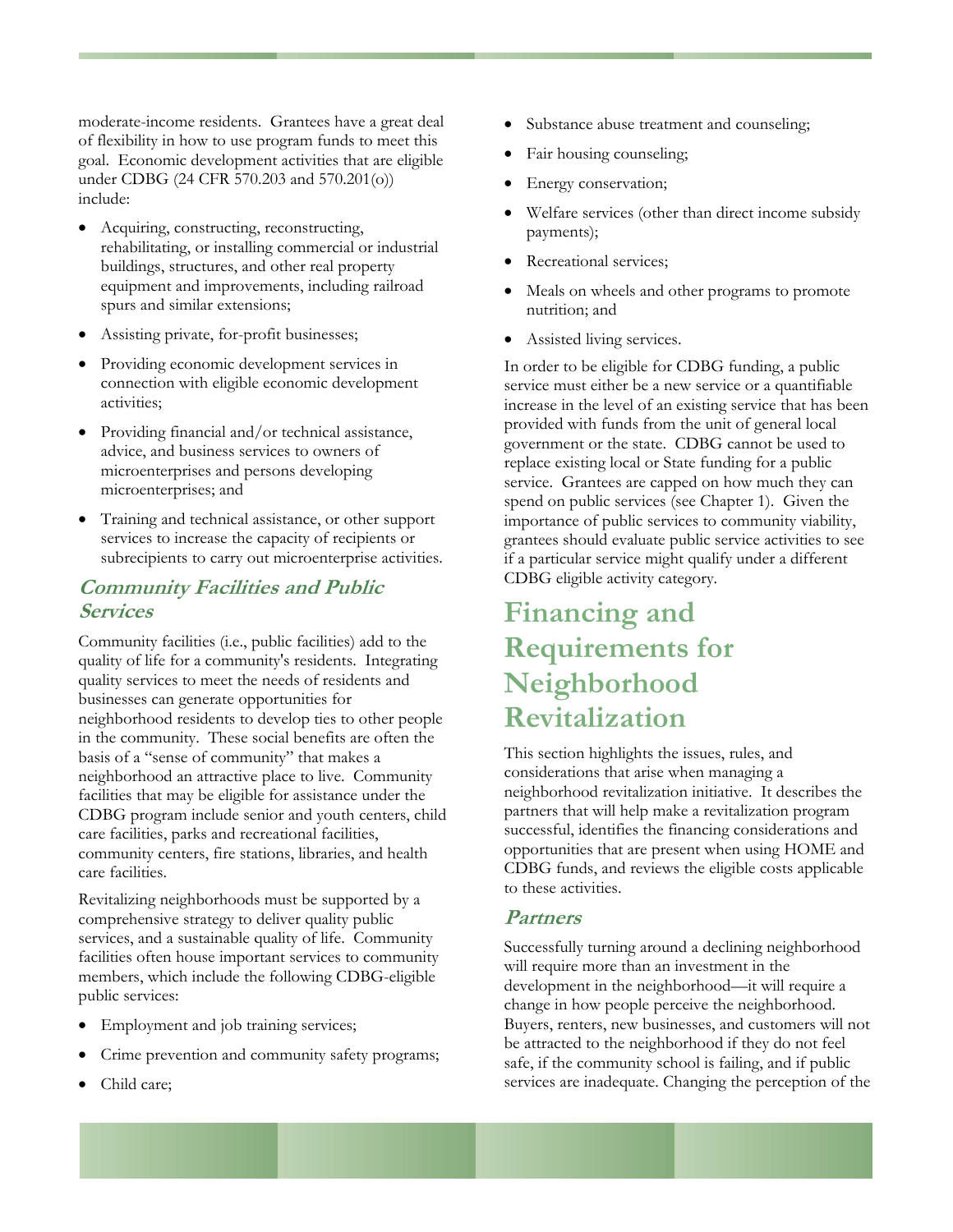neighborhood requires real change in the neighborhood, and widespread publicity about that change. In addition to the housing development partners identified in prior chapters, the following partnerships will be important:

**Business leaders**. Businesses in the neighborhood, as well as in the surrounding community, will want to support the revitalization effort because its success will bring them new customers. Jurisdictions can call on business leaders to hire neighborhood residents, lend support to promote the commercial district, sponsor community and promotional events, and help attract new businesses to the neighborhood's commercial district.

**Community institutions, such as universities and colleges, hospitals, faith-based institutions**. These institutions are not able to relocate easily, and often have a real stake in the success of the neighborhood. They can provide outreach to their constituents to promote changes in the neighborhood and market availability of housing and other opportunities generated as part of the revitalization plan.

#### **Community residents, including civic associations, homeowner associations, and tenant associations**.

Resident participation in the community will be critical to its success. Involving new and existing residents, and creating opportunities for them to get to know one another and work together for the future of the neighborhood, can sometimes make the difference between sustaining revitalization efforts over the longterm, and seeing new redevelopment targeted by graffiti and other crime. Community residents should be involved early in the planning process and should continue to be involved in the actual implementation and evaluation of the revitalization effort.

#### **Other state and local government agencies**.

Housing agencies will need to reach out to other agencies and work with them to improve the provision of other public services in the neighborhood. Two key areas are law enforcement and school districts, since crime and poor quality schools will deter most new buyers and businesses from investing in the neighborhood.

**The media**. Real work to redevelop the neighborhood's housing stock, revitalize its commercial district, make its streets safer, and improve the quality of its schools will be for naught if the surrounding community is unaware of the real and positive changes occurring. Involving the media is key to publicizing the successes of the revitalization effort, in order to attract newcomers.

Note, some of the important partnerships in a neighborhood revitalization initiative are not formal ones, driven by program requirements. Nonetheless, these relationships should not be overlooked, as they can greatly enhance the revitalization effort.

#### **Approaches to Financing**

Two additional considerations should be made when determining the most strategic approach to using HOME and CDBG in combination to finance neighborhood revitalization. The Section 108 Loan Guarantee program provides CDBG grantees an opportunity to finance large-scale physical development projects over the course of more than one year. The availability of regulatory flexibility in neighborhoods that qualify as Neighborhood Revitalization Strategy Areas generates an opportunity for grantees to attract some households whose income exceeds the median area income to the neighborhood, among other things. Nothwithstanding the opportunities presented by these resources, for many communities and projects, the logical financial strategy, when approaching a neighborhood revitalization initiative, will be to invest HOME funds in the affordable housing component of the initiative and CDBG funds in the non-housing component. This section will review the eligible nonhousing costs under CDBG.

**Section 108 Loan Guarantees**. Loan guarantees made through the Section 108 Program allow grantees to use their CDBG funds to undertake large projects that are often the cornerstone of revitalization efforts. Grantees can apply for loans up to five times the community's current CDBG allocation to finance largescale projects, typically economic development projects. The loans are financed through underwritten public offerings. HUD requires grantees to provide local collateral in addition to CDBG funds to secure the loan. The size of the Section 108 loan sends a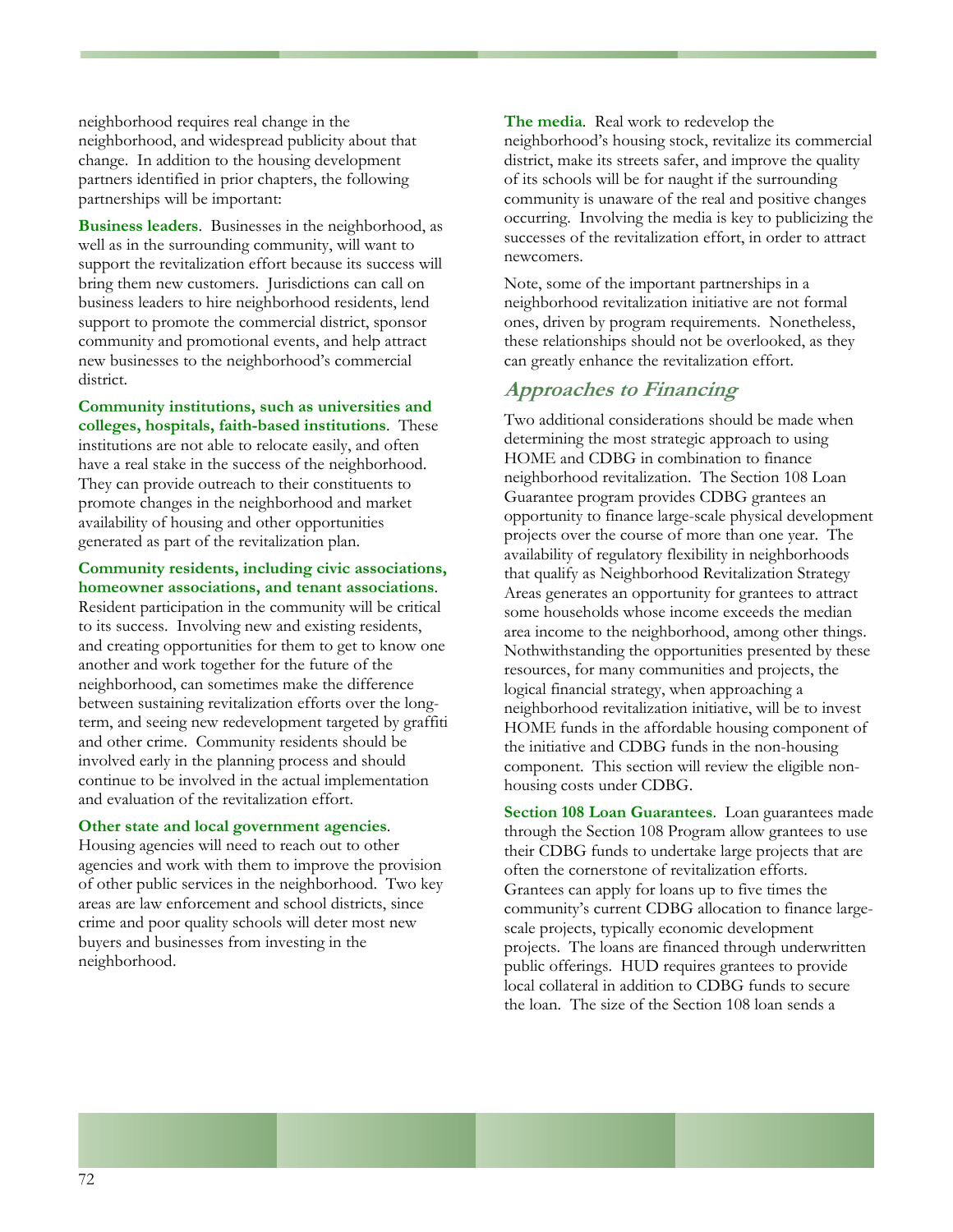signal to private economic interests that the project in question is worthy of investment, and as such serves as an important leveraging tool. The loan repayment period is up to 20 years.

In addition to (or in conjunction with) economic development, Section 108 loan funds can be used to finance:

- Acquisition of real property;
- Rehabilitation of publicly-owned real property (except for structures that are primarily for the general conduct of government);
- Housing rehabilitation that is CDBG-eligible;
- Construction, reconstruction, or installation of public facilities;
- Related relocation, clearance, and site improvements;
- Payment of interest on the guaranteed loan and issuance costs of public offerings;
- Debt service reserves; and
- Public works and site improvements in Colonias.

It is important for grantees to consider when Section 108 funds, rather than annual CDBG allocations, will be most appropriate to address economic development needs. In general, Section 108 funds are best used for large-scale development projects when other funding sources are not available, and when the project has a reasonably assured return on investment. Examples of large-scale economic development projects can include:

- Neighborhood shopping centers;
- Grocery stores;
- Development of a mixed-use retail and housing complexes;
- Industrial expansion; and
- Infrastructure development and improvement.

**Community Development Financial Institutions and Neighborhood Revitalization Strategy Areas/Community Revitalization Strategy Areas**. CDBG allows for regulatory flexibility regarding income targeting in order to allow grantees more expansive use of program funds in order to support neighborhood revitalization strategies. This flexibility is extended to both activities funded through both Community Development Financial Institutions

(CDFIs) and Neighborhood Revitalization Strategy Areas (NRSAs) or Community Revitalization Strategy Areas (CRSAs) for States.

A CDFI is a community lender that is primarily dedicated to the promotion of community development, and that serves a specific investment area or targeted population. As lenders, CDFIs provide development services and equity investments or loans, and they maintain accountability to residents within the specified investment area. CDFIs were created under the Community Development Banking and Financial Institutions Act of 1994, and cannot be public agencies or institutions. Some typical CFDIs are community development banks, community development loan funds, microenterprise loan funds, or venture capital organizations.

A CDBG grantee can create a NRSA for the purpose of developing specific neighborhood revitalization strategies to target program resources if the area meets the demographic criteria to be so identified. Regulations authorizing the development of NRSAs and CRSAs were published by HUD on January 5, 1995, and require grantees to submit NRSAs or CRSAs as either part of an original Consolidated Plan submission or as an amendment to a previously approved Consolidated Plan (see 24 CFR 91.505).

The regulatory flexibility that has been extended to activities funded through either a CFDI[xi](#page-96-0) or an NRSA/ CRSA include:

- **Area Benefit**. Any job creation or job retention activities undertaken pursuant to an NRSA or CRSA strategy may meet the low- and moderateincome area benefit national objective requirements at 24 CFR 570.208(a)(1). This flexibility frees employers receiving CDBG assistance from tracking the income of employees or of those interviewed for a position. This administrative relief can facilitate the involvement of businesses in the job growth/job retention program.
- **Housing**. Housing activities for which CDBG funds are obligated during a program year may be considered a single structure for the purpose of applying the low- and moderate-income housing benefit criteria at 24 CFR 570.208(a)(3). If a grantee elects to use this option, it must document that at least 51 percent of all housing units are occupied by low- and moderate-income households.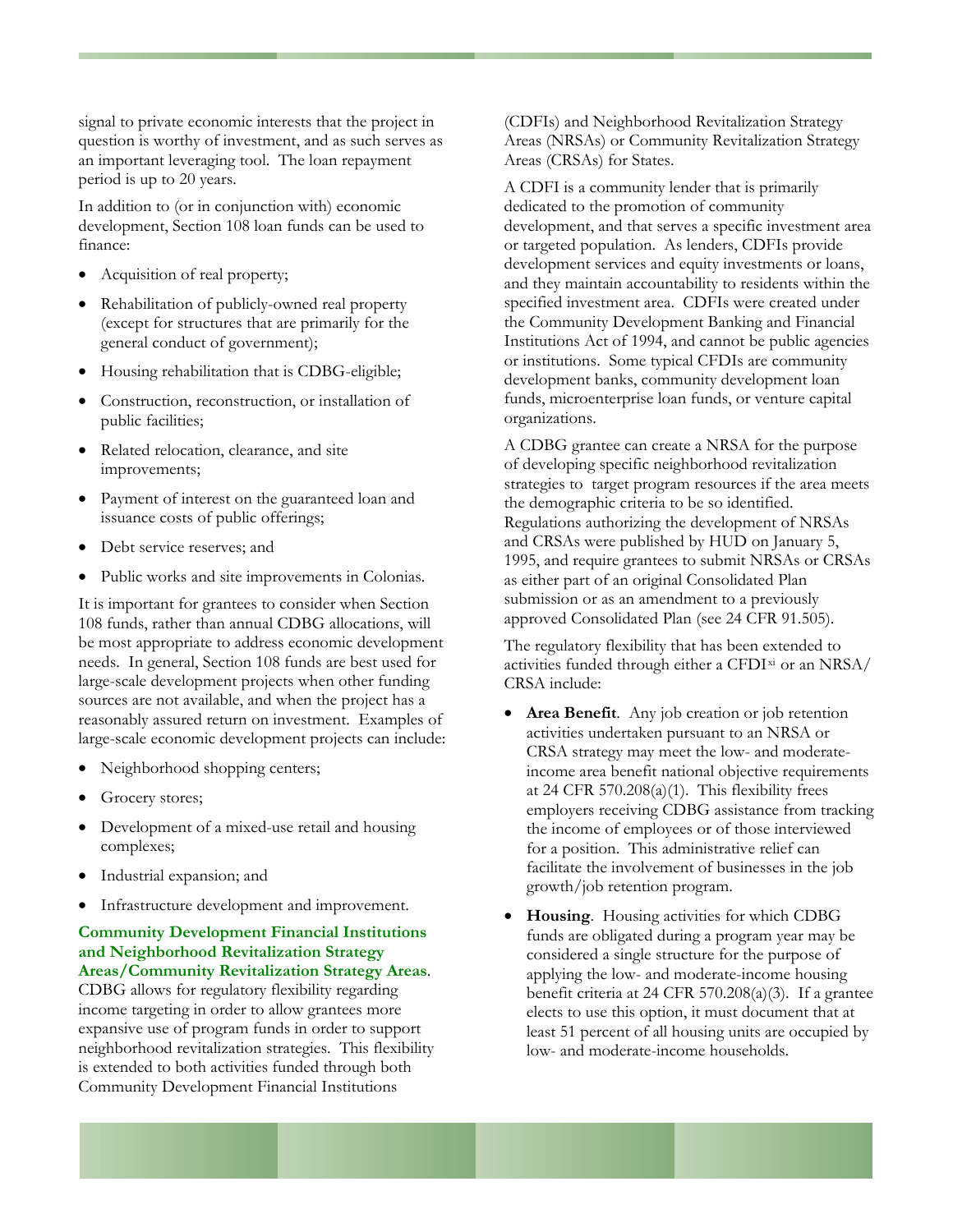- **Economic Development**. Economic development activities may be exempt from aggregate public benefit standards at 24 CFR 570.209(b), increasing flexibility for program design. However, such projects are still subject to the individual/project public benefit standards under the same section of the CDBG rule.
- Public Services Cap. CDBG grantees are required to limit the expenditure of program funds on public services to 15 percent of their annual allocations, plus the prior year's program income; however, activities funded pursuant to a HUD-approved NRSA/CRSA and carried out by a Community Based Development Organization (CBDO) within the NRSA or CRSA neighborhood are exempt from this cap. This exemption allows grantees to provide higher levels of public services to dilapidated lowand moderate-income neighborhoods, including job training and job creation.

The regulatory flexibility extended to CFDI and NRSA/CRSA activities reflects HUD's goal of assisting communities in their efforts to involve a wide range of community partners in addressing community revitalization needs and issues across the country. Working in partnership with a local CFDI or targeting assistance to a NRSA/CRSA can provide a grantee greater flexibility to address neighborhood housing and public service needs.

Since HOME funds can be used only for affordable housing, CDBG is an ideal source for paying the nonhousing components of a neighborhood revitalization initiative.[xii](#page-96-0) Provided the activity meets a national objective, CDBG funds can be used for activities that support the broad range of community development and neighborhood revitalization activities that have been explored in this chapter, including: • Provision of assistance to institutions of higher

- Acquisition of real property by the grantee or a nonprofit;
- Property disposition through sale, lease, or donation of any real property acquired with program funds;
- Acquisition, construction, reconstruction, rehabilitation, or installation of public facilities and improvements, with the exception of buildings used for the general conduct of government, as specified at 24 CFR 570.207(a);
- Clearance, demolition, and removal of buildings and improvements, including the movement of a structure to another site;
- Provision of public services (not to exceed the 15 percent cap);
- Interim assistance to arrest the further physical deterioration of an area where further, permanent improvements will be made as soon as possible (e.g., sidewalk repair, refurbishment of public parks, special trash and debris removal services);
- Necessary costs to complete existing Federal Urban Renewal projects;
- Temporary and permanent relocation assistance to families, businesses, individuals, nonprofits, and farm operations, as required under 24 CFR 570.606(b) or(c), or determined by the grantee to be appropriate under 24 CFR 570.606(d);
- Payments to cover the loss of rental income suffered by housing owners whose property is held for temporary periods for households displaced and relocated as a result of program activities;
- Acquisition, construction, reconstruction, rehabilitation, or installation of distribution lines and facilities of a privately-owned utility;
- Special economic development;
- **Eligible Costs**  Microenterprise assistance;
	- Provision of technical assistance to public or nonprofit entities to build the capacity of such entities to carry out neighborhood revitalization and economic development activities, so long as the activities proposed by such entities are eligible under the CDBG rule and can reasonably be expected to meet one of the national objectives; and
	- learning if and when the grantee has determined that the institution in question has the capacity to carry out one or more eligible CDBG activities. (Note, public services carried out by institutions of higher education are subject to the public service cap.)

A description of all eligible administrative costs under both the HOME (24 CFR 92.207) and CDBG (24 CFR 570.206) programs is available in Chapter 1.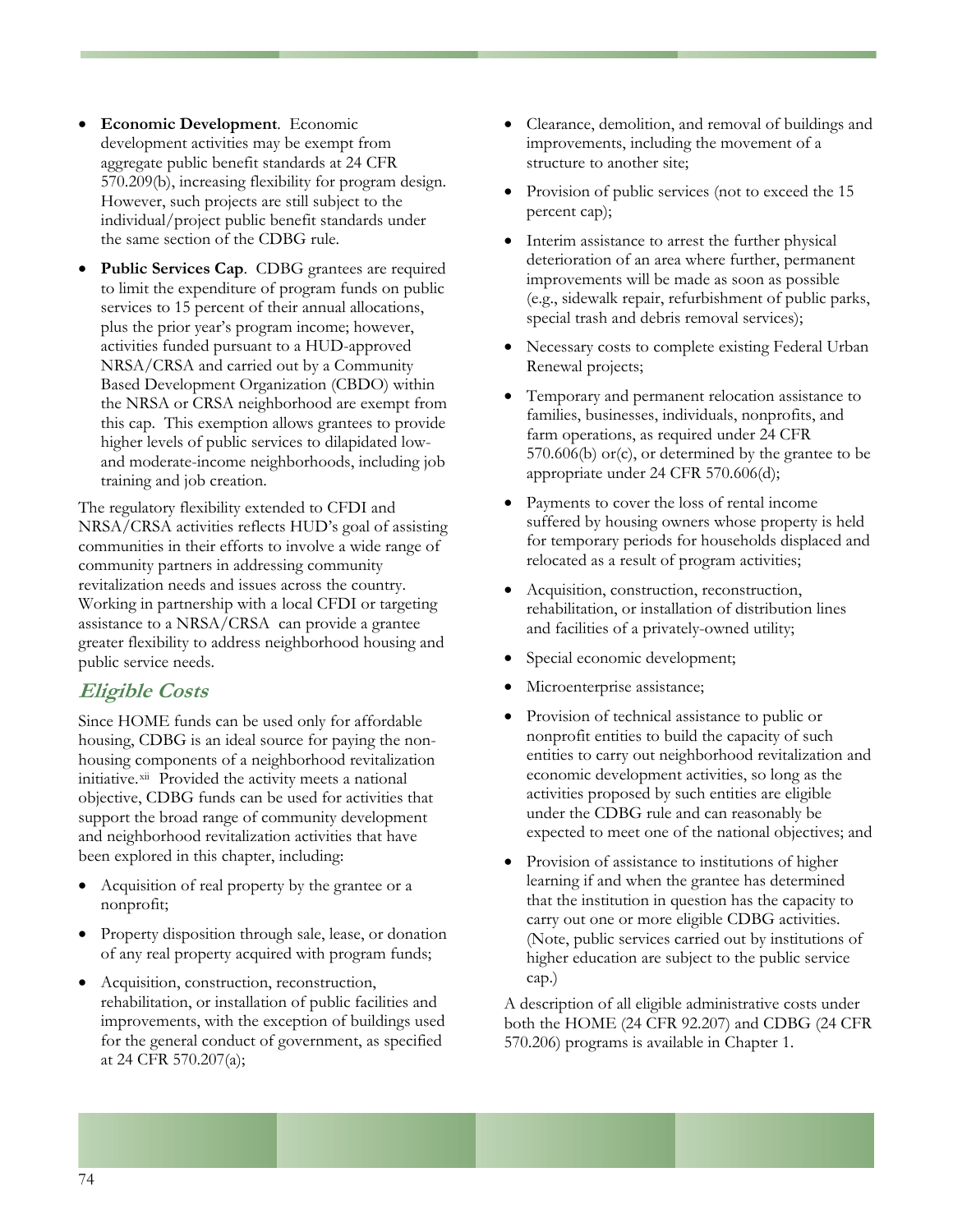# **Chapter 6: Making Strategic Investment Decisions**

*This chapter provides jurisdictions with an overview of the factors they should consider when combining HOME and CDBG funding in a project or program. As outlined in Chapter 1 of this guidebook, there are strategic options for investing HOME and CDBG funds. Part 1 of this chapter assists jurisdictions in making these strategic choices for programs and projects. Part 2 of this chapter highlights key implementation issues for effectively using these funds, such as forming partnerships, application procedures, and measuring performance.* 

### **Part 1: Making Strategic Investments**

As demonstrated in the previous chapters, there are a wide range of activities that can be undertaken with HOME and CDBG funds. Yet, many jurisdictions are not as strategic as they can be about how they invest these important and limited resources.

*Some jurisdictions may use CDBG and HOME to fund all of their housing activities without discriminating based upon the best use of the money. So, for example, a jurisdiction may administer one homeowner rehabilitation program that is co-funded by CDBG and HOME. When an application is received, it may be funded by a combination of both sources or by one or the other depending upon which has the most funds available. While this approach can certainly be eligible, it may not be the most effective use of the resources.* 

There are two levels to thinking about using HOME and CDBG effectively—by program or by project. In some instances it makes sense to allocate CDBG and HOME resources by program. For example, HOME might solely be used for homebuyer assistance and CDBG might be used for homeowner rehabilitation. In other instances, it makes sense to evaluate project by project and determine how and where to use the funds.

For example, a jurisdiction might evaluate a particular rental project and determine that HOME should be used to pay for the construction and CDBG for the land acquisition.

Jurisdictions typically set out their plans and priorities for investing HOME and CDBG dollars in their Consolidated Plans and Annual Action Plans. These plans involve collecting data, making program decisions, writing a document, and then sharing the written plan with the public for comment. Only after this process has been completed and HUD has approved the plans, can jurisdictions draw down HOME or CDBG funds for eligible programs and projects. Further, jurisdictions cannot fund programs or activities that are not outlined in the Consolidated Plan and Action Plan without amending the Action Plan.

So, in order to write an effective and useful Consolidated Plan and Annual Action Plan, and in order to make strategic use of HOME and CDBG funds, jurisdictions need to undertake an in-depth and timely analysis of their community development needs and desired program types.

Exhibit 6-1 highlights the key steps in making strategic HOME and CDBG investments for projects and programs. The text then tracks this chart and lays out a series of topics that are designed to assist jurisdictions to make effective HOME and CDBG funding decisions.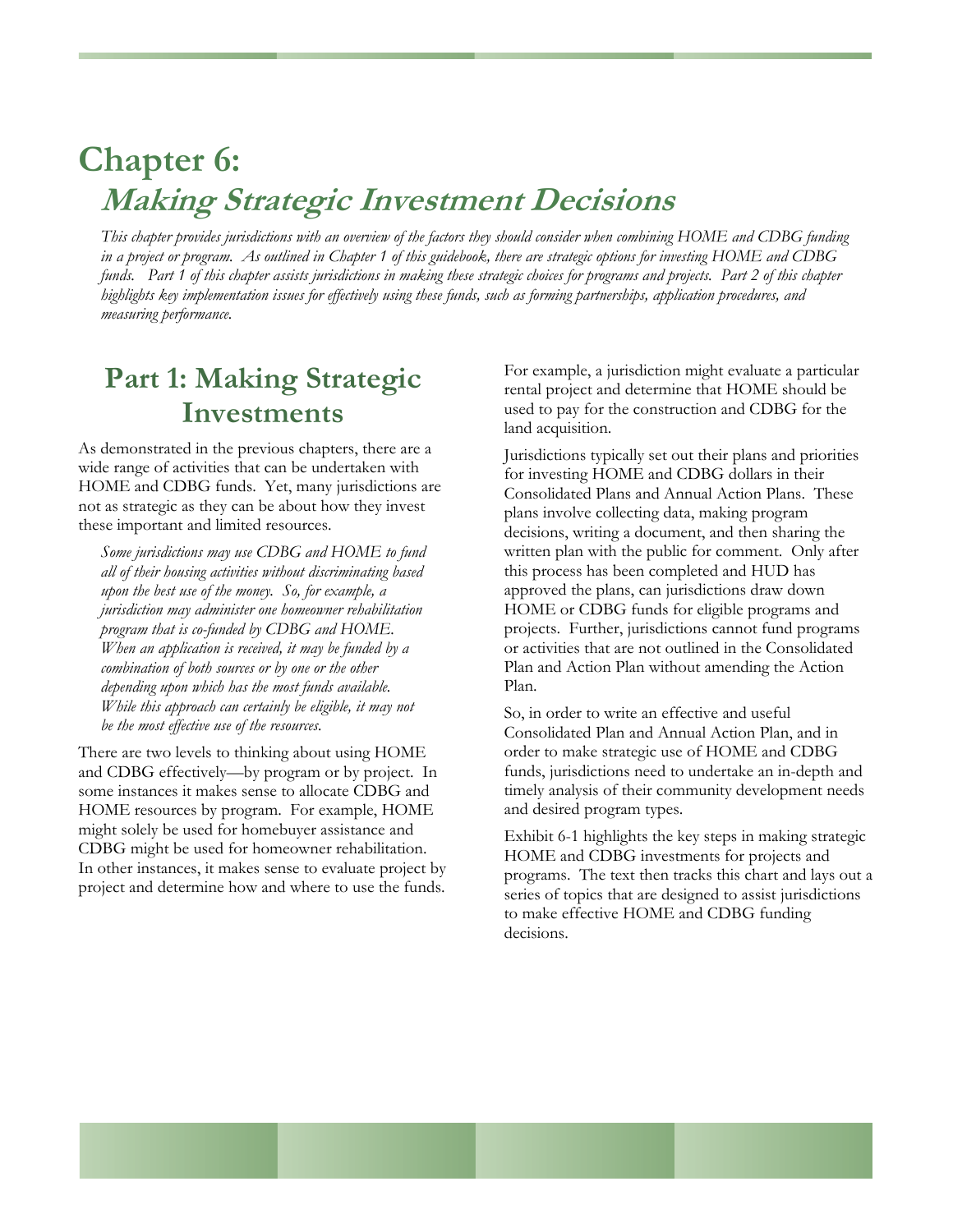

#### **Exhibit 6-1: HOME and CDBG Decision-making Process**

Communities can apply these steps in their decisionmaking process:

#### **Step 1: Evaluate community needs and preferences**

The first step in determining how and when to use CDBG and HOME funds is to evaluate the affordable housing and community development needs of the community. Often this analysis is conducted as a part of developing the five-year Consolidated Plan. It is important to conduct a thorough analysis of housing needs and preferences before making decisions about CDBG and HOME funding because it enables jurisdictions to invest these funds in programs and locations that will address critical community issues.

The types of information to be collected might include, but are not necessarily limited to:

- **Housing demand**. This enables the jurisdiction to determine the types of programs that residents want and need.
- **Housing supply**. This information covers the number and type of housing units currently available in the community. Usually jurisdictions break down the description of supply into its subsets, including owner units and types of rental units (multifamily, elderly, special needs, homeless facilities, etc.) In addition, this data often includes information about the vacancy rate for various types of units.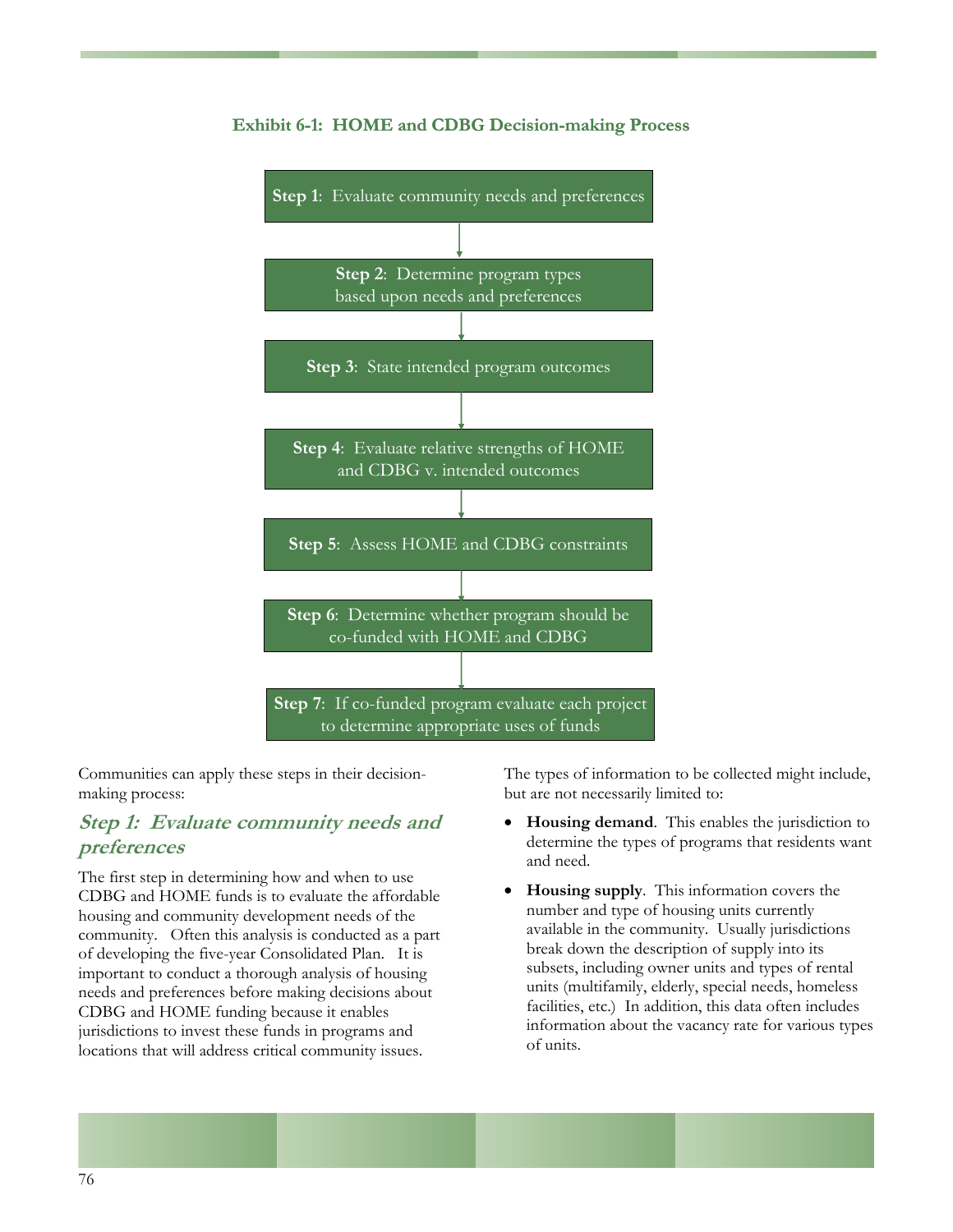- **Housing cost**. Information on housing cost describes how much families must pay for housing in the jurisdiction. It is often expressed as both a net number (rents or sale prices) and as a percentage of income.
- **Housing quality**. This information enables the jurisdiction to determine the number and type of substandard units in its community. Often, the jurisdiction maps this information so that it can visualize where dilapidated housing is a major issue.
- **Specific neighborhood issues**. The jurisdiction's needs assessment should also include a consideration of the particular needs and concerns of specific neighborhoods. For example, the jurisdiction might have one particular neighborhood where there is an over concentration of low- and moderate-income households and where it wants to introduce mixed-income projects.
- **Income levels**. This information enables the community to understand its overall poverty level and the distribution of that income. In some jurisdictions, there are a large number of very lowincome people and some very wealthy people with few in the middle. In these jurisdictions, deeper subsidies might be needed to help the very lowincome families. In other jurisdictions, most of the population is clustered around the median income. These jurisdictions might decide to offer more shallow subsidies to more families.
- **Local economic issues**. Jurisdictions often collect data on economic issues such as employment rates, job creation, business start-ups or tax revenues as a way of measuring the economic health of their community. This information may affect decisions about CDBG and HOME because it might help to indicate what portion of these funds should be used toward neighborhood revitalization or job creation activities (CDBG).

Once the community's needs have been identified, the stakeholders of the neighborhood can engage in a process to begin to articulate a vision and preferences for the neighborhood. Key stakeholders that should be included in this planning process include residents, business leaders and owners, institutions located in the neighborhood, and nonprofit organizations that are based or provide services in the neighborhood. Formal public meetings or hearings, opportunity to comment on plans and proposed projects, and partnerships that

actively involve stakeholders throughout the planning process are all useful methods for generating public input. The ultimate goal is to generate sufficient information and understanding of need and community desires to guide decisions about appropriate development and housing activities.

### **Step 2: Determine program types based upon needs and preferences**

After determining the needs of the community, the jurisdiction then needs to decide which types of programs it will fund. In some communities, the types of community development programs are driven by the available funding. In other words, since HOME offers four eligible activities, the jurisdiction does four housing activities. If the jurisdiction wins lead paint abatement money or homeless program funds, it does those types of programs.

While this approach is certainly understandable, it is not generally strategic. Instead, it is recommended that the jurisdiction determine its community development needs and preferences (per the previous steps in the analysis) and then design programs that address the community's needs. Although both CDBG and HOME have substantial compliance requirements, each also offers significant flexibility in the ways that they can be used.

A wide range of programs can be possible tools in addressing the jurisdiction's community development needs. Options might include any combination of the following programs:

- **Rental housing**. These programs are designed to build, acquire, and rehabilitate rental housing units.
- **TBRA**. These programs assist individual families to pay their rent, security and/or utility deposit.
- **Homebuyer**. These programs are designed to help individual families to purchase homes.
- **Homeowner rehabilitation**. These programs assist existing homeowners to renovate their homes.
- **Neighborhood revitalization**. These programs focus on revitalizing a specific geographic area. They are often multi-faceted including housing, commercial development, and social service programs.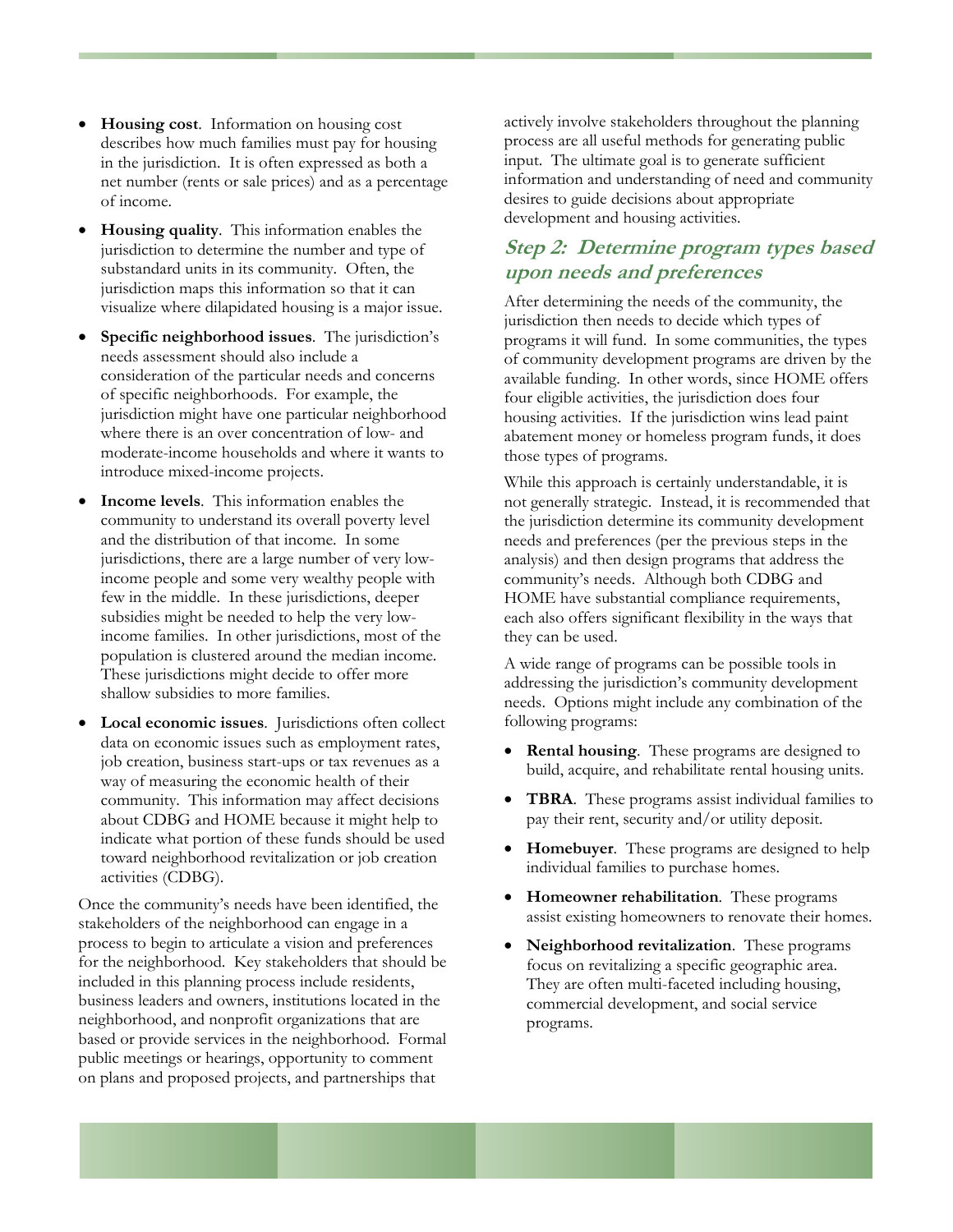- **Economic development**. These programs are generally designed to address either employment or commercial revitalization issues.
- **Public services**. These programs offer services to low- and moderate-income people that are designed to improve health, education, job readiness, safety or other important issues.
- **Public facilities**. These are infrastructure programs that are designed to address concerns like water lines, sewer lines, streets, or community centers.

#### **Step 3: State intended program outcomes**

As a part of determining which types of programs should be offered, jurisdictions need to consider the intended outcomes of those programs. For example, two jurisdictions could each run a rental housing rehabilitation program but each might have very different intended outcomes. Jurisdiction A might be primarily concerned with the cost of standard, affordable housing and thus, its goal is to create longterm affordable rental units. Jurisdiction B might be more concerned with the blighted appearance of multifamily housing in a particular neighborhood and so its goal is to improve housing quality overall.

Both of these are perfectly acceptable outcomes of a rental rehabilitation program but each might be designed very differently. In Jurisdiction A, the community might design a program that focused on creating the maximum number of affordable rental units throughout the community. In Jurisdiction B, the community might design a program that targets rehabilitation funds to particular neighborhoods and addresses the most dilapidated units first.

It is therefore important to consider not only the type of desired program but also the jurisdiction's intended outcomes for that program. In its Consolidated Plan or program design documents, the jurisdiction should set out what it intends each program to accomplish. In addition to providing citizens with information about program purposes, this will assist the jurisdiction to make strategic investment decisions.

There are numerous outcomes that can come from community development programs, such as:

- Sustained affordability for low-income families;
- Housing development to create a supply of new units;
- Reduction of dilapidated units;
- Serving maximum number of low- and moderateincome people;
- Offering deep subsidies to address the needs of very low-income families;
- Physical improvement of neighborhoods;
- Job creation or retention; or
- Sustainability or health of community-based nonprofits.

#### **Step 4: Evaluate the strengths of HOME and CDBG v. intended outcomes**

Once the program types and outcomes are determined, the jurisdiction can then evaluate which funding resources are most appropriate. For jurisdictions that are both CDBG entitlements and HOME PJs, this can be a matter of comparing each of the funding sources to the intended program outcomes determined in the step above.

For states, in many cases, CDBG is managed by a different state agency than HOME. CDBG is generally managed by state departments of community development or commerce. HOME is sometimes managed by state housing finance agencies. In these instances, the two state departments should collaborate and determine how the resources can best be used given needs and priorities across the state.

For the jurisdiction that is a CDBG grantee but not a HOME PJ, or who is member of a HOME consortium but who does not receive CDBG, the jurisdiction needs to evaluate its available resources and determine whether it will apply to the state for funds that it does not currently receive on its own. For example, a small entitlement community might determine that it has needs for both an economic development program and a homebuyer program. It might elect to use its local CDBG funds for economic development and apply to its state for HOME funds for housing assistance.

In evaluating whether to use HOME or CDBG to fund chosen programs, jurisdictions should evaluate the intended outcomes of those programs and determine whether this is a strength of CDBG or HOME or both. Some general strengths of CDBG and HOME include:

• **HOME can provide deep subsidies for very low-income families***.* Because HOME rental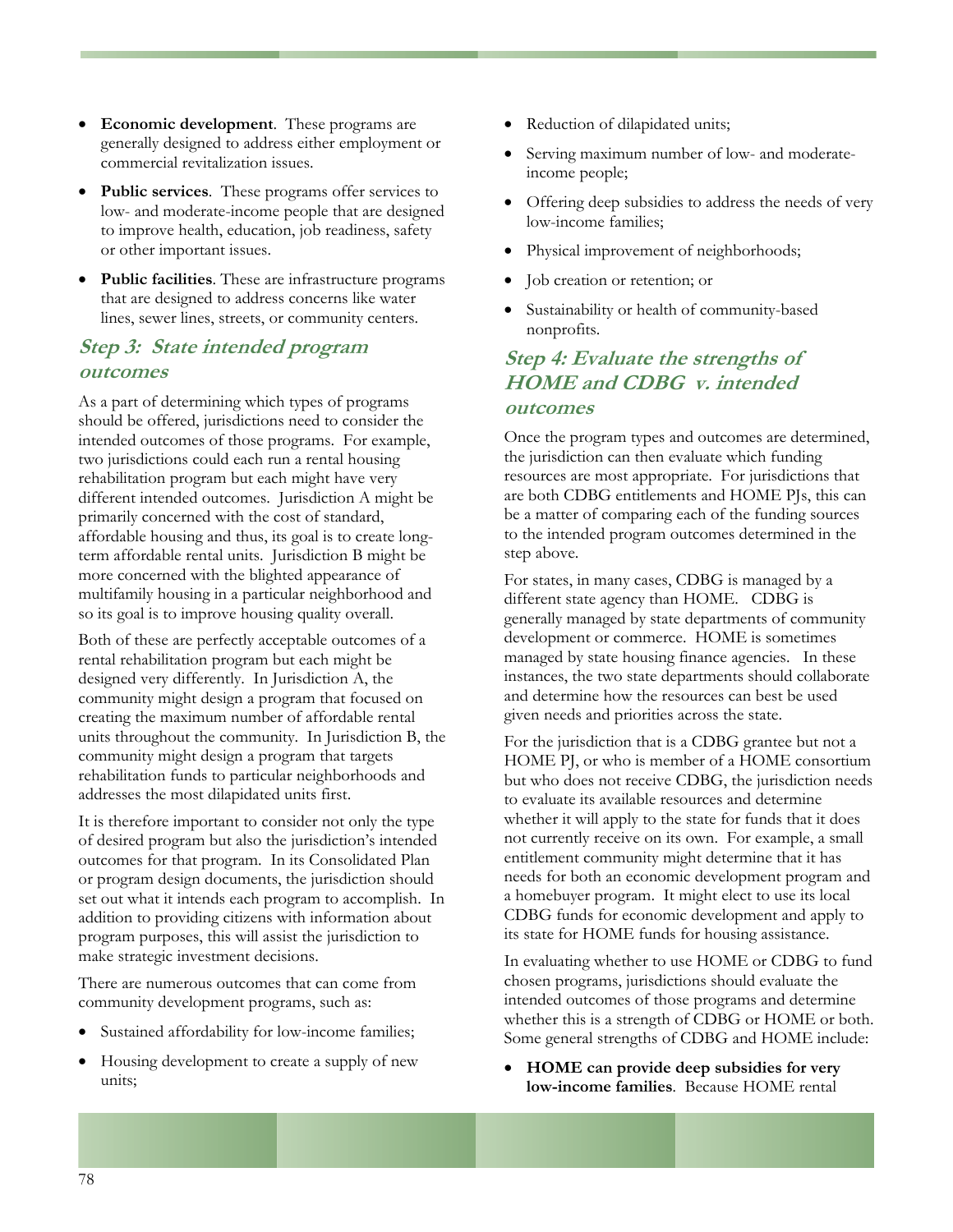assistance is particularly targeted at people who are at 60 percent of median and below, it can be a good resource for addressing their needs. The maximum HOME funding limits (set by the 221(d)(3) program) are generally high for most jurisdictions and usually allow for deep subsidies if that is what is required in order to house very low-income persons. CDBG can also be used to provide deep subsidies to help very low-income people but often has so many competing demands on the dollars that it is not usually used in this fashion.

- **HOME creates long-term affordability**. HOME requires long-term affordability restrictions that can help to keep housing available to low-income persons for an extended period of time. In communities where the housing market is tight and where the supply of affordable housing is limited, this can be a real benefit. Jurisdictions can elect to place long-term affordability restrictions on their CDBG dollars but this is not usually done.
- **HOME can be used to address the needs of individual renter families**. HOME can be used to create a very flexible TBRA program. A TBRA program can be tailored to meet the individual needs of families and can address particular issues such as utility deposits, security deposits, or special needs populations.
- **HOME fosters the health of nonprofit housing providers**. Because of its CHDO set-aside requirement, HOME has become a major resource in strengthening nonprofit organizations. CHDOs and other nonprofit developers can earn a developer fee as a part of their projects. In addition, HOME provides resources such as technical assistance and CHDO operating subsidies that further assist these organizations. Lastly, CHDO proceeds can be a major resource in funding the sustainability of nonprofits. CDBG also allows jurisdictions to fund nonprofits but it does not have a regulatory requirement to do so and it does not have some of the HOME tools to advance nonprofit capacity, such as CHDO technical assistance.
- **CDBG can be effective in addressing blight**. Because CDBG allows a limited portion of its funds to be used to address dilapidated areas or structures without regard to family income, CDBG can be a

strong tool in urban renewal-style activities. While HOME can certainly be used to address the needs of substandard properties, this assistance must be tied to housing for low-income people. Thus, CDBG is a good tool for rehabilitating or clearing dilapidated properties.

- **CDBG can provide shallow subsidies for many people**. Unlike HOME, CDBG does not have a requirement for a minimum level of investment or a particular property standard. Thus, it can be a very good tool for specialized rehabilitation programs or programs where only minor rehabilitation is needed. In addition, because CDBG does not have these standards, it can be spread more broadly than HOME often can—by spending less and helping more people.
- **CDBG can help create jobs**. CDBG contains several eligible activities that are explicitly designed to help communities create jobs and economic opportunities for low- and moderate-income persons. These activities include assistance to forprofit businesses and assistance to microenterprises. It can also be used for job training and business counseling. HOME cannot be used for economic development activities.
- **CDBG can be used for a wide range of social services and community facilities**. Unlike HOME, CDBG has eligibility categories related to providing social services, such as health care, day care, substance abuse services, education, or safety services. CDBG can be used to assist the rehabilitation and development of these facilities, as well as the services themselves. These services can be combined with housing programs to offer a more complete package of assistance to low-income persons and communities. HOME can be used for some housing-related services if these services are tied to the provision of an affordable housing unit.
- **CDBG can address comprehensive neighborhood needs**. Under the CDBG Program, grantees can adopt a comprehensive revitalization strategy area (state programs) or a neighborhood revitalization strategy area (entitlements). Under these initiatives, the grantee gets regulatory flexibility by agreeing to invest in specific low- and moderate-income neighborhoods. This can help to foster the redevelopment of these neighborhoods.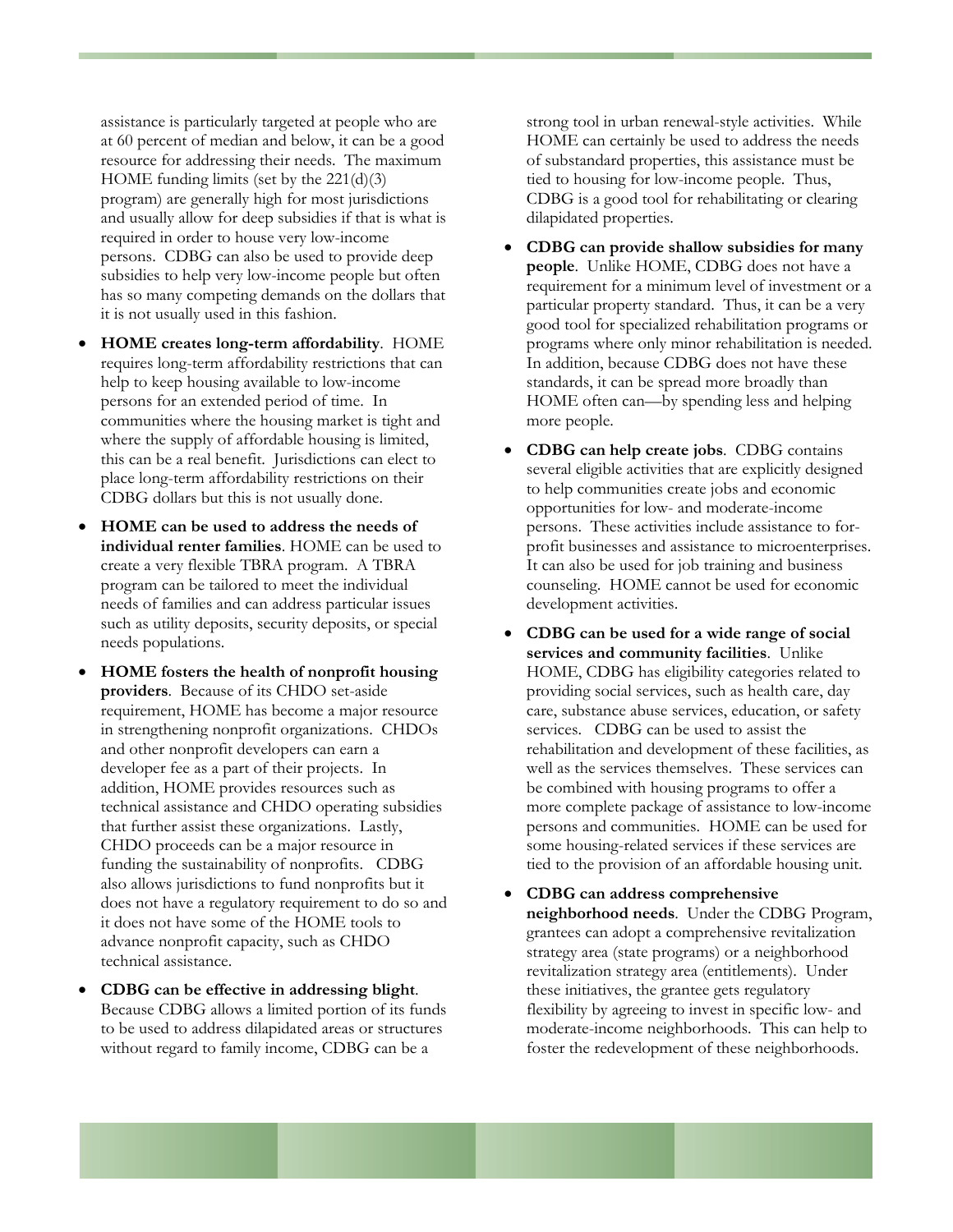### **Step 5: Assess CDBG and HOME constraints**

After evaluating the CDBG and HOME program strengths, it is important to look at their regulatory and statutory constraints. In some instances, the type of activity that a jurisdiction wishes to undertake may be ineligible under one or the other program. In other instances, the activity is eligible but it has certain requirements that make it infeasible or not cost effective for the jurisdiction to operate.

Some of the regulatory constraints to consider when evaluating the use of HOME and CDBG funds include:

- **Number and types of available partners**. HOME requires that 15 percent of its funds be used to support development activities undertaken by CHDOs. In some communities, there is a lack of qualified, experienced CHDOs or there are only CHDOs with specific types of expertise. So, in deciding how to fund programs, the jurisdiction may elect to fund programs where there are available CHDOs with HOME funds and then use CDBG funds for other activities. For example, assume that Jurisdiction XYZ has only two strong CHDOs and both are experts in homeownership. The jurisdiction might elect to use its HOME funds for homeownership because it needs to spend 15 percent of its money through these CHDOs. The jurisdiction might then elect to use the balance of its HOME funds and some of its CDBG funds for rental or homeowner rehabilitation programs.
- **Eligible activities**. As discussed in the activity chapters, both HOME and CDBG have constraints about the types of programs that can be funded. HOME can only be used for affordable housing. CDBG can be used for housing but it can also be used for other activities such as economic development, public services, or infrastructure. So, if a community determines that it needs both a business assistance program and a rental housing development program, it might elect to fund the business program through CDBG and the rental housing program through HOME.
- **Approaches to development**. It is also important to consider the ways that CDBG and HOME can be used to develop housing. As noted in previous chapters, HOME can be used for new construction, rehabilitation, and acquisition of housing for low-

income families. CDBG cannot be used for new construction, except in very limited circumstances. So, if a jurisdiction determines that it needs new homebuyer units but that it only needs to rehabilitate its existing rental units, it might elect to spend HOME for new homeownership programs and CDBG for rental rehabilitation.

- **Low-income targeting**. HOME requires that all households occupying HOME units be low-income. However, it allows for targeting of units within multifamily rental projects so that only a small portion of the units may be HOME-funded. CDBG allows for a different type of flexibility in low-income targeting. Some projects might qualify under the slum/blight national objective and thus there is no low-income targeting. However, if the jurisdiction wishes to use the low- and moderateincome benefit national objective, then every household in a single structure and one of the two households in a duplex must be low- or moderateincome. In all other structures (three or more units) at least 51 percent of the units must be occupied by low- or moderate-income households, with one exception for projects that assist new construction of non-elderly rental units. CDBG does not allow for unit-by-unit targeting of multifamily properties. When CDBG is invested and the low- and moderate-income national objective is used, 51 percent of the households must be low- or moderate-income. So, if a jurisdiction is doing multifamily housing and it wants to focus on mixedincome developments where only a small portion of units are assisted, HOME may be the better resource. CDBG funds could then be used for other activities.
- **Ongoing compliance**. Both HOME and CDBG require that jurisdictions keep records documenting eligible activities. However, as noted above for HOME, the jurisdiction must continue to document eligibility during the affordability period. For rental properties, this means documenting tenant incomes, rents, and unit quality over time. CDBG does not have any ongoing requirement for documenting compliance. So, jurisdictions need to evaluate their staffing resources and capacity to ensure ongoing compliance. If the jurisdiction does not have sufficient resources to oversee these longterm tasks, it may wish to use CDBG to develop rental properties and use HOME for activities such as homeowner rehabilitation (which has no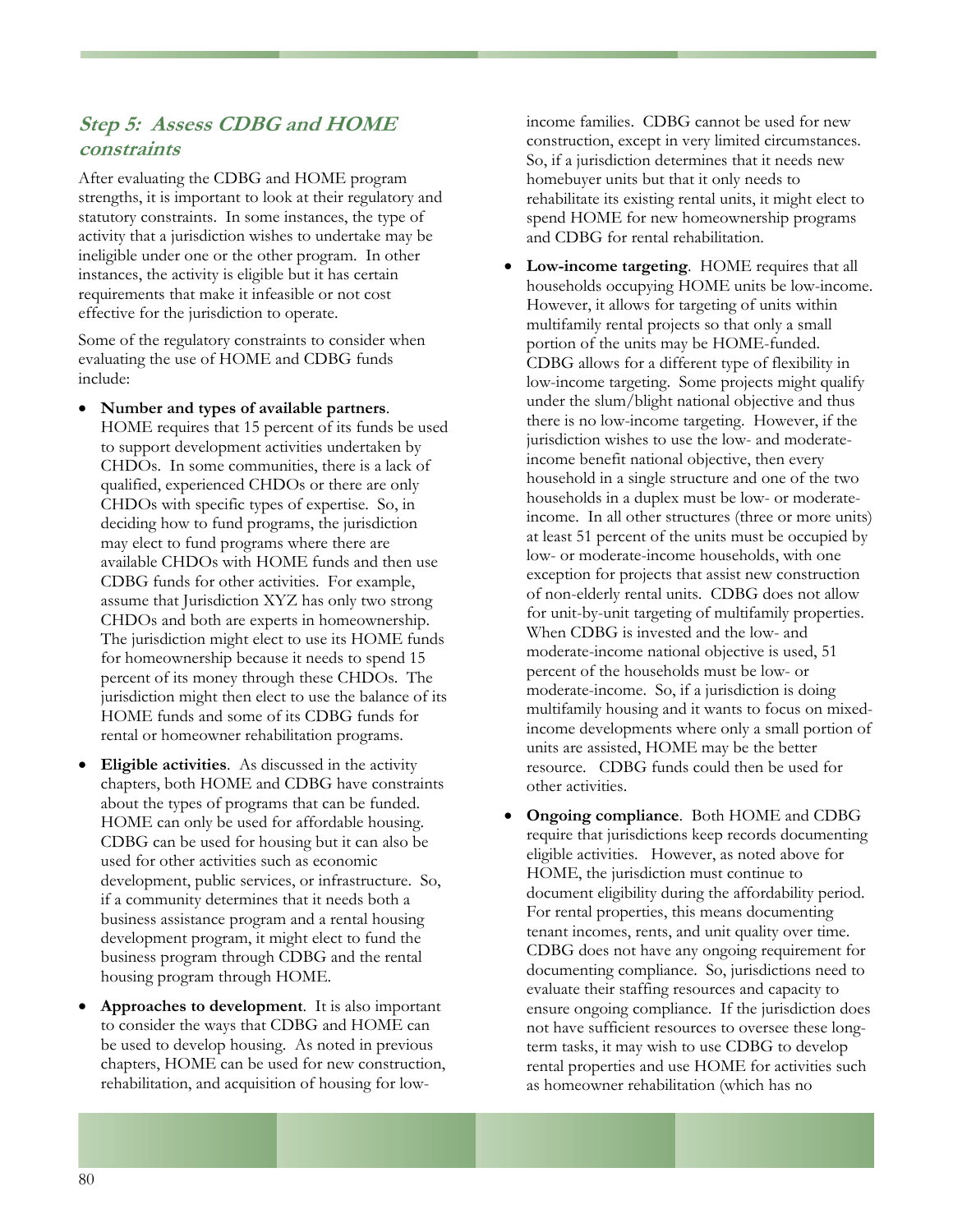affordability period) or homebuyer assistance (which typically has shorter affordability periods and no ongoing inspections).

- **Administrative burden**. As noted in previous chapters, HOME and CDBG generally handle project-related delivery costs differently. Under CDBG, grantees may charge the agency's direct costs of delivering an eligible activity to that activity itself. Under HOME, the agency's direct delivery costs can only be charged to projects when those costs can be applied to specific projects and activities, and the jurisdiction maintains documentation to demonstrate that they are direct costs. Further, HOME general administration is limited to 10 percent whereas CDBG allows 20 percent. So, if a jurisdiction does not have systems that readily allow it to track staff time and expenses to specific projects, it may want to consider doing more time-intensive projects with CDBG funds. For example, for many programs, homeowner rehabilitation requires a significant amount of staff time. Agency staff market the program, analyze homeowner applications, review work item specifications, and may be involved in inspections. If the homeowner program is of a large volume, this can require extensive staff time. If the jurisdiction's cost and time tracking systems do not track to each of these properties, it may wish to use CDBG funds to pay for the homeowner rehabilitation. CDBG could pay for the program delivery costs directly (not under its administrative cap). HOME could then be used for other types of housing programs where the direct project costs are less. Alternatively, the direct costs of the rehabilitation program could be funded with HOME funds, and certain project delivery costs could be paid with CDBG as a HOME-related housing service.
- **Match**. The HOME Program requires that PJs provide match in an amount equal to no less than 25 percent of the total HOME funds drawn down for project costs. Match is a permanent contribution to affordable housing. CDBG has no such match requirement. When jurisdictions are evaluating their funding options, they need to consider the match obligations that they will be incurring and determine whether projects in this type of program are likely to generate match. For example, homeowner rehabilitation programs do not usually generate a great deal of match unless the

owner has invested funds in the rehabilitation. So, jurisdictions need to carefully consider how they invest their HOME funds in order to ensure that sufficient match credits are earned.

• **Timeliness.** Both CDBG and HOME have requirements related to timeliness. Under HOME, the PJ must commit funds within two years and spend funds within five years. Under the entitlement CDBG program, the grantee must have no more than 1.5 times its annual allocation in its line of credit 60 days before the end of its program year. Jurisdictions should consider how to use CDBG and HOME so that these timeliness criteria are met. Over time, jurisdictions should periodically check their status on timeliness and change program design in order to address these issues, as needed. For example, assume that a jurisdiction is successfully committing its HOME funds within two years but it is nearing the end of its program year and it has 1.9 times its grant sitting in its CDBG line of credit. The jurisdiction might then decide to fund the next several rental activities with CDBG, assuming that the Consolidated Plan and Annual Action Plan allowed for these types of investments.

Sometimes the funding source constraints are not regulatory but rather are financial. Some jurisdictions are CDBG entitlements but not HOME PJs. In this instance, the grantee will need to decide whether or not it is cost effective for them to spend resources to apply to the state for HOME funding, especially if HOME funds are in high demand. Other jurisdictions may be both HOME and CDBG recipients but the amount that they receive under one program or other will help to dictate how those funds are most effectively spent.

### **Step 6: Determine whether program should be co-funded with HOME and CDBG**

Once the jurisdiction has evaluated its needs and goals and the relative strengths and constraints of HOME and CDBG, it is time to determine which community development program should be funded with which funding source. In some cases, the jurisdiction will determine that an entire program should be funded by just one source. For example, the jurisdiction might fund all homeowner rehabilitation with CDBG.

In other cases, the jurisdiction will determine that both funding sources can play an effective role in addressing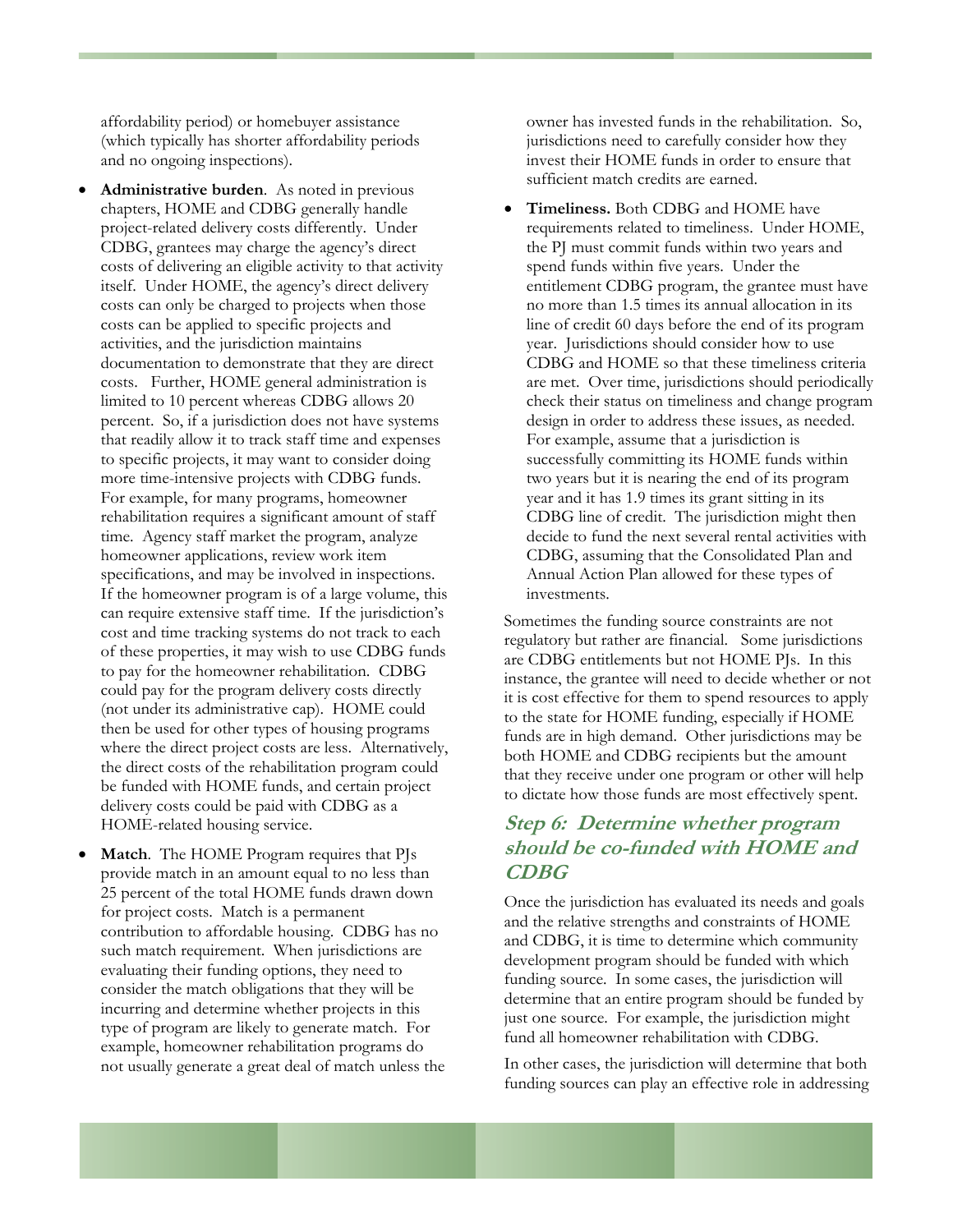various elements of a particular program type. For example, a jurisdiction might decide that both CDBG and HOME have a role to play in developing rental housing or providing homeownership assistance.

In determining whether programs should be co-funded by CDBG and HOME, the jurisdiction should evaluate whether each funding source—given its constraints has an important role to play in that type of program. If HOME or CDBG have a clear advantage in funding a particular type of program, then that should help to dictate the source of program funds. If neither funding source has a clear advantage, the jurisdiction might elect to co-fund the program with both CDBG and HOME and then make specific funding decisions based on individual project circumstances.

### **Step 7: If co-funded program, evaluate each project to determine appropriate uses of funds**

If the jurisdiction has elected to fund some or all of its community development programs with both CDBG and HOME, it will need to make project-by-project decisions on investments. As each project is proposed, the jurisdiction should analyze that project using the following questions:

- **What is eligible under each program?** This question will help the jurisdiction to determine which components of the project to cover with HOME and which to cover with CDBG.
- **What total and type of resources are available?**  This will assist the jurisdiction to determine the relative amounts that can be invested from each funding source.
- **What are the opportunity costs of funding with each resource?** "Opportunity cost" is a term borrowed from economics that means the other opportunities that cannot be undertaken because finite resources will be invested in this particular effort. Jurisdictions should ask themselves this question in order to make sure that today's project will not interfere with tomorrow's initiative. For example, if a jurisdiction invests all of its CDBG funds in a rental housing project, it will not have funds for the economic development project it also wishes to undertake.
- **Are there regulatory benefits of combining programs in this project?** This question will assist the grantee to determine whether there is any

benefit to combining the funding sources in this project. For example, HOME cannot be used for off-site infrastructure and CDBG cannot generally be used for new construction. But they can be used together to develop a new housing subdivision.

- **What are the regulatory detriments of combining programs in this project?** This question helps the jurisdiction to determine whether there are any negative impacts on the project because HOME and CDBG are combined. For example, if a jurisdiction wants to do mixed-income, rental rehabilitation, it needs to consider that unless it can qualify the property under the slum/blight national objective, using CDBG for the financing means that 51 percent of the occupants must be low- or moderate-income.
- **What is the impact on project feasibility?** Sometimes projects need different types of financing in order to be viable. However, because some financing comes with certain strings attached, it can have an effect on project feasibility. For example, if HOME is invested in all units in a project, those units would need to rent for the HOME rents. These lower rents might mean less income to the project and, in turn, this might mean that the project is not financially feasible.
- **What is the impact on project administration?** As noted above, HOME requires long-term affordability restrictions. This means that the jurisdiction must monitor the project over this period. So, jurisdictions should evaluate whether they are prepared and able to monitor the project given its size and complexity. For example, the PJ may not have the resources to monitor a 300-unit affordable housing project.
- **Does the project meet the tests for subsidy layering?** Lastly, the jurisdiction needs to determine whether the investment of HOME is needed given project finances. Although CDBG does not have a subsidy layering requirement, it is prudent to undertake a similar analysis.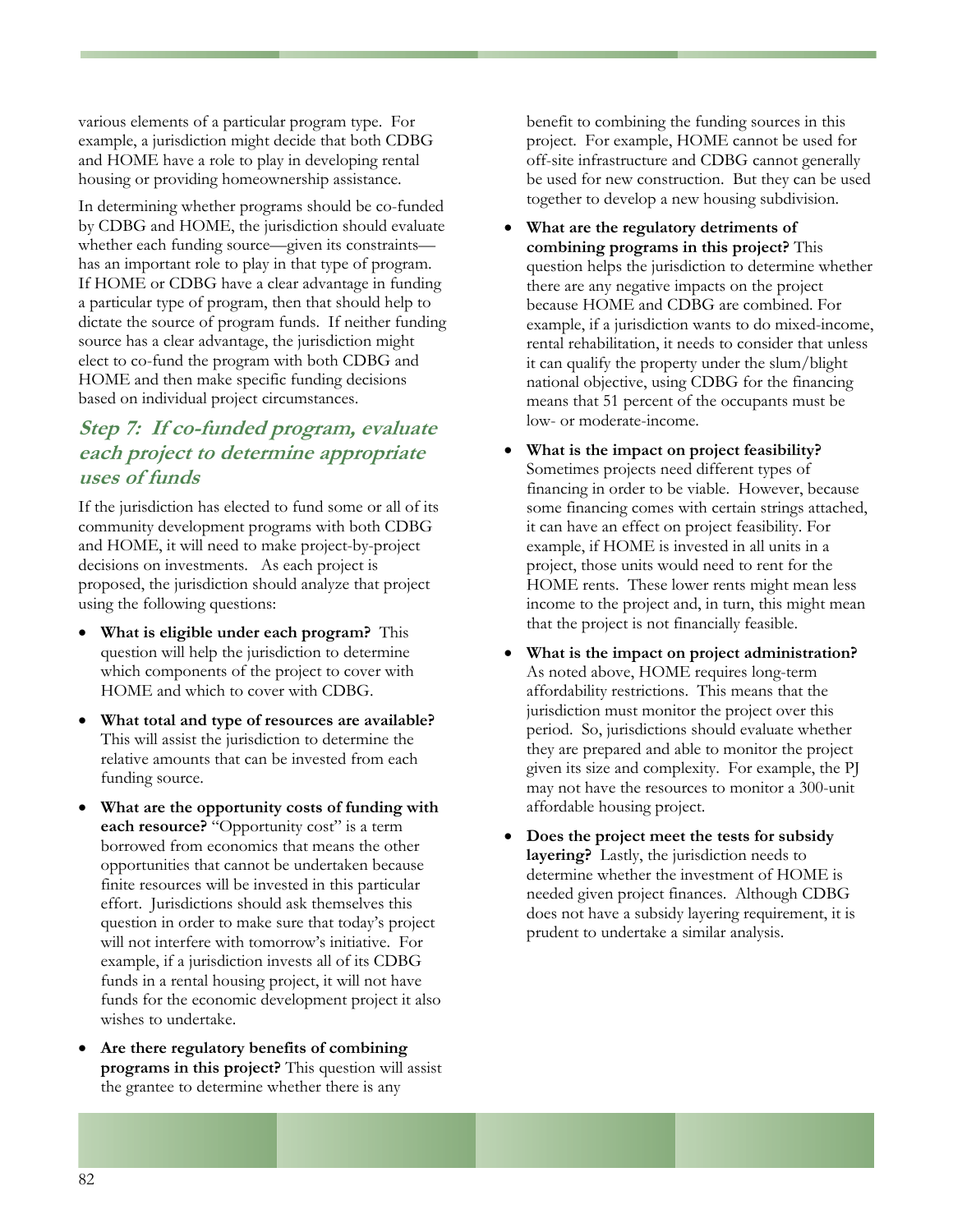### **Part 2: Effective Program Implementation**

Once jurisdictions have decided to use HOME and/or CDBG funds to finance a project or program, there are some implementation variables to consider, including:

- Administering programs;
- Choosing projects and partners;
- Setting up adequate financial systems;
- Developing efficient reporting and record keeping systems; and
- Reviewing performance and compliance.

### **Administering Programs**

Determining whether staff are available to help plan and implement projects is critical to ensuring that programs are effective and reach their intended goals. Neither the HOME Program nor CDBG dictate the approach that jurisdictions must use to implement their programs. Instead, jurisdictions must make choices about who will administer and implement their HOME and CDBG programs. Programs may be administered by:

- Jurisdiction staff;
- Subrecipients;
- Contractors;
- Community Housing Development Organizations (CHDOs), under the HOME Program. Note, when administering a program, a CHDO is acting as a subrecipient and this not a set-aside activity; and/or
- Community Based Development Organizations (CBDOs), under the CDBG Program. Note, a CBDO is not a subrecipient by definition, but may be designated as a subrecipient by the grantee.

Some jurisdictions administer their programs with few staff and a large number of subrecipients while others use jurisdiction staff primarily, and few subrecipient organizations. Factors which tend to affect the degree to which jurisdiction staff are relied upon more heavily for project functions include:

• Size of the community/jurisdiction and of the grant amounts;

- Types of projects undertaken;
- Local politics;
- Capacity of in-house staff; and
- Capacity and availability of subrecipient organizations.

Determining the appropriate staffing for HOME and CDBG programs may require:

- Conducting a skills inventory of staff members;
- Developing a list of required skills;
- Assessing where gaps exist between current staff skills and required skills; and
- Undertaking the appropriate training, capacity building, and staff expansion necessary to administer the projects.

Based on the jurisdiction's analysis of staffing capacities and upon project needs, the jurisdiction must determine whether and/or to what extent it will work with subrecipients, contractors, CHDOs, or CBDOs.

#### **Choosing Projects and Partners**

There are a variety of approaches that jurisdictions may use to select HOME and CDBG projects and partners. Note, however, that **contractors** must be selected in accordance with the procurement requirements of 24 CFR Part 85 (or 24 CFR Part 84 for subrecipients).

There are four basic models upon which the project or partner selection process can be based; however, different variations of these approaches may be necessary or appropriate to meet community needs. These models are discussed below.

**Formal Application Process**. The formal application process requires the submission of a formal application or proposal, and is typically undertaken once a year in conjunction with the jurisdiction's planning and budgeting process. Under the formal application process, applications are evaluated based on explicit selection criteria. This process works best in communities with:

- Numerous or complex activities;
- Numerous potential applicants with varying degrees of experience;
- Limited funding and increasing competition; or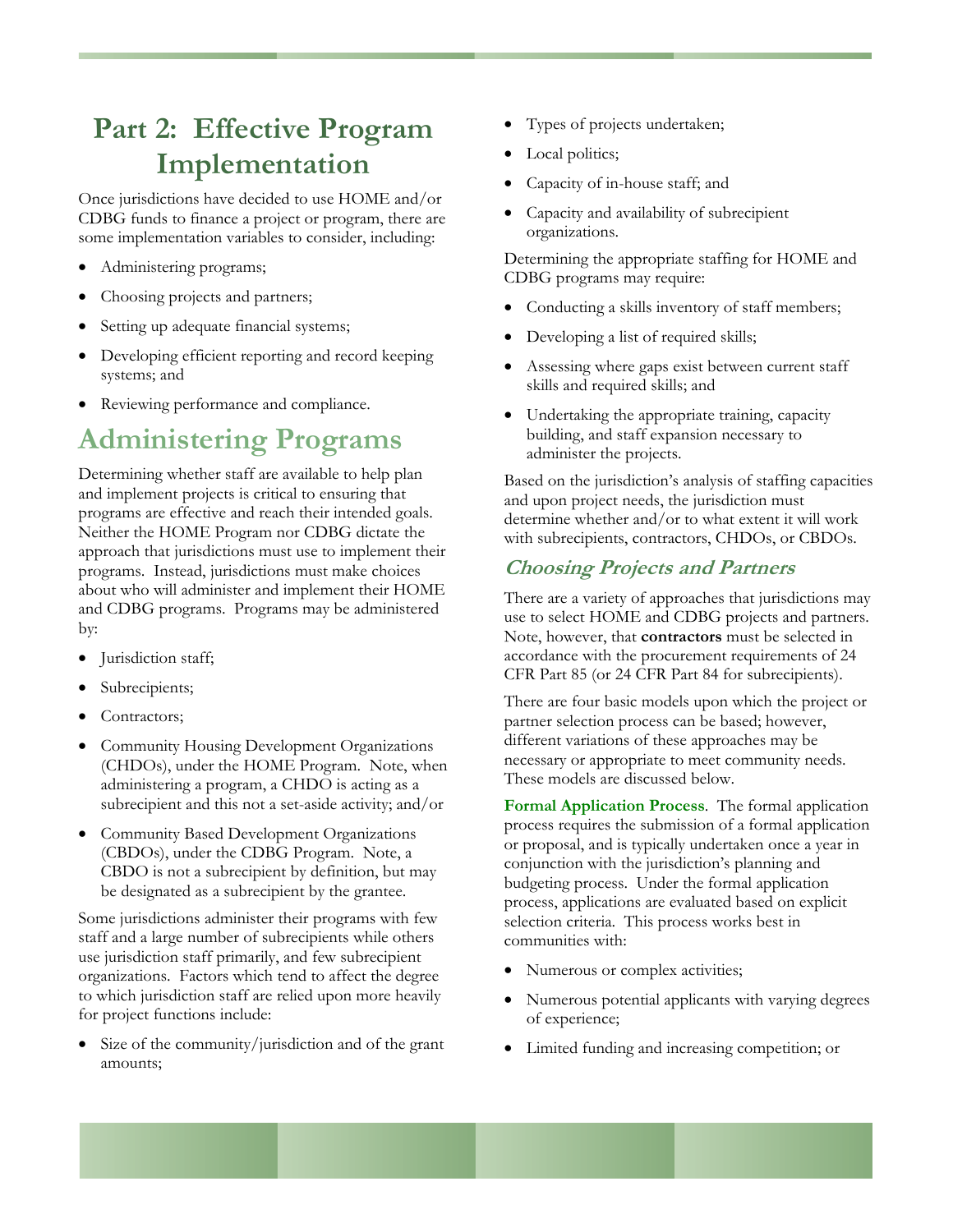• Politics or other community issues requiring standardized, consistent treatment of all requests for funding.

**Limited Application Process**. The limited application process is similar to the formal application process, but the application is not as detailed and jurisdictions provide more follow-up and hands-on involvement in the process.

- Jurisdictions may review the applications and narrow the number of applications under consideration before requesting additional detailed information from the applicants.
- This approach may be useful for jurisdictions interested in encouraging the participation of potential applicants who may not be familiar with the project or the application process, or when the jurisdiction's program is not complex.

#### **Solicitation of Applications from Qualified**

**Organizations**. Jurisdictions may identify potential qualified applicants through an informal process or

through a general request for qualifications (RFQ). From the identified group, jurisdictions identify organizations to carry out specific activities and approach the organization about their interest in doing so.

#### **"Open Door" or Unsolicited Application Process**.

The "open door" process encourages or allows consideration of requests from applicants at any time during the year, and may or may not include an actual application. If jurisdictions decide to use the "open door" approach as its only means of accepting applications, they must ensure that all applications are treated consistently and that the same types of information are received and reviewed by jurisdictions.

Table 6-1 summarizes the major advantages and disadvantages of the four methods for choosing partners for HOME and CDBG projects.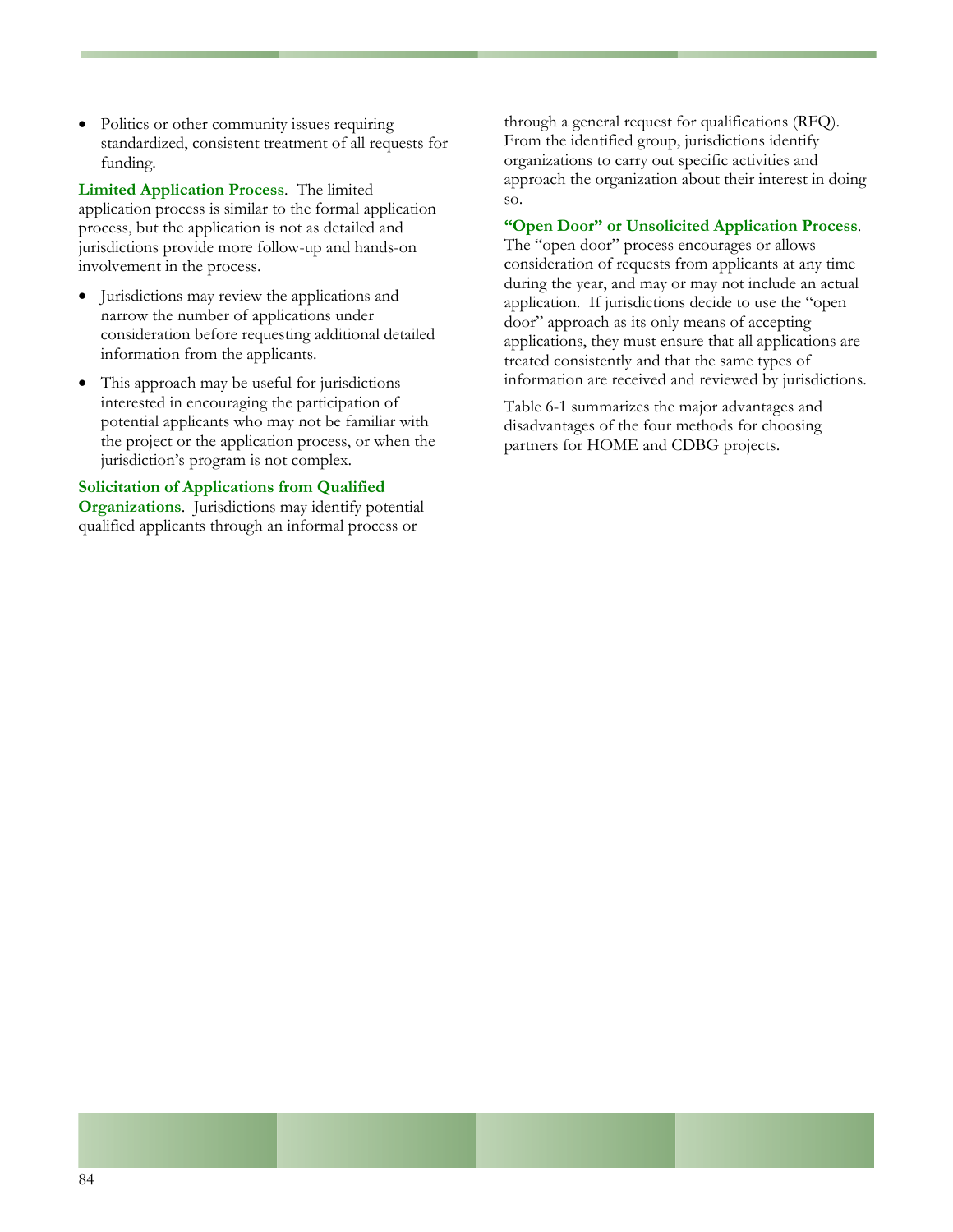| <b>Type of Process</b>                                                                             | <b>Advantages</b>                                                                                                                                                                                             | <b>Disadvantages</b>                                                                                                                                                                                                                                                                                                                                                    |
|----------------------------------------------------------------------------------------------------|---------------------------------------------------------------------------------------------------------------------------------------------------------------------------------------------------------------|-------------------------------------------------------------------------------------------------------------------------------------------------------------------------------------------------------------------------------------------------------------------------------------------------------------------------------------------------------------------------|
| <b>Formal Process</b><br>(Such as a Notice of Funds<br>Availability or a Request for<br>Proposals) | Requires applicants to provide all the<br>$\checkmark$<br>information needed regarding the<br>organization's capacity and experience<br>Helps to ensure consistency<br>✓<br>throughout the evaluation process | Tends to favor more experienced<br>$\times$<br>applicants<br>Requires substantial jurisdiction staff<br>$\times$<br>time to ensure consistency throughout<br>the process<br>Limits new applicants to one chance<br>$\times$<br>per year                                                                                                                                 |
| <b>Limited Application</b><br>Process<br>(Such as an Assisted Request for<br>Proposals)            | Process is more open<br>May attract new applicants and new<br>$\checkmark$<br>ideas to the project                                                                                                            | Shifts the responsibility for determining<br>$\times$<br>capacity and experience to the<br>jurisdiction<br>May require more jurisdiction staff time<br>$\times$<br>May not ensure the consistency and<br>$\times$<br>fairness that is more evident in the<br>formal process                                                                                             |
| Solicitation of<br><b>Applications</b><br>(Such as a Request for<br>Qualifications)                | Proactive and more focused on<br>✓<br>qualified organizations<br>May result in less jurisdiction staff<br>✓<br>time to administer                                                                             | Much more "closed door"<br>$\times$<br>Can result in criticism of the jurisdiction<br>$\times$<br>selection process<br>Lesser known, but possibly equally<br>$\times$<br>capable organizations may be<br>overlooked                                                                                                                                                     |
| "Open Door" Process                                                                                | May allow opportunities for<br>✓<br>jurisdictions to more quickly respond<br>to community needs                                                                                                               | Process is unplanned<br>$\times$<br>May require crucial staff time and effort<br>$\times$<br>to respond because applications may<br>come in at any time<br>May allow the commitment of funds to<br>$\times$<br>projects before qualified applications<br>are received<br>Tends to result in budget changes and<br>$\times$<br>project amendments throughout the<br>year |

**Table 6-1: Choosing HOME and CDBG Projects** 

### **Setting Up Adequate Financial Systems**

As jurisdictions begin to think about designing financial systems for their HOME and CDBG programs, there are some key principles of financial management that should be considered. These key principles of financial management are:

- Protecting funds, property and other assets against loss or misuse;
- Recording receipt and use of funds to be able to account for where all funds came from and how all funds were used;
- Recording assets and liabilities to be able to account for what is owned and what is owed;
- Retaining source documentation to support receipt and use of funds;
- Ensuring that fund expenditures are consistent with the budget, as it may have been amended, and are not in violation of any of the restrictions or prohibitions that apply to the Federal assistance;
- Managing cash effectively to avoid unnecessary borrowing costs and to take proper advantage of opportunities to earn interest;
- Ensuring that costs are reasonable and properly allocated;
- Reporting complete and current financial results to permit an accurate assessment of financial results; and
- Using audits to strengthen financial management systems.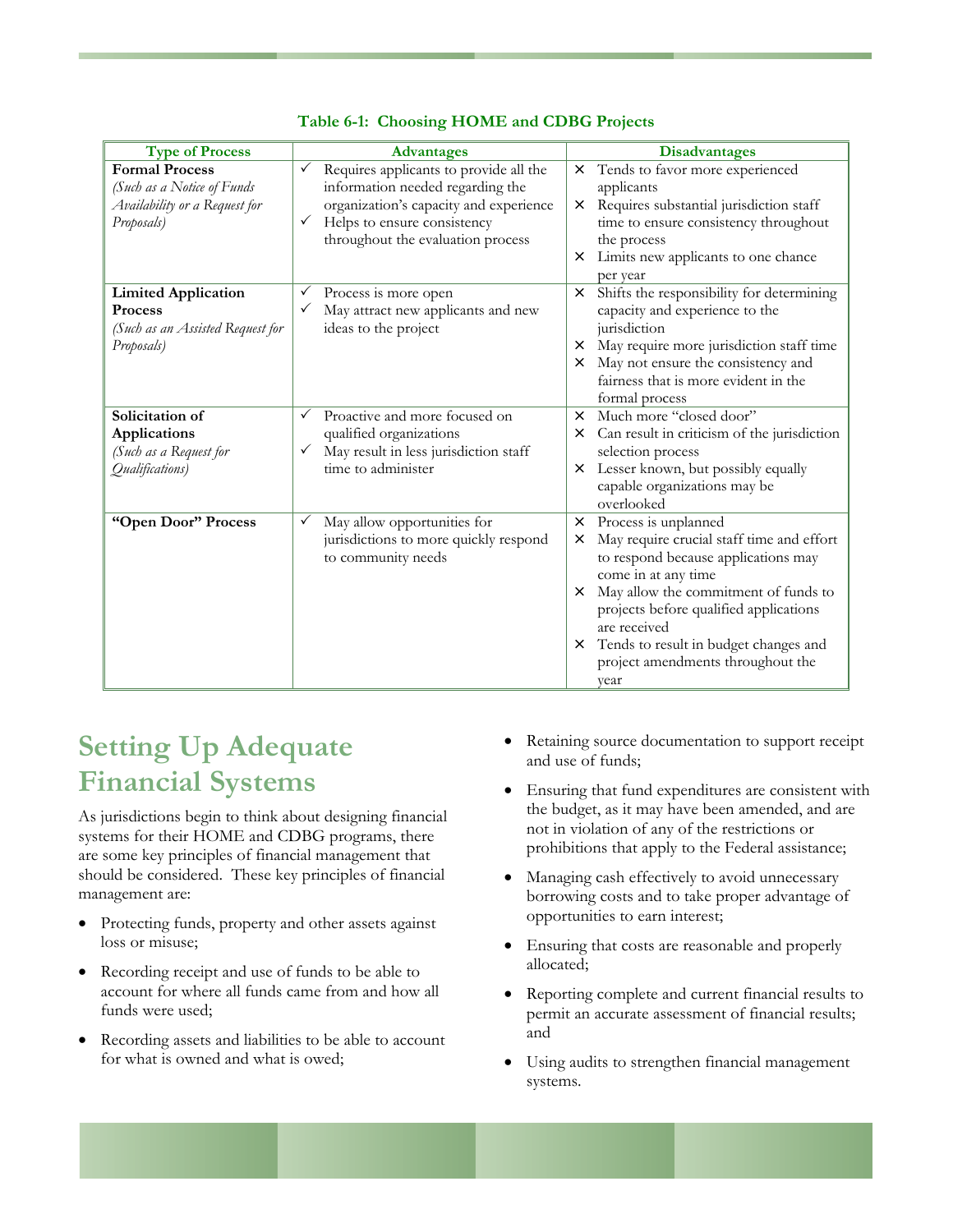In order to comply with these requirements, seven elements must be present in a jurisdiction's or subrecipient's financial management system:

- 1. Accurate, current, and complete disclosure of the financial results of each Federallysponsored program, including sources and application of funds.
- 2. Comparisons of outlays with budgeted amounts for each award.
- 3. Sound internal controls over purchases, cash disbursements, and cash receipts, including segregation of duties and proper authorization and approvals of transactions.
- 4. Periodic internal and external audits or evaluations.
- 5. Record retention policies.
- 6. Documentation of accounting policies, particularly those pertaining to cost charging, timesheet preparation, and procurement.
- 7. An accounting system that meets the following requirements:
	- ¾ Segregation of unallowable costs from allowable costs;
	- ¾ Segregation of direct from indirect costs;
	- ¾ Proper assignment and allocation of costs to functional classifications;
	- ¾ Matching of income and applicable credits with associated expenditures;
	- ¾ Timely reconciliation of accounts and subsidiary ledgers;
	- ¾ Time-charging systems that allocate labor costs among program activities and comply with OMB Circular A-87 or A-122, as applicable;
	- ▶ Consistency in accounting treatment over time and from one function or award to another;
	- ¾ Timely and accurate financial reporting; and
	- ¾ Maintenance of proper supporting documentation for all transactions, estimates, and calculations.

# **Developing Efficient Reporting and Record Keeping Systems**

As a general rule, jurisdictions must establish and maintain sufficient records to document that program requirements are met. Both the HOME and CDBG programs have specific requirements regarding records retention—five years for HOME and CDBG, or longer for the HOME affordability period or if there are any unresolved audit findings—but jurisdictions should establish their own requirements for records that should be submitted and retained by their partners. These requirements should enable the jurisdiction to meet HUD requirements and maintain complete information about funded projects.

In addition, record keeping is crucial to the successful management of HOME- and CDBG-funded activities. Insufficient documentation is likely to lead to monitoring findings, and these findings will be more difficult to resolve if records are missing, inadequate, or inaccurate.

To assess the strengths and weaknesses in record keeping systems, jurisdictions should think about the following:

- Is there a clearly defined process for acquiring, organizing, storing, retrieving, and reporting information about HOME- and CDBG-funded activities?
- How can the documentation and reporting systems be strengthened to meet HUD requirements?
- Who is responsible for the majority of record keeping and reporting tasks, and are they properly trained and supported?
- How can standardized procedures and the removal of duplicative records streamline the record keeping and reporting process?
- What types of records and reports could be automated (i.e., computerized) that are not now?

For the HOME Program, the following records must be maintained:

- PI designation;
- Program records;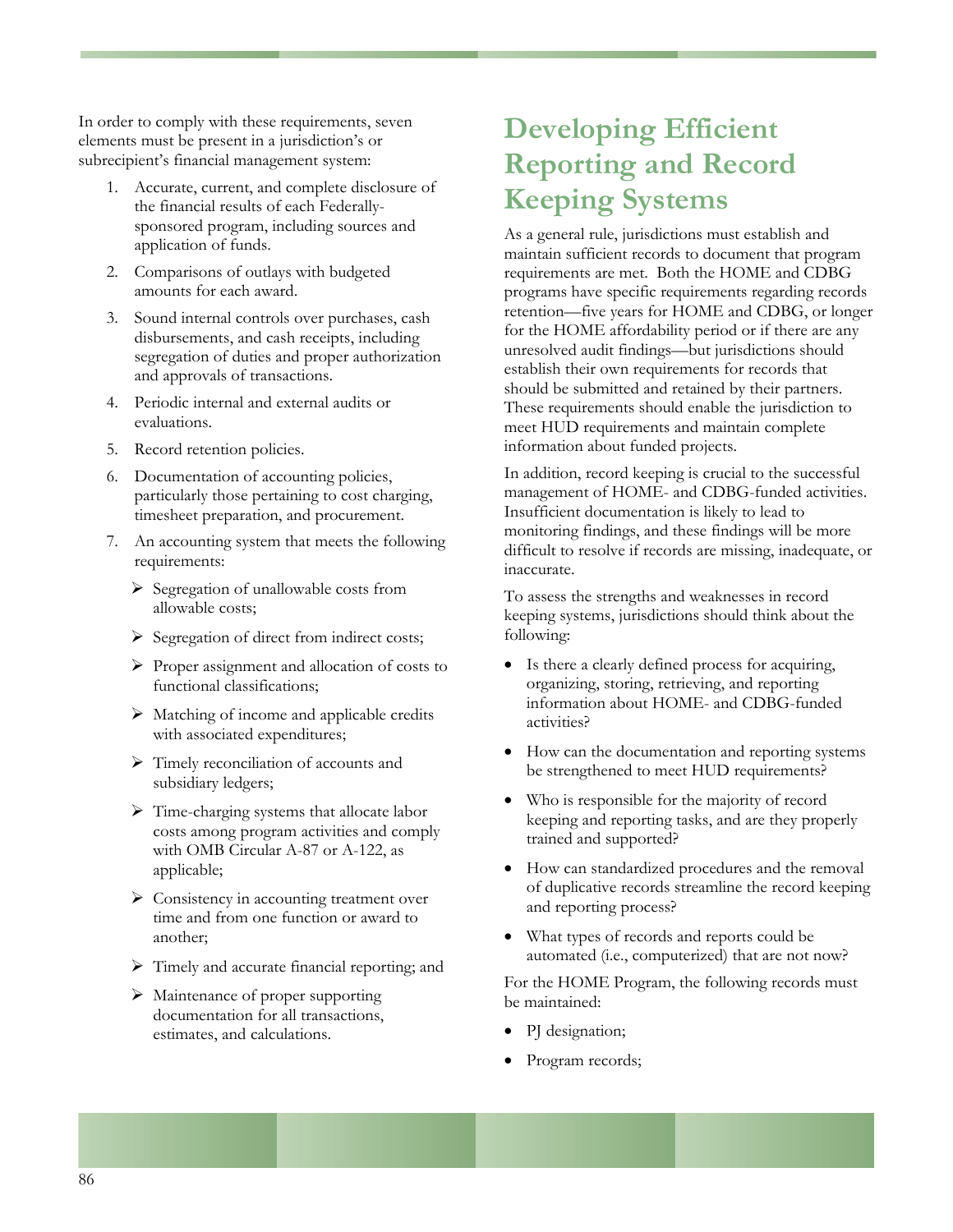- Project records;
- CHDO records;
- Financial records;
- Program administration records; and
- Documentation records (i.e., documenting compliance with Federal requirements such as equal opportunity and fair housing, and conflict of interest).

For CDBG, the following records must be maintained:

- General administrative records;
- Financial records;
- Project/activity records;
- National Objective records;
- Income documentation records; and
- Subrecipient records.

Jurisdictions must provide citizens and other interested parties with reasonable access to records. Access must be consistent with applicable state and local laws regarding privacy and obligations of confidentiality.

HUD and the Comptroller General of the United States, or any of their representatives, have the right to access any records of jurisdictions and subrecipients for auditing, excerpt, or transcript purposes.

## **Reviewing Program Performance and Compliance**

Performance measurement is an organized process for gathering information to determine how well programs and projects are meeting needs, and then using that information to improve performance and better target resources.

It is important for jurisdictions to periodically review their programs to ensure production and accountability, and to ensure compliance with HOME, CDBG, and other Federal requirements. In addition, reviewing program performance is not a one-time event; jurisdictions should conduct a thorough review of their programs at least annually to make sure the programs remain an effective source of services for low-income households.

There are several reasons jurisdictions should consider using performance measurement as a tool to better manage their programs. These reasons include:

- Much of the data needed to improve performance is already being collected by staff members or through computerized systems such as IDIS.
- The jurisdiction's capacity to utilize program funds more effectively will make it possible to stretch HOME and CDBG dollars to assist more lowincome households.
- Having good information and being able to demonstrate success allows jurisdictions to promote and defend their programs to elected officials and the public in general.
- Reviewing program performance can allow for better informed long-range planning, and it may generate data that will simplify preparation of the Consolidated Plan and annual reports.
- Reviewing program performance helps jurisdictions detect and address errors or problems, which can otherwise be both costly and frustrating.

One way that jurisdictions can demonstrate program effectiveness is to establish a system to formally monitor their programs and track progress. There are two ways to conduct a program monitoring review desk review and on-site review.

**Desk Reviews**. Desk reviews are a key component of basic monitoring activities. They involve examining information and materials provided to jurisdictions by funding recipients, as a means to track performance and identify potential problem areas.

Staff performing desk reviews should examine progress reports, compliance reports and financial information, to adequately assess performance and look for indicators of performance or compliance problems. If questions or concerns arise from the review, staff should gather additional information through telephone calls or additional documents and other written materials.

**On-Site Reviews**. There are three steps that comprise the basic framework of conducting an on-site program monitoring review. Jurisdictions should use these steps as guidance when undertaking on-site reviews, including reviews of subrecipients.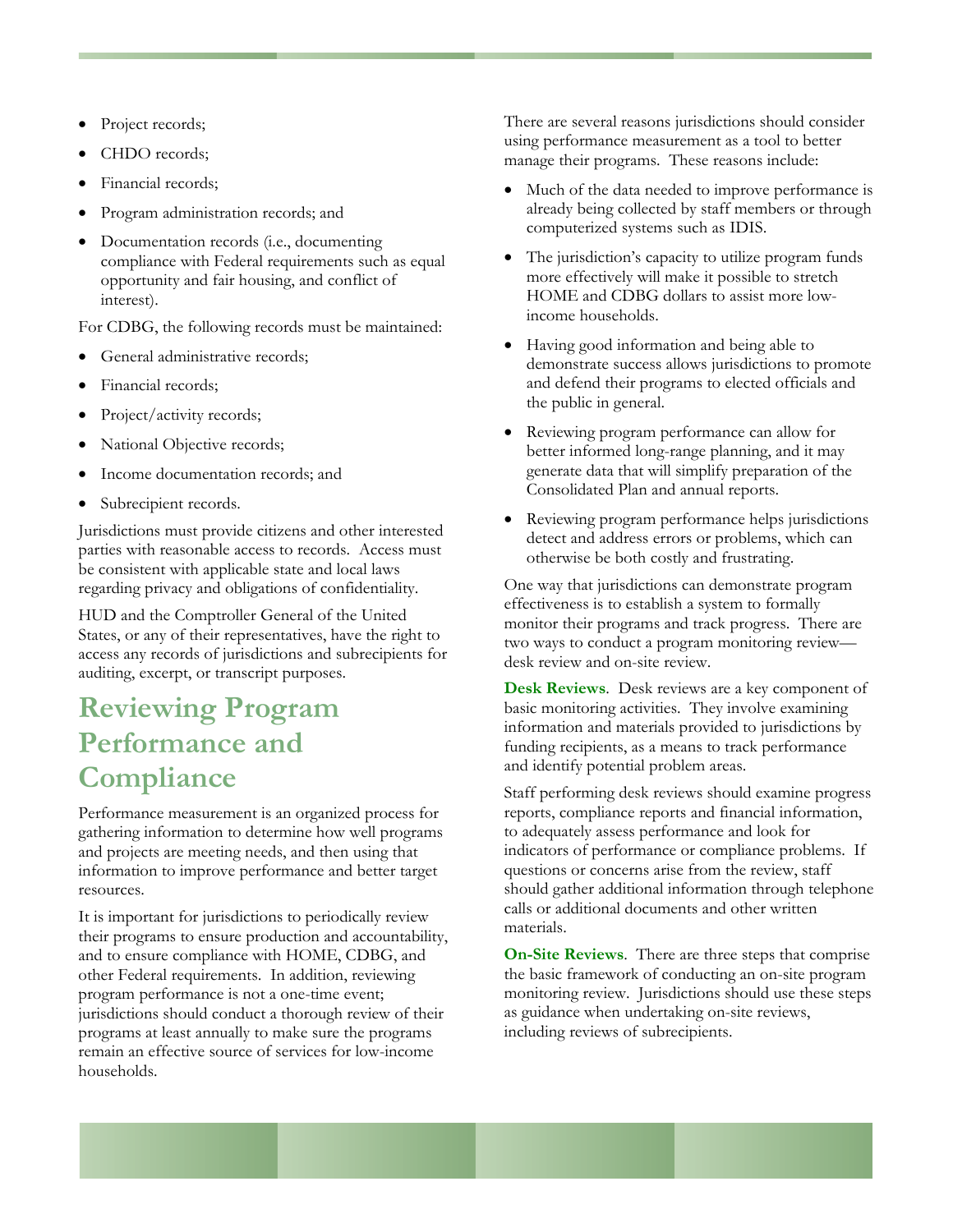- **Step 1: Prepare for the Monitoring Visit**. Before the monitoring visit, jurisdictions should make sure staff is adequately trained for this task. Staff should be thoroughly familiar with the applicable program rules and the established monitoring protocol. In addition, staff should review the following types of in-house data prior to the visit:
	- > Application for funding;
	- ¾ Written agreement;
	- ¾ Progress reports;
	- > Draw-down requests;
	- > IDIS reports;
	- ¾ Correspondence;
	- ¾ Previous monitoring reviews; and
	- ¾ Copies of audits.
- **Step 2: Conduct the Monitoring Visit.** There are four basic elements to conducting an on-site monitoring visit:
	- ¾ *Notification*—jurisdictions should call funding recipients to explain the purpose of the visit and to agree upon dates for the visit. A formal notification letter should follow at least several weeks before the planned visit.
	- ¾ *Entrance conference*—jurisdictions should hold an entrance conference at the beginning of the site visit with the top official of the organization to make sure everyone has a clear understanding of the purpose, scope, and schedule for the visit.
	- ¾ *Documentation, data gathering and analysis* jurisdictions should keep a clear record of information reviewed and conversations held with staff during the visit.
	- ¾ *Exit conference*—jurisdictions should meet again with the top official of the organization at the end of the visit to present any preliminary results and to secure any additional information to clarify or support the programs that were reviewed.
- **Step 3: Follow-Up.** At the end of the process, jurisdictions should provide the funding recipient with formal written notification of the results of the monitoring review. This letter should both point out problem areas and recognize successes.

**Corrective Actions**. Jurisdictions are responsible for taking appropriate actions when performance problems arise. Written agreements should be the primary mechanism for enforcement in situations of noncompliance.

There are three increasingly serious stages of intervention. A jurisdiction's response to monitoring findings will depend upon the seriousness of the performance problem.

- **Stage 1: Low-level Intervention.** At this stage, jurisdictions should clearly identify problem areas and required corrective actions; plan a strategy with the funding recipient that includes any training or technical assistance that may help address identified problems; require more frequent or more thorough reporting; or conduct more frequent monitoring reviews.
- **Stage 2: Moderate-level Intervention**. Jurisdictions may need to take increasingly tougher steps such as restrict payment requests; disallow certain expenses or require repayment of funding provided for certain expenses; or impose probationary status.
- **Stage 3: High-level Intervention.** Jurisdictions must take the most serious actions to put an end to performance problems. Suggested steps during this stage include: temporarily suspend the organization from participation in either the HOME or CDBG program; do not renew the organization or activity for the next program year; terminate the organization or activity from the current program year; or initiate legal action.

#### **Incorporating Training and Technical Assistance**.

As stated earlier, reviewing program performance should not be a one-time event. To be an effective tool for avoiding problems and improving performance, monitoring should be an ongoing process of planning, implementation and follow-up.

In order to avoid future problems with funding recipients, training and technical assistance should be an ongoing feature of jurisdiction programs. There are three basic approaches, that taken together, focus on enhancing performance and reducing common problems among funding recipients.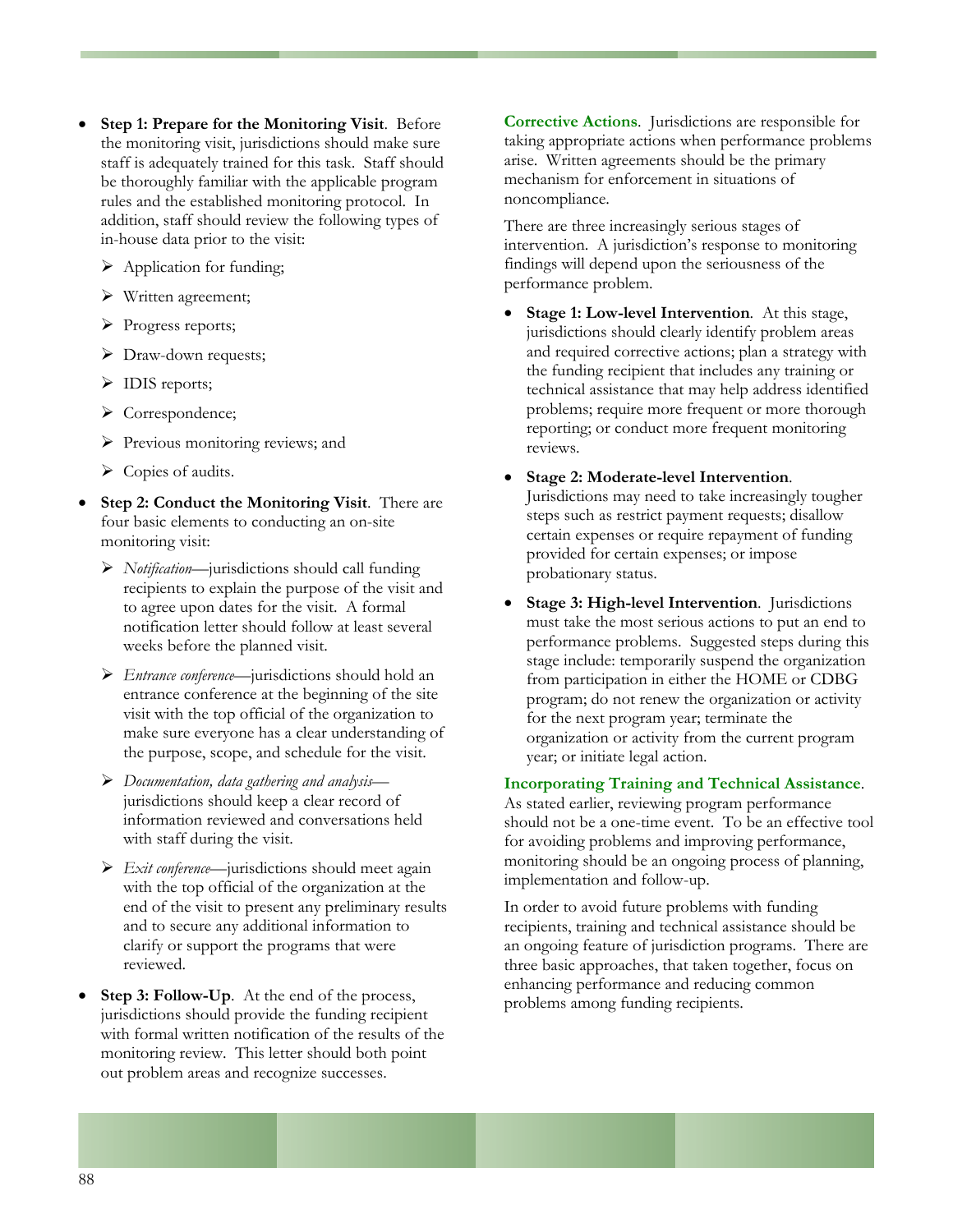- Orientation sessions, typically held at the beginning of a funding cycle, provide a forum for discussing basic requirements and procedures, and to discuss expectations about performance.
- Training, typically aimed at larger audiences, focuses on specific issues and provides sufficient technical detail necessary for funding recipients to understand and implement program requirements. Training should be held throughout the year, and should enhance performance and long-term capacity of funding recipients.

Technical assistance, typically provided in a one-on-one or small group setting on-site, is designed to correct a specific weakness or to improve the quality or performance of a specific program already underway.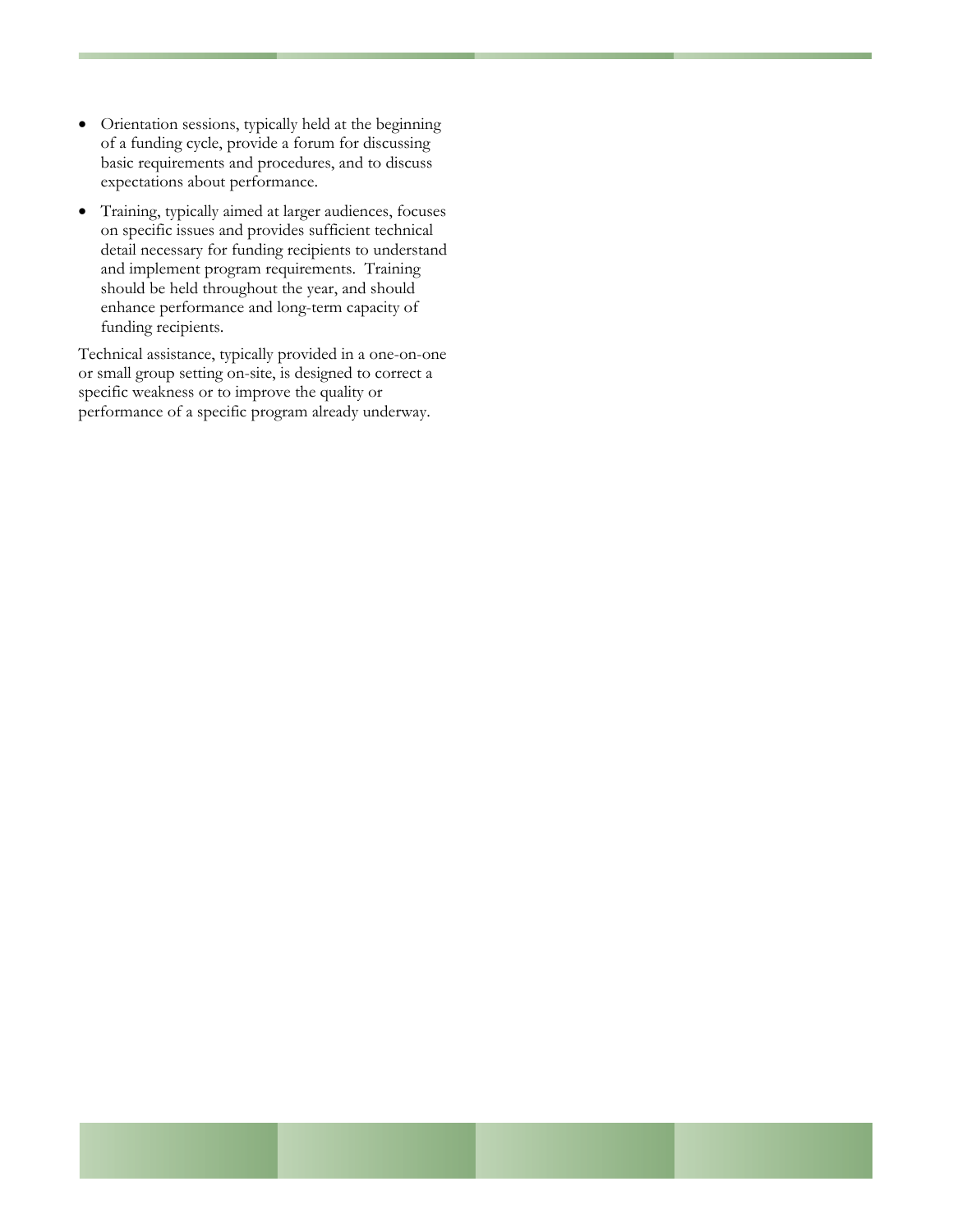# **Endnotes**

<sup>i</sup> The insular areas include American Samoa, Guam, Northern Mariana Islands, and the U.S. Virgin Islands.

ii The national model codes used by the HOME Program are the Uniform Building Code (issued by CABO), National Building Code (issued by BOCA), and the Standard (Southern) Building Code (issued by SBCCI). Since the promulgation of the HOME Program regulations, these code-issuing agencies have merged to form the International Code Council (ICC). The model codes used for the HOME Program are no longer being updated; in their stead, the ICC has adopted the International Building Code. HUD will consider whether changes to the HOME regulations incorporating the International Building Code are appropriate.

iii Generally, conversion of an existing residential structure to affordable housing is rehabilitation under the HOME Program. Conversion projects are treated as new construction only when adding one or more units beyond the existing walls. See 24 CFR 92.205(a)(3).

iv The national model codes used by the HOME Program are the Uniform Building Code (issued by CABO), National Building Code (issued by BOCA), and the Standard (Southern) Building Code (issued by SBCCI). Since the promulgation of the HOME Program regulations, these code-issuing agencies have merged to form the International Code Council (ICC). The model codes used for the HOME Program are no longer being updated; in their stead, the ICC has adopted the International Building Code. HUD will consider whether changes to the HOME regulations incorporating the International Building Code are appropriate.

v For a detailed discussion of this issue, see The HOME Program's *HOMEFires,* Volume 5, Number 2. June, 2003. Available online at *http://www.hud.gov/offices/cpd/affordablehousing/library/homefires/volumes/vol5no2.cfm*

vi For more information, see *HOMEfires*, Volume 1, Number 1. June 1, 1997. Available on-line at *http://www.hud.gov/offices/cpd/affordablehousing/library/homefires/volumes/vol1no1.cfm.*

vii The national model codes used by the HOME Program are the Uniform Building Code (issued by CABO), National Building Code (issued by BOCA), and the Standard (Southern) Building Code (issued by SBCCI). Since the promulgation of the HOME Program regulations, these code-issuing agencies have merged to form the International Code Council (ICC). The model codes used for the HOME Program are no longer being updated; in their stead, the ICC has adopted the International Building Code. HUD will consider whether changes to the HOME regulations incorporating the International Building Code are appropriate.

viii The requirements for income eligibility are found at 24 CFR 92.2 (definitions of "low-income families" and "very low-income families" and 24 CFR 92.203 for eligibility criteria for HOME, and 24 CFR 570.3 (definitions of "income," "low- and moderate-income household," "low-and moderate-income person," "low-income household," "low-income person," "moderate-income household," and "moderate-income person") and 24 CFR 570.200 for general policies on eligibility for CDBG, respectively.

ix For projects that include HOME-assisted and non-assisted units, the rehabilitation costs of the non-assisted units are not included in this calculation.

x Note, the State CDBG regulations do not contain any guidance on the use of lump sum drawdowns. The Housing and Community Development Act requires that lump sum drawdowns follow the requirements prescribed by HUD. The only requirements issued by HUD are in the Entitlement regulations. Therefore, states must follow the entitlement regulations regarding lump sum drawdowns.

xi Applicable to CFDIs with charters that define the investment area as being primarily residential with at least 51 percent low- and moderate-income residents. Activities carried out by CFDIs receive special regulatory consideration regardless of whether the CFDI is actually receiving funds through the CFDI Fund. For more information, see *http://www.cdfifund.gov/*.